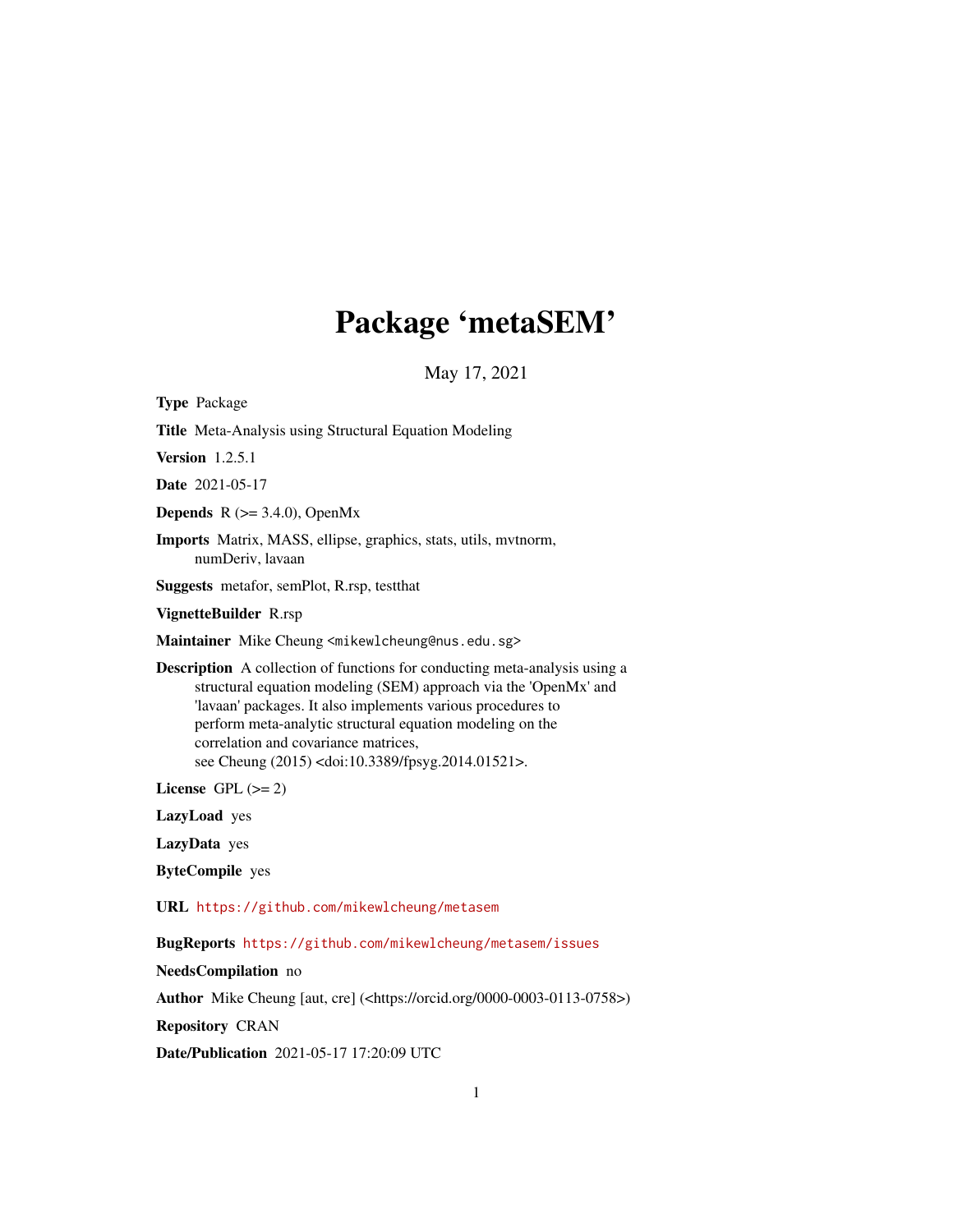# R topics documented:

|                                             | $\overline{4}$ |
|---------------------------------------------|----------------|
|                                             | 5              |
| anova                                       | $\overline{7}$ |
|                                             | 8              |
|                                             | 10             |
|                                             | 12             |
|                                             | 13             |
|                                             | 15             |
|                                             | 16             |
|                                             | 17             |
| Becker09                                    | 18             |
| Becker <sub>83</sub>                        | 22             |
| Becker92                                    | 23             |
| Becker94                                    | 25             |
| Berkey98                                    | 27             |
|                                             | 29             |
|                                             | 30             |
|                                             | 31             |
|                                             | 32             |
|                                             | 34             |
|                                             | 35             |
|                                             | 37             |
|                                             | 38             |
|                                             | 40             |
|                                             | 42.            |
|                                             | 43             |
|                                             | 45             |
|                                             | 47             |
|                                             | 48             |
|                                             | 49             |
|                                             | 50             |
|                                             | 52             |
|                                             |                |
|                                             | 53             |
|                                             | 54             |
|                                             | 56             |
|                                             | 57             |
|                                             | 59             |
|                                             | 61             |
| HedgesOlkin85.<br>.<br>$\ddot{\phantom{a}}$ | 62             |
| homoStat                                    | 63             |
| $Hox02$ .                                   | 64             |
| Hunter <sup>83</sup>                        | 65             |
| impliedR                                    | 68             |
| indirectEffect                              | 70             |
|                                             | 72             |
|                                             | 73             |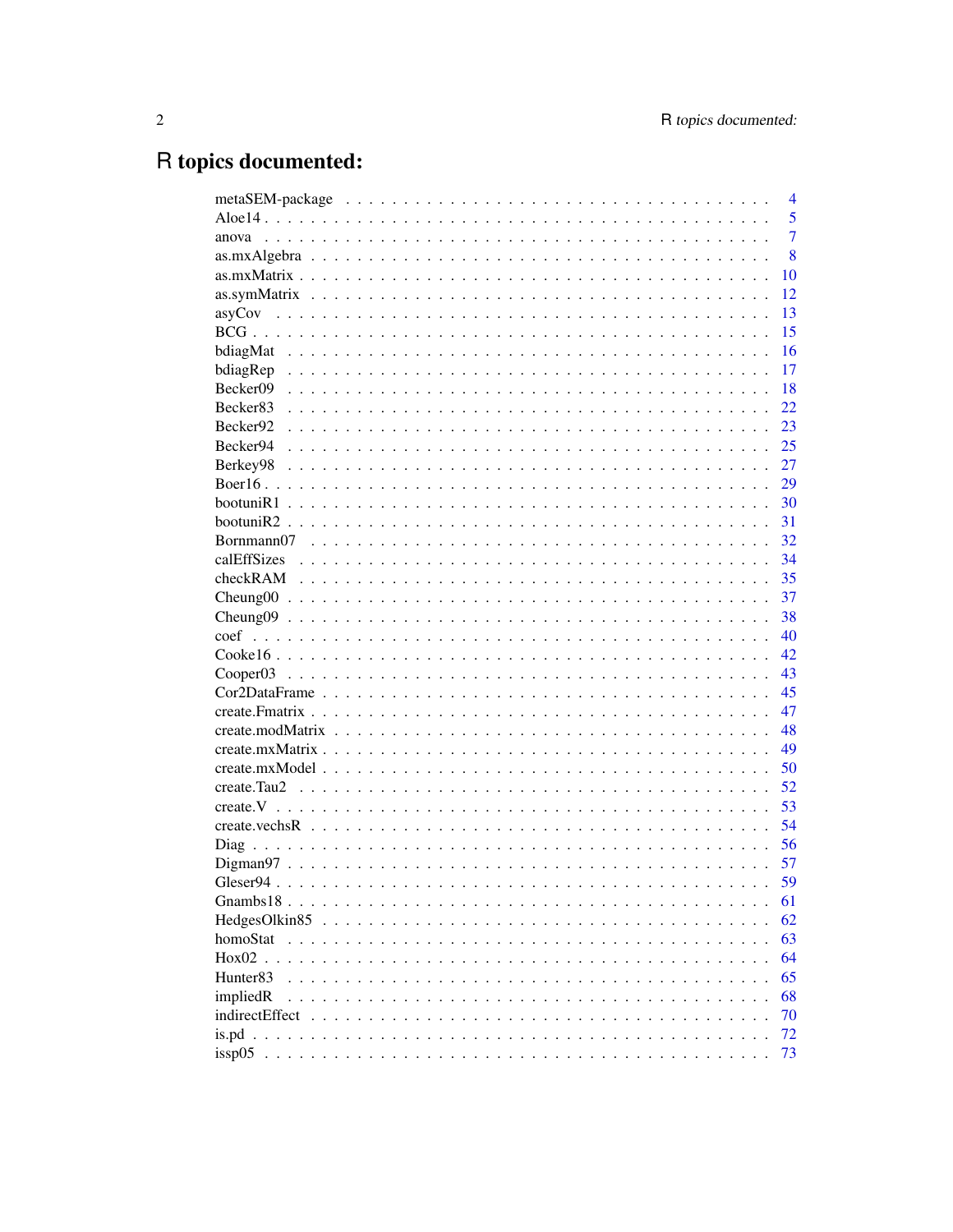|                   | 74  |
|-------------------|-----|
|                   | 76  |
|                   | 78  |
|                   | 79  |
|                   | 81  |
|                   | 82  |
|                   | 83  |
|                   | 85  |
|                   | 86  |
|                   | 89  |
|                   | 90  |
|                   | 93  |
|                   | 94  |
|                   | 97  |
|                   | 98  |
|                   |     |
|                   |     |
|                   |     |
|                   |     |
| plot              |     |
|                   |     |
|                   |     |
|                   |     |
| reml              |     |
| rem <sub>13</sub> |     |
|                   |     |
|                   |     |
|                   |     |
| smdMES            |     |
| smdMTS            |     |
| Stadler15         |     |
| summary           |     |
|                   |     |
|                   |     |
| tssemParaVar      |     |
| uniR1             |     |
|                   |     |
|                   |     |
|                   |     |
|                   |     |
|                   |     |
|                   |     |
|                   | 142 |
| wys94b            |     |
|                   |     |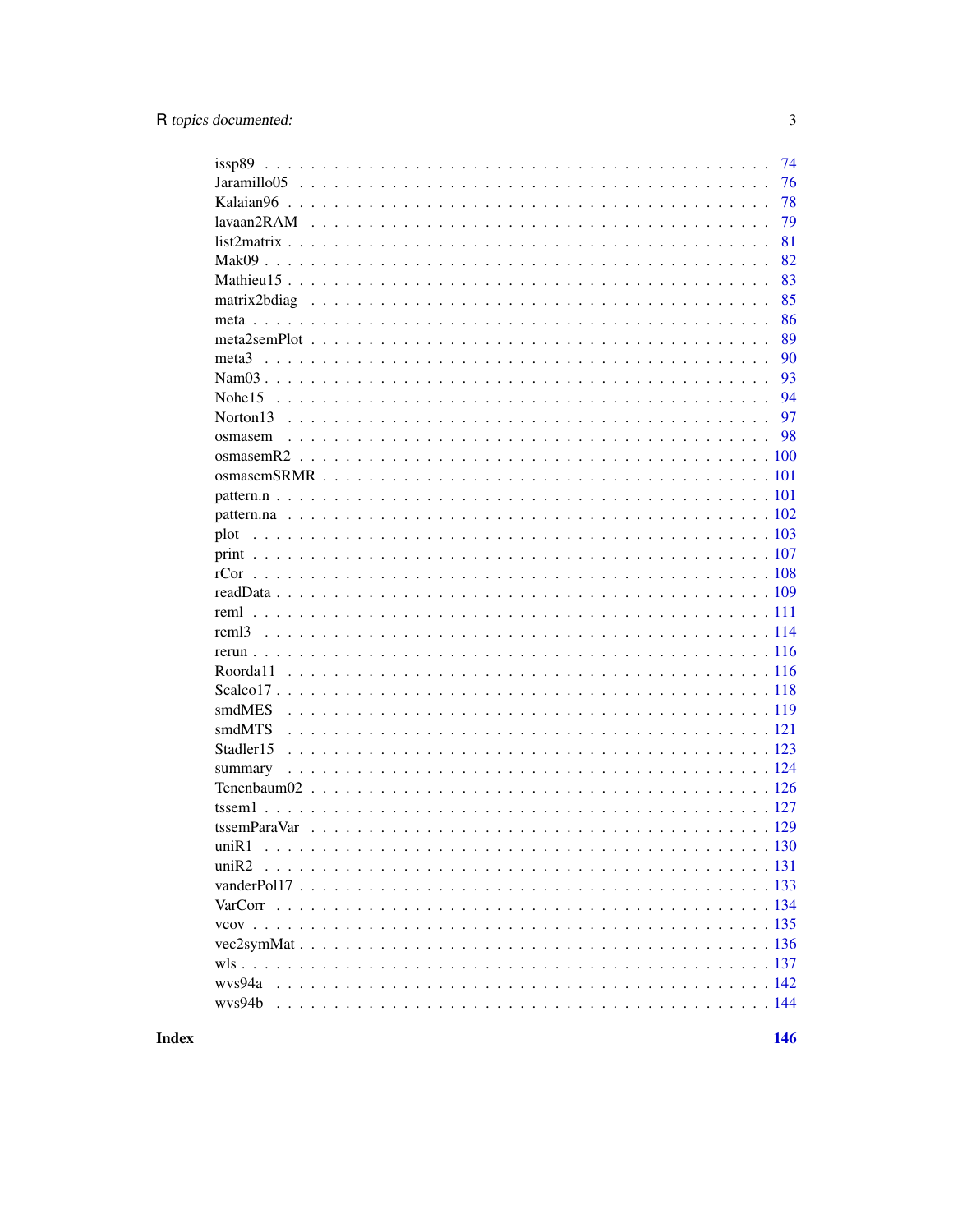#### Description

A collection of functions for conducting meta-analysis using a structural equation modeling (SEM) approach via the 'OpenMx' and 'lavaan' packages. It also implements various procedures to perform meta-analytic structural equation modeling on the correlation and covariance matrices.

# Details

| Package:  | metaSEM       |
|-----------|---------------|
| Type:     | Package       |
| Version:  | 1.2.5.1       |
| Date:     | 2021-05-17    |
| License:  | $GPL$ $(>=2)$ |
| LazyLoad: | yes           |

#### Author(s)

Mike W.-L. Cheung <mikewlcheung@nus.edu.sg>

Maintainer: Mike W.-L. Cheung <mikewlcheung@nus.edu.sg>

#### References

Cheung, M. W.-L. (2008). A model for integrating fixed-, random-, and mixed-effects metaanalyses into structural equation modeling. *Psychological Methods*, 13 (3), 182-202. https://doi.org/10.1037/a0013163

Cheung, M. W.-L. (2009). Constructing approximate confidence intervals for parameters with structural equation models. *Structural Equation Modeling*, 16 (2), 267-294. https://doi.org/10.1080/10705510902751291

Cheung, M. W.-L. (2010). Fixed-effects meta-analyses as multiple-group structural equation models. *Structural Equation Modeling*, 17 (3), 481-509. https://doi.org/10.1080/10705511.2010.489367

Cheung, M. W.-L. (2013). Implementing restricted maximum likelihood estimation in structural equation models. *Structural Equation Modeling*, 20 (1), 157-167. https://doi.org/10.1080/10705511.2013.742404

Cheung, M. W.-L. (2013). Multivariate meta-analysis as structural equation models. *Structural Equation Modeling*, 20 (3), 429-454. https://doi.org/10.1080/10705511.2013.797827

Cheung, M. W.-L. (2014). Modeling dependent effect sizes with three-level meta-analyses: A structural equation modeling approach. *Psychological Methods*, 19 (2), 211-229. https://doi.org/10.1037/a0032968

Cheung, M. W.-L. (2014). Fixed- and random-effects meta-analytic structural equation modeling: Examples and analyses in R. *Behavior Research Methods*, 46 (1), 29-40. https://doi.org/10.3758/s13428- 013-0361-y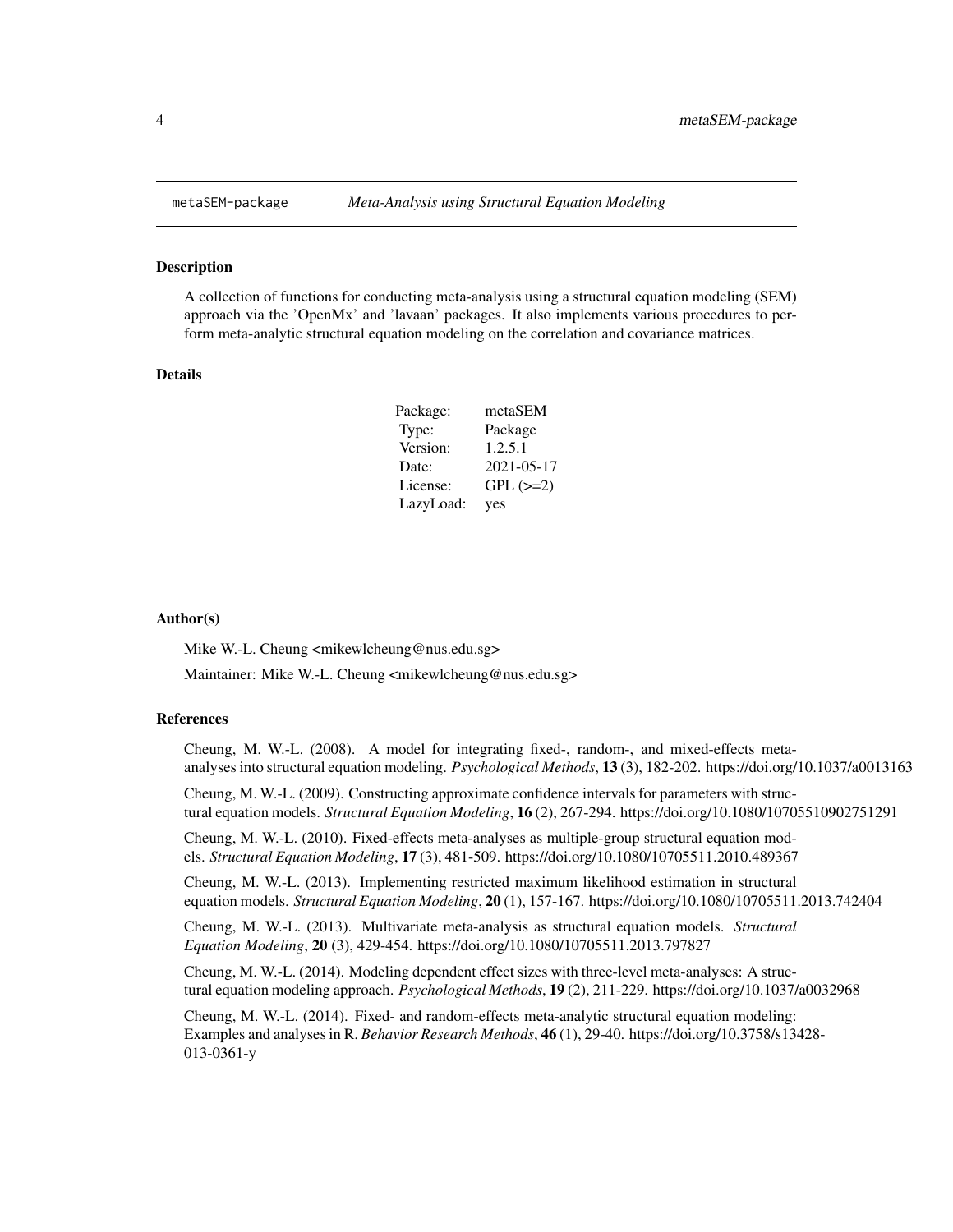#### <span id="page-4-0"></span> $A$ loe14 5

Cheung, M. W.-L. (2015). metaSEM: An R package for meta-analysis using structural equation modeling. *Frontiers in Psychology*, 5 (1521). https://doi.org/10.3389/fpsyg.2014.01521

Cheung, M. W.-L. (2015). *Meta-Analysis: A Structural Equation Modeling Approach*. Chichester, West Sussex: John Wiley & Sons, Inc.

Cheung, M. W.-L. (2018). Issues in solving the problem of effect size heterogeneity in meta-analytic structural equation modeling: A commentary and simulation study on Yu, Downes, Carter, and O'Boyle (2016). *Journal of Applied Psychology*, 103 (7), 787-803. https://doi.org/10.1037/apl0000284

Cheung, M. W.-L. (2018). Computing multivariate effect sizes and their sampling covariance matrices with structural equation modeling: Theory, examples, and computer simulations. *Frontiers in Psychology*, 9 (1387). https://doi.org/10.3389/fpsyg.2018.01387

Cheung, M. W.-L. (2019). Some reflections on combining meta-analysis and structural equation modeling. *Research Synthesis Methods*, 10 (1), 15-22. https://doi.org/10.1002/jrsm.1321

Cheung, M. W.-L., & Chan, W. (2004). Testing dependent correlation coefficients via structural equation modeling. *Organizational Research Methods*, 7 (2), 206-223. https://doi.org/10.1177/1094428104264024

Cheung, M. W.-L., & Chan, W. (2005). Meta-analytic structural equation modeling: A two-stage approach. *Psychological Methods*, 10 (1), 40-64. https://doi.org/10.1037/1082-989X.10.1.40

Cheung, M. W.-L., & Chan, W. (2009). A two-stage approach to synthesizing covariance matrices in meta-analytic structural equation modeling. *Structural Equation Modeling*, 16 (1), 28-53. https://doi.org/10.1080/10705510802561295

Cheung, M. W.-L., & Cheung, S.-F. (2016). Random-effects models for meta-analytic structural equation modeling: Review, issues, and illustrations. *Research Synthesis Methods*, 7 (2), 140-155. https://doi.org/10.1002/jrsm.1166

Jak, S., & Cheung, M. W.-L. (2018). Testing moderator hypotheses in meta-analytic structural equation modeling using subgroup analysis. *Behavior Research Methods*, 50 (4), 1359-1373. https://doi.org/10.3758/s13428-018-1046-3

Jak, S., & Cheung, M. W.-L. (2020). Meta-analytic structural equation modeling with moderating effects on SEM parameters. *Psychological Methods*, 25 (4), 430-455. https://doi.org/10.1037/met0000245

Aloe14 *Multivariate effect sizes between classroom management self-efficacy (CMSE) and other variables reported by Aloe et al. (2014)*

#### Description

This study reports sixteen studies on the effect sizes (correlation coefficients) between CMSE and emotional exhaustion (EE), depersonalization (DP), and (lowered) personal accomplishment (PA) reported by Aloe et al. (2014).

#### Usage

data("Aloe14")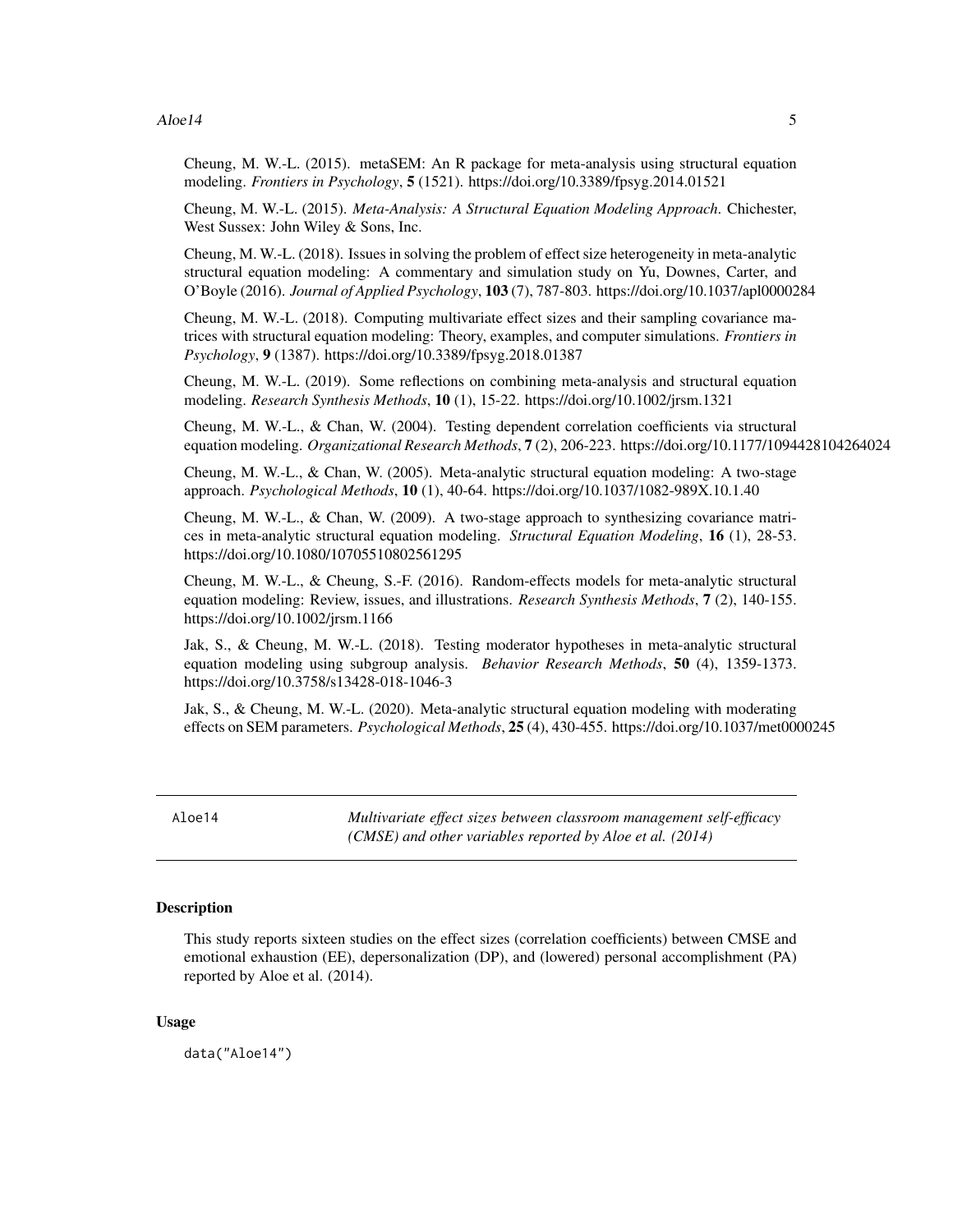#### Format

A data frame with 16 observations on the following 14 variables.

Study a factor with levels Betoret Brouwers & Tomic Bumen Chang Durr Evers et al. Friedman Gold Huk Kress Kumarakulasingam Martin et al. Ozdemir Skaalvik and Skaalvik Williams

Year Year of publication

EE Emotional exhaustion

DP Depersonalization

PA (Lowered) personal accomplishment

V\_EE Sampling variance of emotional exhaustion

V\_DP Sampling variance of depersonalization

V\_PA Sampling variance of (lowered) personal accomplishment

C\_EE\_DP Sampling covariance between EE and DP

C\_EE\_PA Sampling covariance between EE and PA

C\_DP\_PA Sampling covariance between DP and PA

Publication\_type Either Dissertation or Journal

Percentage\_females Percentage of females in the study

Years\_experience Average years of experience

## Source

Aloe, A. M., Amo, L. C., & Shanahan, M. E. (2014). Classroom management self-efficacy and burnout: A multivariate meta-analysis. *Educational Psychology Review*, 26(1), 101-126. doi:10.1007/s10648- 013-9244-0

#### Examples

```
## Not run:
data(Aloe14)
```

```
## Random-effects meta-analysis
meta1 <- meta(cbind(EE,DP,PA),
              cbind(V_EE, C_EE_DP, C_EE_PA, V_DP, C_DP_PA, V_PA),
              data=Aloe14)
## Remove error code
meta1 <- rerun(meta1)
```

```
summary(meta1)
```

```
## Extract the coefficients for the variance component of the random effects
coef1 <- coef(meta1, select="random")
```

```
## Convert it into a symmetric matrix by row major
my.cov <- vec2symMat(coef1, byrow=TRUE)
```
## Convert it into a correlation matrix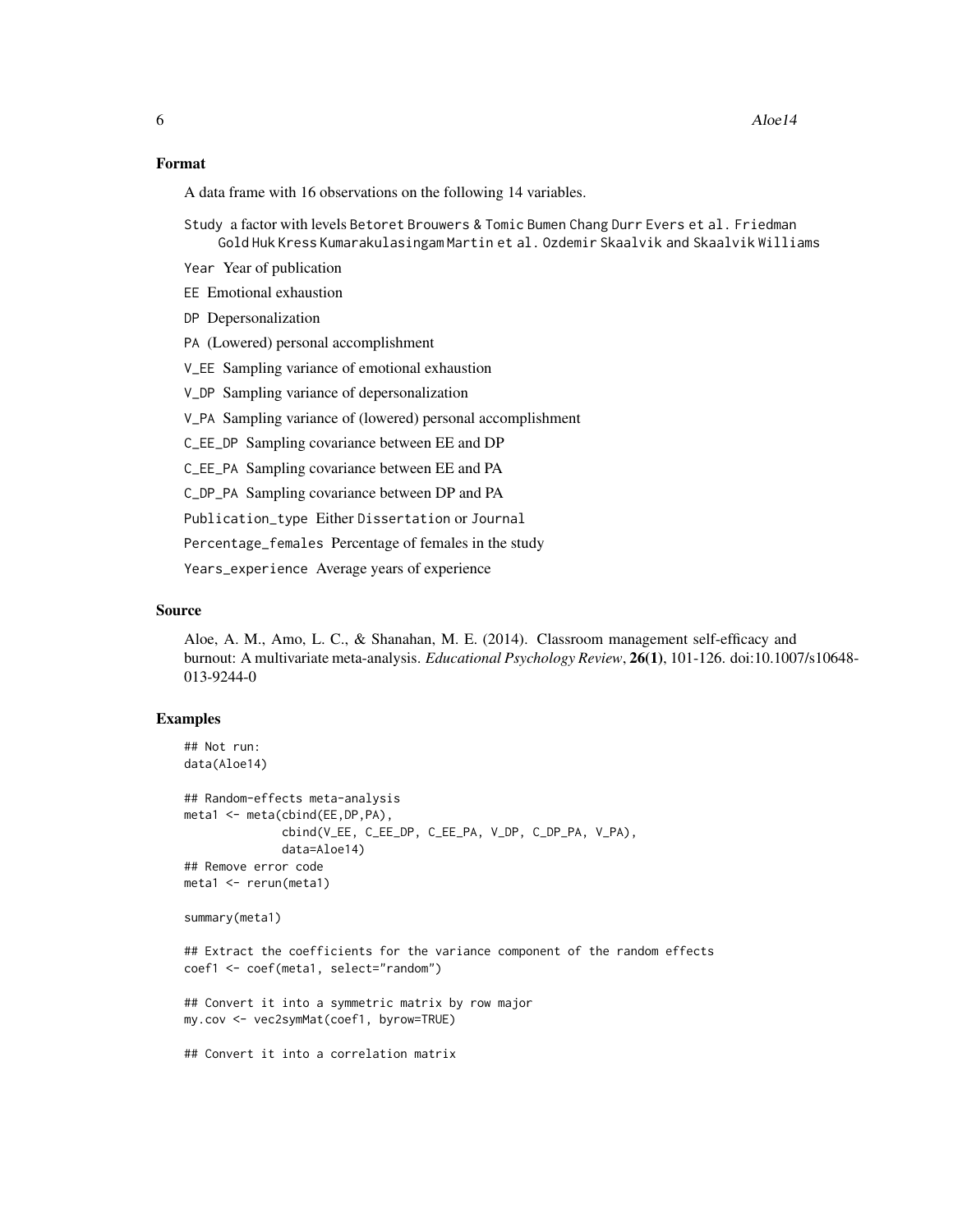#### <span id="page-6-0"></span>anova anova anova anova anova anova anova anova anova anova anova anova anova anova anova anova anova anova an

cov2cor(my.cov) ## Plot the multivariate effect sizes plot(meta1) ## End(Not run)

anova *Compare Nested Models with Likelihood Ratio Statistic*

#### Description

It compares nested models with the likelihood ratio statistic from various objects. It is a wrapper of [mxCompare](#page-0-0).

### Usage

```
## S3 method for class 'wls'
anova(object, ..., all=FALSE)
## S3 method for class 'meta'
anova(object, ..., all=FALSE)
## S3 method for class 'meta3X'
anova(object, ..., all=FALSE)
## S3 method for class 'reml'
anova(object, ..., all=FALSE)
## S3 method for class 'osmasem'
anova(object, ..., all=FALSE)
```
# Arguments

| object  | An object or a list of objects of various classes. It will be passed to the base<br>argument in $mxCompare$ .                   |
|---------|---------------------------------------------------------------------------------------------------------------------------------|
| $\cdot$ | An object or a list of objects of various classes. It will be passed to the comparison<br>argument in $mx$ Compare.             |
| a11     | A boolean value on whether to compare all bases with all comparisons. It will<br>be passed to the all argument in $mxCompare$ . |

# Value

A table of comparisons between the models in base and comparison.

#### Note

When the objects are class [wls](#page-136-1), the degrees of freedom in the base and comparison models are incorrect, while the degrees of freedom of the difference between them is correct. If users want to obtain the correct degrees of freedom in the base and comparison models, they may individually apply the [summary](#page-123-1) function on the base and comparison models.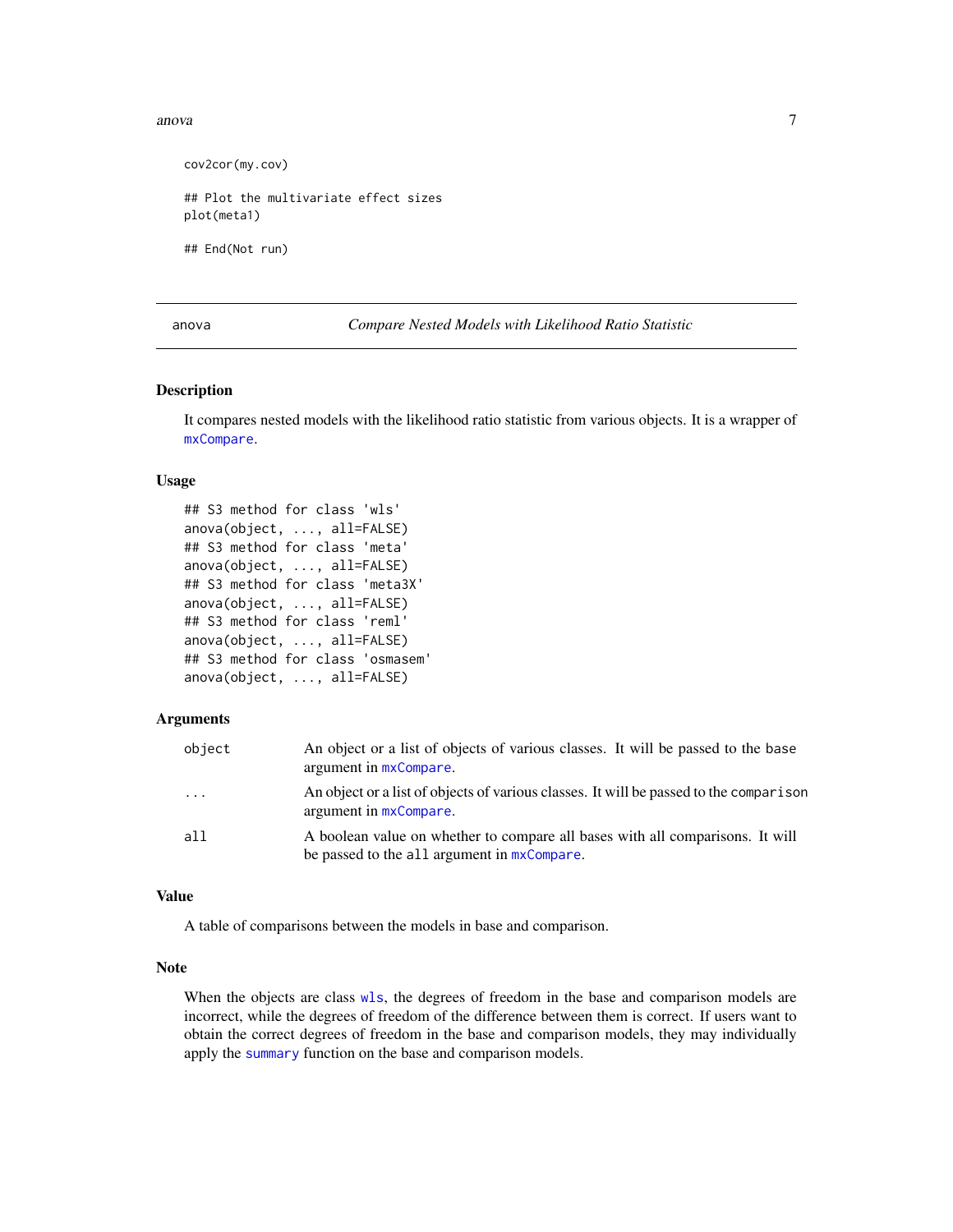#### <span id="page-7-0"></span>Author(s)

Mike W.-L. Cheung <mikewlcheung@nus.edu.sg>

#### Examples

```
## Test the significance of a predictor with likelihood ratio test
## Model0: No predictor
model0 <- meta(y=yi, v=vi, data=Hox02, model.name="No predictor")
## Model1: With a predictor
model1 <- meta(y=yi, v=vi, x=weeks, data=Hox02, model.name="One predictor")
## Compare these two models
anova(model1, model0)
```
as.mxAlgebra *Convert a Character Matrix into MxAlgebra-class*

# Description

It converts a character matrix into MxAlgebra object.

### Usage

```
as.mxAlgebra(x, name="X")
```
### Arguments

|      | A character or numeric matrix, which consists of valid operators in mxAlgebra. |
|------|--------------------------------------------------------------------------------|
| name | A character string of the names of the objects based on.                       |

# Details

Suppose the name argument is "X", the output is a list of the following elements.

# Value

| X     | The mxAlgebra object.                            |
|-------|--------------------------------------------------|
| names | The names of all the matrices.                   |
| Avars | A column vector mxMatrix of the parameters.      |
| Alist | A list of mxMatrix to form the mxAlgebra object. |

# Author(s)

Mike W.-L. Cheung <mikewlcheung@nus.edu.sg>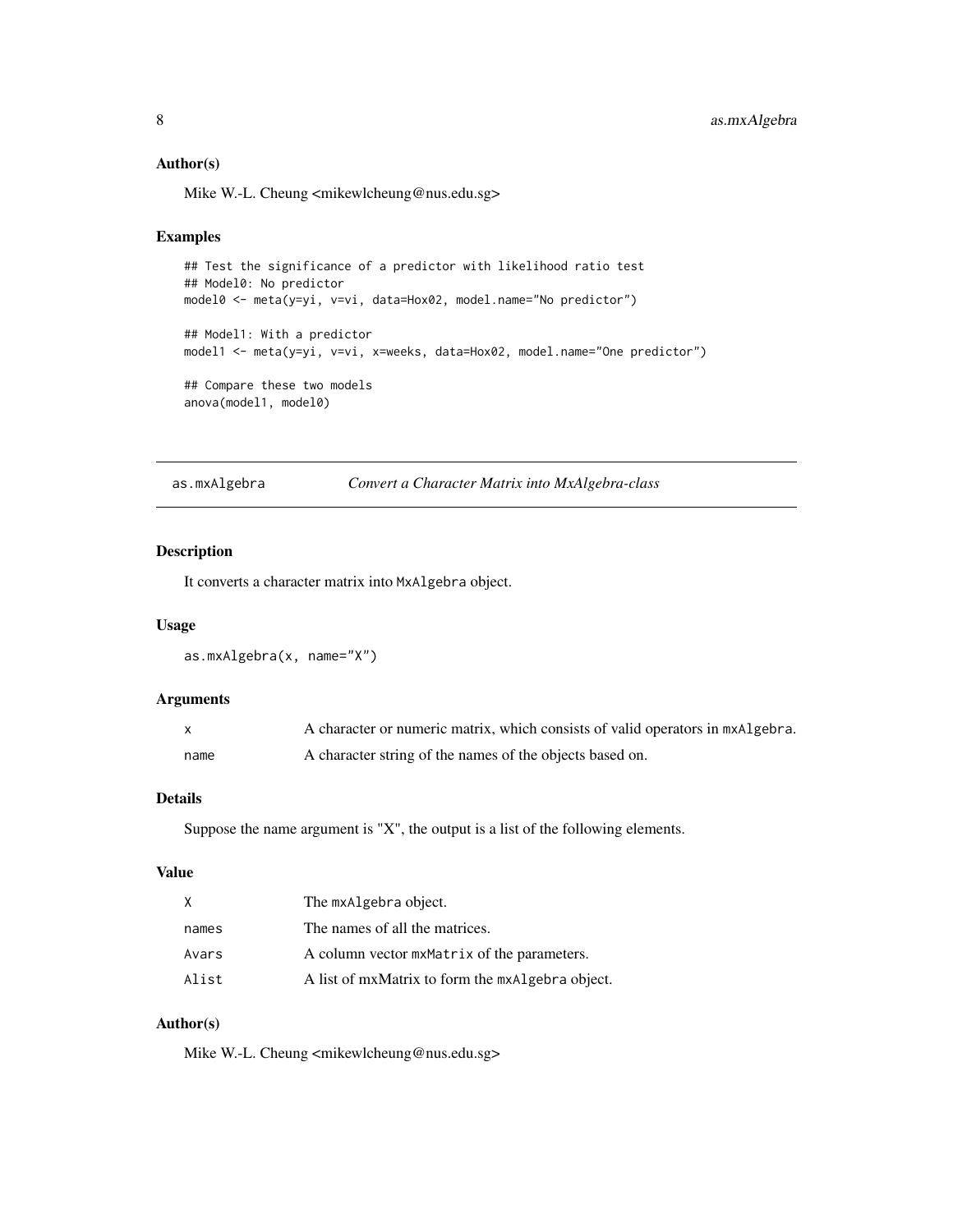# as.mxAlgebra 9

# See Also

[as.mxMatrix](#page-9-1), [mxAlgebra](#page-0-0)

# Examples

```
## a, b, and c are free parameters
(A1 \leq \text{matrix}(c(1, "a*b", "a^b", "exp(c)"), ncol=2, nrow=2))## [,1] [,2]
## [1,] "1" "a^b"
## [2,] "a*b" "exp(c)"
A <- as.mxAlgebra(A1, name="A")
## Names of all matrices
A$names
## [1] "A" "Avars" "A1_1" "A2_1" "A1_2" "A2_2"
## An object of mxAlgebra
A$A
## mxAlgebra 'A'
## $formula: rbind(cbind(A1_1, A1_2), cbind(A2_1, A2_2))
## $result: (not yet computed) <0 x 0 matrix>
## dimnames: NULL
## A matrix of parameters
A$Avars
## FullMatrix 'Avars'
## $labels
## [,1]
## [1,] "a"
## [2,] "b"
## [3,] "c"
## $values
## [,1]
## [1,] 0
## [2,] 0
## [3,] 0
## $free
## [,1]
## [1,] TRUE
## [2,] TRUE
## [3,] TRUE
## $lbound: No lower bounds assigned.
## $ubound: No upper bounds assigned.
```
## A list of matrices of elements for the mxAlgebra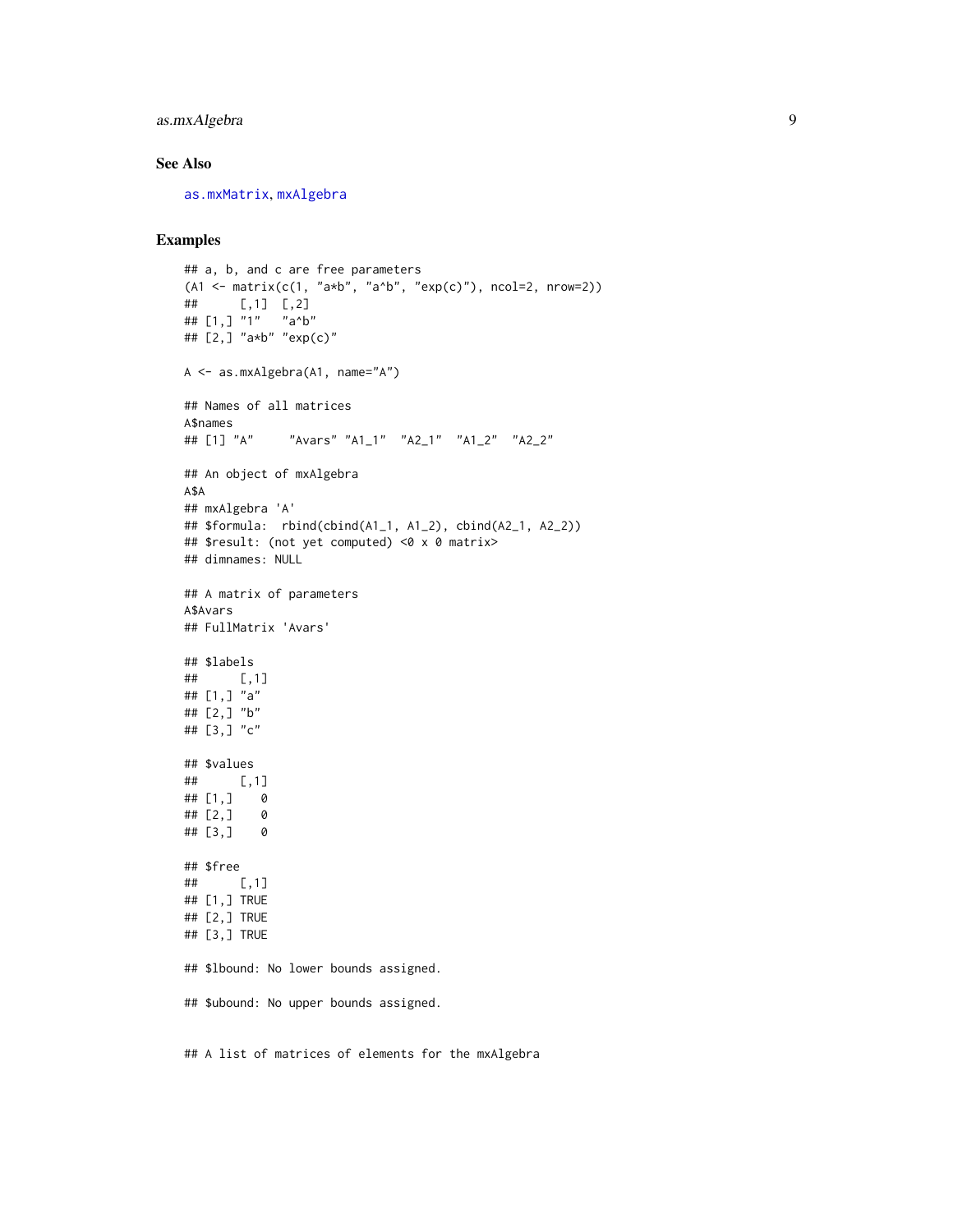```
A$Alist
## $A1_1
## mxAlgebra 'A1_1'
## $formula: 1
## $result: (not yet computed) <0 x 0 matrix>
## dimnames: NULL
## $A2_1
## mxAlgebra 'A2_1'
## $formula: a * b
## $result: (not yet computed) <0 x 0 matrix>
## dimnames: NULL
## $A1_2
## mxAlgebra 'A1_2'
## $formula: a^b
## $result: (not yet computed) <0 x 0 matrix>
## dimnames: NULL
## $A2_2
## mxAlgebra 'A2_2'
## $formula: exp(c)
## $result: (not yet computed) <0 x 0 matrix>
## dimnames: NULL
```
<span id="page-9-1"></span>as.mxMatrix *Convert a Matrix into MxMatrix-class*

# Description

It converts a matrix into MxMatrix-class via mxMatrix.

#### Usage

```
as.mxMatrix(x, name, ...)
```
### Arguments

| x        | A character or numeric matrix. If x is not a matrix, as $\text{matrix}(x)$ is applied<br>first.                                                                                                                   |
|----------|-------------------------------------------------------------------------------------------------------------------------------------------------------------------------------------------------------------------|
| name     | An optional character string as the name of the MxMatrix object created by<br>mxModel function. If the name is missing, the name of x will be used.                                                               |
| $\ddots$ | Further arguments to be passed to mxMatrix. It should be noted that type, nrow,<br>ncol, values, free, name and labels will be created automatically. Thus, these<br>arguments except labels should be avoided in |

<span id="page-9-0"></span>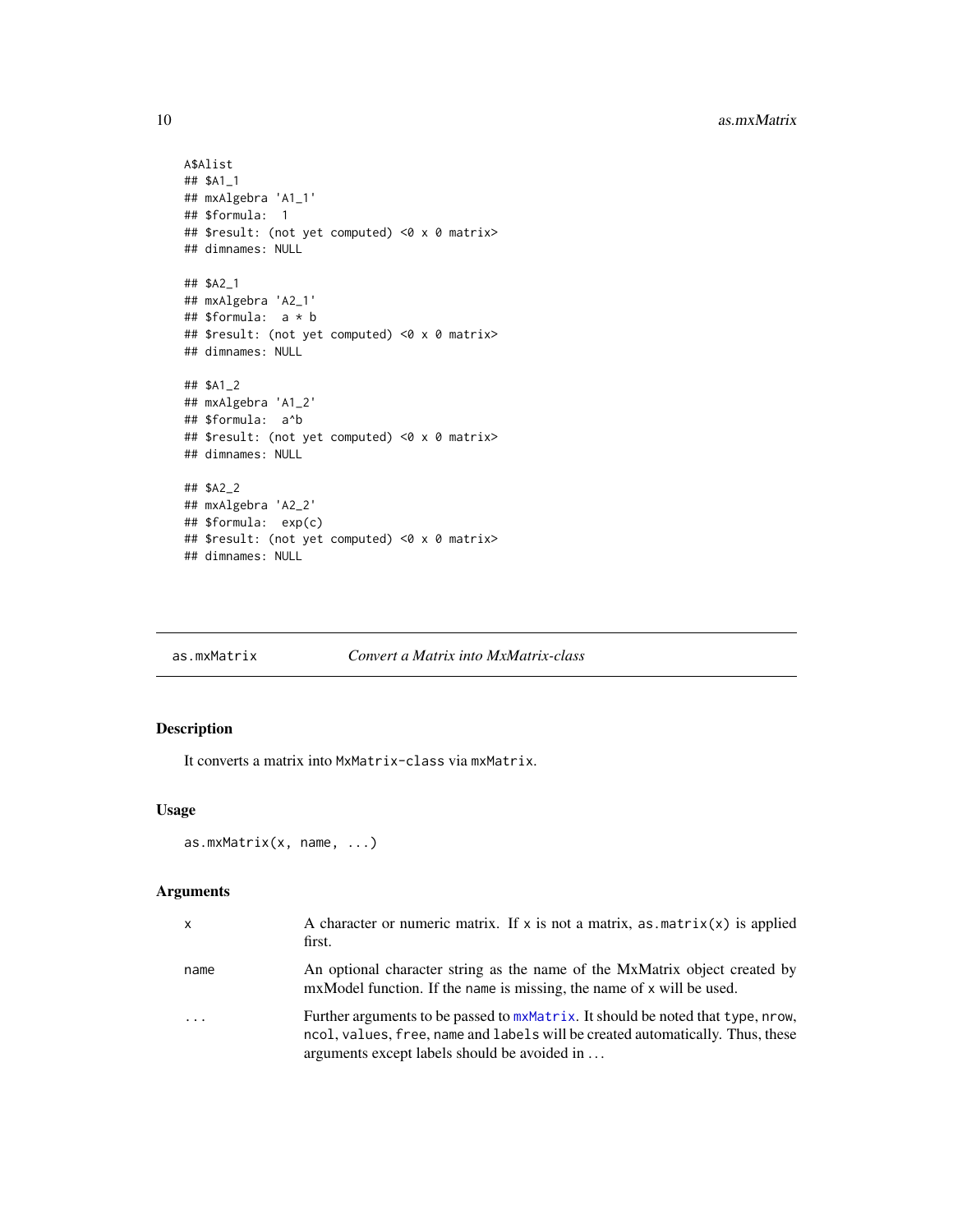#### as.mxMatrix 11

# Details

If there are non-numeric values in  $x$ , they are treated as the labels of the parameters. If a " $*$ " is present, the numeric value on the left-hand side will be treated as the starting value for a free parameter. If an "@" is present, the numeric value on the left-hand side will be considered as the value for a fixed parameter. If it is a matrix of numeric values, there are no free parameters in the output matrix.

## Value

A [MxMatrix-class](#page-0-0) object with the same dimensions as x

#### Author(s)

Mike W.-L. Cheung <mikewlcheung@nus.edu.sg>

#### See Also

[mxMatrix](#page-0-0), [create.mxMatrix](#page-48-1), [create.Fmatrix](#page-46-1), [checkRAM](#page-34-1), [lavaan2RAM](#page-78-1), [as.symMatrix](#page-11-1)

```
## a and b are free parameters with starting values and labels
(a1 <- matrix(c(1:4, "5*a", 6, "7*b", 8, 9), ncol=3, nrow=3))
# [,1] [,2] [,3]
# [1,] "1" "4" "7*b"
# [2,] "2" "5*a" "8"
# [3,] "3" "6" "9"
a1 <- as.mxMatrix(a1)
## a and b are fixed parameters without any labels, name="new2"
(a2 <- matrix(1:9, ncol=3, nrow=3))
\# [, 1] [, 2] [, 3]
# [1,] 1 4 7
\# [2, ] 2 5 8
# [3,] 3 6 9
new2 <- as.mxMatrix(a2, name="new2")
## Free parameters without starting values
(a3 \le matrix(c(1:4, "*a", 6, "*b", 8, 9), ncol=3, nrow=3))
# [,1] [,2] [,3]
# [1,] "1" "4" "*b"
# [2,] "2" "*a" "8"
# [3,] "3" "6" "9"
a3 <- as.mxMatrix(a3, lbound=0)
## A free parameter without label
(a4 \leq \text{matrix}(c(1:4, "5*", 6, "7*b", 8, 9), ncol=3, nrow=3))\sharp [,1] [,2] [,3]
```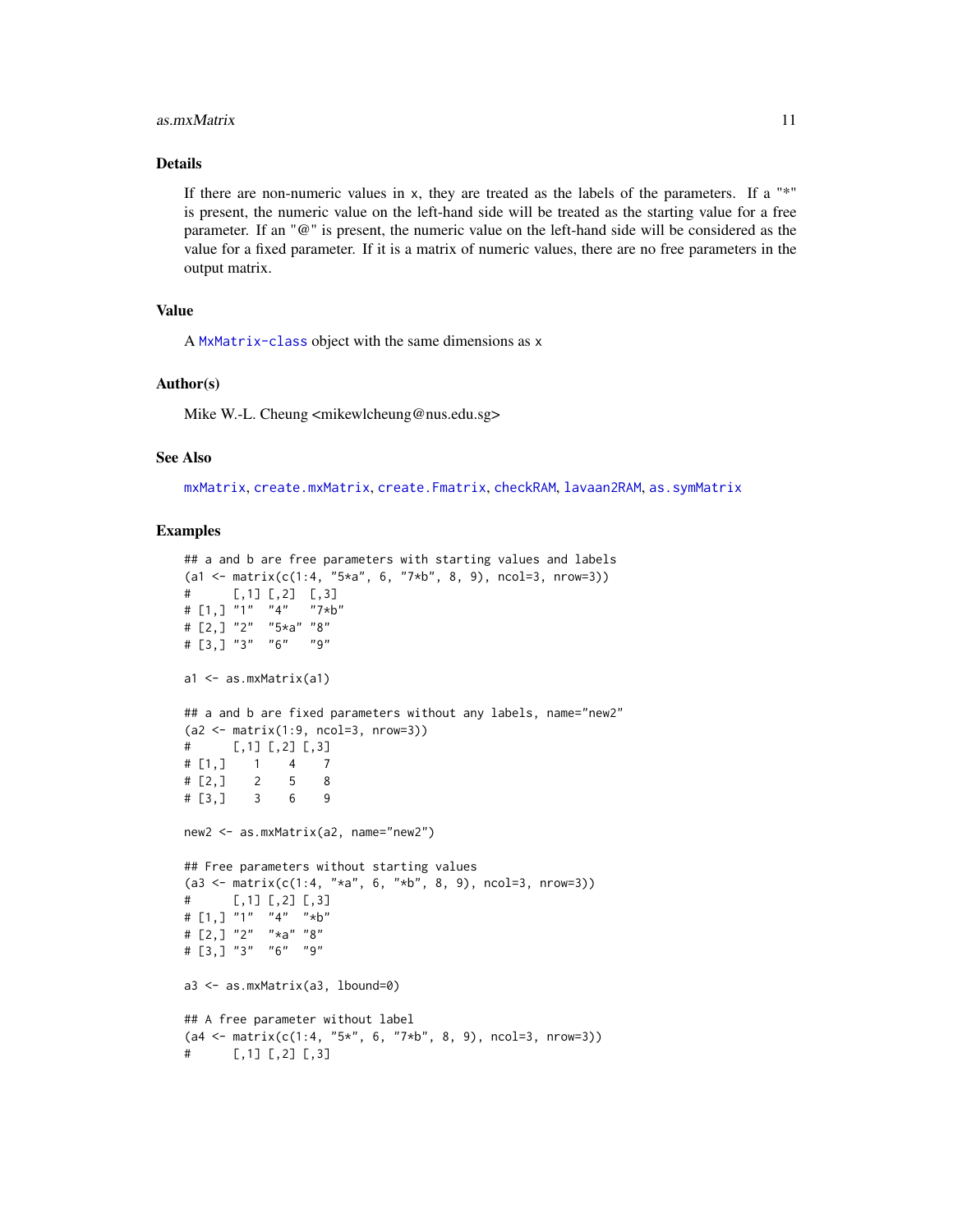# <span id="page-11-0"></span>12 **as.symMatrix**

```
# [1,] "1" "4" "7*b"
# [2,] "2" "5*" "8"
# [3,] "3" "6" "9"
a4 <- as.mxMatrix(a4)
## Convert a scalar into mxMatrix object
## "name" is required as "3*a" is not a valid name.
(a5 <- as.mxMatrix("3*a", name="a5"))
## Free and fixed parameters
(a6 \leq \text{matrix}(c(1, "2*a", "3@b", 4), ncol=2, nrow=2))as.mxMatrix(a6)
```
<span id="page-11-1"></span>as.symMatrix *Convert a Character Matrix with Starting Values to a Character Matrix without Starting Values*

# Description

It converts a character matrix with starting values to a character matrix without the starting values.

#### Usage

```
as.symMatrix(x)
```
#### Arguments

x A character or numeric matrix or a list of character or numeric matrices.

#### Details

If there are non-numeric values in x, they are treated as the labels of the free parameters. If a "\*" is present, the numeric value on the left-hand side will be treated as the starting value for a free parameter or a fixed value for a fixed parameter. If it is a matrix of numeric values, there are no free parameters in the output matrix. This function removes the starting values and "\*" in the matrices.

#### Value

A character matrix.

### Author(s)

Mike W.-L. Cheung <mikewlcheung@nus.edu.sg>

#### See Also

[as.mxMatrix](#page-9-1)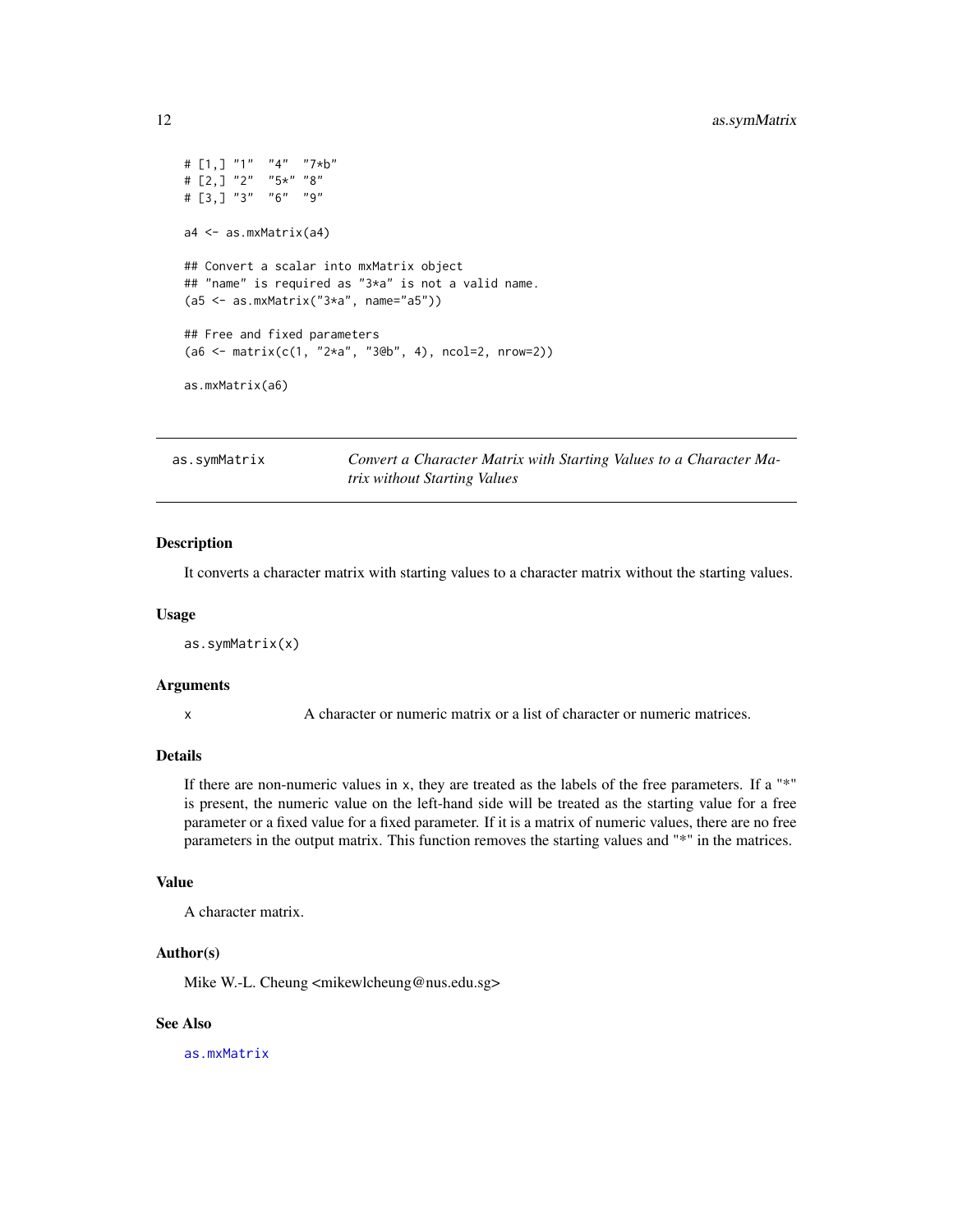#### <span id="page-12-0"></span> $\frac{asyCov}{13}$

# Examples

```
## a and b are free parameters with starting values and labels
(a1 \leq \text{matrix}(c(1:4, "5*a", 6, "7*b", 8, 9), ncol=3, nrow=3))# [,1] [,2] [,3]
# [1,] "1" "4" "7*b"
# [2,] "2" "5*a" "8"
# [3,] "3" "6" "9"
(as.symMatrix(a1))
\# [, 1] [, 2] [, 3]
# [1,] "1" "4" "b"
# [2,] "2" "a" "8"
# [3,] "3" "6" "9"
```

|--|

asyCov *Compute Asymptotic Covariance Matrix of a Correlation/Covariance Matrix*

# Description

It computes the asymptotic sampling covariance matrix of a correlation/covariance matrix under the assumption of multivariate normality.

#### Usage

```
asyCov(x, n, cor. analysis = TRUE, dropNA = FALSE, as. matrix = TRUE,acov=c("individual", "unweighted", "weighted"),
       suppressWarnings = TRUE, silent = TRUE, run = TRUE, ...)
```
# Arguments

| x            | A correlation/covariance matrix or a list of correlation/covariance matrices. NA<br>on the variables or other values defined in na. strings will be removed before<br>the analysis. Note that it only checks the diagonal elements of the matrices.<br>If there are missing values, make sure that the diagonals are coded with NA or<br>values defined in na. strings.                                                      |
|--------------|------------------------------------------------------------------------------------------------------------------------------------------------------------------------------------------------------------------------------------------------------------------------------------------------------------------------------------------------------------------------------------------------------------------------------|
| n            | Sample size or a vector of sample sizes                                                                                                                                                                                                                                                                                                                                                                                      |
| cor.analysis | Logical. The output is either a correlation or covariance matrix.                                                                                                                                                                                                                                                                                                                                                            |
| dropNA       | Logical. If it is TRUE, the resultant dimensions will be reduced by dropping the<br>missing variables. If it is FALSE, the resultant dimensions are the same as the<br>input by keeping the missing variables.                                                                                                                                                                                                               |
| as.matrix    | Logical. If it is TRUE and x is a list of correlation/covariance matrices with the<br>same dimensions, the asymptotic covariance matrices will be column vectorized<br>and stacked together. If it is FALSE, the output will be a list of asymptotic co-<br>variance matrices. Note that if it is TRUE, dropNA will be FALSE automatically.<br>This option is useful when passing the asymptotic covariance matrices to meta |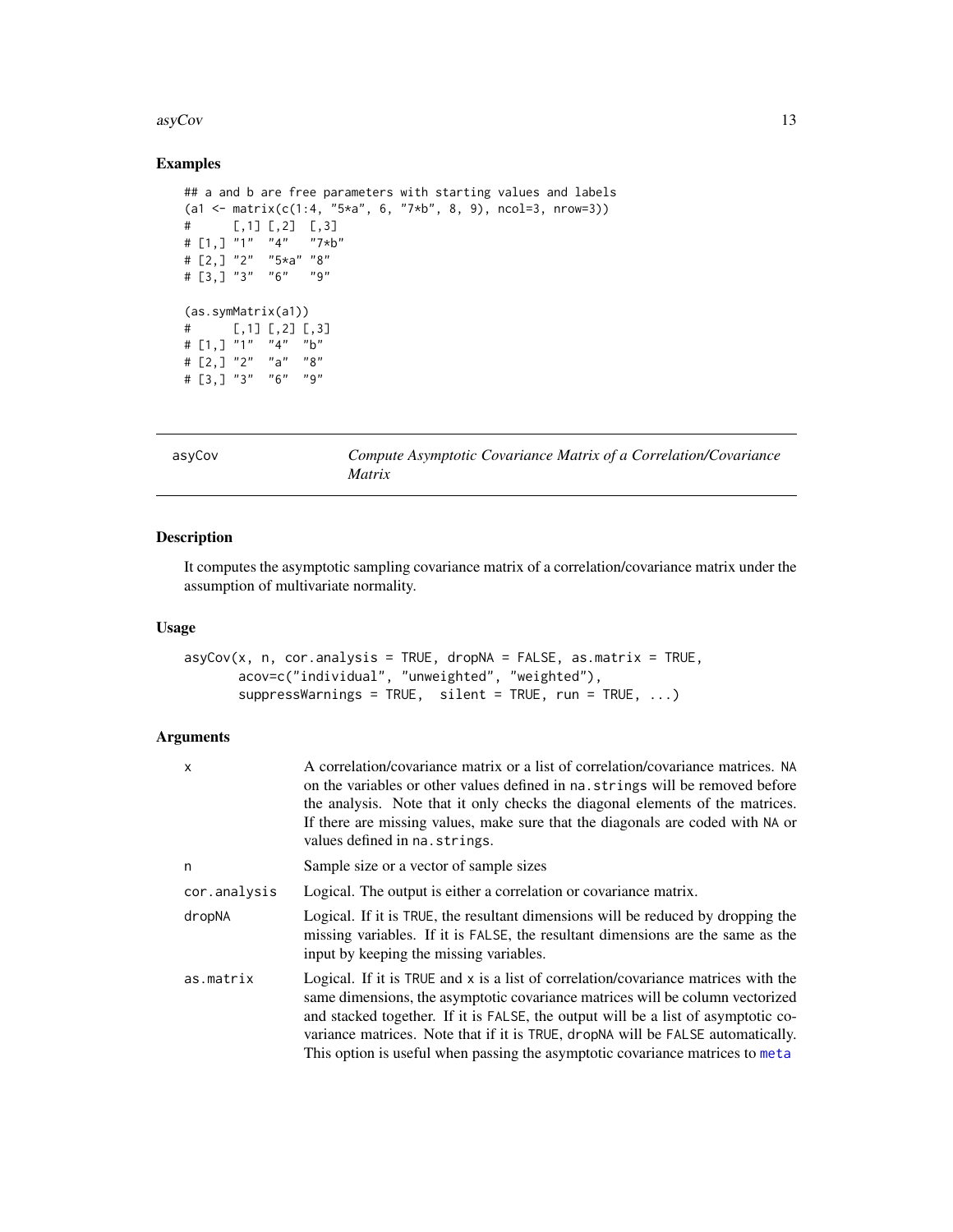| acov             | If it is individual (the default), the sampling variance-covariance matrices are<br>calculated based on the individual correlation/covariance matrix. If it is either<br>unweighted or weighted, the average correlation/covariance matrix is calcu-<br>lated based on the unweighted or weighted mean with the sample sizes. The<br>average correlation/covariance matrix is used to calculate the sampling variance-<br>covariance matrices. |
|------------------|------------------------------------------------------------------------------------------------------------------------------------------------------------------------------------------------------------------------------------------------------------------------------------------------------------------------------------------------------------------------------------------------------------------------------------------------|
| suppressWarnings |                                                                                                                                                                                                                                                                                                                                                                                                                                                |
|                  | Logical. If TRUE, warnings are suppressed. It is passed to mxRun.                                                                                                                                                                                                                                                                                                                                                                              |
| silent           | Logical. An argument to be passed to mxRun                                                                                                                                                                                                                                                                                                                                                                                                     |
| run              | Logical. If FALSE, only return the mx model without running the analysis.                                                                                                                                                                                                                                                                                                                                                                      |
| $\cdots$         | Further arguments to be passed to mxRun                                                                                                                                                                                                                                                                                                                                                                                                        |

# Value

An asymptotic covariance matrix of the vectorized correlation/covariance matrix or a list of these matrices. If as.matrix=TRUE and x is a list of matrices, the output is a stacked matrix.

#### Author(s)

Mike W.-L. Cheung <mikewlcheung@nus.edu.sg>

# References

Cheung, M. W.-L., & Chan, W. (2004). Testing dependent correlation coefficients via structural equation modeling. *Organizational Research Methods*, 7, 206-223.

# Examples

```
## Not run:
C1 \leq - matrix(c(1,0.5,0.4,0.5,1,0.2,0.4,0.2,1), ncol=3)
asyCov(C1, n=100)
## Data with missing values
C2 \leq - matrix(c(1,0.4,NA,0.4,1,NA,NA,NA,NA), ncol=3)
C3 \le matrix(c(1, 0.2, 0.2, 1), ncol=2)
## Output is a list of asymptotic covariance matrices
asyCov(list(C1,C2,C3), n=c(100,50,50), dropNA=TRUE, as.matrix=FALSE)
## Output is a stacked matrix of asymptotic covariance matrices
asyCov(list(C1,C2), n=c(100,50), as.matrix=TRUE)
## Output is a stacked matrix of asymptotic covariance matrices
asyCov(list(C3,C3), n=c(100,50), as.matrix=TRUE)
```
## End(Not run)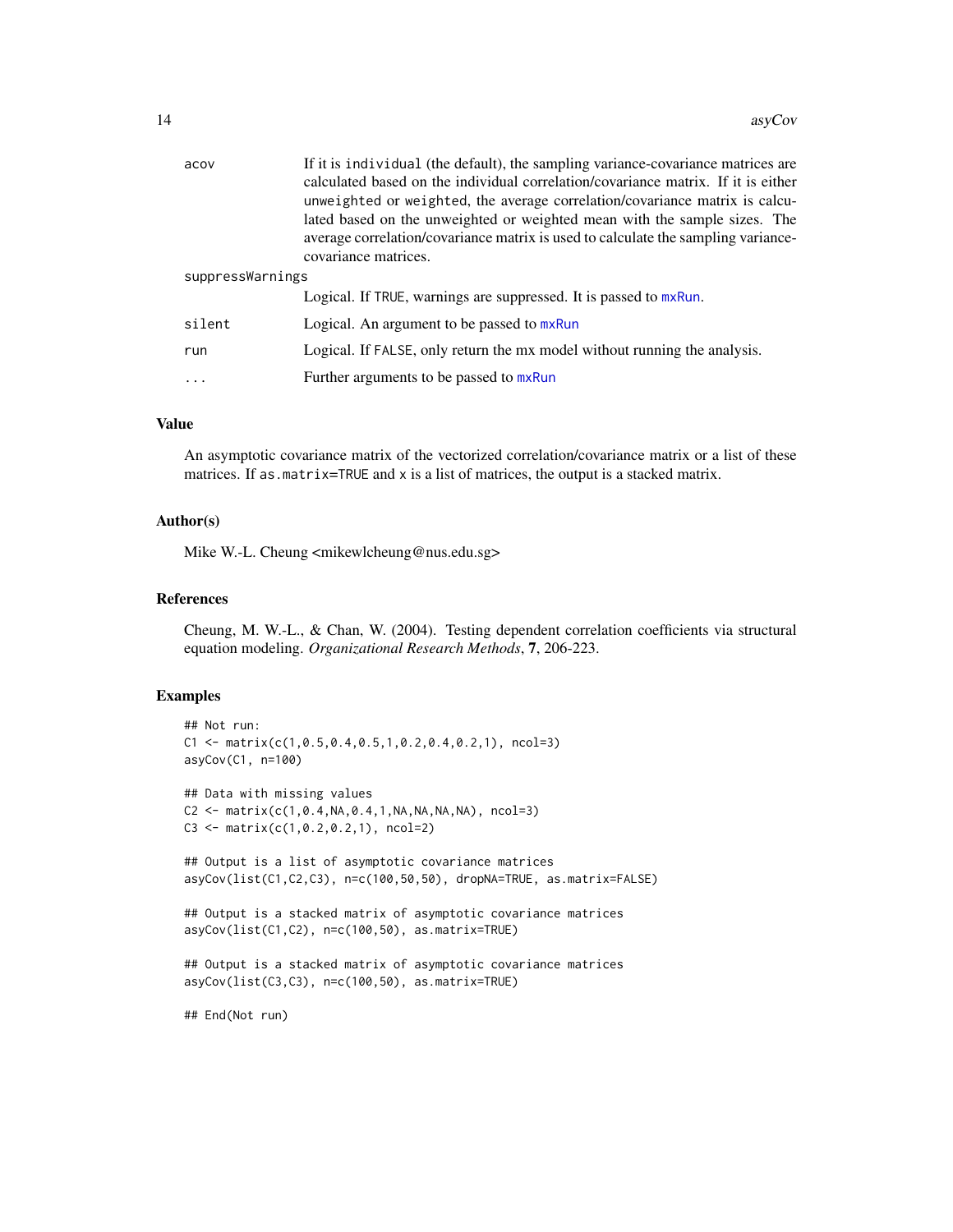<span id="page-14-0"></span>

# **Description**

This dataset includes 13 studies on the effectiveness of the Bacillus Calmette-Guerin (BCG) vaccine for preventing tuberculosis (see van Houwelingen, Arends, & Stijnen (2002) for details).

#### Usage

data(BCG)

# Details

A list of data with the following structure:

Trial Number of the trials

Author Authors of the original studies

Year Year of publication

VD Vaccinated group with disease

VWD Vaccinated group without the disease

NVD Not vaccinated group with disease

NVWD Not vaccinated group without the disease

Latitude Geographic latitude of the place where the study was done

Allocation Method of treatment allocation

ln\_OR Natural logarithm of the odds ratio: log((VD/VWD)/(NVD/NVWD))

v\_ln\_OR Sampling variance of ln\_OR: 1/VD+1/VWD+1/NVD+1/NVWD

ln\_Odd\_V Natural logarithm of the odds of the vaccinated group: log(VD/VWD)

ln\_Odd\_NV Natural logarithm of the odds of the not vaccinated group: log(NVD/NVWD)

v\_ln\_Odd\_V Sampling variance of ln\_Odd\_V: 1/VD+1/VWD

cov\_V\_NV Sampling covariance between ln\_Odd\_V and ln\_Odd\_NV: It is always 0

v\_ln\_Odd\_NV Sampling variance of ln\_Odd\_NV: 1/NVD+1/NVWD

# Source

Colditz, G. A., Brewer, T. F., Berkey, C. S., Wilson, M. E., Burdick, E., Fineberg, H. V., & Mosteller, F. (1994). Efficacy of BCG vaccine in the prevention of tuberculosis: Meta-analysis of the published literature. *Journal of the American Medical Association*, 271, 698–702.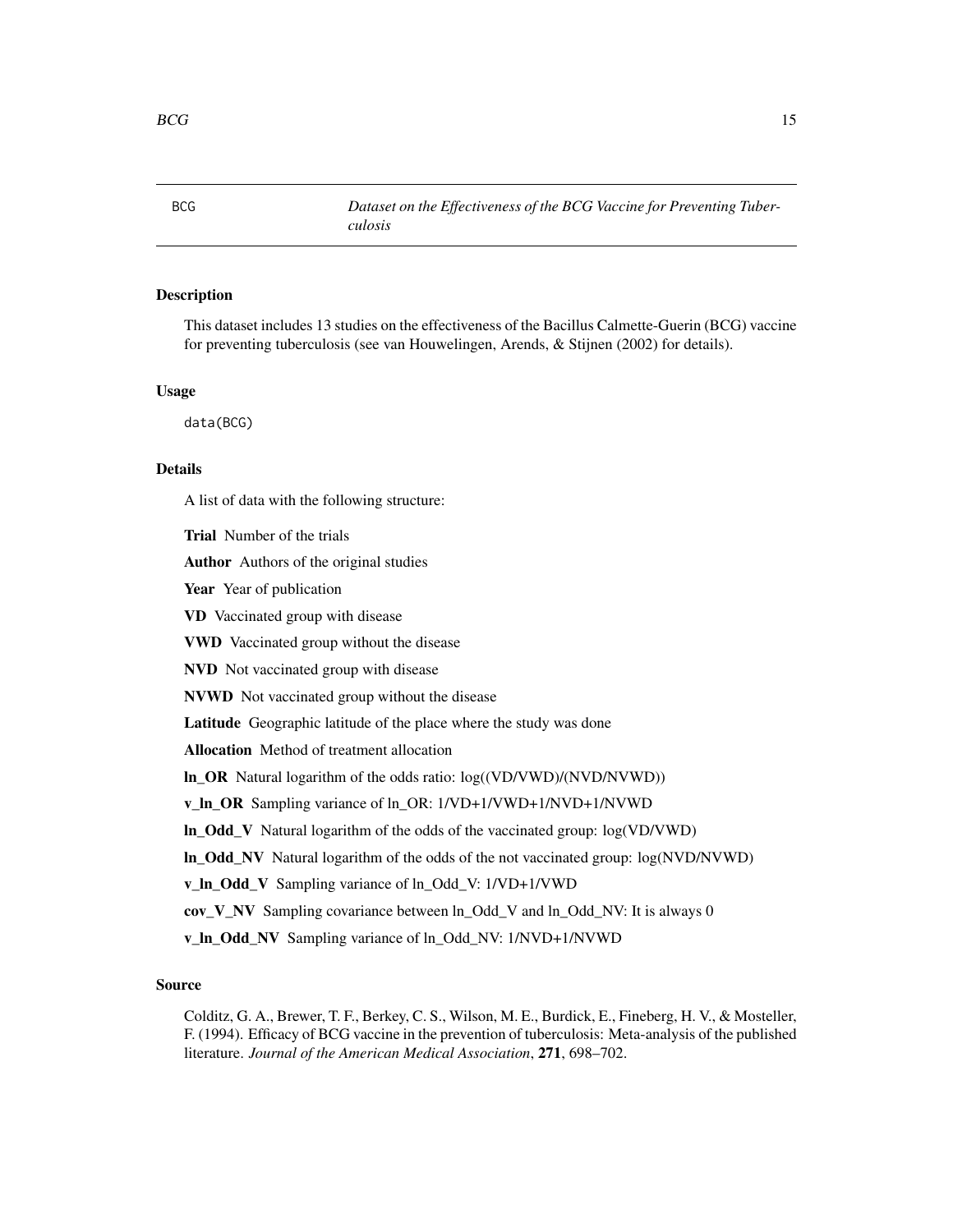## <span id="page-15-0"></span>References

Berkey, C. S., Hoaglin, D. C., Mosteller, F., & Colditz, G. A. (1995). A random-effects regression model for meta-analysis. *Statistics in Medicine*, 14, 395–411.

van Houwelingen, H. C., Arends, L. R., & Stijnen, T. (2002). Advanced methods in meta-analysis: Multivariate approach and meta-regression. *Statistics in Medicine*, 21, 589–624.

Viechtbauer, W. (2010). Conducting meta-analyses in R with the metafor package. *Journal of Statistical Software*, 36(3), 1–48. <https://www.jstatsoft.org/v36/i03/>.

# Examples

```
data(BCG)
```

```
## Univariate meta-analysis on the log of the odds ratio
summary( meta(y=ln_OR, v=v_ln_OR, data=BCG,
             x=cbind(scale(Latitude,scale=FALSE),
              scale(Year,scale=FALSE)))))
## Multivariate meta-analysis on the log of the odds
## The conditional sampling covariance is 0
bcg <- meta(y=cbind(ln_Odd_V, ln_Odd_NV), data=BCG,
            v=cbind(v_ln_Odd_V, cov_V_NV, v_ln_Odd_NV))
```
plot(bcg)

summary(bcg)

<span id="page-15-1"></span>bdiagMat *Create a Block Diagonal Matrix*

# Description

It creates a block diagonal matrix from a list of numeric or character matrices.

#### Usage

bdiagMat(x)

#### Arguments

x A list of numeric or character matrices (or values)

#### Value

A numeric or character block diagonal matrix

#### Author(s)

Mike W.-L. Cheung <mikewlcheung@nus.edu.sg>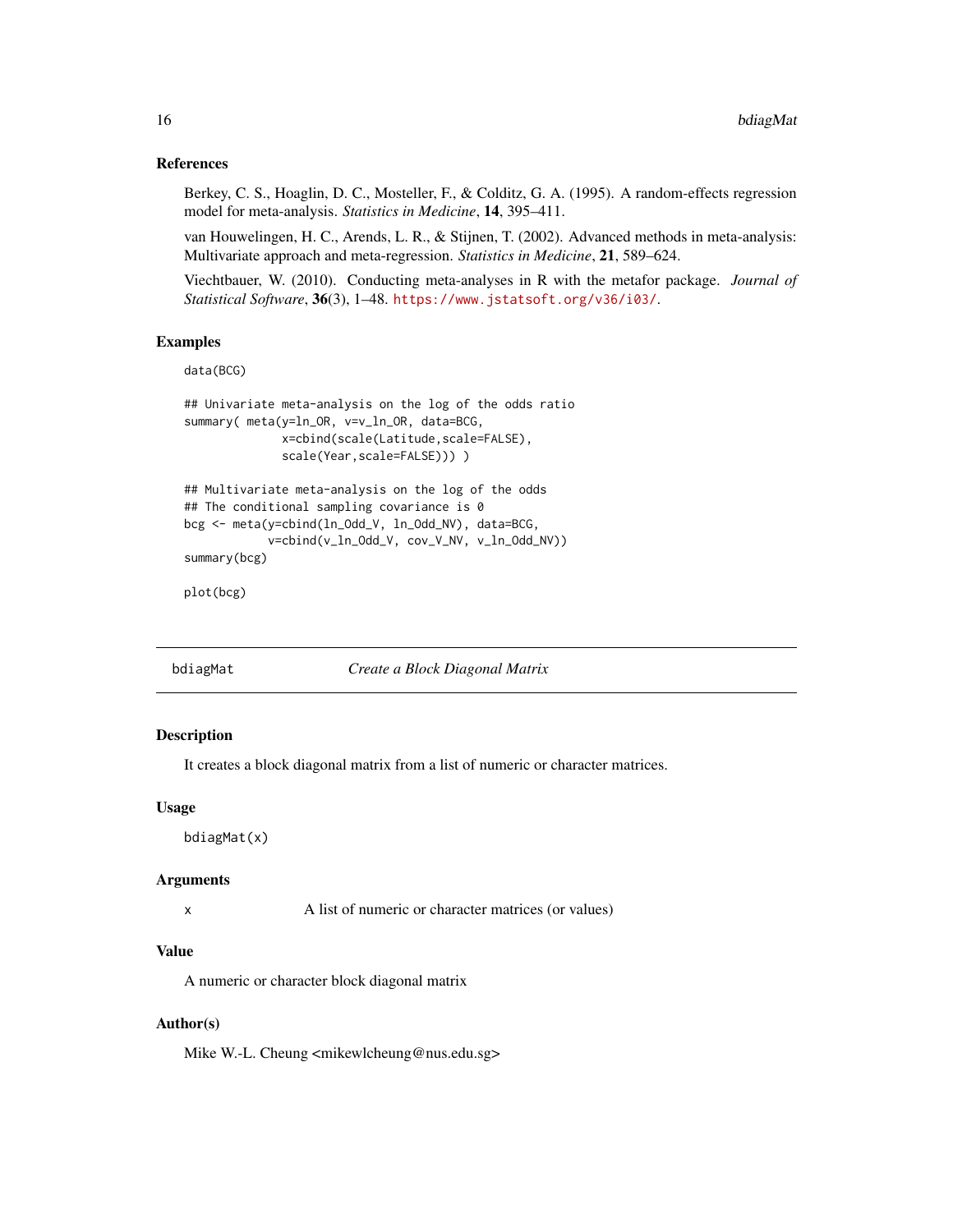#### <span id="page-16-0"></span>bdiagRep 17

# References

It was based on a function posted by Scott Chasalow at [http://www.math.yorku.ca/Who/Faculty/](http://www.math.yorku.ca/Who/Faculty/Monette/pub/stmp/0827.html) [Monette/pub/stmp/0827.html](http://www.math.yorku.ca/Who/Faculty/Monette/pub/stmp/0827.html).

# See Also

[bdiagRep](#page-16-1), [matrix2bdiag](#page-84-1)

#### Examples

```
## Block diagonal matrix of numerics
bdiagMat( list(matrix(1:4,nrow=2,ncol=2),
             matrix(5:6,nrow=1,ncol=2)) )
# [,1] [,2] [,3] [,4]
# [1,] 1 3 0 0
# [2,] 2 4 0 0
# [3,] 0 0 5 6
## Block diagonal matrix of characters
bdiagMat( list(matrix(letters[1:4],nrow=2,ncol=2),
             matrix(letters[5:6],nrow=1,ncol=2)) )
# [,1] [,2] [,3] [,4]
# [1,] "a" "c" "0" "0"
# [2,] "b" "d" "0" "0"
# [3,] "0" "0" "e" "f"
```
<span id="page-16-1"></span>bdiagRep *Create a Block Diagonal Matrix by Repeating the Input*

# Description

It creates a block diagonal matrix by repeating the input matrix several times.

# Usage

bdiagRep(x, times)

## Arguments

| x     | A numeric or character matrix (or values) |
|-------|-------------------------------------------|
| times | Number of times of x to be repeated       |

# Value

A numeric or character block diagonal matrix

# Author(s)

Mike W.-L. Cheung <mikewlcheung@nus.edu.sg>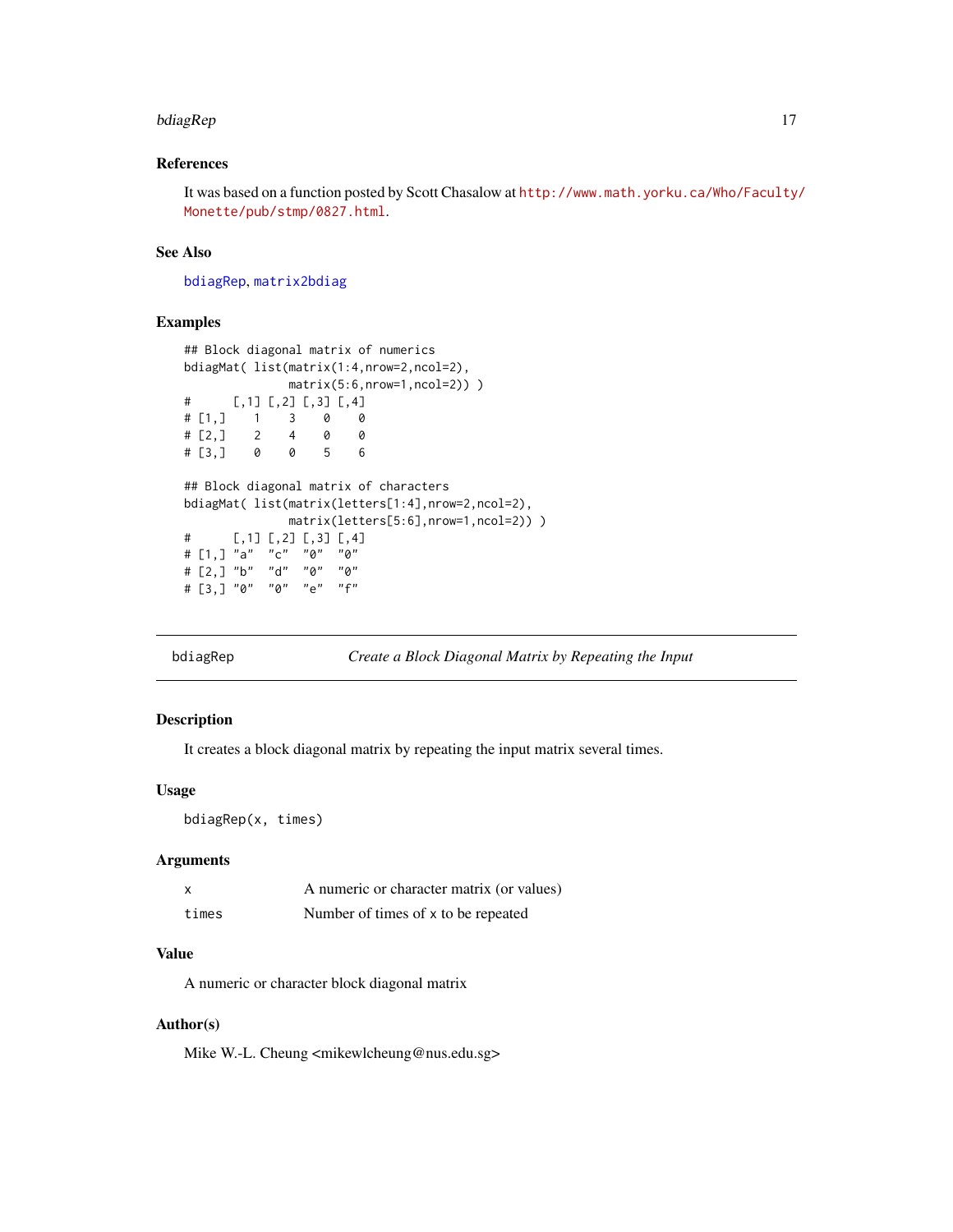## See Also

[bdiagMat](#page-15-1), [matrix2bdiag](#page-84-1)

#### Examples

```
## Block diagonal matrix of numerics
bdiagRep( matrix(1:4,nrow=2,ncol=2), 2 )
# [,1] [,2] [,3] [,4]
# [1,] 1 3 0 0
# [2,] 2 4 0 0
# [3,] 0 0 1 3
# [4,] 0 0 2 4
## Block diagonal matrix of characters
bdiagRep( matrix(letters[1:4],nrow=2,ncol=2), 2 )
# [,1] [,2] [,3] [,4]
# [1,] "a" "c" "0" "0"
# [2,] "b" "d" "0" "0"
# [3,] "0" "0" "a" "c"
# [4,] "0" "0" "b" "d"
```
Becker09 *Ten Studies of Correlation Matrices used by Becker (2009)*

# Description

This dataset includes ten studies on the relationships between CSAI subscales and sports behavior. The original data were used in Craft et al. (2003), whereas a subset of them was illustrated in Becker (2009).

# Usage

data("Becker09")

#### Details

A list of data with the following structure:

- data A list of 4x4 correlation matrices. The variables are *Performance*, *Cognitive*, *Somatic*, and *Self\_confidence*
- n A vector of sample sizes

Type\_of\_sport Samples based on *Individual* or *Team*

#### Source

Craft, L. L., Magyar, T. M., Becker, B. J., & Feltz, D. L. (2003). The relationship between the Competitive State Anxiety Inventory-2 and sport performance: a meta-analysis. *Journal of Sport and Exercise Psychology*, 25(1), 44-65.

<span id="page-17-0"></span>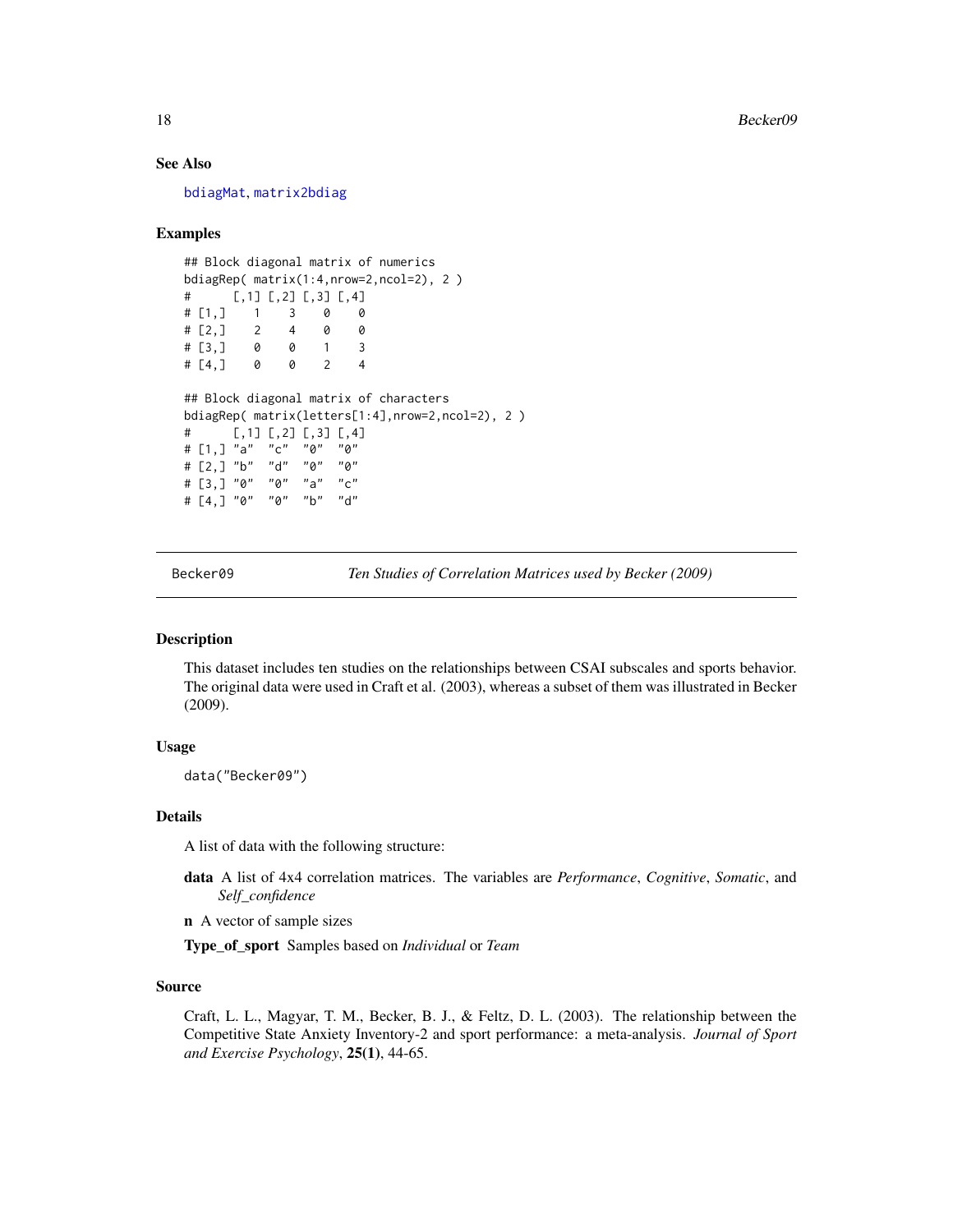#### Becker09 19

#### References

Becker, B. J. (2009). Model-based meta-analysis. In H. Cooper, L. V. Hedges, & J. C. Valentine (Eds.), *The handbook of research synthesis and meta-analysis* (2nd ed., pp. 377-395). New York: Russell Sage Foundation.

```
## Not run:
data(Becker09)
#### Fixed-effects model
## First stage analysis
fixed1 <- tssem1(Becker09$data, Becker09$n, method="FEM")
summary(fixed1)
## Prepare a regression model using create.mxMatrix()
A1 <- create.mxMatrix(c(0, "0.1*Cog2Per", "0.1*SO2Per", "0.1*SC2Per",
                        0, 0, 0, 0,
                        0, 0, 0, 0,
                        0, "0.1*Cog2SC", "0.1*SO2SC",0),
                      type="Full", byrow=TRUE, ncol=4, nrow=4,
                      as.mxMatrix=FALSE)
## This step is not necessary but it is useful for inspecting the model.
dimnames(A1)[[1]] <- dimnames(A1)[[2]] <- c("Performance", "Cognitive",
                                            "Somatic", "Self_confidence")
## Display A1
A1
S1 <- create.mxMatrix(c("0.1*var_Per",
                        0, 1,
                        0, "0.1*cor", 1,
                        0, 0, 0, "0.1*var_SC"), byrow=TRUE, type="Symm",
                      as.mxMatrix=FALSE)
## This step is not necessary but it is useful for inspecting the model.
dimnames(S1)[[1]] <- dimnames(S1)[[2]] <- c("Performance", "Cognitive",
                                             "Somatic", "Self_confidence")
## Display S1
S1
################################################################################
## Alternative model specification in lavaan model syntax
model <- "## Regression paths
          Performance ~ Cog2Per*Cognitive + SO2Per*Somatic + SC2Per*Self_confidence
          Self_confidence ~ Cog2SC*Cognitive + SO2SC*Somatic
          ## Fix the variances of Cog and SO at 1
          Cognitive ~~ 1*Cognitive
          Somatic ~~ 1*Somatic
          ## Label the correlation between Cog and SO
```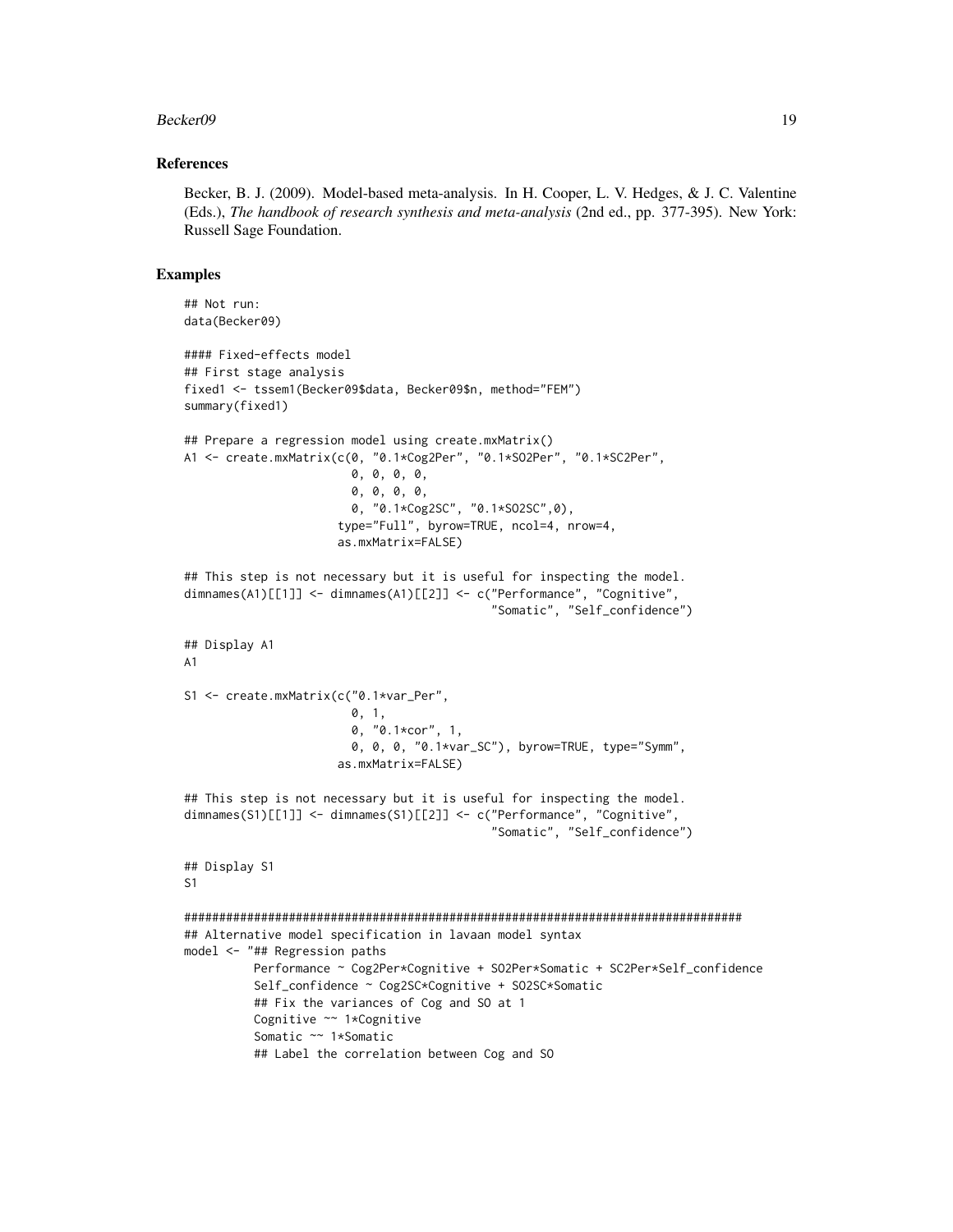```
Cognitive ~~ cor*Somatic
          ## Label the error variances of Per and SC
          Performance ~~ var_Per*Performance
          Self_confidence ~~ var_SC*Self_confidence"
## Display the model
plot(model, layout="spring")
RAM <- lavaan2RAM(model, obs.variables=c("Performance", "Cognitive",
                                         "Somatic", "Self_confidence"))
RAM
A1 < - RAM$A
S1 <- RAM$S
################################################################################
## Second stage analysis
fixed2 <- tssem2(fixed1, Amatrix=A1, Smatrix=S1, diag.constraints=TRUE,
                 intervals.type="LB", model.name="TSSEM2 Becker09",
                 mx.algebras=list( Cog=mxAlgebra(Cog2SC*SC2Per, name="Cog"),
                                   SO=mxAlgebra(SO2SC*SC2Per, name="SO"),
                                   Cog_SO=mxAlgebra(Cog2SC*SC2Per+SO2SC*SC2Per,
                                   name="Cog_SO")) )
summary(fixed2)
## Display the model with the parameter estimates
plot(fixed2, layout="spring")
#### Fixed-effects model: with type of sport as cluster
## First stage analysis
cluster1 <- tssem1(Becker09$data, Becker09$n, method="FEM",
                   cluster=Becker09$Type_of_sport)
summary(cluster1)
## Second stage analysis
cluster2 <- tssem2(cluster1, Amatrix=A1, Smatrix=S1, diag.constraints=TRUE,
                 intervals.type="LB", model.name="TSSEM2 Becker09",
                 mx.algebras=list( Cog=mxAlgebra(Cog2SC*SC2Per, name="Cog"),
                                   SO=mxAlgebra(SO2SC*SC2Per, name="SO"),
                                   Cog_SO=mxAlgebra(Cog2SC*SC2Per+SO2SC*SC2Per,
                                   name="Cog_SO")) )
summary(cluster2)
## Convert the model to semPlotModel object with 2 plots
## Use the short forms of the variable names
my.plots <- lapply(X=cluster2, FUN=meta2semPlot, manNames=c("Per","Cog","SO","SC") )
## Load the library
library("semPlot")
## Setup two plots
layout(t(1:2))## The labels are overlapped. We may modify it by using layout="spring"
```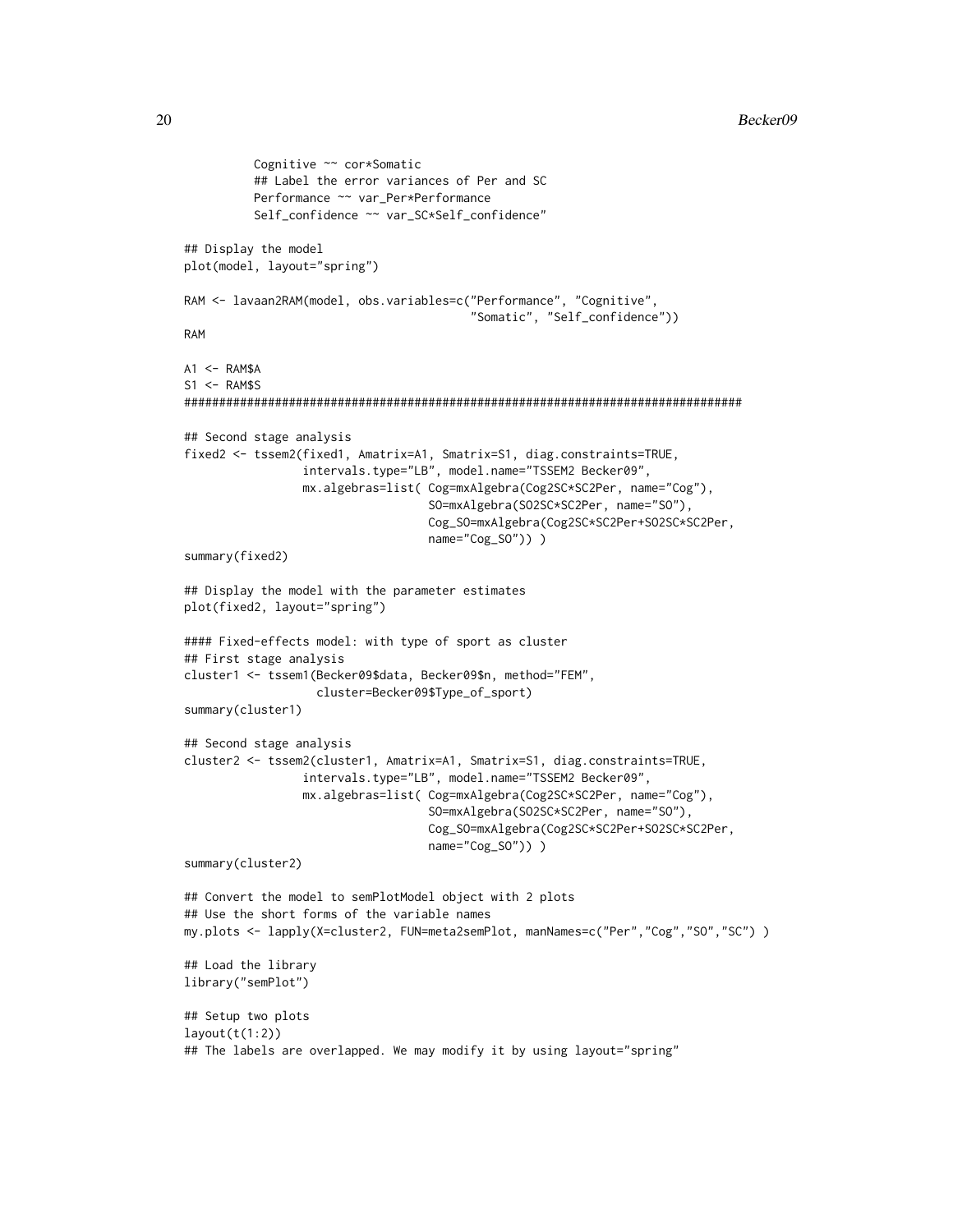#### Becker09 21

```
semPaths(my.plots[[1]], whatLabels="est", nCharNodes=10, color="orange",
         layout="spring", edge.label.cex=0.8)
title("Individual sport")
semPaths(my.plots[[2]], whatLabels="est", nCharNodes=10, color="skyblue",
         layout="spring", edge.label.cex=0.8)
title("Team sport")
#### Random-effects model
## First stage analysis
random1 <- tssem1(Becker09$data, Becker09$n, method="REM", RE.type="Diag")
summary(random1)
## Second stage analysis
random2 <- tssem2(random1, Amatrix=A1, Smatrix=S1, diag.constraints=TRUE,
                  intervals.type="LB", model.name="TSSEM2 Becker09",
                  mx.algebras=list( Cog=mxAlgebra(Cog2SC*SC2Per, name="Cog"),
                                    SO=mxAlgebra(SO2SC*SC2Per, name="SO"),
                                    Cog_SO=mxAlgebra(Cog2SC*SC2Per+SO2SC*SC2Per,
                                    name="Cog_SO")) )
summary(random2)
## Display the model
plot(random2, what="path", layout="spring")
## Display the model with the parameter estimates
plot(random2, layout="spring", color="yellow")
#### Univariate r approach
#### First stage of the analysis
uni1 <- uniR1(Becker09$data, Becker09$n)
uni1
#### Second stage of analysis using OpenMx
model2 <- "## Regression paths
           Performance ~ Cog2Per*Cognitive + SO2Per*Somatic + SC2Per*Self_confidence
           Self_confidence ~ Cog2SC*Cognitive + SO2SC*Somatic
           ## Provide starting values for Cog and SO
           Cognitive ~~ start(1)*Cognitive
           Somatic ~~ start(1)*Somatic
           ## Label the correlation between Cog and SO
           Cognitive ~~ cor*Somatic
           ## Label the error variances of Per and SC
           Performance ~~ var_Per*Performance
           Self_confidence ~~ var_SC*Self_confidence"
RAM2 <- lavaan2RAM(model2, obs.variables=c("Performance", "Cognitive",
                                           "Somatic", "Self_confidence"))
RAM2
uni2mx <- uniR2mx(uni1, RAM=RAM2)
summary(uni2mx)
```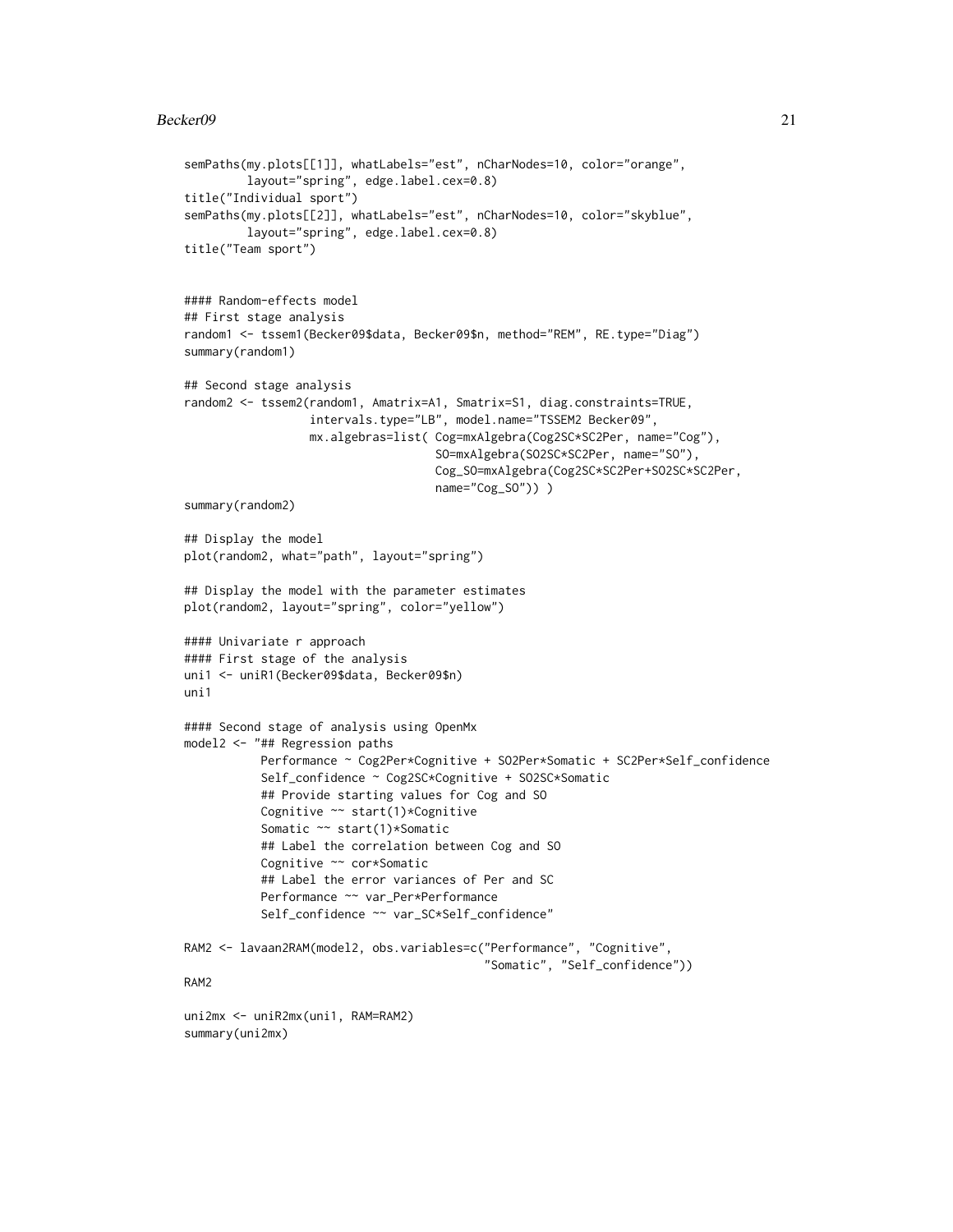#### 22 Becker83

```
#### Second stage of analysis Using lavaan
model3 <- "## Regression paths
          Performance ~ Cognitive + Somatic + Self_confidence
           Self_confidence ~ Cognitive + Somatic"
uni2lavaan <- uniR2lavaan(uni1, model3)
lavaan::summary(uni2lavaan)
## End(Not run)
```
Becker83 *Studies on Sex Differences in Conformity Reported by Becker (1983)*

#### Description

The data set includes studies on sex differences in conformity using the fictitious norm group paradigm reported by Becker (1983).

# Usage

data(Becker83)

#### Details

The variables are:

study study number

di Standardized mean difference

vi Sampling variance of the effect size

percentage Percentage of male authors

items Number of items

#### Source

Becker, B. J. (1983, April). Influence again: A comparison of methods for meta-analysis. *Paper presented at the annual meeting of the American Educational Research Association, Montreal.*

Hedges, L. V., & Olkin, I. (1985). *Statistical methods for meta-analysis.* Orlando, FL: Academic Press.

# References

Cheung, M. W.-L. (2010). Fixed-effects meta-analyses as multiple-group structural equation models. *Structural Equation Modeling*, 17, 481-509.

<span id="page-21-0"></span>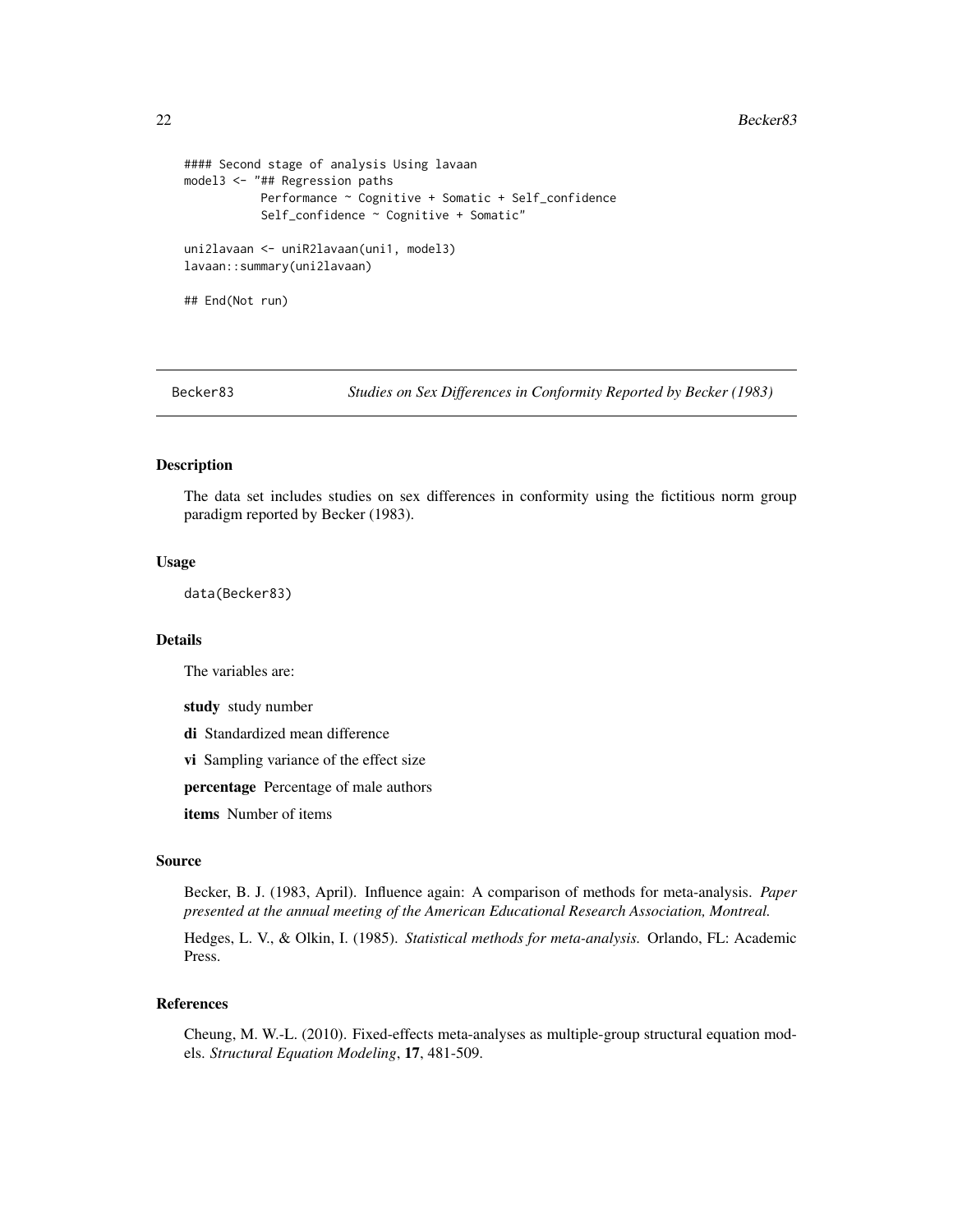#### <span id="page-22-0"></span>Becker 92 23

#### Examples

```
data(Becker83)
## Random-effects meta-analysis
summary( meta(y=di, v=vi, data=Becker83) )
## Mixed-effects meta-analysis with log(items) as the predictor
summary( meta(y=di, v=vi, x=log(items), data=Becker83) )
```
Becker92 *Six Studies of Correlation Matrices reported by Becker (1992; 1995)*

# Description

This data set includes six studies of correlation matrices reported by Becker (1992; 1995).

#### Usage

data(Becker92)

# Details

A list of data with the following structure:

- data A list of 6 studies of correlation matrices. The variables are *Math* (math aptitude), *Spatial* (spatial ability), and *Verbal* (verbal ability)
- n A vector of sample sizes

#### Source

Becker, B. J. (1992). Using results from replicated studies to estimate linear models. *Journal of Educational Statistics*, 17(4), 341-362. doi:10.3102/10769986017004341

Becker, B. J. (1995). Corrections to "Using Results from Replicated Studies to Estimate Linear Models." *Journal of Educational and Behavioral Statistics*, 20(1), 100-102. doi:10.2307/1165390

```
## Not run:
data(Becker92)
#### Fixed-effects model
## First stage analysis
## Replicate Becker's (1992) analysis using 4 studies only
fixed1 <- tssem1(Becker92$data[1:4], Becker92$n[1:4], method="FEM")
summary(fixed1)
## ## Prepare a regression model using create.mxMatrix()
```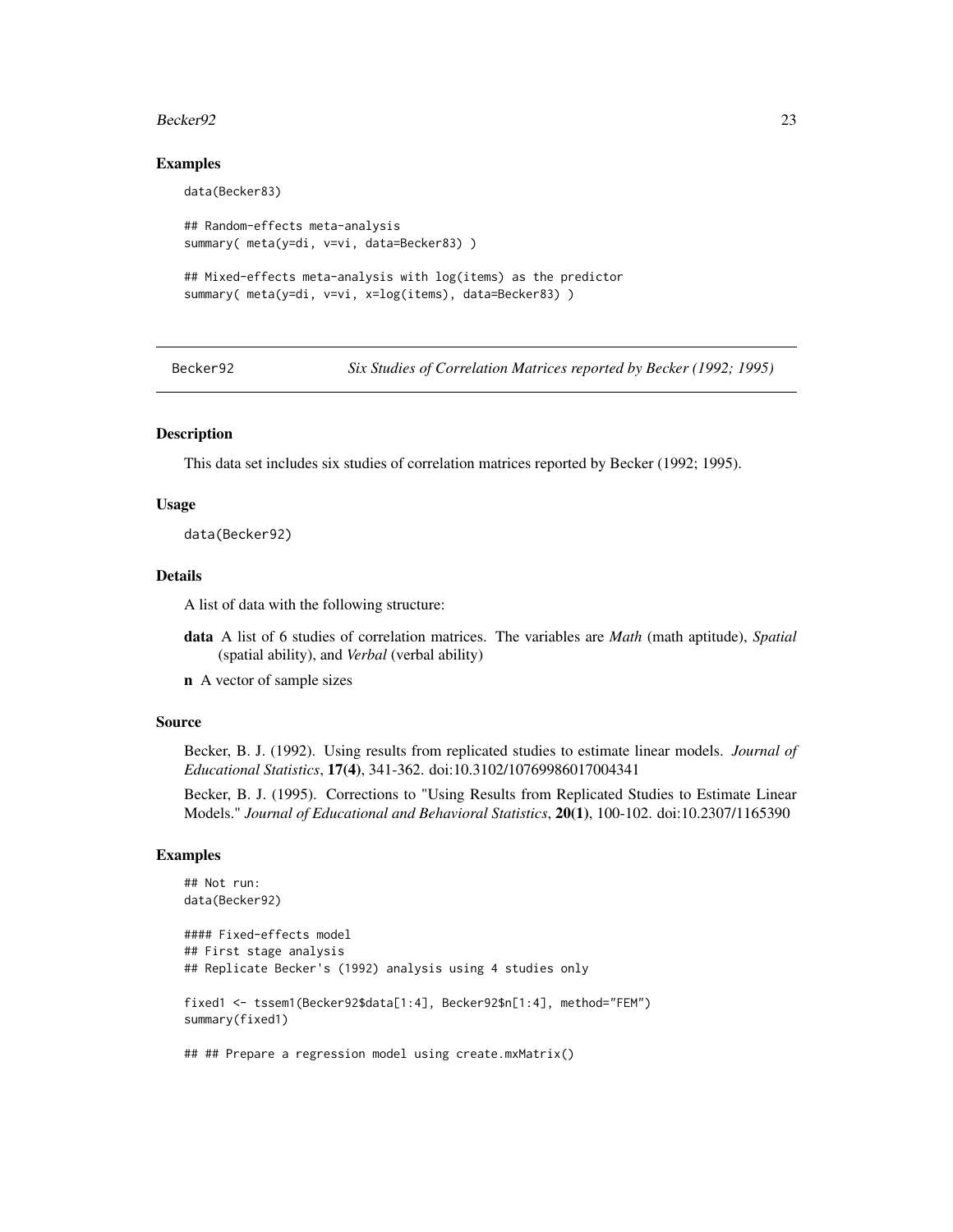```
## A1 <- create.mxMatrix(c(0,0,0,"0.2*Spatial2Math",
## 0,0,"0.2*Verbal2Math",0,0), type="Full",
## ncol=3, nrow=3, as.mxMatrix=FALSE)
## var.names <- c("Math_aptitude","Spatial","Verbal")
## ## This step is not necessary but it is useful for inspecting the model.
## dimnames(A1)[[1]] <- dimnames(A1)[[2]] <- var.names
## ## Display A1
## A1
## S1 <- create.mxMatrix(c("0.2*ErrorVarMath",0,0,1,"0.2*CorSpatialVerbal",1),
## type="Symm", as.mxMatrix=FALSE)
## ## This step is not necessary but it is useful for inspecting the model.
## dimnames(S1)[[1]] <- dimnames(S1)[[2]] <- var.names
## ## Display S1
## S1
################################################################################
## Alternative model specification in lavaan model syntax
model <- "## Regression paths
         Math ~ Spatial2Math*Spatial + Verbal2Math*Verbal
         Spatial ~~ CorSpatialVerbal*Verbal
         ## Fix the variances of Spatial and Verbal at 1
         Spatial ~~ 1*Spatial
         Verbal ~~ 1*Verbal
         ## Label the error variance of Math
         Math ~~ ErrorVarMath*Math + start(0.2)*Math"
## Display the model
plot(model)
RAM <- lavaan2RAM(model, obs.variables=c("Math", "Spatial", "Verbal"))
RAM
################################################################################
## Fixed-effects model: Second stage analysis
## Two equivalent versions to calculate the R2 and its 95% LBCI
fixed2 <- tssem2(fixed1, RAM=RAM, intervals.type="LB",
                mx.algebras=list(R1=mxAlgebra(Spatial2Math^2+Verbal2Math^2
                       +2*CorSpatialVerbal*Spatial2Math*Verbal2Math, name="R1"),
                       R2=mxAlgebra(One-Smatrix[1,1], name="R2"),
                       One=mxMatrix("Iden", ncol=1, nrow=1, name="One")))
summary(fixed2)
## Display the model with the parameter estimates
plot(fixed2)
#### Random-effects model
```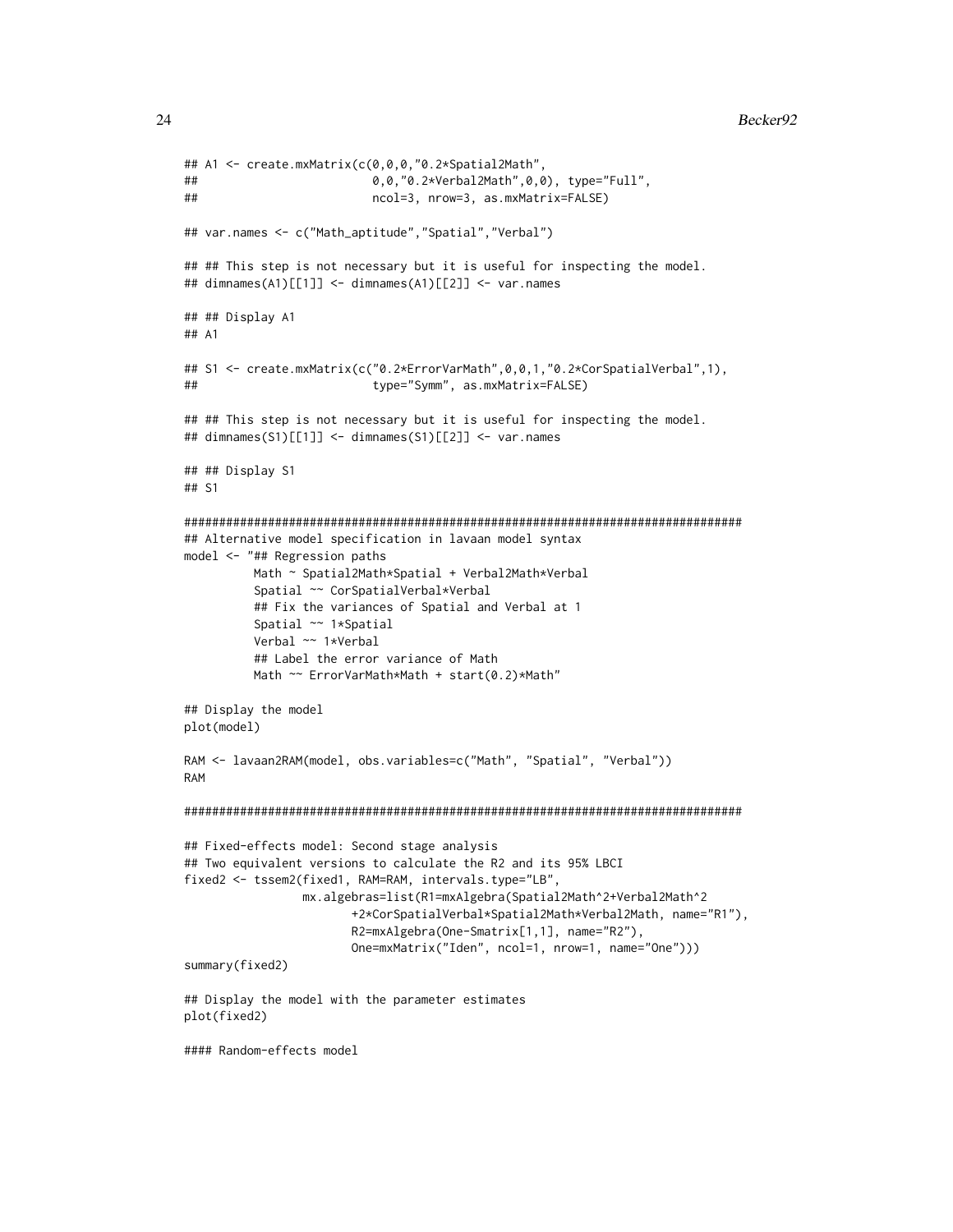#### <span id="page-24-0"></span>Becker 94 25

```
## First stage analysis
## No random effects for off-diagonal elements
random1 <- tssem1(Becker92$data, Becker92$n, method="REM", RE.type="Diag")
summary(random1)
## Random-effects model: Second stage analysis
random2 <- tssem2(random1, RAM=RAM)
summary(random2)
## Display the model with the parameter estimates
plot(random2, color="yellow")
#### Similar to conventional fixed-effects GLS approach
## First stage analysis
## No random effects
## Replicate Becker's (1992) analysis using 4 studies only
gls1 <- tssem1(Becker92$data[1:4], Becker92$n[1:4], method="REM", RE.type="Zero",
               model.name="Fixed effects GLS Stage 1")
summary(gls1)
## Fixed-effects GLS model: Second stage analysis
gls2 <- tssem2(gls1, RAM=RAM, model.name="Fixed effects GLS Stage 2")
summary(gls2)
## End(Not run)
```

| Becker94 | Five Studies of Ten Correlation Matrices reported by Becker and |
|----------|-----------------------------------------------------------------|
|          | <i>Schram</i> (1994)                                            |

# Description

This data set includes five studies of ten correlation matrices reported by Becker and Schram (1994).

#### Usage

```
data(Becker94)
```
#### Details

A list of data with the following structure:

- data A list of 10 correlation matrices. The variables are *Math* (math aptitude), *Spatial* (spatial ability), and *Verbal* (verbal ability)
- n A vector of sample sizes

gender *Females* or *Males* samples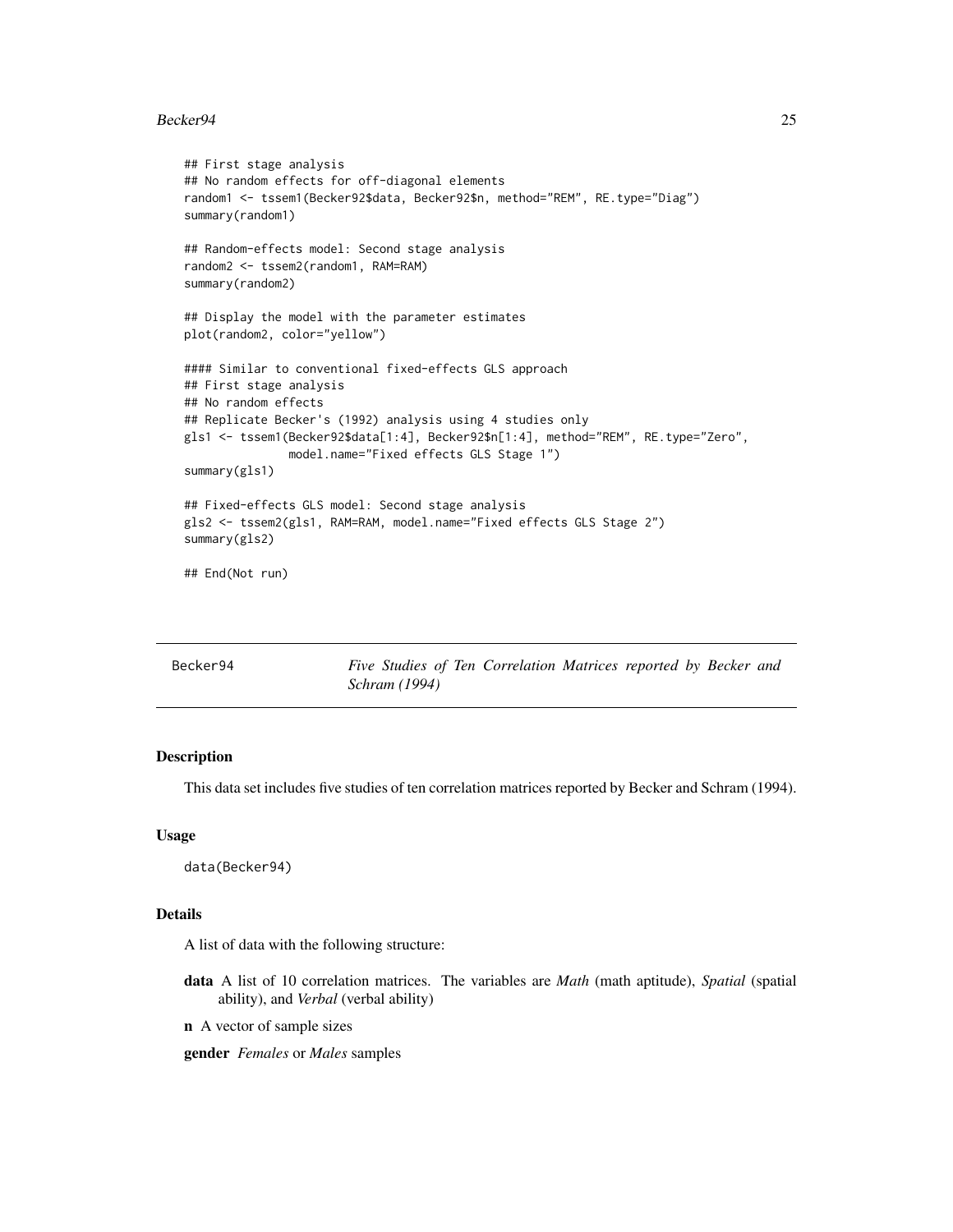#### Source

Becker, B. J., & Schram, C. M. (1994). Examining explanatory models through research synthesis. In H. Cooper & L. V. Hedges (Eds.), *The handbook of research synthesis* (pp. 357-381). New York: Russell Sage Foundation.

```
## Not run:
data(Becker94)
#### Fixed-effects model
## First stage analysis
fixed1 <- tssem1(Becker94$data, Becker94$n, method="FEM")
summary(fixed1)
## Prepare a regression model using create.mxMatrix()
## A1 <- create.mxMatrix(c(0,0,0,"0.2*Spatial2Math",
## 0,0,"0.2*Verbal2Math",0,0), type="Full",
## ncol=3, nrow=3, name="A1")
## S1 <- create.mxMatrix(c("0.2*ErrorVarMath",0,0,1,
## "0.2*CorBetweenSpatialVerbal",1),
## type="Symm", name="S1")
## An alternative method to create a regression model with the lavaan syntax
model <- "## Regression model
         Math ~ Spatial2Math*Spatial + Verbal2Math*Verbal
         ## Error variance of Math
         Math ~~ ErrorVarMath*Math
         ## Variances of Spatial and Verbal fixed at 1.0
         Spatial ~~ 1*Spatial
         Verbal ~~ 1*Verbal
         ## Correlation between Spatial and Verbal
         Spatial ~~ CorBetweenSpatialVerbal*Verbal"
## Display the model
plot(model)
RAM <- lavaan2RAM(model, obs.variables=c("Math", "Spatial", "Verbal"))
RAM
## Second stage analysis
## A1 <- RAM$A
## S1 <- RAM$S
## fixed2 <- tssem2(fixed1, Amatrix=A1, Smatrix=S1, intervals.type="LB")
fixed2 <- tssem2(fixed1, RAM=RAM, intervals.type="LB")
summary(fixed2)
## Display the model with the parameter estimates
plot(fixed2)
#### Fixed-effects model: with gender as cluster
```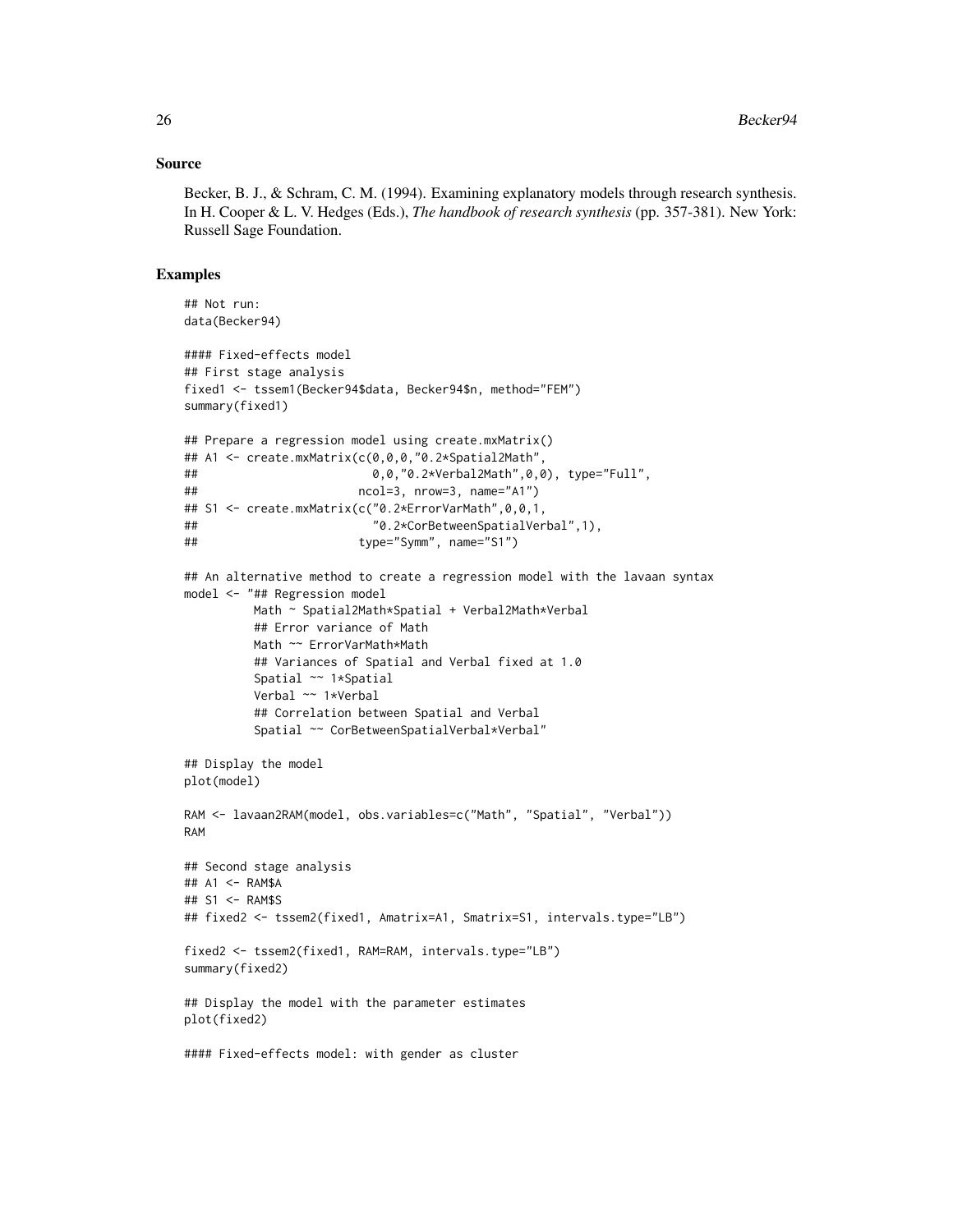#### <span id="page-26-0"></span>Berkey98 27

```
## First stage analysis
cluster1 <- tssem1(Becker94$data, Becker94$n, method="FEM", cluster=Becker94$gender)
summary(cluster1)
## Second stage analysis
cluster2 <- tssem2(cluster1, RAM=RAM, intervals.type="LB")
summary(cluster2)
#### Conventional fixed-effects GLS approach
## First stage analysis
## No random effects
## Replicate Becker's (1992) analysis using 4 studies only
gls1 <- tssem1(Becker92$data[1:4], Becker92$n[1:4], method="REM", RE.type="Zero",
               model.name="Fixed effects GLS Stage 1")
summary(gls1)
## Fixed-effects GLS model: Second stage analysis
gls2 <- tssem2(gls1, RAM=RAM, intervals.type="LB",
              model.name="Fixed effects GLS Stage 2")
summary(gls2)
## End(Not run)
```
Berkey98 *Five Published Trails from Berkey et al. (1998)*

#### **Description**

The data set includes five published trials, reported by Berkey et al. (1998), comparing surgical and non-surgical treatments for medium-severity periodontal disease, one year after treatment.

# Usage

data(Berkey98)

### Details

The variables are:

trial Trial number

pub\_year Publication year

no\_of\_patients Number of patients

PD Patient improvements (mm) in *probing depth*

AL Patient improvements (mm) in *attachment level*

var\_PD Sampling variance of PD

cov\_PD\_AL Sampling covariance between PD and AD

var\_AL Sampling variance of AL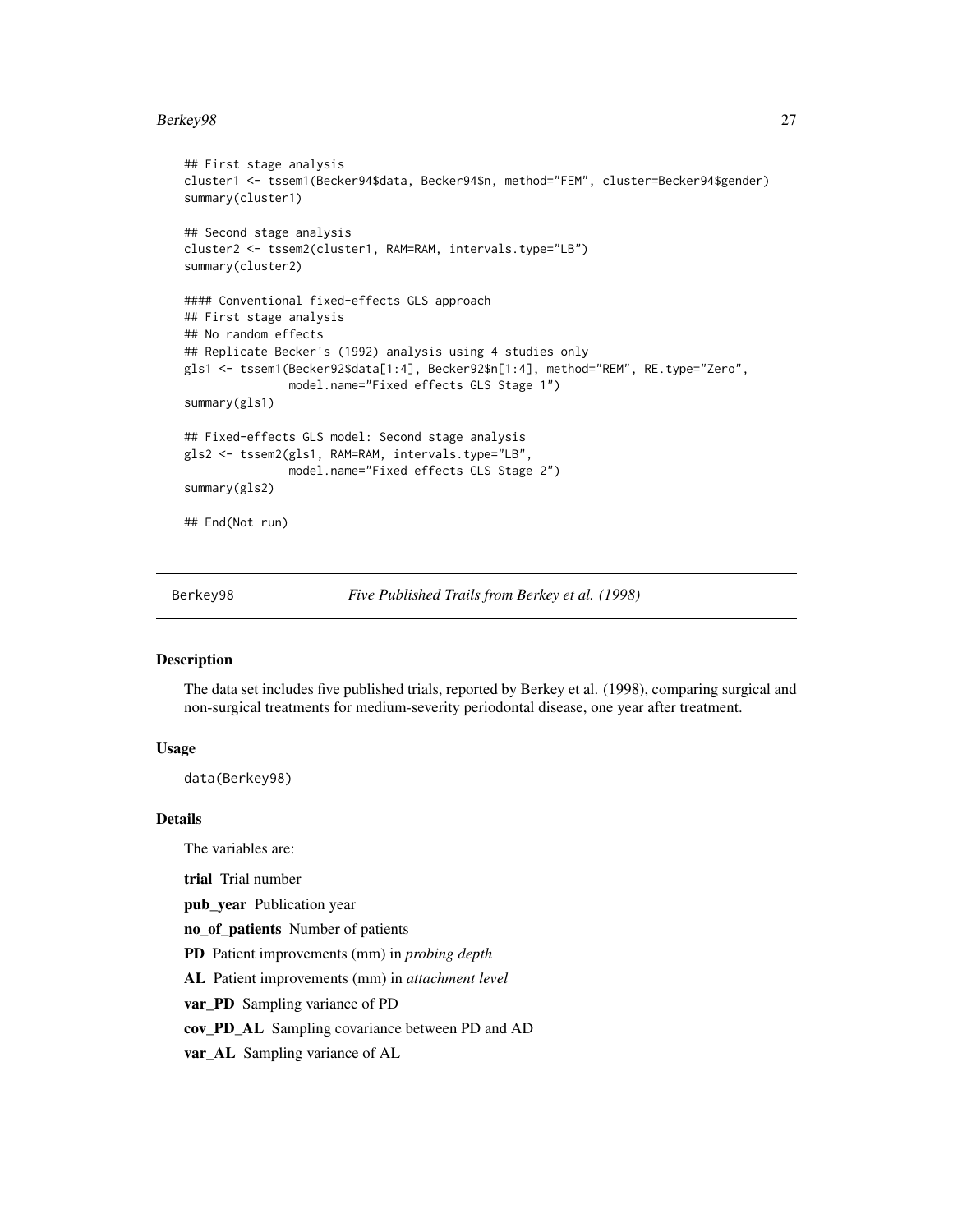#### Source

Berkey, C. S., Hoaglin, D. C., Antczak-Bouckoms, A., Mosteller, F, & Colditz, G. A. (1998). Meta-analysis of multiple outcomes by regression with random effects. *Statistics in Medicine*, 17, 2537-2550.

#### Examples

data(Berkey98)

```
#### ML estimation method
## Multivariate meta-analysis
x <- meta(y=cbind(PD, AL), v=cbind(var_PD, cov_PD_AL, var_AL), data=Berkey98)
x \le - rerun(x)summary(x)
plot(x)
## Plot individual studies proportional to the weights
plot(x, study.weight.plot=TRUE)
## Include forest plot from the metafor package
library(metafor)
plot(x, diag.panel=TRUE, main="Multivariate meta-analysis",
     axis.label=c("PD", "AL"))
     forest( rma(yi=PD, vi=var_PD, data=Berkey98) )
     title("Forest plot of PD")
     forest( rma(yi=AL, vi=var_AL, data=Berkey98) )
     title("Forest plot of AL")
## Multivariate meta-analysis with "publication year-1979" as the predictor
summary( meta(y=cbind(PD, AL), v=cbind(var_PD, cov_PD_AL, var_AL),
              x=scale(pub_year, center=1979), data=Berkey98,
              RE.lbound=NA) )
## Multivariate meta-analysis with equality constraint on the regression coefficients
summary( meta(y=cbind(PD, AL), v=cbind(var_PD, cov_PD_AL, var_AL),
              x=scale(pub_year, center=1979), data=Berkey98,
              coef.constraints=matrix(c("0.3*Eq_slope", "0.3*Eq_slope"),
              nrow=2)) )
#### REML estimation method
## Multivariate meta-analysis
summary( reml(y=cbind(PD, AL), v=cbind(var_PD, cov_PD_AL, var_AL),
              data=Berkey98,
              model.name="Multivariate meta analysis with REML") )
## Multivariate meta-analysis with "publication year-1979" as the predictor
## Diagonal structure for the variance component
summary( reml(y=cbind(PD, AL), v=cbind(var_PD, cov_PD_AL, var_AL),
              RE.constraints=Diag(c("1e-5*Tau2_1_1", "1e-5*Tau2_2_2")),
              x=scale(pub_year, center=1979), data=Berkey98) )
```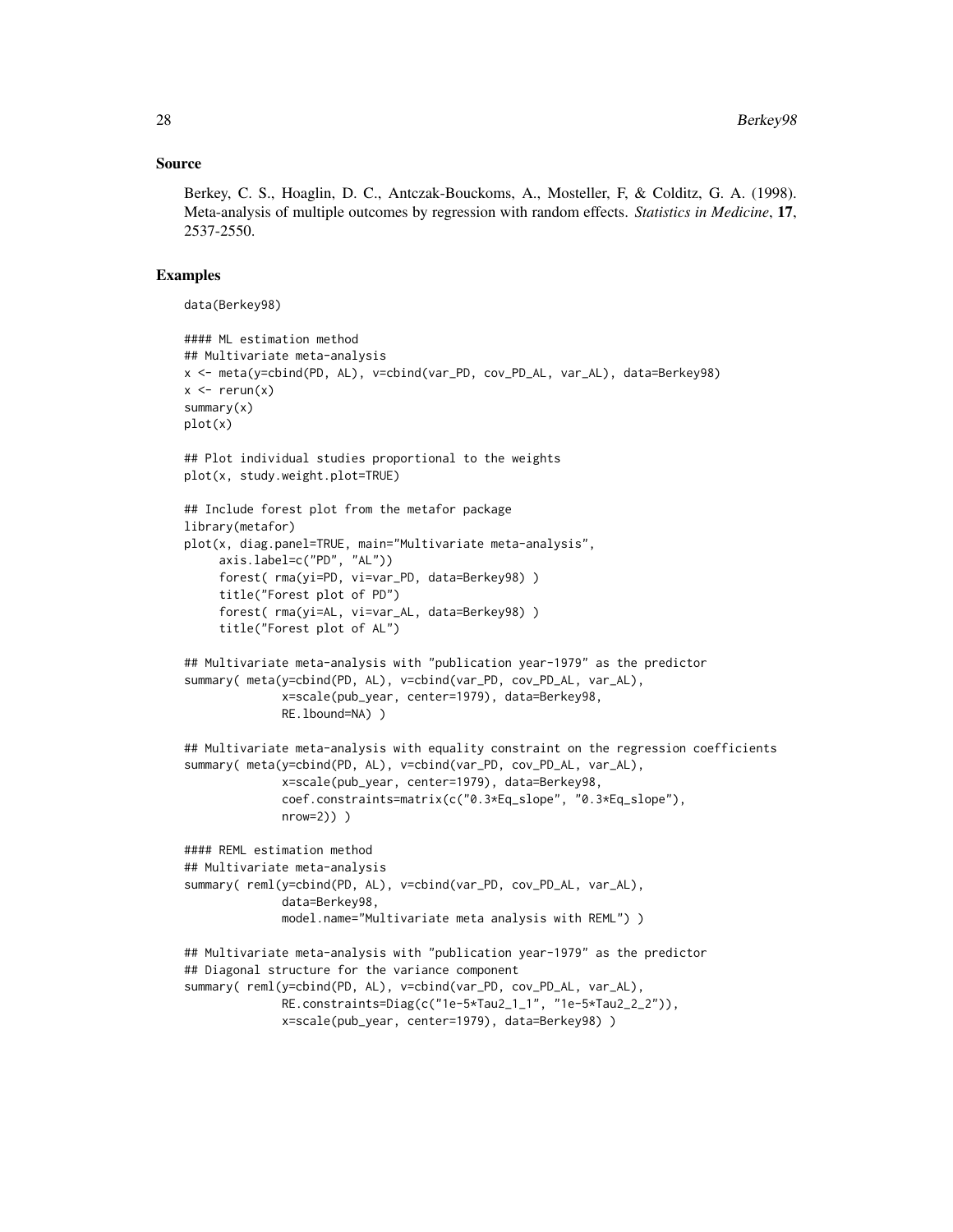<span id="page-28-0"></span>

#### Description

The data set includes correlation matrices of leader-member exchange in transformational leadership reported by Boer et al. (2016).

# Usage

data(Boer16)

#### Details

A list of data with the following structure:

data A list of correlation matrices. The variables are *LMX* (leader-member exchange), *TFL* (transformational leadership), *JS* (job satisfaction), *OC* (organizational commitment), and *LE* (leader effectiveness)

n A vector of sample sizes

RelLMX The reliability of *LMX*

RelTFL The reliability of *TFL*

### Source

Boer, D., Deinert, A., Homan, A. C., & Voelpel, S. C. (2016). Revisiting the mediating role of leader-member exchange in transformational leadership: the differential impact model. *European Journal of Work and Organizational Psychology*, 25(6), 883-899.

```
## Not run:
## Stage 1 analysis
rand1 <- tssem1(Boer16$data, Boer16$n, method="REM", RE.type="Diag", acov="individual")
summary(rand1)
## Stage 2 analysis
model2a <- 'JS+OC+LE ~ LMX+TFL
            LMX ~ \sim TFL
            ## Variance of TFL is fixed at 1
            TFL ~~ 1*TFL
            ## Correlated residuals
            JS ~~ OC
            JS ~~ LE
            OC \sim LE'## Display the model
plot(model2a)
```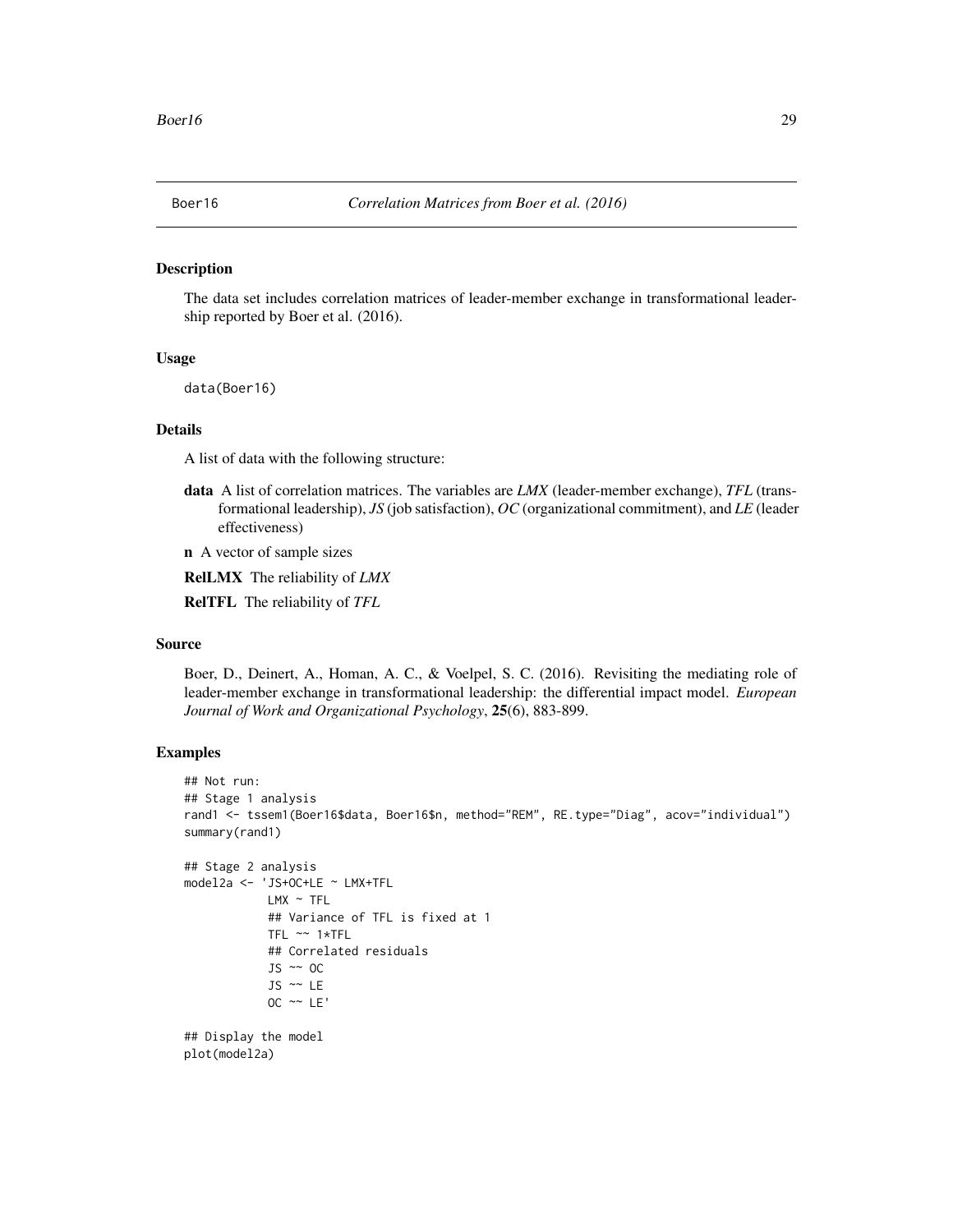#### <span id="page-29-0"></span>30 bootuniR1

```
RAM2a <- lavaan2RAM(model2a, obs.variables = c("LMX", "TFL", "JS", "OC", "LE"),
                    A.notation="on", S.notation="with")
rand2a <- tssem2(rand1, Amatrix=RAM2a$A, Smatrix=RAM2a$S)
summary(rand2a)
## Display the model with the parameter estimates
plot(rand2a, layout="spring")
## End(Not run)
```
bootuniR1 *Parametric bootstrap on the univariate R (uniR) object*

#### Description

It generates correlation matrices with the parametric bootstrap on the univariate R (uniR) object.

#### Usage

```
bootuniR1(x, Rep, nonPD.pop=c("replace", "nearPD", "accept"))
```
#### Arguments

| X         | An object of class 'uniR1'                                                                                                                                                                                                                                                       |
|-----------|----------------------------------------------------------------------------------------------------------------------------------------------------------------------------------------------------------------------------------------------------------------------------------|
| Rep       | Number of replications of the parametric bootstrap                                                                                                                                                                                                                               |
| nonPD.pop | If it is replace, generated non-positive definite matrices are replaced by gener-<br>ated new ones which are positive definite. If it is nearPD, they are replaced by<br>nearly positive definite matrices by calling Matrix: : nearPD(). If it is accept,<br>they are accepted. |

# Details

This function implements the parametric bootstrap approach suggested by Yu et al. (2016). It is included in this package for research interests. Please refer to Cheung (2018) for the issues associated with this parametric bootstrap approach.

# Value

An object of the generated correlation matrices.

#### Author(s)

Mike W.-L. Cheung <mikewlcheung@nus.edu.sg>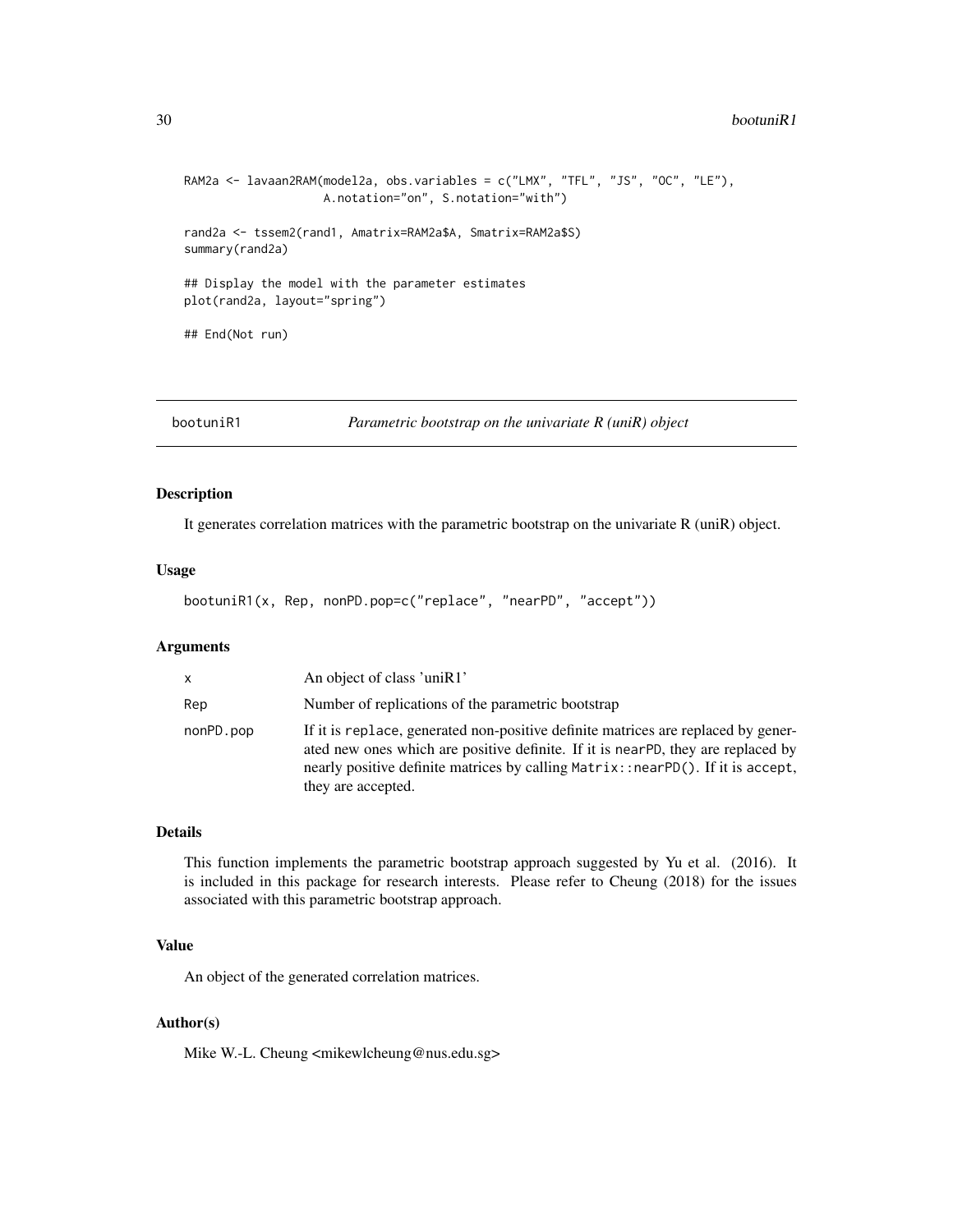#### <span id="page-30-0"></span>bootuni $R2$  31

#### References

Cheung, M. W.-L. (2018). Issues in solving the problem of effect size heterogeneity in metaanalytic structural equation modeling: A commentary and simulation study on Yu, Downes, Carter, and O'Boyle (2016). *Journal of Applied Psychology*, 103, 787-803.

Yu, J. (Joya), Downes, P. E., Carter, K. M., & O'Boyle, E. H. (2016). The problem of effect size heterogeneity in meta-analytic structural equation modeling. *Journal of Applied Psychology*, *101*, 1457-1473.

# See Also

[rCor](#page-107-1), [bootuniR2](#page-30-1), [Nohe15](#page-93-1)

<span id="page-30-1"></span>bootuniR2 *Fit Models on the bootstrapped correlation matrices*

#### Description

It fits structural equation models on the bootstrapped correlation matrices.

#### Usage

```
bootuniR2(model, data, n, ...)
```
### Arguments

| model | A model in sem syntax.                                |
|-------|-------------------------------------------------------|
| data  | A list of correlation matrices.                       |
| n     | Sample size in fitting the structural equation models |
|       | Further arguments to be passed to sem.                |

# Details

This function fits the lavaan model with the bootstrapped correlation matrices. It implements the parametric bootstrap approach suggested by Yu et al. (2016). It is included in this package for research interests. Please refer to Cheung (2018) for the issues associated with this parametric bootstrap approach.

# Value

A list of the fitted object from [sem](#page-0-0).

# Author(s)

Mike W.-L. Cheung <mikewlcheung@nus.edu.sg>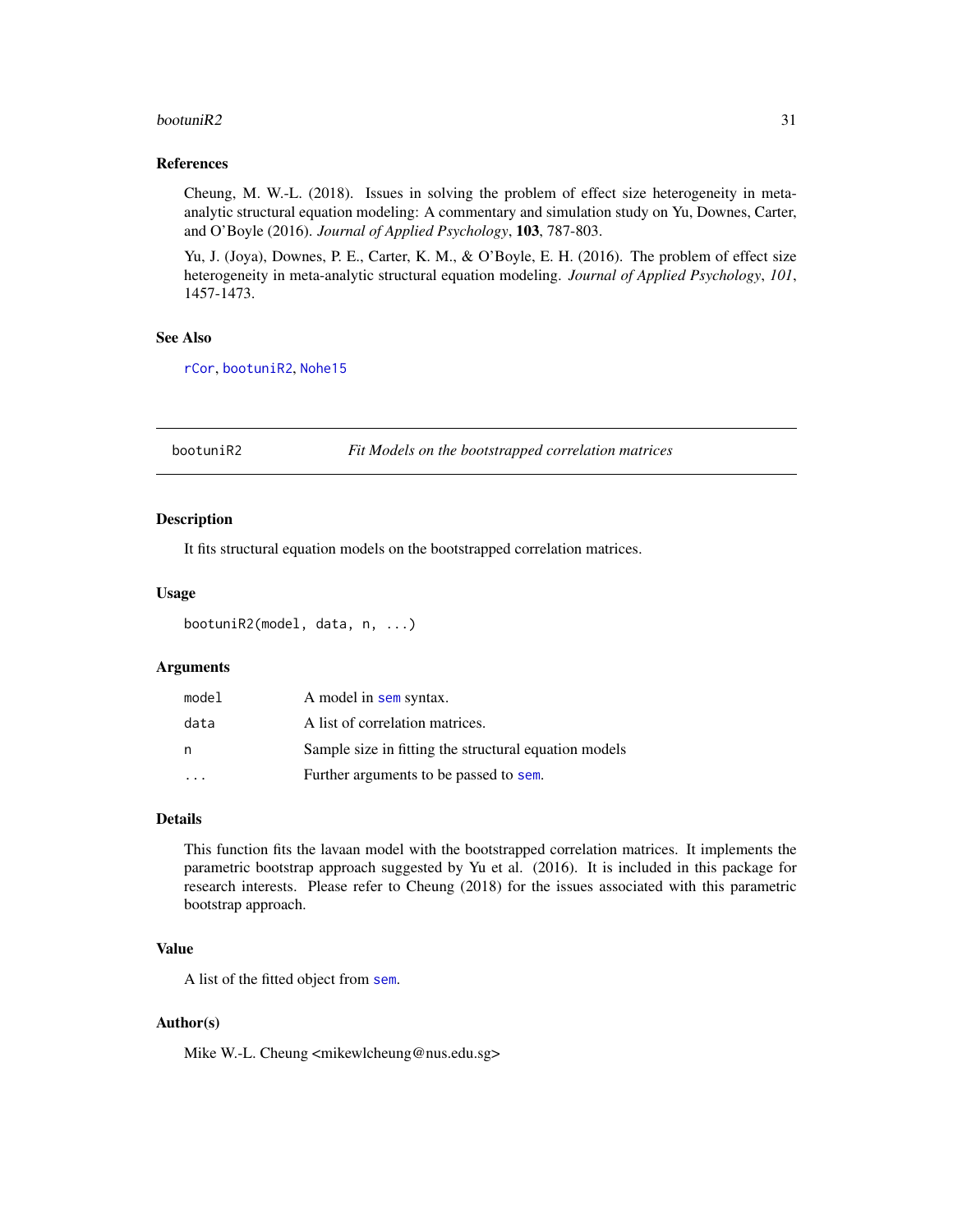## <span id="page-31-0"></span>References

Cheung, M. W.-L. (2018). Issues in solving the problem of effect size heterogeneity in metaanalytic structural equation modeling: A commentary and simulation study on Yu, Downes, Carter, and O'Boyle (2016). *Journal of Applied Psychology*, 103, 787-803.

Yu, J. (Joya), Downes, P. E., Carter, K. M., & O'Boyle, E. H. (2016). The problem of effect size heterogeneity in meta-analytic structural equation modeling. *Journal of Applied Psychology*, *101*, 1457-1473.

#### See Also

[bootuniR2](#page-30-1), [tssemParaVar](#page-128-1), [Nohe15](#page-93-1)

Bornmann07 *A Dataset from Bornmann et al. (2007)*

#### Description

A dataset from Bornmann et al. (2007) for three-level meta-analysis.

#### Usage

data(Bornmann07)

# Details

The variables are:

ID ID of the study

Study Study name

Cluster Cluster for effect sizes

logOR Effect size: log odds ratio

v Sampling variance of logOR

Year Year of publication

Type Type of proposal: either Grant or Fellowship

Discipline Discipline of the proposal: either Physical sciences, Life sciences/biology, Social sciences/humanities or Multidisciplinary)

Country Country of the proposal: either the United States, Canada, Australia, United Kingdom or Europe

#### Source

Bornmann, L., Mutz, R., & Daniel, H.-D. (2007). Gender differences in grant peer review: A meta-analysis. *Journal of Informetrics*, 1(3), 226-238. doi:10.1016/j.joi.2007.03.001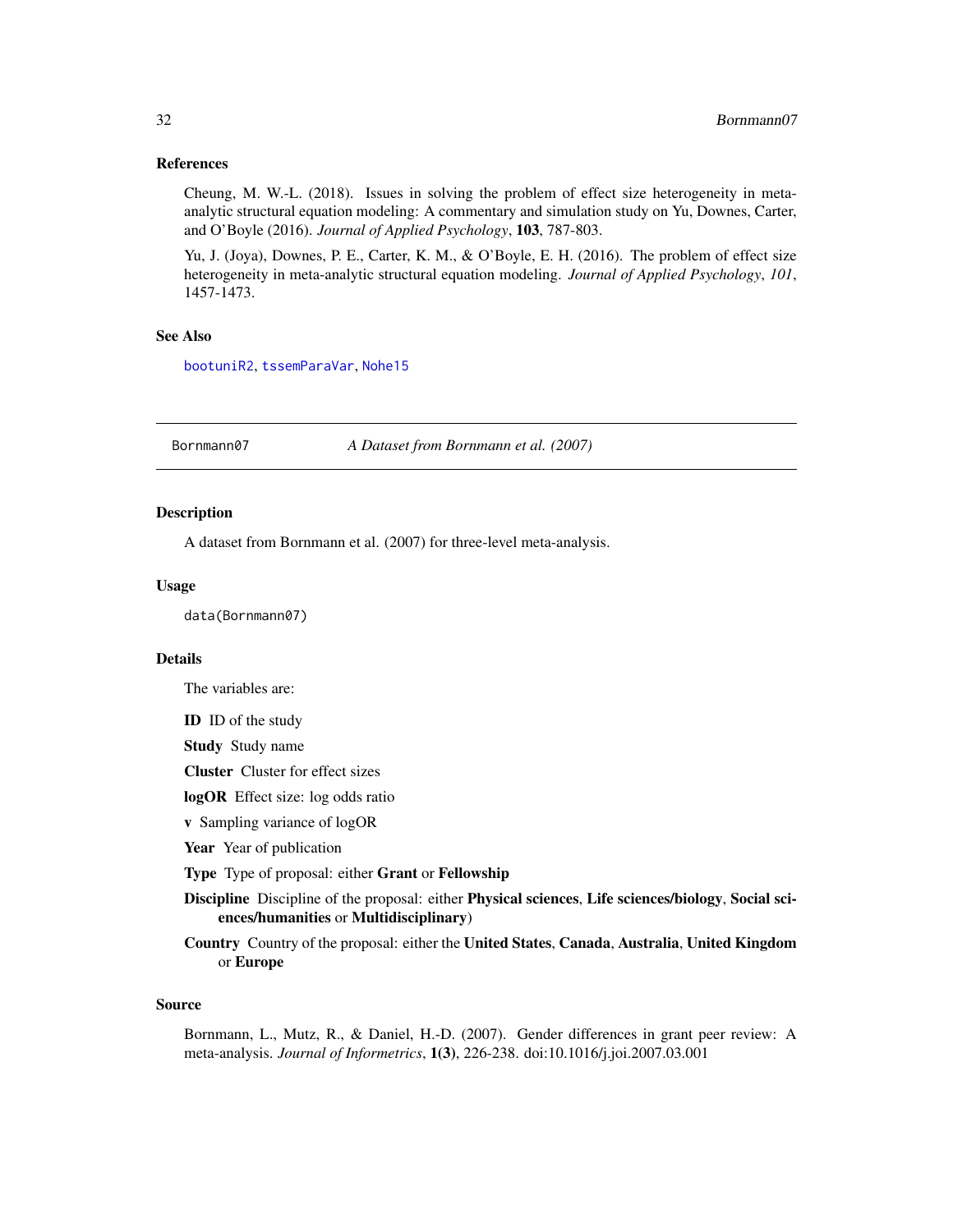#### Bornmann07 33

#### References

Cheung, M. W.-L. (2014). Modeling dependent effect sizes with three-level meta-analyses: A structural equation modeling approach. *Psychological Methods*, 19, 211-229.

Marsh, H. W., Bornmann, L., Mutz, R., Daniel, H.-D., & O'Mara, A. (2009). Gender Effects in the Peer Reviews of Grant Proposals: A Comprehensive Meta-Analysis Comparing Traditional and Multilevel Approaches. *Review of Educational Research*, 79(3), 1290-1326. doi:10.3102/0034654309334143

```
## Not run:
data(Bornmann07)
#### ML estimation method
## No predictor
summary( meta3(y=logOR, v=v, cluster=Cluster, data=Bornmann07) )
## Type as a predictor
## Grant: 0
## Fellowship: 1
summary( meta3(y=logOR, v=v, x=(as.numeric(Type)-1),
               cluster=Cluster, data=Bornmann07) )
## Centered Year as a predictor
summary( meta3(y=logOR, v=v, x=scale(Year, scale=FALSE),
               cluster=Cluster, data=Bornmann07) )
#### REML estimation method
## No predictor
summary( reml3(y=logOR, v=v, cluster=Cluster, data=Bornmann07) )
## Type as a predictor
## Grants: 0
## Fellowship: 1
summary( reml3(y=logOR, v=v, x=(as.numeric(Type)-1),
               cluster=Cluster, data=Bornmann07) )
## Centered Year as a predictor
summary( reml3(y=logOR, v=v, x=scale(Year, scale=FALSE),
               cluster=Cluster, data=Bornmann07) )
## Handling missing covariates with FIML
## MCAR
## Set seed for replication
set.seed(1000000)
## Copy Bornmann07 to my.df
my.df <- Bornmann07
## "Fellowship": 1; "Grant": 0
my.df$Type_MCAR <- ifelse(Bornmann07$Type=="Fellowship", yes=1, no=0)
## Create 17 out of 66 missingness with MCAR
```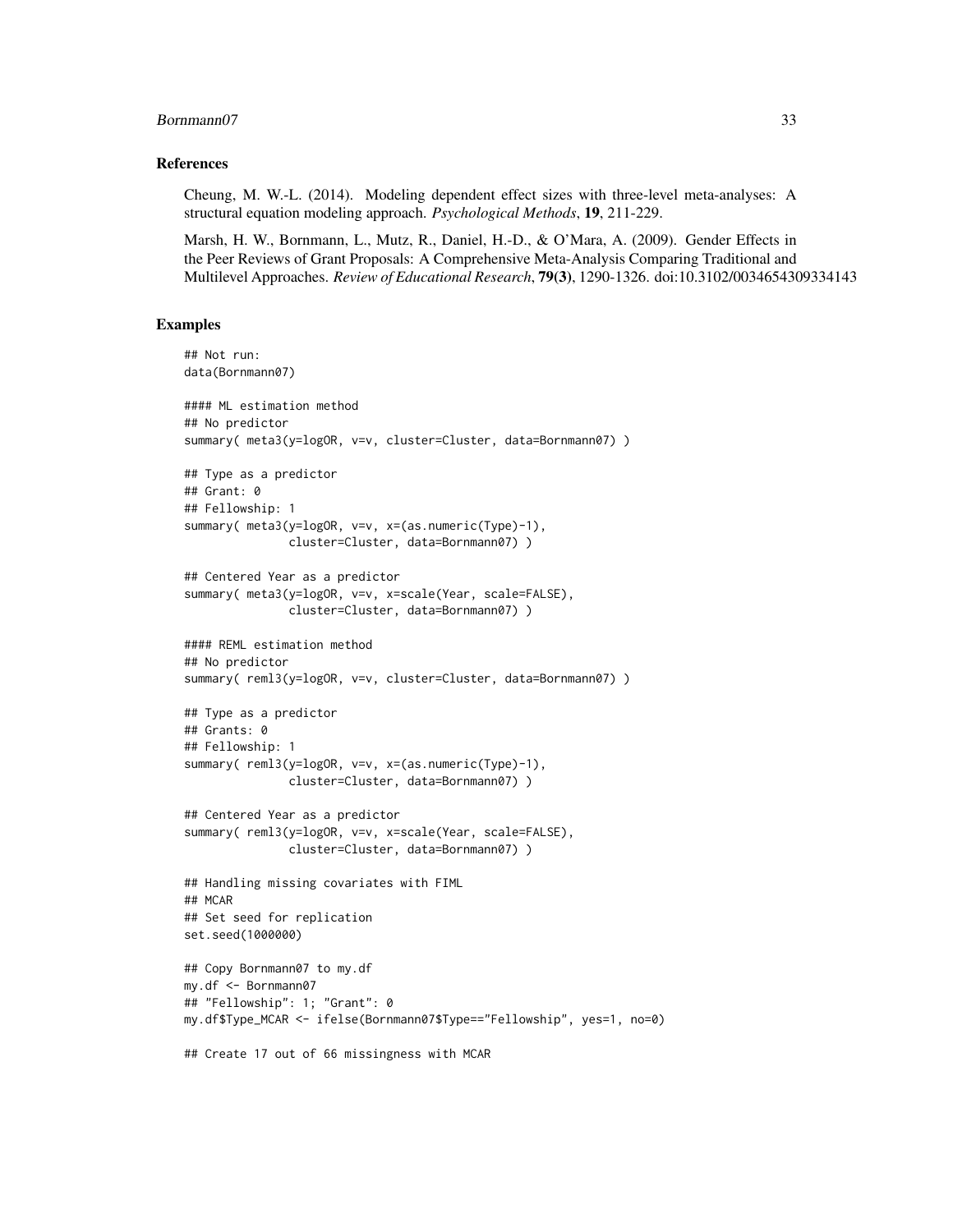#### <span id="page-33-0"></span>34 calEffSizes

```
my.df$Type_MCAR[sample(1:66, 17)] <- NA
summary(meta3X(y=logOR, v=v, cluster=Cluster, x2=Type_MCAR, data=my.df))
## MAR
Type_MAR <- ifelse(Bornmann07$Type=="Fellowship", yes=1, no=0)
## Create 27 out of 66 missingness with MAR for cases Year<1996
index_MAR <- ifelse(Bornmann07$Year<1996, yes=TRUE, no=FALSE)
Type_MAR[index_MAR] <- NA
## Include auxiliary variable
summary(meta3X(y=logOR, v=v, cluster=Cluster, x2=Type_MAR, av2=Year, data=my.df))
## End(Not run)
```
calEffSizes *Calculate Effect Sizes using lavaan Models*

# Description

It calculates effect sizes with Delta Method by formulating the effect sizes as functions of SEM in lavaan.

# Usage

```
calEffSizes(model, n, Cov, Mean, lavaan.output=FALSE, ...)
```
# Arguments

| model         | A lavaan model. Effect sizes are defined as functions of SEM parameters with<br>$:=$ .                     |
|---------------|------------------------------------------------------------------------------------------------------------|
| n             | Sample sizes                                                                                               |
| Cov           | A covariance matrix or a list of covariance matrices.                                                      |
| Mean          | Optional sample means.                                                                                     |
| lavaan.output | If TRUE, it returns the fitted object instead of the effect sizes and their sampling<br>covariance matrix. |
| $\ddots$      | Further arguments passed to sem.                                                                           |

# Value

Effect sizes and their sampling covariance matrix or a lavaan fitted object.

#### Note

The input matrices are treated as covariance matrices unless there are explicit constraints in the model.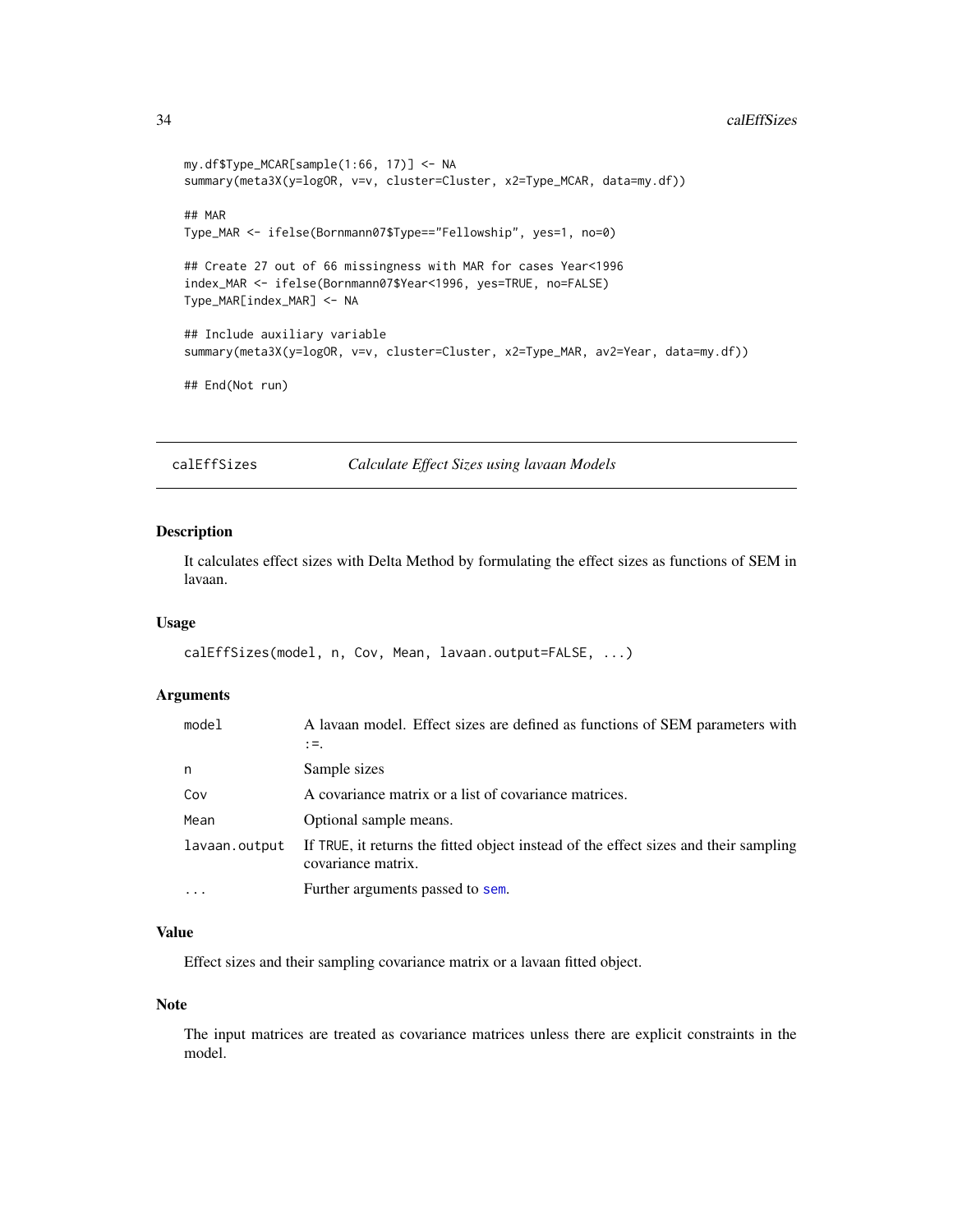#### <span id="page-34-0"></span>checkRAM 35

#### Author(s)

Mike W.-L. Cheung <mikewlcheung@nus.edu.sg>

#### References

Cheung, M. W.-L. (2015). *Meta-analysis: A structural equation modeling approach*. Chichester, West Sussex: John Wiley & Sons, Inc.

Cheung, M. W.-L. (2018). Computing multivariate effect sizes and their sampling covariance matrices with structural equation modeling: Theory, examples, and computer simulations. *Frontiers in Psychology*, 9(1387). https://doi.org/10.3389/fpsyg.2018.01387

#### See Also

[smdMES](#page-118-1), [smdMTS](#page-120-1)

# Examples

```
## Not run:
## Select ATT, Bi, and BEH
obs.vars <- c("BEH", "BI", "ATT")
## Select one study from Cooke16 for illustration
my.cor <- Cooke16$data[[4]][obs.vars, obs.vars]
my.n <- Cooke16$n[4]
## Effect sizes: indirect effect and direct effect
model <- "BEH ~ c*ATT + b*BI
         BI ~ a*ATT
         ## Indirect effect
         Ind := a*bDir := c''calEffSizes(model=model, n=my.n, Cov=my.cor, lavaan.output=FALSE)
## Return the lavaan fitted model
fit <- calEffSizes(model=model, n=my.n, Cov=my.cor, lavaan.output=TRUE)
lavaan::summary(fit)
lavaan::parameterestimates(fit)
## End(Not run)
```
<span id="page-34-1"></span>checkRAM *Check the correctness of the RAM formulation*

#### Description

It provides simple checks on the correctness of the RAM formulation.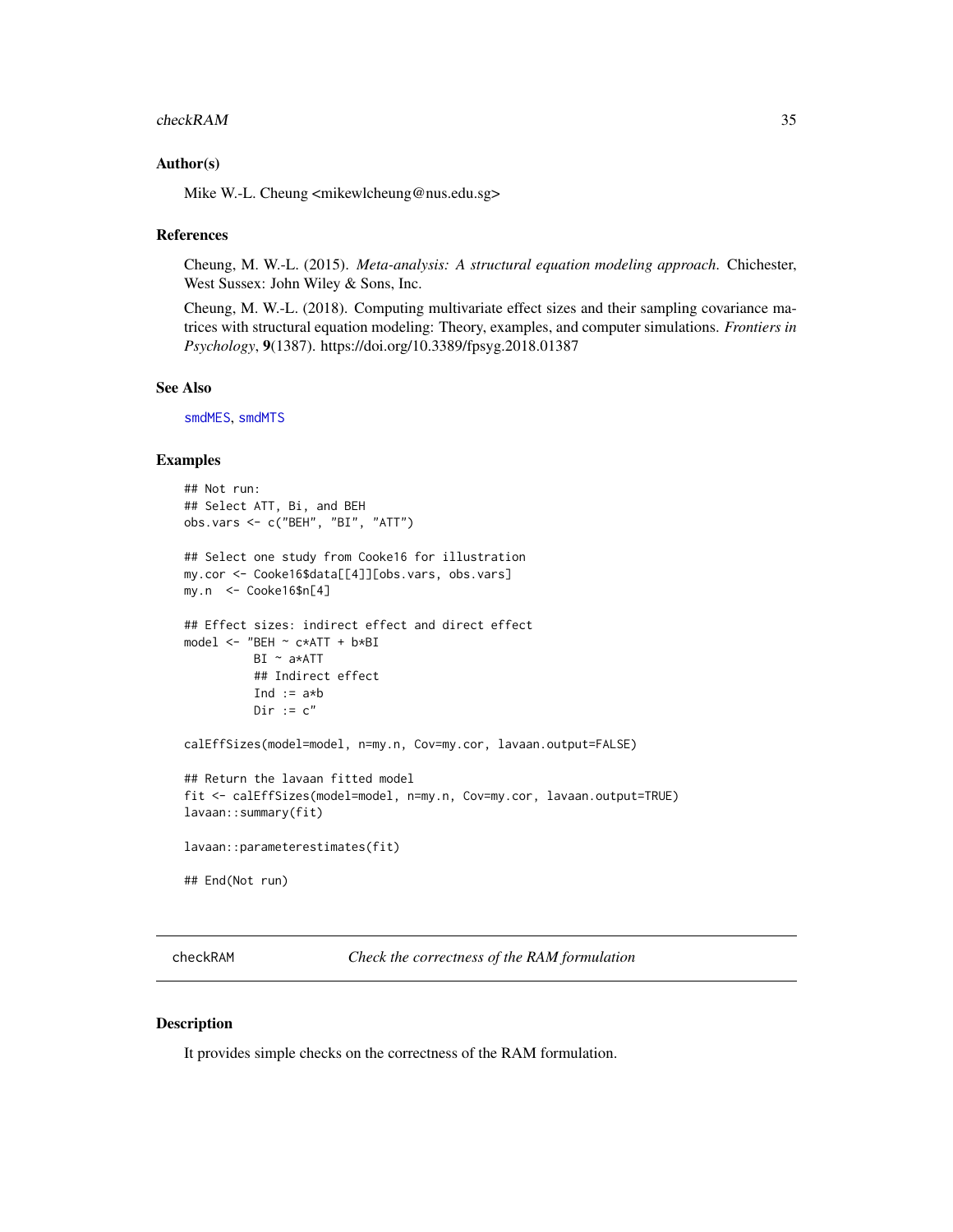```
checkRAM(Amatrix, Smatrix, cor.analysis=TRUE)
```
#### Arguments

| Amatrix      | An asymmetric matrix in the RAM specification with MxMatrix-class. If it is a<br>matrix, it will be converted into MxMatrix-class by the as . mxMatrix function. |
|--------------|------------------------------------------------------------------------------------------------------------------------------------------------------------------|
| Smatrix      | A symmetric matrix in the RAM specification with MxMatrix-class. If it is a<br>matrix, it will be converted into MxMatrix-class by the as . mxMatrix function.   |
| cor.analysis | Logical. Analysis of correlation or covariance structure. There are additional<br>checks for cortanalysis=TRUE.                                                  |

### Value

It returns silently if no error has been detected; otherwise, it returns a warning message.

#### Author(s)

Mike W.-L. Cheung <mikewlcheung@nus.edu.sg>

#### See Also

[as.mxMatrix](#page-9-1), [lavaan2RAM](#page-78-1)

```
## Not run:
## Digman97 example
model1 <- "## Factor loadings
          Alpha=~A+C+ES
          Beta=~E+I
          ## Factor correlation
          Alpha~~Beta"
RAM1 <- lavaan2RAM(model1, obs.variables=c("A","C","ES","E","I"),
                  A.notation="on", S.notation="with")
RAM1
## The model is okay.
checkRAM(Amatrix=RAM1$A, Smatrix=RAM1$S)
## Hunter83 example
model2 <- "## Regression paths
          Job_knowledge ~ A2J*Ability
           Work_sample ~ A2W*Ability + J2W*Job_knowledge
           Supervisor ~ J2S*Job_knowledge + W2S*Work_sample
           ## Fix the variance of Ability at 1
           Ability ~~ 1*Ability
```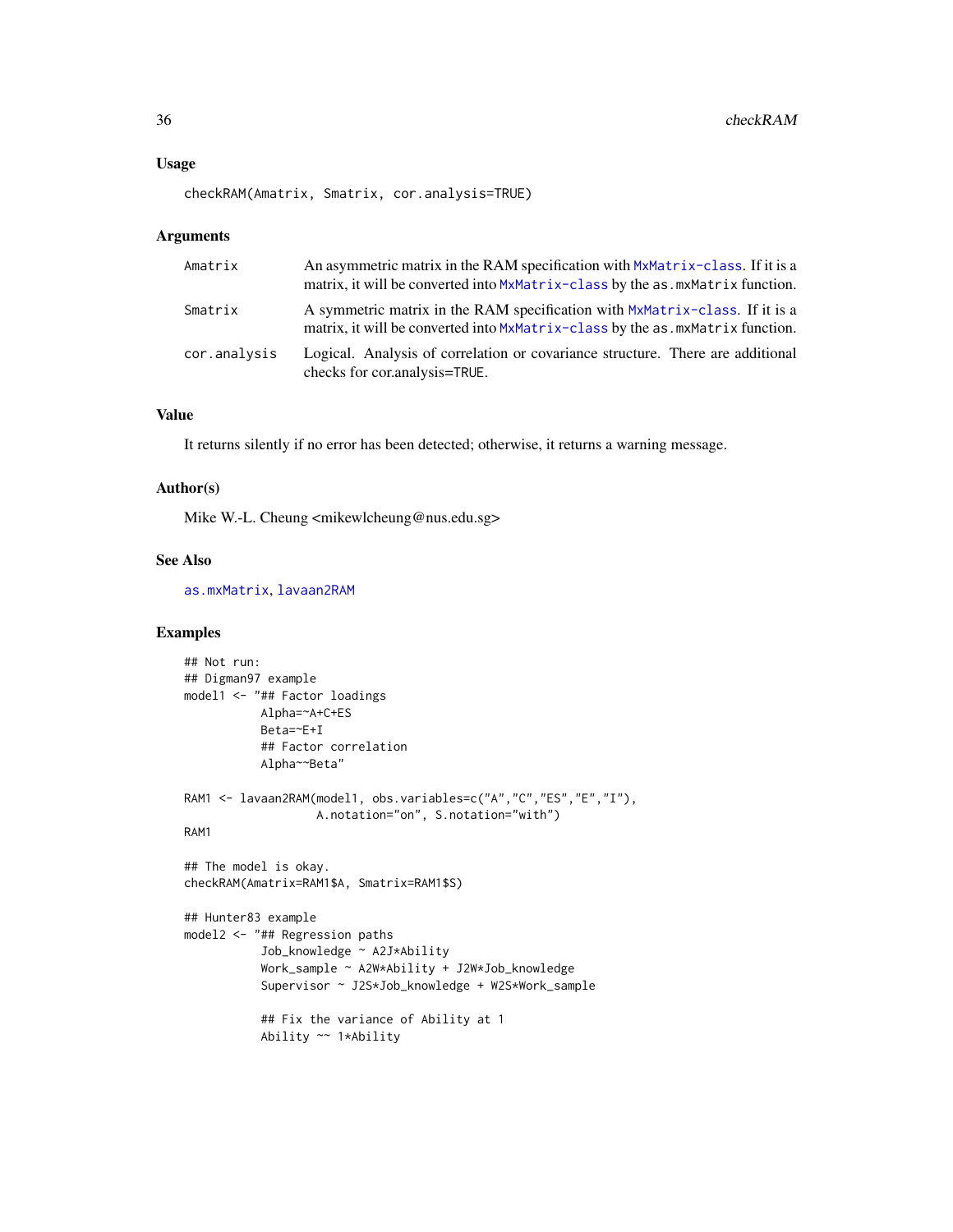#### Cheung00 37

```
## Label the error variances of the dependent variables
           Job_knowledge ~~ VarE_J*Job_knowledge
           Work_sample ~~ VarE_W*Work_sample
           Supervisor ~~ VarE_S*Supervisor"
RAM2 <- lavaan2RAM(model2, obs.variables=c("Ability","Job_knowledge",
                   "Work_sample","Supervisor"))
## The model is okay.
checkRAM(Amatrix=RAM2$A, Smatrix=RAM2$S)
## End(Not run)
```
Cheung00 *Fifty Studies of Correlation Matrices used in Cheung and Chan (2000)*

#### Description

This data set includes fifty studies of correlation matrices on the theory of planned theory reported by Cheung and Chan (2000).

#### Usage

data(Cheung00)

#### Details

A list of data with the following structure:

- data A list of 50 studies of correlation matrices. The variables are the attitude toward behavior *att*, subjective norm *sn*, behavioral intention *bi*, and behavior *beh*
- n A vector of sample sizes

#### Note

These studies were extracted from the original data set for illustration purpose. Some samples contained two or more correlation matrices, and only one of them was arbitrarily selected to avoid the problem of dependence. Moreover, studies with less than 3 correlation coefficients were also excluded.

## Source

Cheung, S.-F., & Chan, D. K.-S. (2000). The role of perceived behavioral control in predicting human behavior: A meta-analytic review of studies on the theory of planned behavior. *Unpublished manuscript*, Chinese University of Hong Kong.

#### References

Cheung, M.W.-L., & Cheung, S.-F. (2016). Random-effects models for meta-analytic structural equation modeling: Review, issues, and illustrations. *Research Synthesis Methods*, 7, 140-155.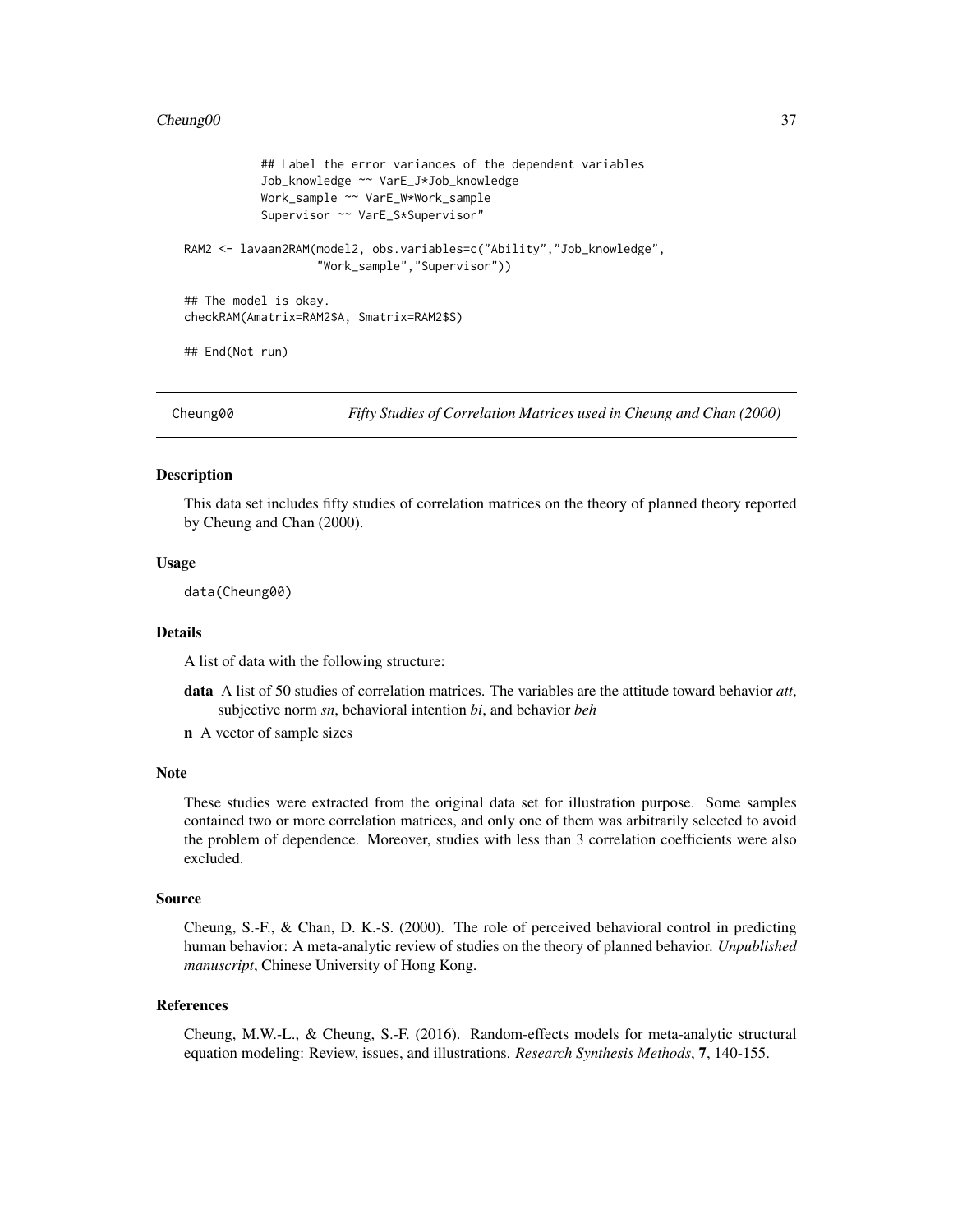#### Examples

```
## Not run:
data(Cheung00)
## Variable labels
labels <- colnames(Cheung00$data[[1]])
## Full mediation model
S <- create.mxMatrix(c("1",
                        ".2*cov_att_sn", "1".0, 0, ".2*e_bi",
                       0, 0, 0, ".2*e_beh"),
                     type="Symm", as.mxMatrix=FALSE, byrow=TRUE)
dimnames(S) <- list(labels, labels)
S
A <- matrix(c("0","0","0","0",
              "0","0","0","0",
              ".2*att2bi", ".2*sn2bi", "0", "0",
              "0", "0", ".2*bi2beh", "0"),
            byrow=TRUE, 4, 4)
dimnames(A) <- list(labels, labels)
A
#### Random-effects model
## Stage 1 analysis
random_1 <- tssem1(Cheung00$data, Cheung00$n, method="REM", RE.type="Symm",
                   acov="individual")
summary(random_1)
## Stage 2 analysis
random_2 <- tssem2(random_1, Amatrix=A, Smatrix=S, intervals.type="LB",
                   diag.constraints=TRUE)
summary(random_2)
## Display the model
plot(random_2, what="path")
## Display the model with the parameter estimates
plot(random_2, color="yellow")
## Load the library
library("semPlot")
## End(Not run)
```
Cheung09 *A Dataset from TSSEM User's Guide Version 1.11 by Cheung (2009)*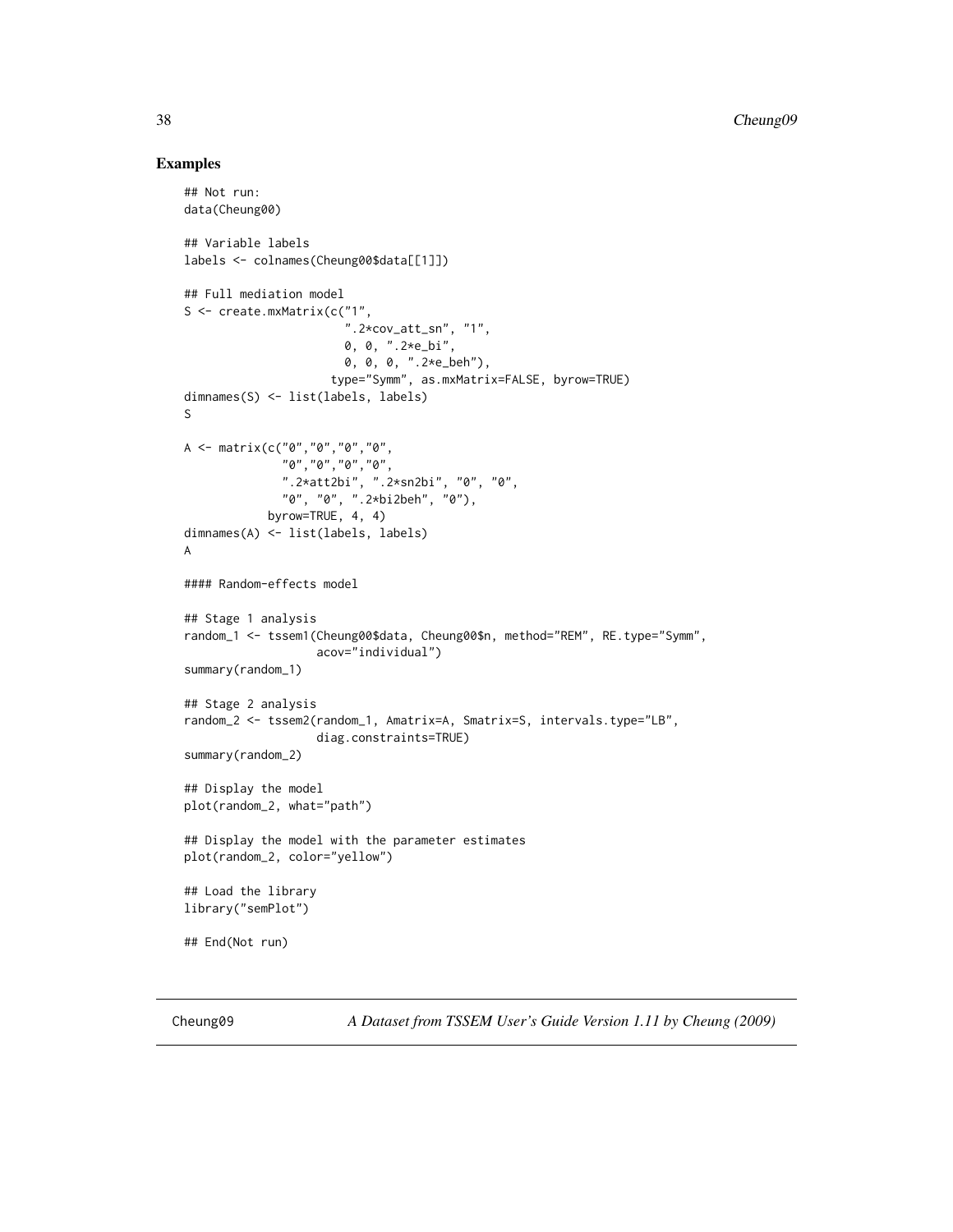#### Cheung09 39

#### Description

Four studies were selected from the data set used by Cheung and Chan (2005; 2009). Some variables were randomly deleted to illustrate the analysis with missing data.

#### Usage

data(Cheung09)

## Details

A list of data with the following structure:

data A list of 4 studies of correlation matrices

n A vector of sample sizes

#### Source

Cheung, M. W.-L. (2009). TSSEM: A LISREL syntax generator for two-stage structural equation modeling (Version 1.11) [Computer software]. Retrieved from [http://courses.nus.edu.sg/](http://courses.nus.edu.sg/course/psycwlm/internet/tssem.zip) [course/psycwlm/internet/tssem.zip](http://courses.nus.edu.sg/course/psycwlm/internet/tssem.zip).

#### References

Cheung, M. W.-L., & Chan, W. (2005). Meta-analytic structural equation modeling: A two-stage approach. *Psychological Methods*, 10, 40-64.

Cheung, M. W.-L., & Chan, W. (2009). A two-stage approach to synthesizing covariance matrices in meta-analytic structural equation modeling. *Structural Equation Modeling*, 16, 28-53.

```
## Not run:
data(Cheung09)
#### Fixed-effects model: Stage 1 analysis
fixed1 <- tssem1(Cheung09$data, Cheung09$n, method="FEM")
summary(fixed1)
## Prepare a model implied matrix
## Factor correlation matrix
Phi <- create.mxMatrix( c("0.3*corf2f1","0.3*corf3f1","0.3*corf3f2"),
                      type="Stand", as.mxMatrix=FALSE )
## Error variances
Psi <- create.mxMatrix( paste("0.2*e", 1:9, sep=""), type="Diag",
                      as.mxMatrix=FALSE )
## Create Smatrix
S1 <- bdiagMat(list(Psi, Phi))
## dimnames(S1)[[1]] <- dimnames(S1)[[2]] <- c(paste("x",1:9,sep=""),
## paste("f",1:3,sep=""))
## S1
```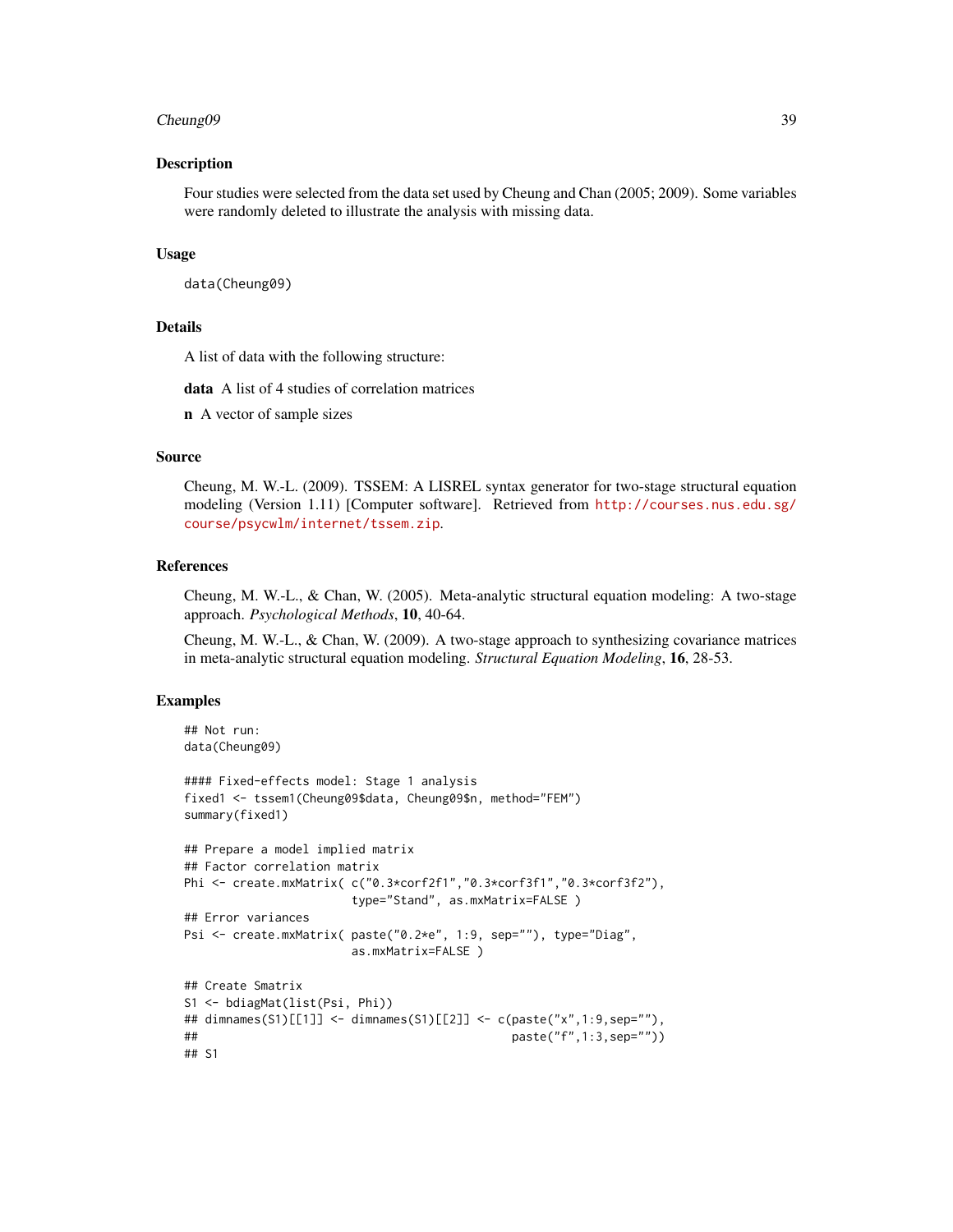```
S1 <- as.mxMatrix(S1)
## Factor loadings
Lambda <- create.mxMatrix( c(".3*f1x1",".3*f1x2",".3*f1x3",rep(0,9),
                            ".3*f2x4",".3*f2x5",".3*f2x6",".3*f2x7",
                            rep(0,9),".3*f3x8",".3*f3x9"), type="Full",
                            ncol=3, nrow=9, as.mxMatrix=FALSE )
Zero1 <- matrix(0, nrow=9, ncol=9)
Zero2 <- matrix(0, nrow=3, ncol=12)
## Create Amatrix
A1 <- rbind( cbind(Zero1, Lambda),
            Zero2 )
## dimnames(A1)[[1]] <- dimnames(A1)[[2]] <- c(paste("x",1:9,sep=""),
## paste("f",1:3,sep=""))
## A1
A1 <- as.mxMatrix(A1)
## Create Fmatrix
F1 \le create. Fmatrix(c(rep(1,9), rep(0,3)))
#### Fixed-effects model: Stage 2 analysis
fixed2 <- tssem2(fixed1, Amatrix=A1, Smatrix=S1, Fmatrix=F1,
                intervals.type="LB")
summary(fixed2)
## Display the model
plot(fixed2, what="path")
## Display the model with the parameter estimates
plot(fixed2, latNames=c("f1", "f2", "f3"), edge.label.cex=0.8,
    color="yellow")
## End(Not run)
```
coef *Extract Parameter Estimates from various classes.*

#### Description

It extracts the parameter estimates from objects of various classes.

# Usage

```
## S3 method for class 'tssem1FEM'
coef(object, ...)
## S3 method for class 'tssem1FEM.cluster'
coef(object, ...)
## S3 method for class 'tssem1REM'
coef(object, select = c("all", "fixed", "random"), ...)
```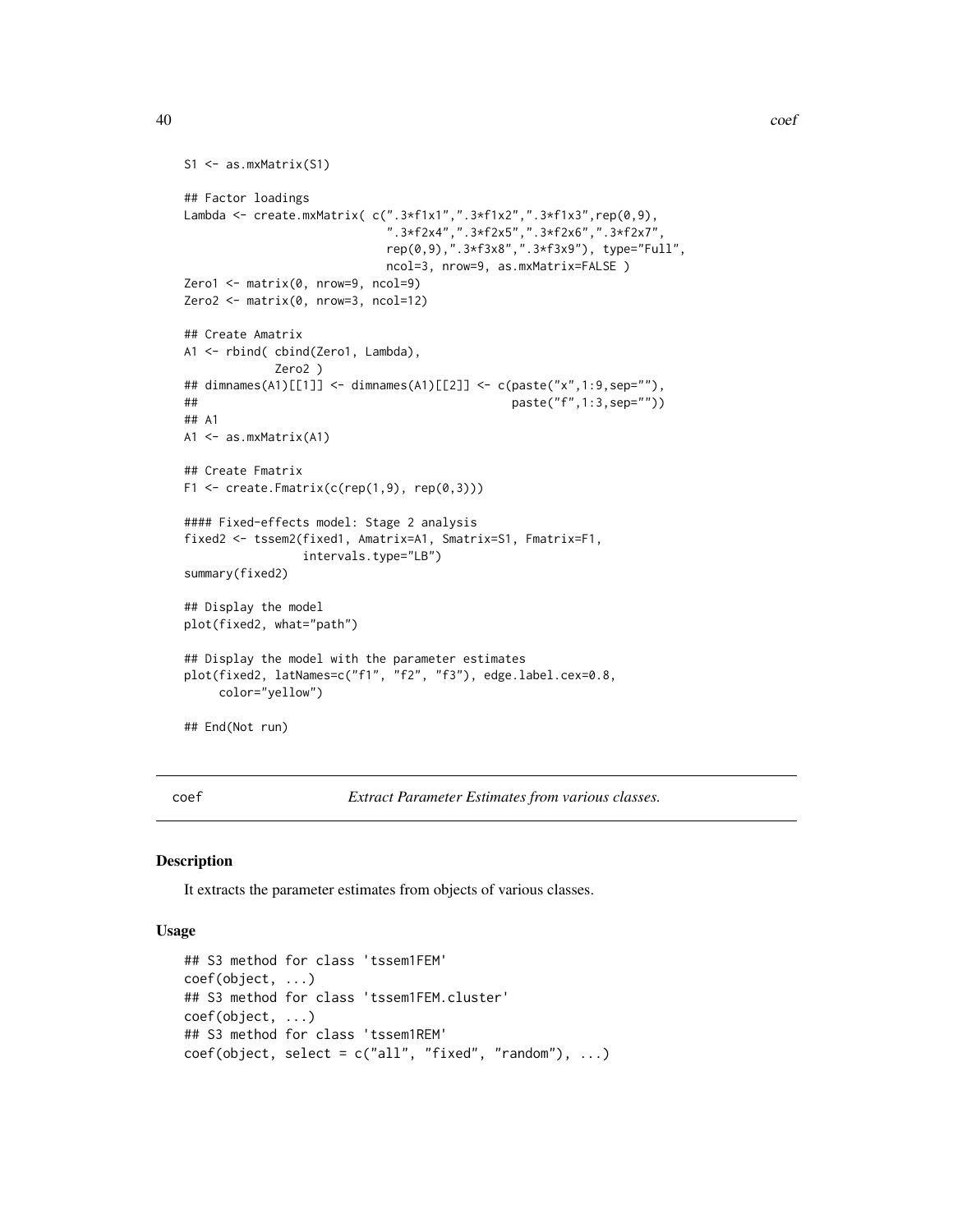$\text{coeff}$  41

```
## S3 method for class 'wls'
coef(object, ...)
## S3 method for class 'wls.cluster'
coef(object, ...)
## S3 method for class 'meta'
coef(object, select = c("all", "fixed", "random"), ...)## S3 method for class 'meta3X'
coef(object, select = c("all", "fixed", "random", "allX"), ...)## S3 method for class 'reml'
coef(object, ...)
## S3 method for class 'MxRAMModel'
coef(object, ...)
## S3 method for class 'osmasem'
coef(object, select=c("fixed", "all", "random"), ...)
```
# Arguments

| object   | An object returned from either class tssem1FEM, class tssem1FEM.cluster,<br>class tssem1REM, class wls, class wls. cluster, class meta, class reml or class<br>MxRAMModel                                                                                               |
|----------|-------------------------------------------------------------------------------------------------------------------------------------------------------------------------------------------------------------------------------------------------------------------------|
| select   | Select all for both fixed- and random-effects parameters, fixed for the fixed-<br>effects parameters or random for the random-effects parameters. For meta3X<br>objects, all X is used to extract all parameters including the predictors and aux-<br>iliary variables. |
| $\ddots$ | Further arguments; currently none is used                                                                                                                                                                                                                               |
|          |                                                                                                                                                                                                                                                                         |

# Value

Parameter estimates for both fixed-effects (if any) and random-effects (if any)

#### Note

coef.MxRAMModel is simply a wraper of omxGetParameters. Extra arguments will be passed to it

#### Author(s)

Mike W.-L. Cheung <mikewlcheung@nus.edu.sg>

# See Also

[tssem1](#page-126-0), [wls](#page-136-0), [meta](#page-85-0), [reml](#page-110-0), [omxGetParameters](#page-0-0), [osmasem](#page-97-0)

#### Examples

```
## Random-effects meta-analysis
model1 <- meta(y=yi, v=vi, data=Hox02)
coef(model1)
```
## Fixed-effects only coef(model1, select="fixed")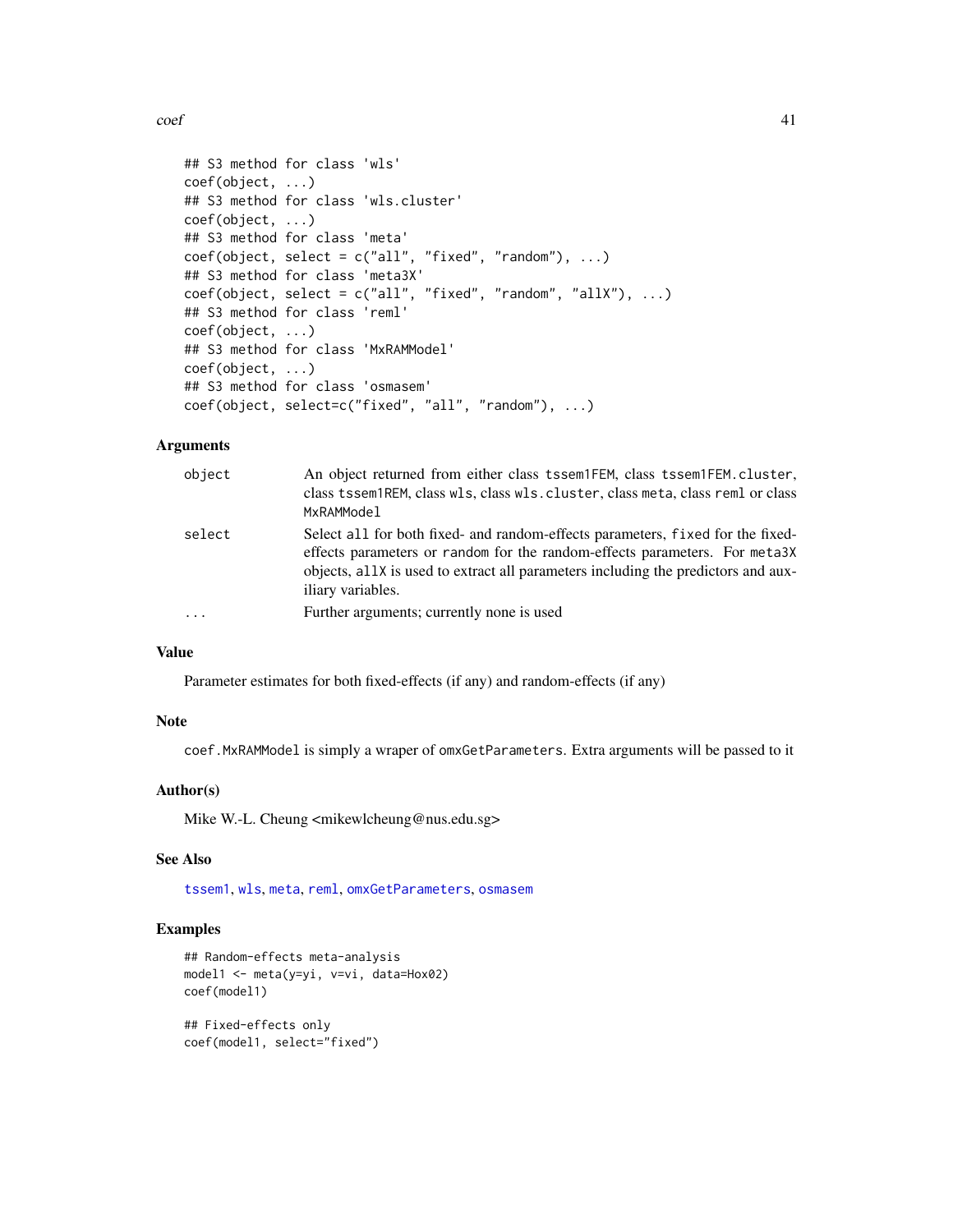The data set includes correlation matrices on using the theory of planned behavior to predict alcohol consumption reported by Cooke et al. (2016).

#### Usage

data(Cooke16)

#### Details

A list of data with the following structure:

- data A list of correlation matrices. The variables are *SN* (subjective norm), *ATT* (attitude), *PBC* (perceived behavior control), *BI* (behavioral intention), and *BEH* (behavior).
- n A vector of sample sizes.
- MeanAge Mean age of the participants except for Ajzen and Sheikh (2013), which is the median age, and Glassman,et al. (2010a) to Glassman,et al. (2010d), which are based on the range of 18 to 24.

Female Percentage of female participants.

## Source

Cooke, R., Dahdah, M., Norman, P., & French, D. P. (2016). How well does the theory of planned behaviour predict alcohol consumption? A systematic review and meta-analysis. *Health Psychology Review*, 10(2), 148-167.

## References

Cheung, M. W.-L., & Hong, R. Y. (2017). Applications of meta-analytic structural equation modeling in health psychology: Examples, issues, and recommendations. *Health Psychology Review*, 11, 265-279.

```
## Not run:
## Check whether the correlation matrices are valid (positive definite)
Cooke16$data[is.pd(Cooke16$data)==FALSE]
## Since the correlation matrix in Study 3 is not positive definite,
## we exclude it in the following analyses
my.data <- Cooke16$data[-3]
my.n <- Cooke16$n[-3]
## Show the no. of studies per correlation
```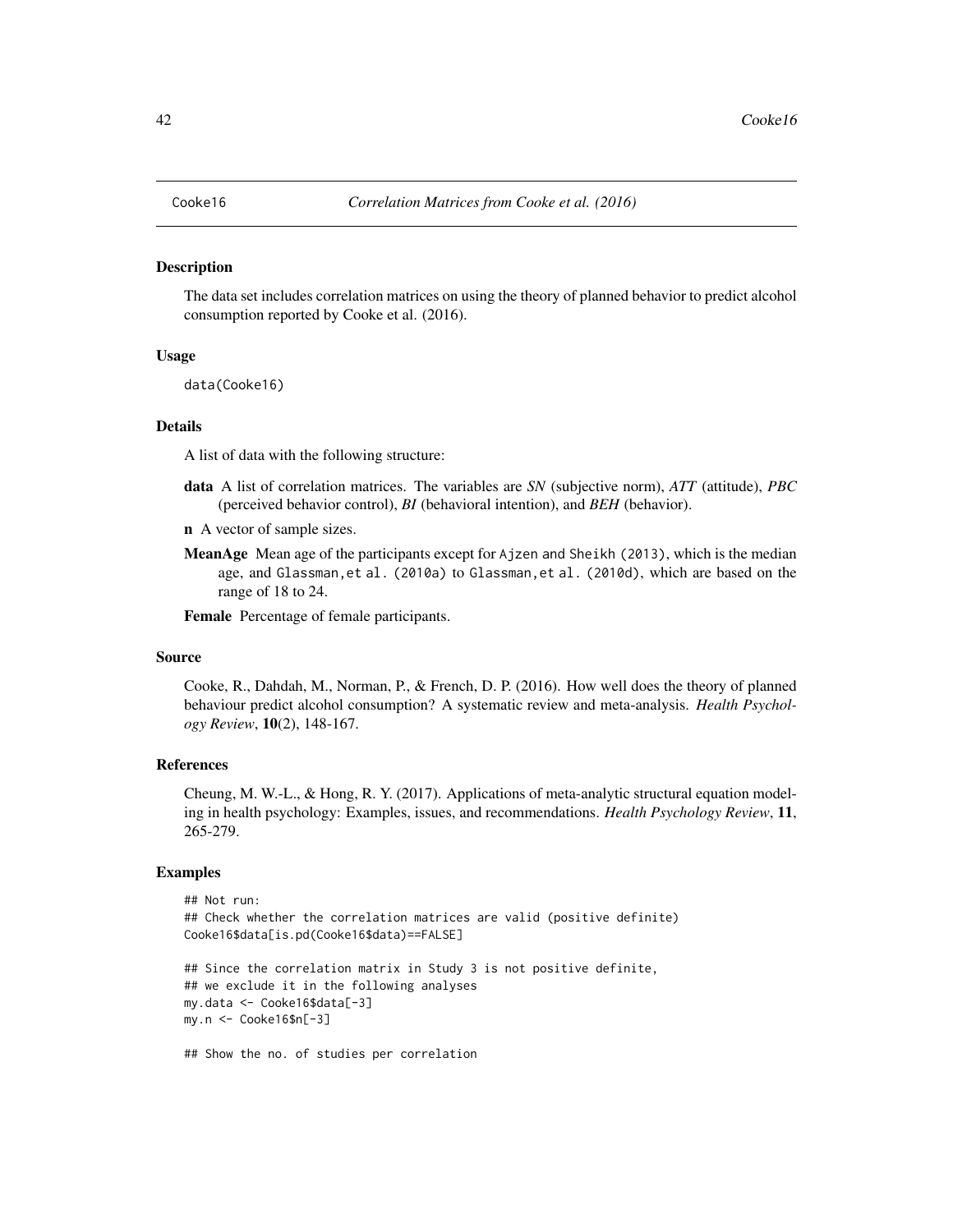#### Cooper03 43

```
pattern.na(my.data, show.na = FALSE)
## Show the total sample sizes per correlation
pattern.n(my.data, my.n)
## Stage 1 analysis
## Random-effects model
random1 <- tssem1(my.data, my.n, method="REM", RE.type="Diag")
summary(random1)
A1 <- create.mxMatrix(c(0,0,0,0,0,
                        0,0,0,0,0,
                        0,0,0,0,0,
                        "0.2*SN2BI","0.2*ATT2BI","0.2*PBC2BI",0,0,
                        0,0,"0.2*PBC2BEH","0.2*BI2BEH",0),
                        type="Full", ncol=5, nrow=5,
                        byrow=TRUE, as.mxMatrix=FALSE)
## This step is not necessary but it is useful for inspecting the model.
dimnames(A1)[[1]] <- dimnames(A1)[[2]] <- colnames(Cooke16$data[[1]])
## Display A1
A1
S1 <- create.mxMatrix(c(1,
                         "0.1*ATT_SN", 1,
                         "0.1*PBC_SN", "0.1*PBC_ATT", 1,
                        0, 0, 0, "0.5*VarBI",
                        0, 0, 0, 0, "0.5*VarBEH"),
                      type = "Symm", ncol=5, nrow=5,
                      byrow=TRUE, as.mxMatrix=FALSE)
dimnames(S1)[[1]] <- dimnames(S1)[[2]] <- colnames(Cooke16$data[[1]])
S1
## Stage 2 analysis
random2 <- tssem2(random1, Amatrix=A1, Smatrix=S1, diag.constraints=FALSE,
                  intervals.type="LB")
summary(random2)
## Display the model
plot(random2, what="path")
## Display the model with the parameter estimates
plot(random2, color="yellow")
## End(Not run)
```
Cooper03 *Selected effect sizes from Cooper et al. (2003)*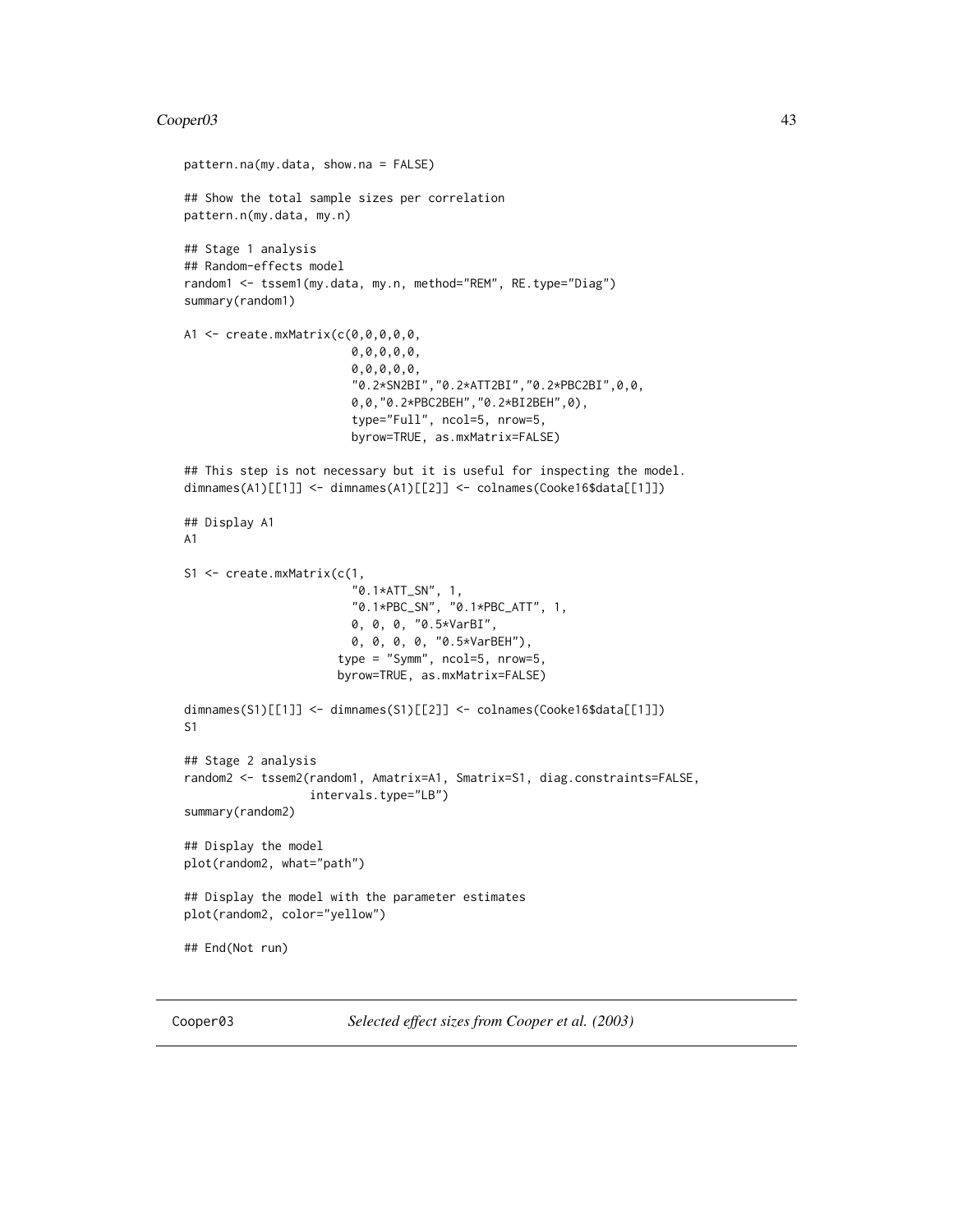Fifty-six effect sizes from 11 districts from Cooper et al. (2003) were reported by Konstantopoulos (2011).

#### Usage

data(Cooper03)

## Details

The variables are:

District District ID Study Study ID y Effect size v Sampling variance Year Year of publication

## Source

Cooper, H., Valentine, J. C., Charlton, K., & Melson, A. (2003). The Effects of Modified School Calendars on Student Achievement and on School and Community Attitudes. *Review of Educational Research*, 73(1), 1-52. doi:10.3102/00346543073001001

## **References**

Konstantopoulos, S. (2011). Fixed effects and variance components estimation in three-level metaanalysis. *Research Synthesis Methods*, 2, 61-76. doi:10.1002/jrsm.35

```
## Not run:
data(Cooper03)
#### ML estimation method
## No predictor
summary( model1 <- meta3(y=y, v=v, cluster=District, data=Cooper03) )
## Show all heterogeneity indices and their 95% confidence intervals
summary( meta3(y=y, v=v, cluster=District, data=Cooper03,
              intervals.type="LB", I2=c("I2q", "I2hm", "I2am", "ICC")) )
## Year as a predictor
summary( meta3(y=y, v=v, cluster=District, x=scale(Year, scale=FALSE),
              data=Cooper03, model.name="Year as a predictor") )
## Equality of level-2 and level-3 heterogeneity
summary( model2 <- meta3(y=y, v=v, cluster=District, data=Cooper03,
                        RE2.constraints="0.2*EqTau2",
                        RE3.constraints="0.2*EqTau2",
```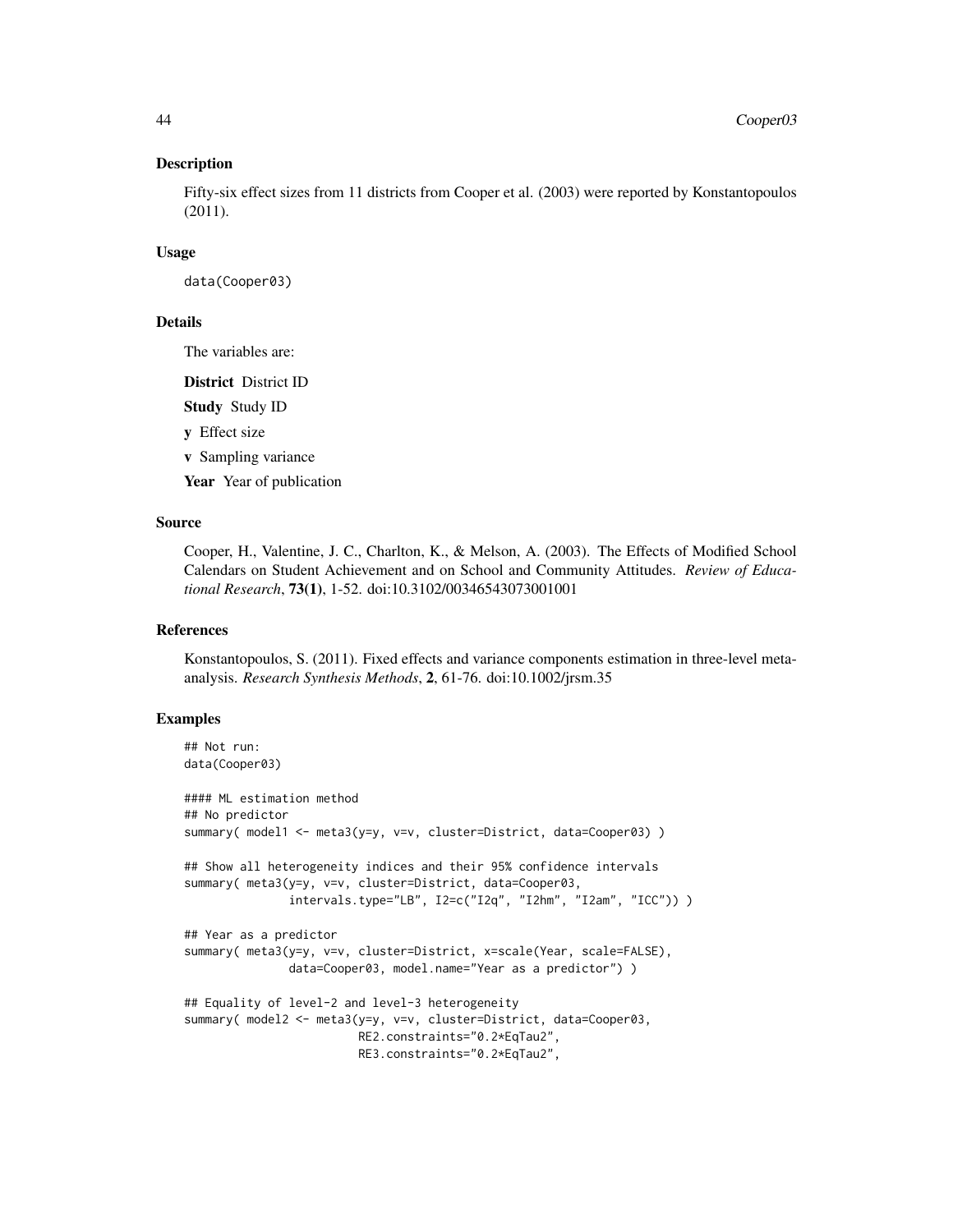```
model.name="Equal Tau2") )
## Compare model2 vs. model1
anova(model1, model2)
#### REML estimation method
## No predictor
summary( reml3(y=y, v=v, cluster=District, data=Cooper03) )
## Level-2 and level-3 variances are constrained equally
summary( reml3(y=y, v=v, cluster=District, data=Cooper03,
               RE.equal=TRUE, model.name="Equal Tau2") )
## Year as a predictor
summary( reml3(y=y, v=v, cluster=District, x=scale(Year, scale=FALSE),
              data=Cooper03, intervals.type="LB") )
## Handling missing covariates with FIML
## Create 20/56 MCAR data in Year
set.seed(10000)
Year_MCAR <- Cooper03$Year
Year_MCAR[sample(56, 20)] <- NA
summary( meta3X(y=y, v=v, cluster=District, x2=scale(Year_MCAR, scale=FALSE),
                data=Cooper03, model.name="NA in Year_MCAR") )
## End(Not run)
```

| Cor2DataFrame | Convert correlation or covariance matrices into a dataframe of corre- |
|---------------|-----------------------------------------------------------------------|
|               | lations or covariances with their sampling covariance matrices        |

It converts the correlation or covariance matrices into a dataframe of correlations or covariances with their asymptotic sampling covariance matrices. It uses the asyCov at the backend.

## Usage

```
Cor2DataFrame(x, n, v.na.replace = TRUE, row.names.unique = FALSE,
              cor.analysis = TRUE, acov="weighted", append.vars=TRUE, ...)
```

|   | A list of data with correlation/covariance matrix in x\$data and sample sizes<br>x\therefore . Additional variables in x can be attached. |
|---|-------------------------------------------------------------------------------------------------------------------------------------------|
| n | If x is a list of correlation matrices without $x$ \$data and $x$ \$n, a vector of sample<br>sizes n must be provided.                    |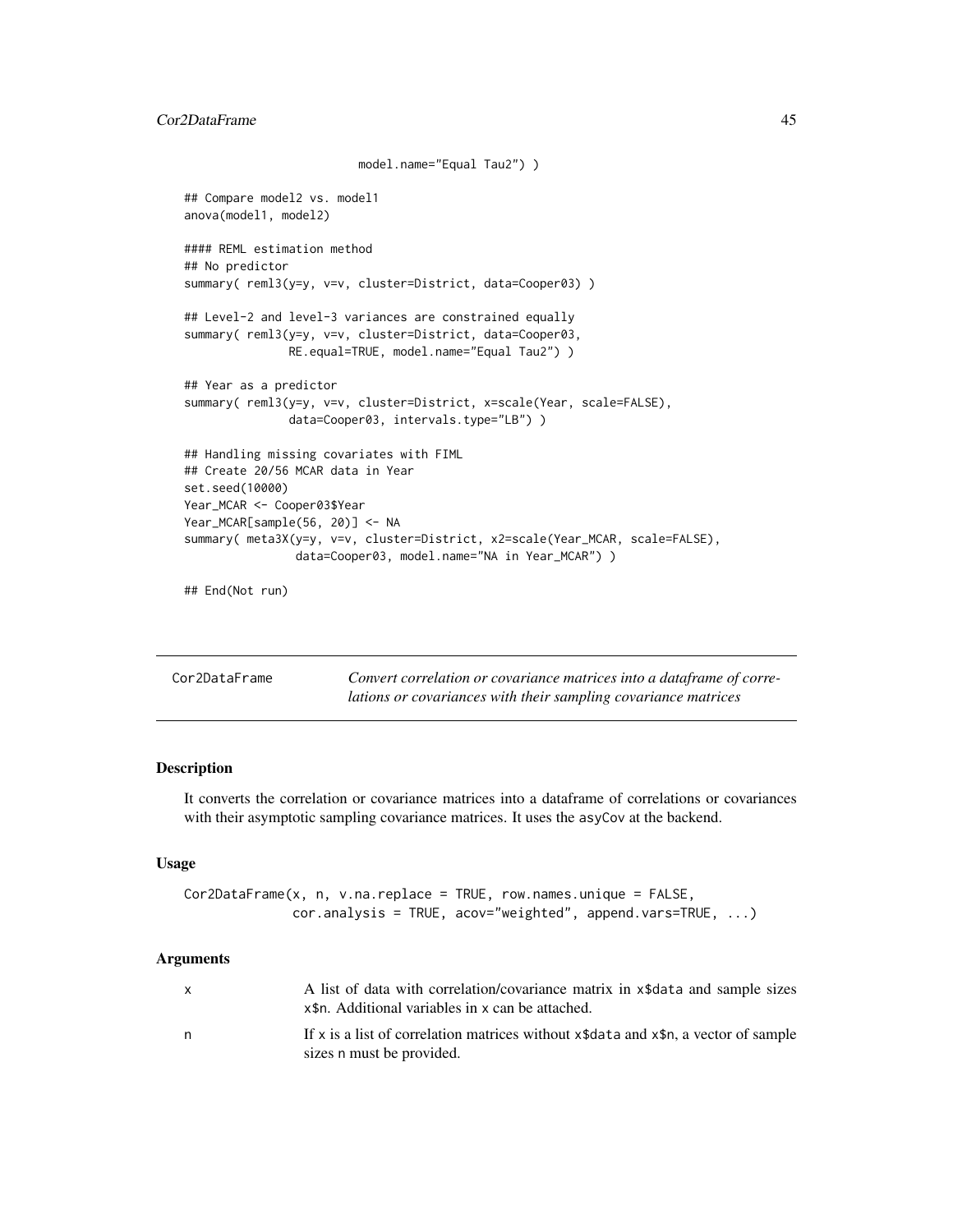| v.na.replace     | Logical. Missing value is not allowed in definition variables. If it is TRUE (the<br>default), missing value is replaced by a large value (1e10). These values are not<br>used in the analysis.                                              |
|------------------|----------------------------------------------------------------------------------------------------------------------------------------------------------------------------------------------------------------------------------------------|
| row.names.unique |                                                                                                                                                                                                                                              |
|                  | Logical, If it is FALSE (the default), unique row names are not created.                                                                                                                                                                     |
| cor.analysis     | Logical. The output is either a correlation or covariance matrix.                                                                                                                                                                            |
| acov             | If it is weighted, the average correlation/covariance matrix is calculated based<br>on the weighted mean with the sample sizes. The average correlation/covariance<br>matrix is used to calculate the sampling variance-covariance matrices. |
| append.vars      | Whether to append the additional variables to the output dataframe.                                                                                                                                                                          |
| .                | Further arguments to be passed to asyCov.                                                                                                                                                                                                    |

# Value

A list of components: (1) a data frame of correlations or covariances with their sampling covariance matrices; (2) a vector of sample sizes; (3) labels of the correlations; and (3) labels of their sampling covariance matrices.

### Author(s)

Mike W.-L. Cheung <mikewlcheung@nus.edu.sg>

## See Also

[asyCov](#page-12-0), [osmasem](#page-97-0), [create.vechsR](#page-53-0), [create.Tau2](#page-51-0), [create.V](#page-52-0)

```
## Not run:
## Provide a list of correlation matrices and a vector of sample sizes as the inputs
my.df1 <- Cor2DataFrame(Nohe15A1$data, Nohe15A1$n)
## Add Lag time as a variable
my.df1$data <- data.frame(my.df1$data, Lag=Nohe15A1$Lag, check.names=FALSE)
## Data
my.df1$data
## Sample sizes
my.df1$n
## ylabels
my.df1$ylabels
## vlabels
my.df1$vlabels
#### Simplified version to do it
my.df2 <- Cor2DataFrame(Nohe15A1)
```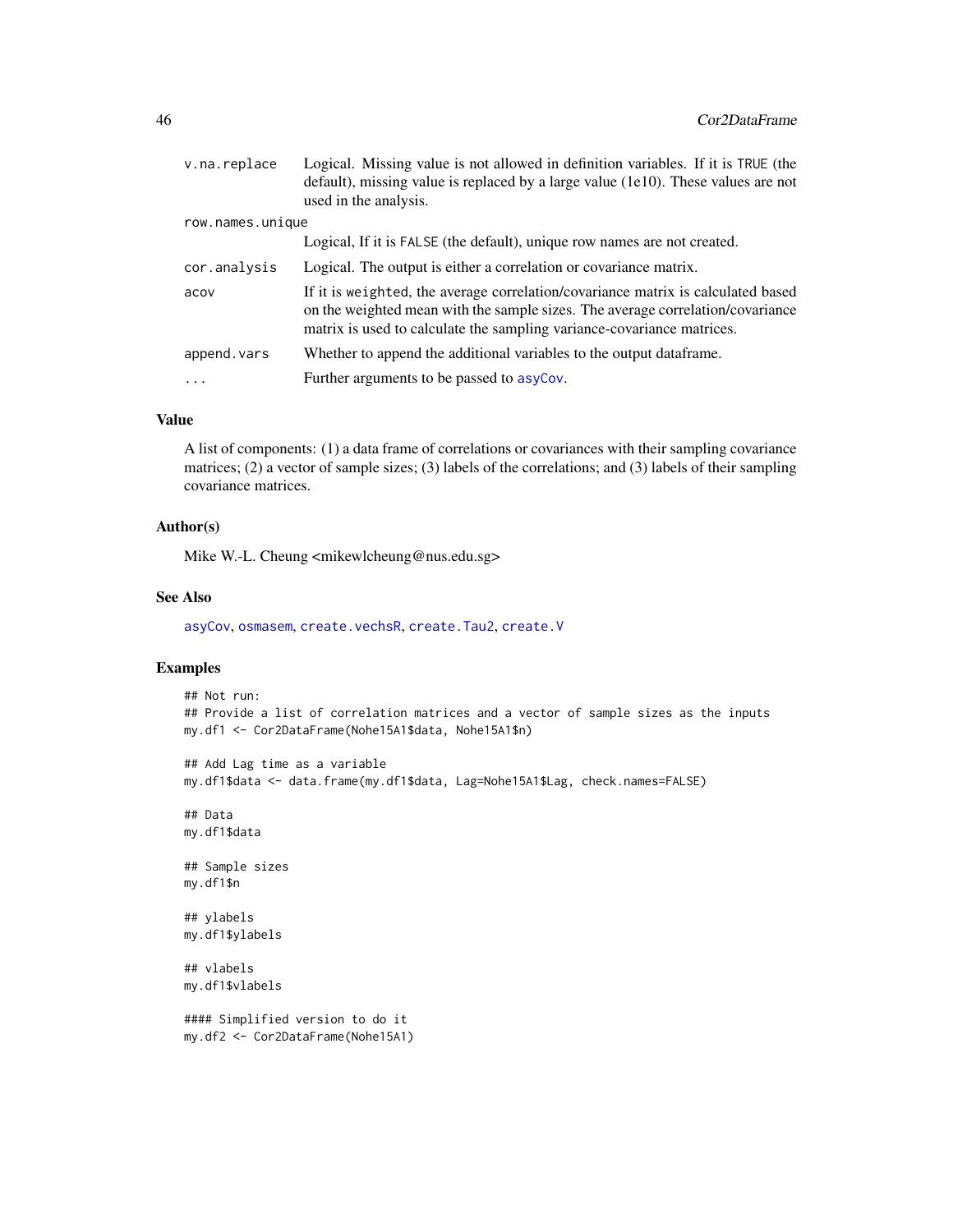## create.Fmatrix 47

## End(Not run)

<span id="page-46-0"></span>create.Fmatrix *Create an F matrix to select observed variables*

## Description

It creates an F matrix to select observed variables for wls function.

#### Usage

create.Fmatrix(x, name, as.mxMatrix=TRUE, ...)

#### Arguments

| $\mathsf{x}$            | A vector of logical type                                                                                     |
|-------------------------|--------------------------------------------------------------------------------------------------------------|
| name                    | Name of the matrix. If it is missing, "Fmatrix" will be used.                                                |
| as.mxMatrix             | Logical. If it is TRUE, the output is a matrix of MxMatrix-class. If it is FALSE,<br>it is a numeric matrix. |
| $\cdot$ $\cdot$ $\cdot$ | Not used.                                                                                                    |

## Author(s)

Mike W.-L. Cheung <mikewlcheung@nus.edu.sg>

## See Also

[as.mxMatrix](#page-9-0), [create.mxMatrix](#page-48-0), [wls](#page-136-0)

```
## Select the first 3 variables while the other 2 variables are latent.
create.Fmatrix(c(1,1,1,0,0))
# FullMatrix 'Fmatrix'
#
# @labels: No labels assigned.
#
# @values
# [,1] [,2] [,3] [,4] [,5]
# [1,] 1 0 0 0 0
# [2,] 0 1 0 0 0
# [3,] 0 0 1 0 0
#
# @free: No free parameters.
#
# @lbound: No lower bounds assigned.
#
# @ubound: No upper bounds assigned.
```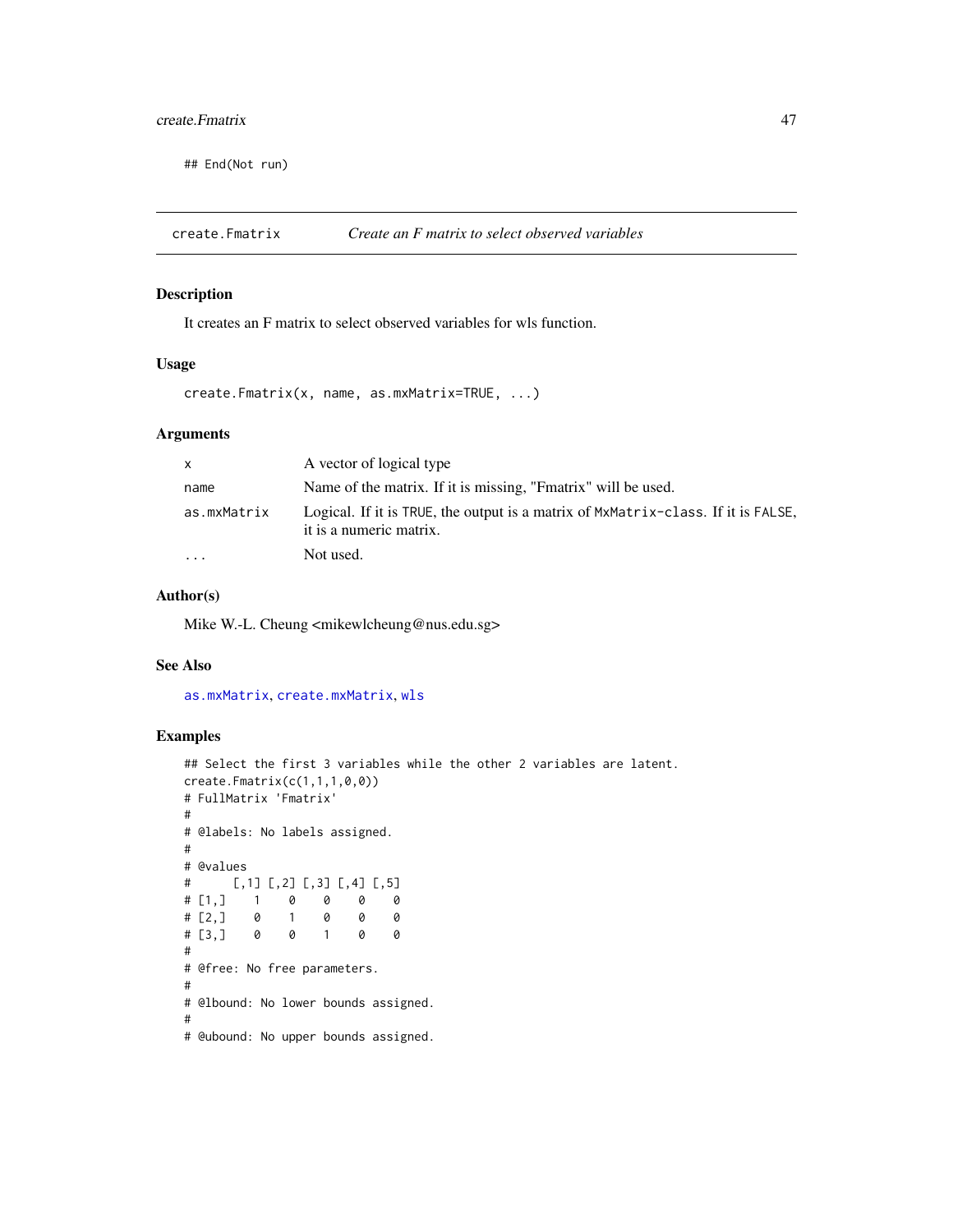```
create.Fmatrix(c(1,1,1,0,0), as.mxMatrix=FALSE)
# [,1] [,2] [,3] [,4] [,5]
# [1,] 1 0 0 0 0
# [2, 3 \ 0# [3,] 0 0 1 0 0
```
create.modMatrix *Create a moderator matrix used in OSMASEM*

## Description

It creates a moderator matrix used in OSMASEM.

## Usage

```
create.modMatrix(RAM, output=c("A", "S"), mod)
```
#### Arguments

| RAM    | A RAM object including a list of matrices of the model returned from Lavaan2RAM. |
|--------|----------------------------------------------------------------------------------|
| output | Whether the output is an "A" or "S" matrix.                                      |
| mod    | A string of moderator in the dataset.                                            |

#### Value

A character matrix.

## Author(s)

Mike W.-L. Cheung <mikewlcheung@nus.edu.sg>

```
## A multiple regression model
model \langle - "y \sim x1 + x2
          x1 \sim 1*x1x2 ~~ 1*x2
          x1 \sim x2"
## RAM specification
RAM <- lavaan2RAM(model, obs.variables=c("y", "x1", "x2"))
## Create a moderator matrix on A with "meanAge as the moderator.
A1 <- create.modMatrix(RAM=RAM, output="A", mod="meanAge")
A1
## Create a moderator matrix on S with "meanAge as the moderator.
S1 <- create.modMatrix(RAM=RAM, output="S", mod="meanAge")
S1
```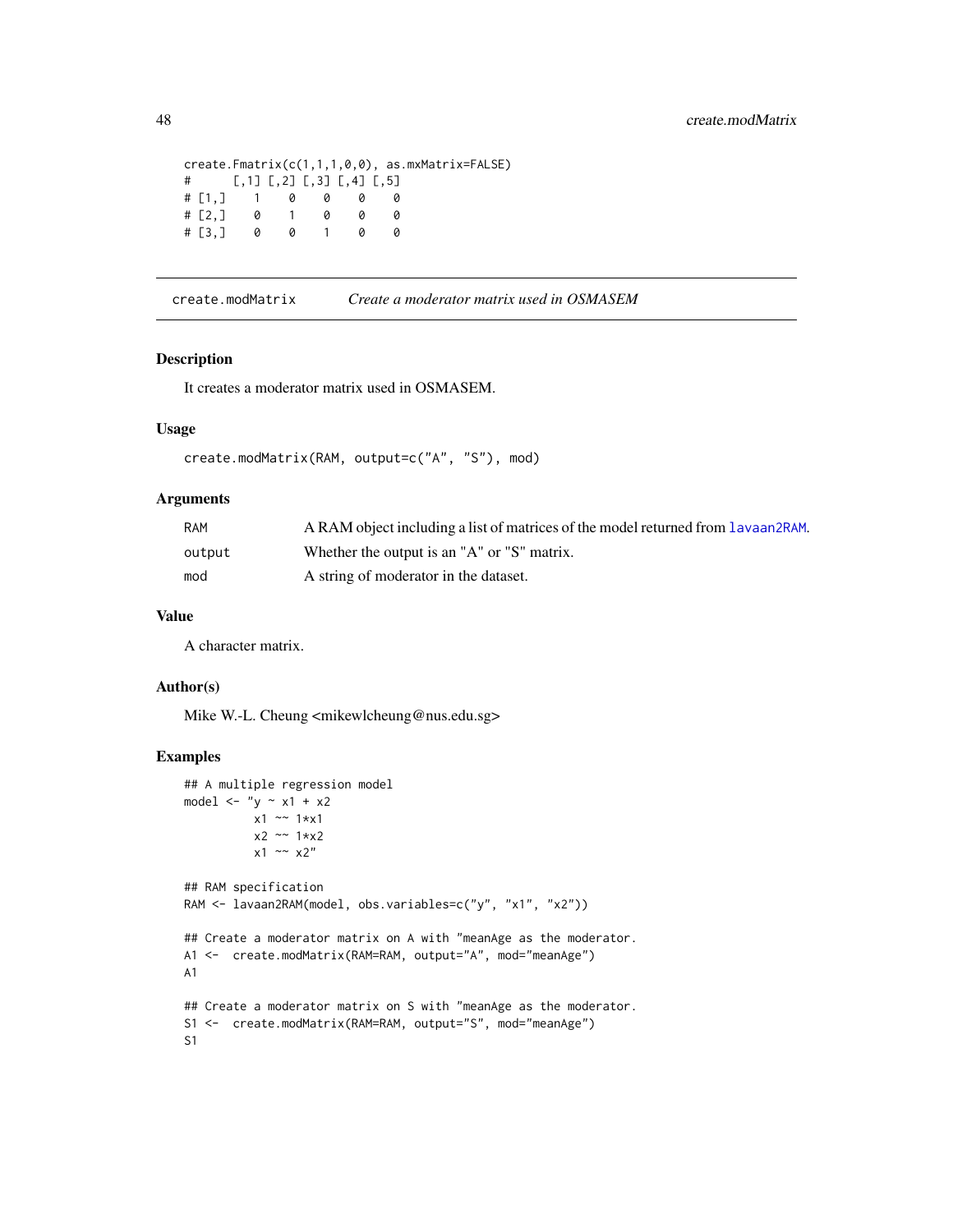<span id="page-48-0"></span>create.mxMatrix *Create a Vector into MxMatrix-class*

## Description

It converts a vector into MxMatrix-class via mxMatrix.

#### Usage

```
create.mxMatrix(x, type=c("Full","Symm","Diag","Stand"), ncol=NA,
nrow=NA, as.mxMatrix=TRUE, byrow=FALSE, ...)
```
#### Arguments

| X           | A character or numeric vector                                                                                                                                                                        |
|-------------|------------------------------------------------------------------------------------------------------------------------------------------------------------------------------------------------------|
| type        | Matrix type similar to those listed in mxMatrix                                                                                                                                                      |
| ncol        | The number of columns. It is necessary when type="Full". It is ignored and<br>determined by the length of x for the other types of matrices.                                                         |
| nrow        | The number of rows. It is necessary when type="Full". It is ignored and<br>determined by the length of x for the other types of matrices.                                                            |
| as.mxMatrix | Logical. If it is TRUE, the output is a matrix of MxMatrix-class. If it is FALSE,<br>it is a numeric matrix.                                                                                         |
| byrow       | Logical. If FALSE (the default) the matrix is filled by columns, otherwise the<br>matrix is filled by rows.                                                                                          |
|             | Further arguments to be passed to mxMatrix. Please note that type, nrow, ncol,<br>values, free and labels will be created automatically. Thus, these arguments<br>except labels should be avoided in |

# Details

If there are non-numeric values in x, they are treated as the labels of the free parameters. If an "\*" is present, the numeric value on the left-hand side will be treated as the starting value for a free parameter or a fixed value for a fixed parameter. If it is a matrix of numeric values, there are no free parameters in the output matrix. nrow and ncol will be calculated from the length of x unless type="Full" is specified.

## Value

A [MxMatrix-class](#page-0-0) object with the same dimensions as x

# Author(s)

Mike W.-L. Cheung <mikewlcheung@nus.edu.sg>

# See Also

[mxMatrix](#page-0-0), [create.mxMatrix](#page-48-0), [create.Fmatrix](#page-46-0)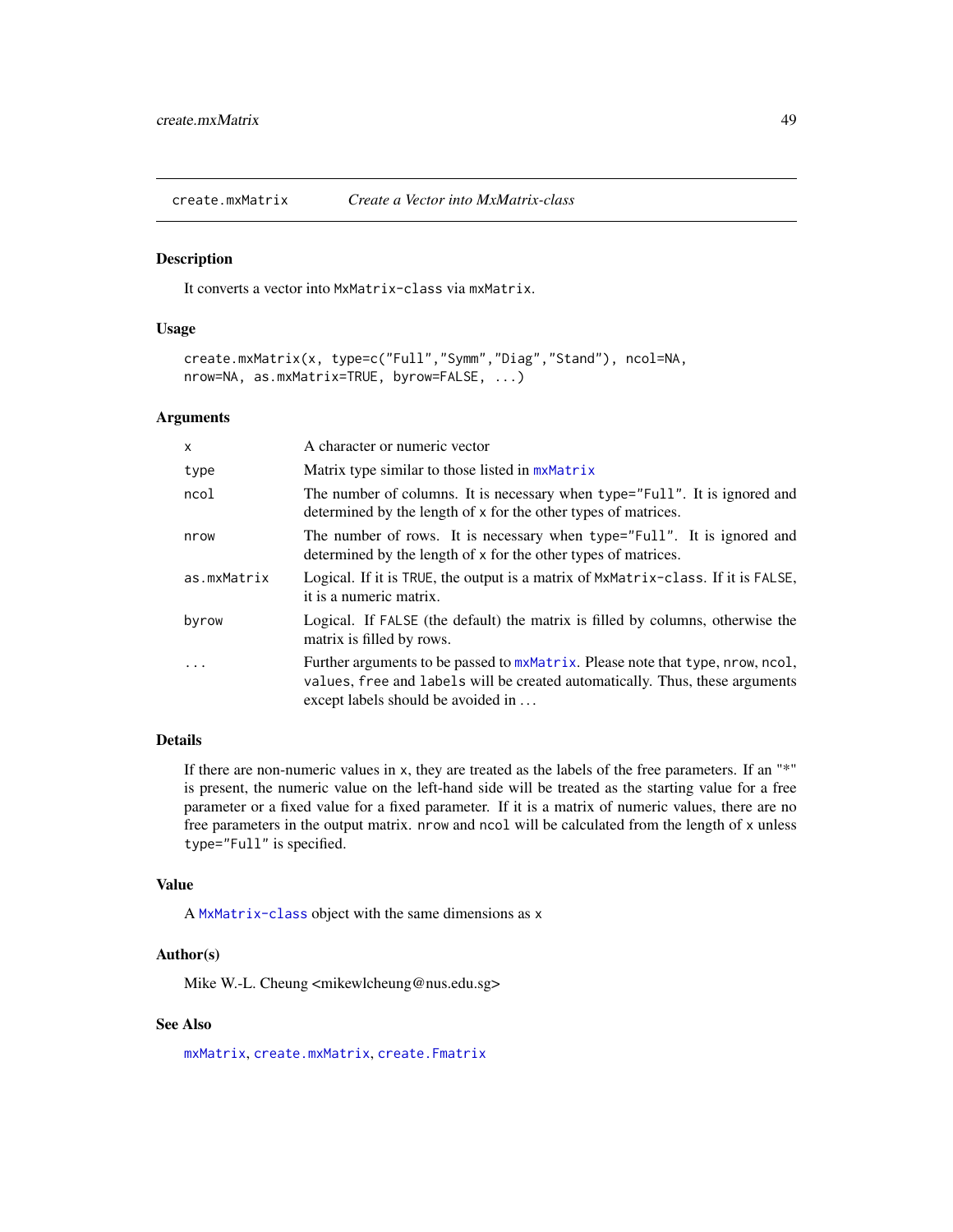## Examples

```
## a and b are free parameters with starting values and labels
(a1 \leq c(1:4, "5*a", 6, "7*b", 8, 9))(mat1 <- create.mxMatrix(a1, ncol=3, nrow=3, name="mat1"))
## Arrange the elements by row
(mat2 <- create.mxMatrix(a1, ncol=3, nrow=3, as.mxMatrix=FALSE, byrow=TRUE))
(a3 \leq c(1:3, '4*f4', '5*f5', '6*f6"))(mat3 <- create.mxMatrix(a3, type="Symm", name="mat3"))
## Create character matrix
(mat4 <- create.mxMatrix(a3, type="Symm", as.mxMatrix=FALSE))
## Arrange the elements by row
(mat5 <- create.mxMatrix(a3, type="Symm", as.mxMatrix=FALSE, byrow=TRUE))
(mat6 <- create.mxMatrix(a3, type="Diag", lbound=6:1, name="mat6"))
```
create.mxModel *Create an mxModel*

## Description

It creates a mxModel from a RAM object.

#### Usage

```
create.mxModel(model.name="mxModel", RAM=NULL, Amatrix=NULL,
               Smatrix=NULL, Fmatrix=NULL, Mmatrix=NULL,
               Vmatrix=NULL, data, intervals.type = c("z", "LB"),
               mx.algebras=NULL, mxModel.Args=NULL,
               mxRun.Args=NULL, var.names=NULL,
               suppressWarnings=TRUE,
               silent=TRUE, run=TRUE, ...)
```

| model.name | A string for the model name in $mxModel$ .                                       |
|------------|----------------------------------------------------------------------------------|
| <b>RAM</b> | A RAM object including a list of matrices of the model returned from Lavaan2RAM. |
| Amatrix    | If RAM is not specified, an Amatrix is required.                                 |
| Smatrix    | If RAM is not specified, an Smatrix is required.                                 |
| Fmatrix    | If RAM is not specified, an Fmatrix is required.                                 |
| Mmatrix    | If RAM is not specified, an Mmatrix is required.                                 |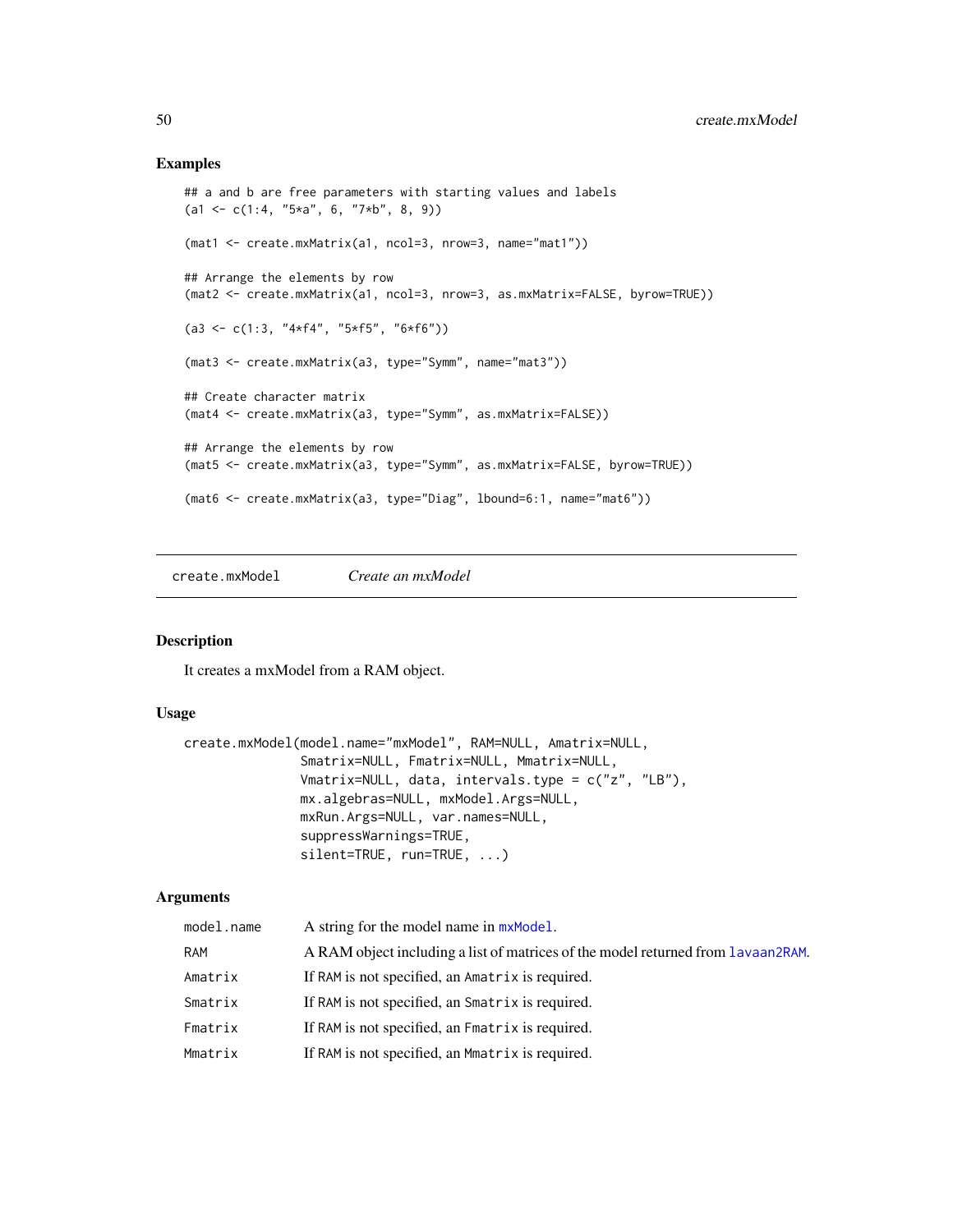| Vmatrix        | A V-known matrix of the variables. If it is specified, it will be added into the<br>Smatrix.                                                                                                                                                                                                                                                                                                                                                                                                                            |
|----------------|-------------------------------------------------------------------------------------------------------------------------------------------------------------------------------------------------------------------------------------------------------------------------------------------------------------------------------------------------------------------------------------------------------------------------------------------------------------------------------------------------------------------------|
| data           | A data frame or matrix of data. Alternatively, users may provide a mxData<br>object.                                                                                                                                                                                                                                                                                                                                                                                                                                    |
| intervals.type | Either z (default if missing) or LB. If it is z, it calculates the 95% confidence<br>intervals (CIs) based on the estimated standard error. If it is LB, it calculates the<br>95% likelihood-based CIs on the parameter estimates.                                                                                                                                                                                                                                                                                      |
| mx.algebras    | A list of mxMatrix or mxAlgebra objects on the Amatrix, Smatrix, Fmatrx,<br>Mmatrix, Id (identity matrix), expCov (expected covariance matrix of the ob-<br>served and latent variables), and expMean (expected means of the observed and<br>latent variables). It can be used to define new functions of parameters and their<br>LBCIs. For example, if the regression coefficients to calculate an indirect effect<br>are stored in A[1,2] and A[1,3], we may define list(ind=mxAlgebra(Amatrix[1,2]*Amatrix[1,3], na |
| mxModel.Args   | A list of arguments passed to $mxModel$ .                                                                                                                                                                                                                                                                                                                                                                                                                                                                               |
|                | $\blacksquare$ . The set of $\blacksquare$ . The set of $\blacksquare$                                                                                                                                                                                                                                                                                                                                                                                                                                                  |

- [mxModel](#page-0-0).Args [mxRun](#page-0-0).Args A list of arguments passed to mxRun.
- var.names If it is NULL (the default), the var.names are extracted from Fmatrix\$values.

suppressWarnings

|           | Logical. If it is TRUE, warnings are suppressed. This argument is passed to<br>mxRun. |
|-----------|---------------------------------------------------------------------------------------|
| silent    | Logical. An argument is passed to mxRun                                               |
| run       | Logical. If FALSE, only return the mx model without running the analysis.             |
| $\ddotsc$ | Not used yet.                                                                         |
|           |                                                                                       |

## Value

An object of class mxModel

# Author(s)

Mike W.-L. Cheung <mikewlcheung@nus.edu.sg>

```
## Not run:
## Generate data
set.seed(100)
n < -100x \leftarrow \text{norm}(n)y <- 0.5*x + rnorm(n, mean=0, sd=sqrt(1-0.5^2))
my.df <- data.frame(y=y, x=x)
## Regression model
model \lt- "y \sim x \thinspace # Regress y on x
           y ~ 1 # Intercept of y
          x \sim 1 # Mean of x''plot(model)
```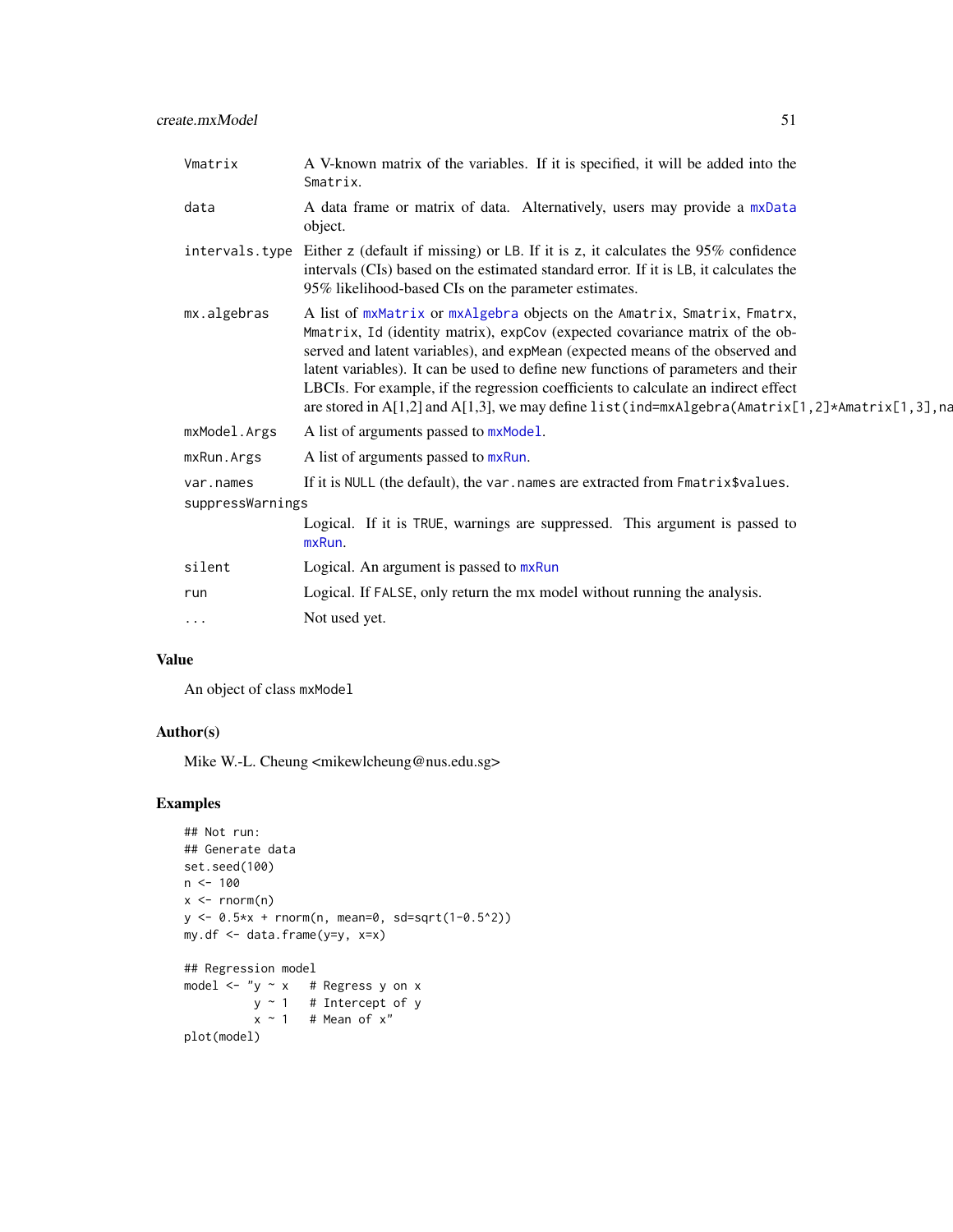```
RAM <- lavaan2RAM(model, obs.variables=c("y", "x"))
my.fit <- create.mxModel(RAM=RAM, data=my.df)
summary(my.fit)
## A meta-analysis
model <- "yi ~~ tau2*yi
         yi ~ mu*1"
RAM <- lavaan2RAM(model, obs.variables=c("yi"))
## Create a v-known matrix
Vmatrix <- as.mxMatrix("0*data.vi", name="Vmatrix")
my.fit <- create.mxModel(RAM=RAM, Vmatrix=Vmatrix, data=Hox02)
summary(my.fit)
## End(Not run)
```
<span id="page-51-0"></span>create.Tau2 *Create a variance component of the heterogeneity of the random effects*

## Description

It creates variance component of the heterogeneity of the random effects by decomposing the variance component into matrices of correlation and standard deviations.

#### Usage

```
create.Tau2(RAM, no.var, Tau1.labels=seq(no.var),
            RE.type = c("Diag", "Symm", "Zero", "User"),
            RE.User=NULL, Transform = c("expLog", "sqSD"),
            RE.startvalues=0.05)
```

| RAM         | The RAM model for testing. no. var is calculated from it.                                                                                                                                                                                                                                                                                                                                                                                                                                             |
|-------------|-------------------------------------------------------------------------------------------------------------------------------------------------------------------------------------------------------------------------------------------------------------------------------------------------------------------------------------------------------------------------------------------------------------------------------------------------------------------------------------------------------|
| no.var      | If RAM is missing, the user has to specify the no. var argument. It represents the<br>no. var by no. var of the random effects).                                                                                                                                                                                                                                                                                                                                                                      |
| Tau1.labels | Parameter labels in Tau1. The default is Tau1_1, Tau1_2, etc.                                                                                                                                                                                                                                                                                                                                                                                                                                         |
| RE.tvpe     | Either "Diag", "Symm", "Zero" or "User". If it is "Diag" (the default if miss-<br>ing), a diagonal matrix is used for the random effects meaning that the random<br>effects are independent. If it is "Symm", a symmetric matrix is used for the ran-<br>dom effects on the covariances among the correlation (or covariance) vectors. If<br>it is "Zero", a zero matrix is assumed on the variance component of the random<br>effects. If it is "User", users have to specify the RE. true argument. |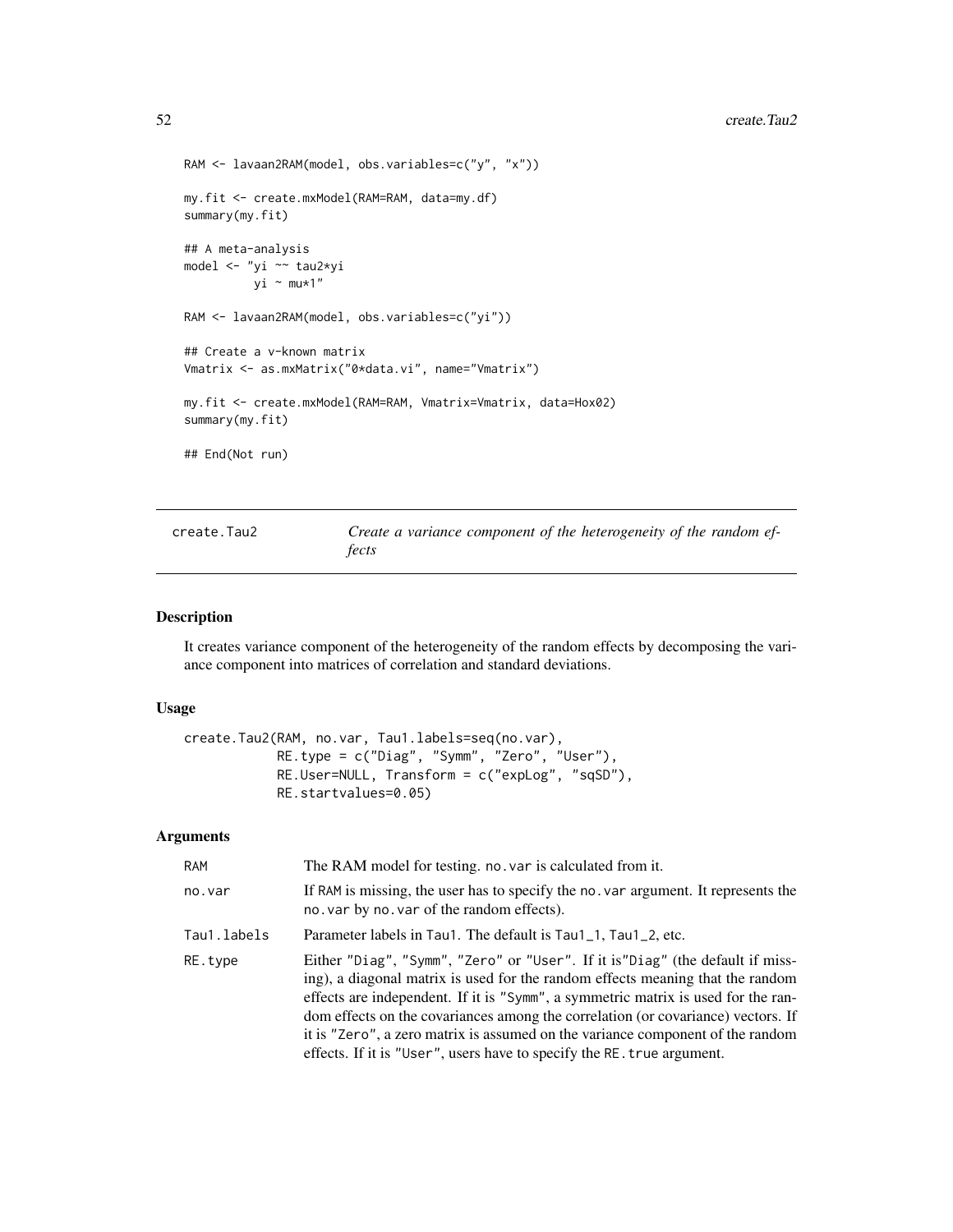#### $\text{create.} V$  53

| RE.User   | It represents the no. var by no. var symmetric matrix of TRUE or FALSE for the<br>variance component. If the elements are FALSE, they are fixed at 0.                                                                                                                                                       |
|-----------|-------------------------------------------------------------------------------------------------------------------------------------------------------------------------------------------------------------------------------------------------------------------------------------------------------------|
| Transform | Either "explog" or "sqSD". If it is "explog", the variances are estimated by ap-<br>plying a log and exp transformation. If it is "sqSD", the variances are estimated<br>by applying a square on the SD. The transformation may improve the estimation<br>when the heterogeneity is small or close to zero. |
|           | RE.startvalues Starting values for the variances.                                                                                                                                                                                                                                                           |

### Value

A list of MxMatrix-class. The variance component is computed in Tau2.

## Author(s)

Mike W.-L. Cheung <mikewlcheung@nus.edu.sg>

## See Also

[osmasem](#page-97-0), [create.V](#page-52-0), [create.vechsR](#page-53-0)

## Examples

```
## Not run:
T0 <- create.Tau2(no.var=4, RE.type="Diag", Transform="expLog", RE.startvalues=0.05)
T0
T1 \le create.Tau2(no.var=4, Tau1.labels=c("a", "b", "c", "d"))
T1
## End(Not run)
```
<span id="page-52-0"></span>create.V *Create a V-known matrix*

## Description

It creates a V-known matrix of the sampling covariance matrix using definition variables.

## Usage

```
create.V(x, type = c("Symm", "Diag", "Full"), as.mxMatrix = TRUE)
```

| X.          | A character vector of variable names of the sampling covariance matrix.                                                                                                                                                                |
|-------------|----------------------------------------------------------------------------------------------------------------------------------------------------------------------------------------------------------------------------------------|
| type        | Either "Symm", "Diag" or "Full". Suppose the number of variables is p, the<br>numbers of variable names for "Symm", "Diag", and "Full" are $p(p-1)/2$ , p,<br>and $p * p$ , respectively. The elements are arranged in a column major. |
| as.mxMatrix | Logical. Whether to convert the output into MxMatrix-class.                                                                                                                                                                            |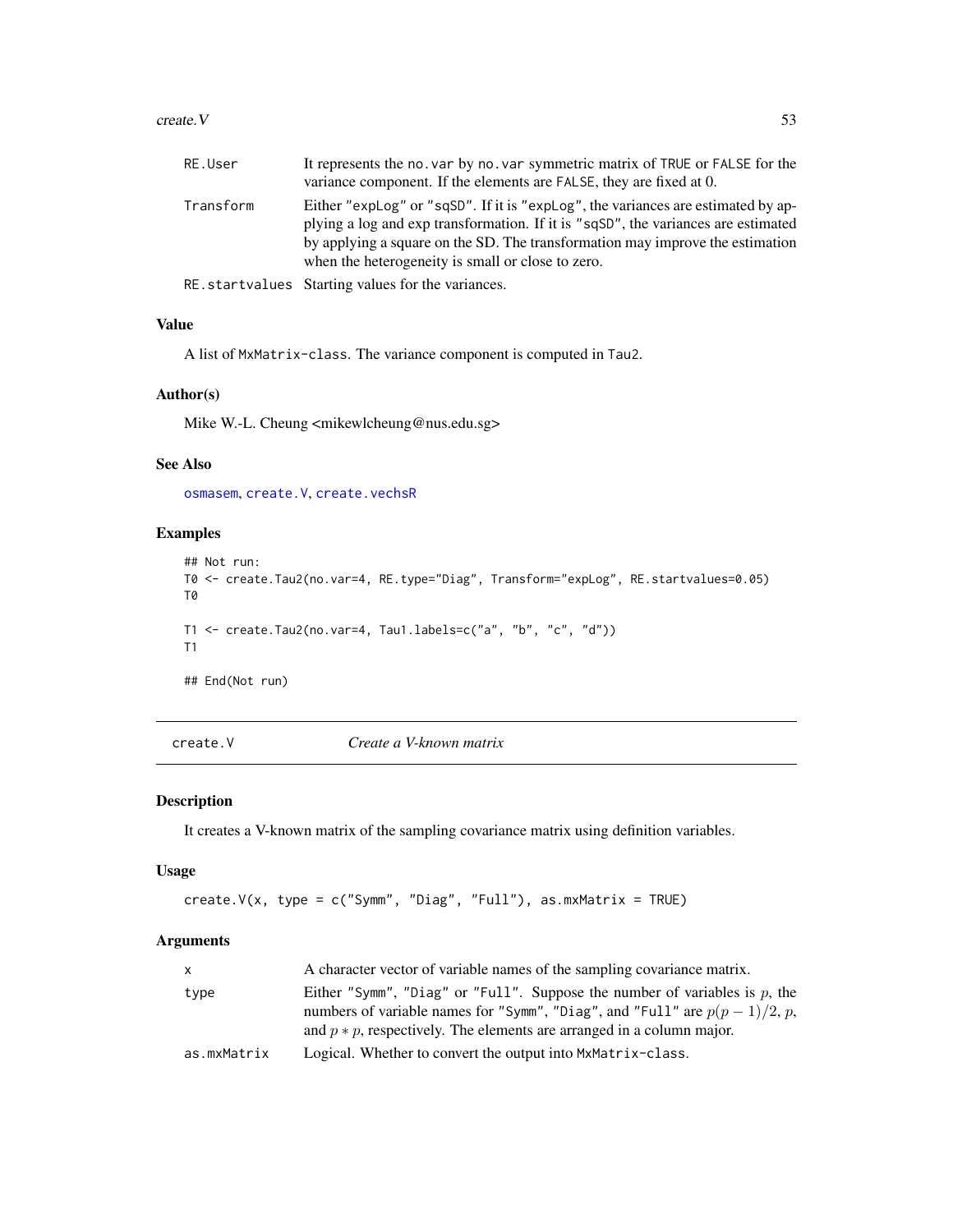# Value

A list of MxMatrix-class. The V-known sampling covariance matrix is computed in V.

# Author(s)

Mike W.-L. Cheung <mikewlcheung@nus.edu.sg>

## See Also

[osmasem](#page-97-0), create. Tau2, create. vechsR

# Examples

```
## Not run:
my.df <- Cor2DataFrame(Nohe15A1)
## Create known sampling variance covariance matrix
V0 <- create.V(my.df$vlabels)
V0
## End(Not run)
```
<span id="page-53-0"></span>

| create.vechsR | Create a model implied correlation matrix with implicit diagonal con- |
|---------------|-----------------------------------------------------------------------|
|               | straints                                                              |

## Description

It creates implicit diagonal constraints on the model implied correlation matrix by treating the error variances as functions of other parameters.

## Usage

```
create.vechsR(A\emptyset, S\emptyset, F\emptyset = NULL, Ax = NULL, Sx = NULL)
```

| A0        | A Amatrix, which will be converted into MxMatrix-class via as. mxMatrix.                      |
|-----------|-----------------------------------------------------------------------------------------------|
| S0        | A Smatrix, which will be converted into MxMatrix-class via as mxMatrix.                       |
| F0        | A Fmatrix, which will be converted into MxMatrix-class via as mxMatrix.                       |
| Ax        | A Amatrix of a list of Amatrix with definition variables as the moderators of the<br>Amatrix. |
| <b>Sx</b> | A Smatrix of a list of Smatrix with definition variables as the moderators of the<br>Smatrix. |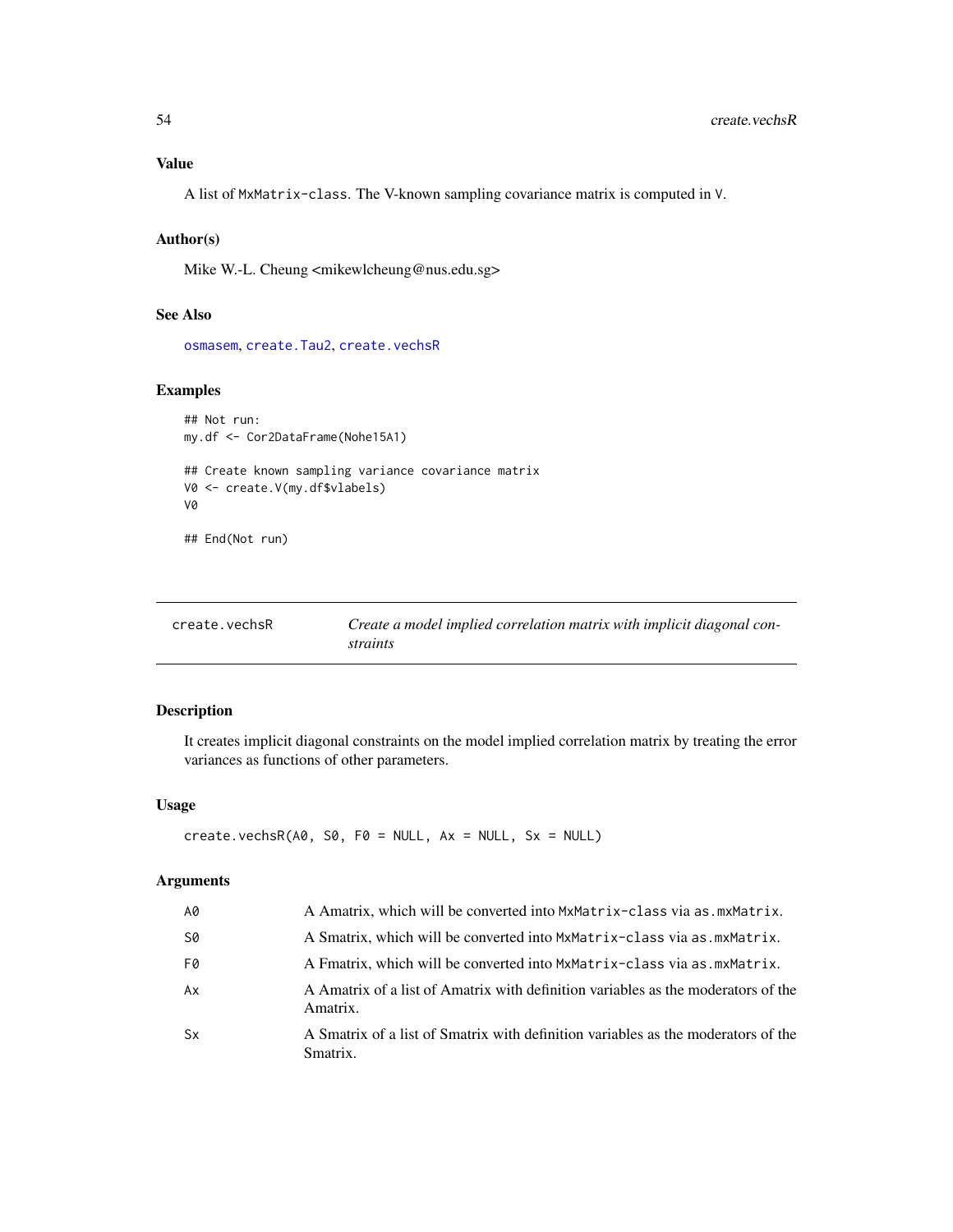## create.vechsR 55

## Value

A list of MxMatrix-class. The model implied correlation matrix is computed in impliedR and vechsR.

#### Note

Since A0 are the intercepts and Ax are the regression coefficients. The parameters in Ax must be a subset of those in A0.

## Author(s)

Mike W.-L. Cheung <mikewlcheung@nus.edu.sg>

#### See Also

[osmasem](#page-97-0), [create.Tau2](#page-51-0), [create.V](#page-52-0)

```
## Not run:
## Proposed model
model1 <- 'W2 ~ w2w*W1 + s2w*S1
           S2 ~ w2s*W1 + s2s*S1
           W1 ~~ w1WITHs1*S1
           W2 ~~ w2WITHs2*S2
           W1 ~~ 1*W1
           S1 ~~ 1*S1
           W2 ~~ Errw2*W2
           S2 ~~ Errs2*S2'
## Convert into RAM
RAM1 <- lavaan2RAM(model1, obs.variables=c("W1", "S1", "W2", "S2"))
## No moderator
M0 <- create.vechsR(A0=RAM1$A, S0=RAM1$S, F0=NULL, Ax=NULL, Sx=NULL)
## Lag (definition variable) as a moderator on the paths in the Amatrix
Ax \leq - matrix(c(0, 0, 0, 0, 0)0,0,0,0,
               "0*data.Lag","0*data.Lag",0,0,
               "0*data.Lag","0*data.Lag",0,0),
             nrow=4, ncol=4, byrow=TRUE)
M1 <- create.vechsR(A0=RAM1$A, S0=RAM1$S, F0=NULL, Ax=Ax, Sx=NULL)
## Lag (definition variable) as a moderator on the correlation in the Smatrix
Sx \leq matrix(c(0,"0*data.Lag",0,0,
               "0*data.Lag",0,0,0,
               0,0,0,"0*data.Lag",
               0,0,"0*data.Lag",0),
             nrow=4, ncol=4, byrow=TRUE)
```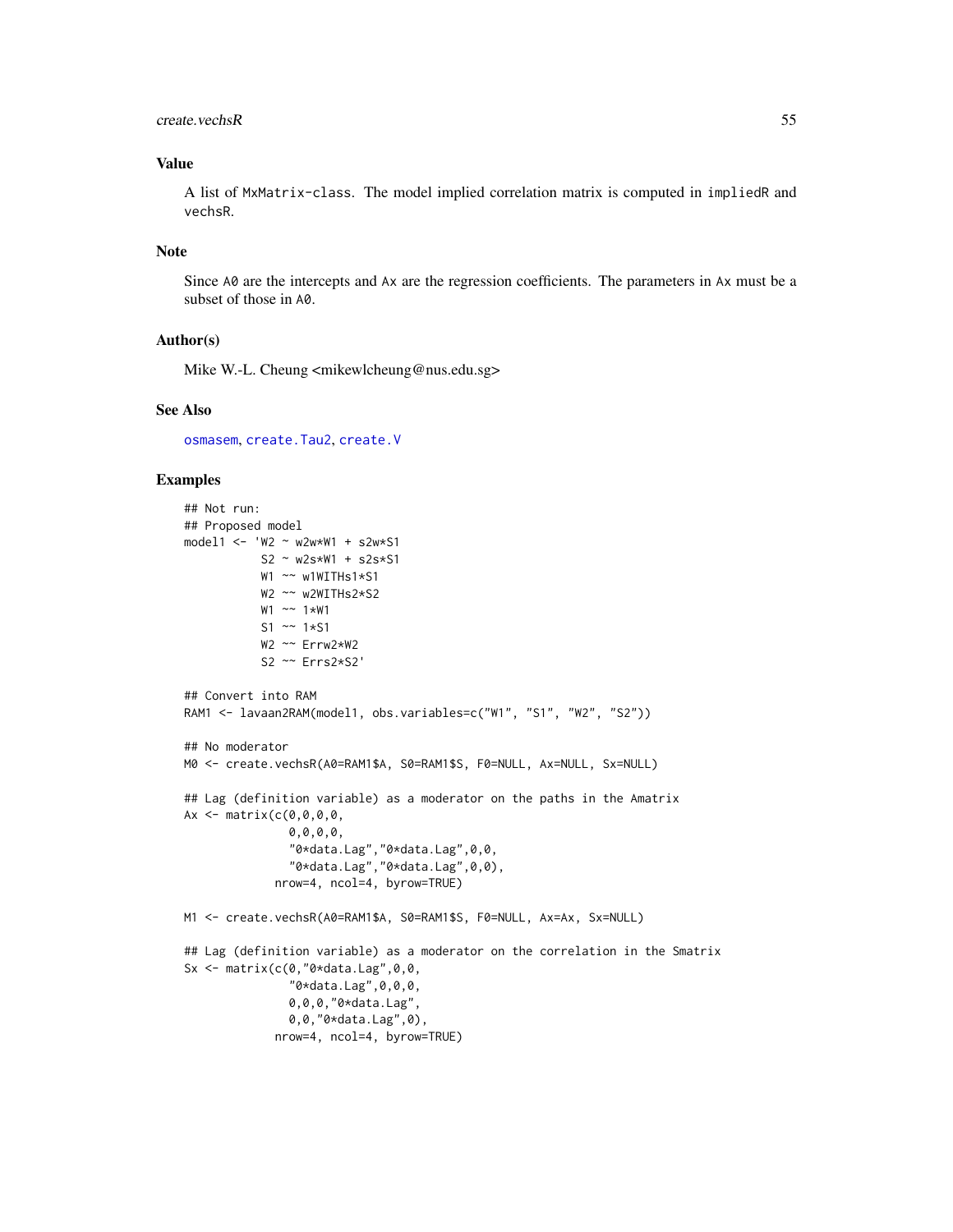```
M2 <- create.vechsR(A0=RAM1$A, S0=RAM1$S, F0=NULL, Ax=NULL, Sx=Sx)
```

```
## End(Not run)
```
Diag *Matrix Diagonals*

## Description

Extract or replace the diagonal of a matrix, or construct a diagonal matrix with the same behaviors as diag prior to R-3.0.0.

#### Usage

 $Diag(x, \ldots)$  $Diag(x)$  <- value

## Arguments

|                         | A matrix, vector or 1D array, or missing.                                          |
|-------------------------|------------------------------------------------------------------------------------|
| $\cdot$ $\cdot$ $\cdot$ | Optional dimensions (nrow and ncol) for the result when x is not a matrix.         |
| value                   | Either a single value or a vector of length equal to that of the current diagonal. |
|                         | Should be of a mode which can be coerced to that of x.                             |

## Details

Started from R-3.0.0, diag(x) returns a numeric matrix with NA in the diagonals when x is a character vector. Although this follows what the manual says, this breaks the metaSEM. The Diag has the same functions as diag except that  $Diag(x)$  works for a character vector of x by returning a square matrix of character "0" with x as the diagonals.

## Note

See http://r.789695.n4.nabble.com/Behaviors-of-diag-with-character-vector-in-R-3-0-0-td4663735.html for the discussion.

## Author(s)

Mike W.-L. Cheung <mikewlcheung@nus.edu.sg>

#### See Also

[diag](#page-0-0)

# Examples

 $v \leq c("a", "b")$ Diag(v)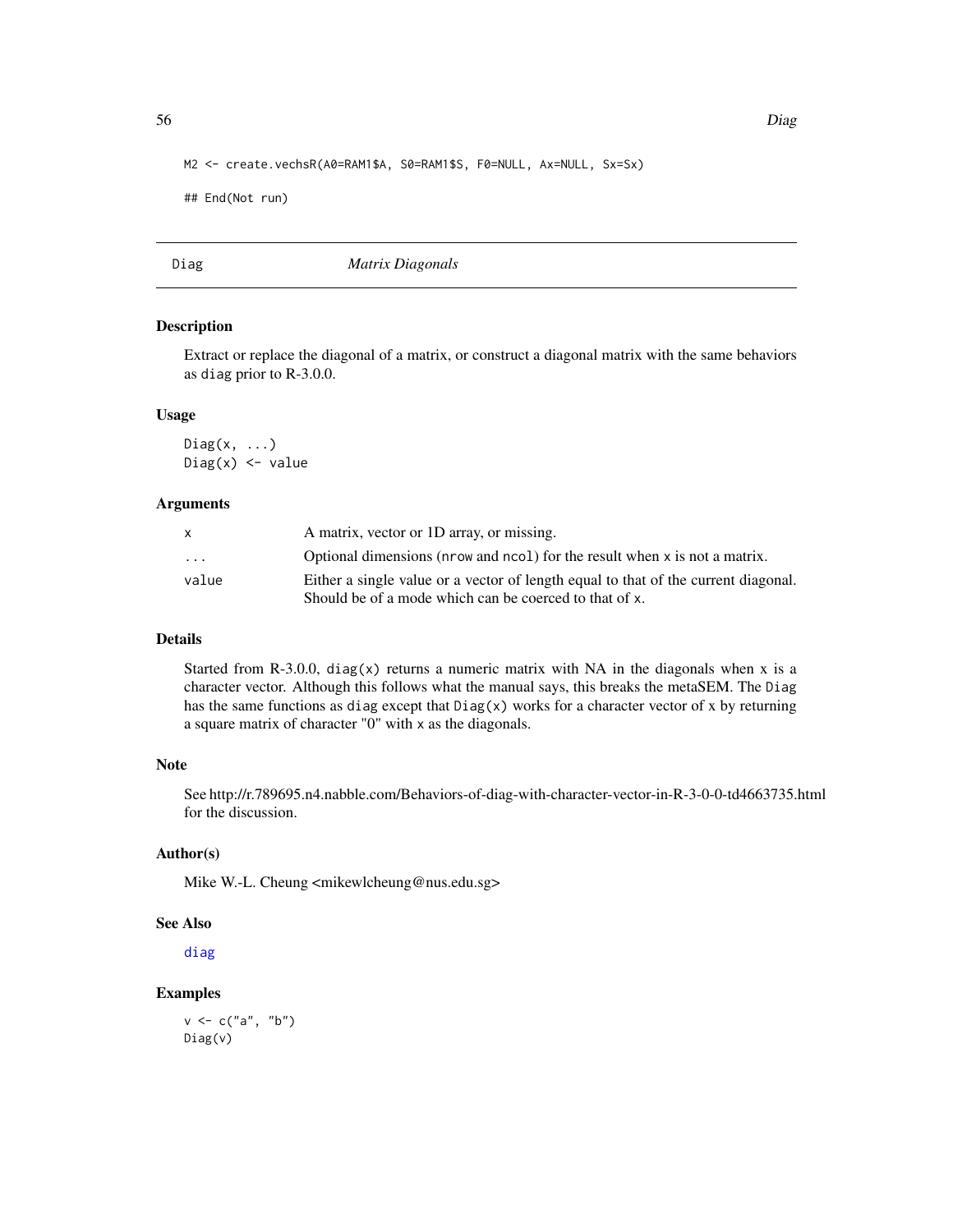The data set includes fourteen studies of the factor correlation matrices of the Five-Factor Model of personality reported by Digman (1997).

#### Usage

data(Digman97)

# Details

A list of data with the following structure:

data A list of 14 studies of correlation matrices. The variables are *Agreeableness* (A), *Conscientiousness* (C), *Emotional Stability* (ES), *Extraversion* (E) and *Intellect* (I)

n A vector of sample sizes

cluster Types of participants of the studies

#### Source

Digman, J.M. (1997). Higher-order factors of the Big Five. *Journal of Personality and Social Psychology*, 73, 1246-1256.

## References

Cheung, M. W.-L., & Chan, W. (2005). Classifying correlation matrices into relatively homogeneous subgroups: A cluster analytic approach. *Educational and Psychological Measurement*, 65, 954-979.

#### Examples

```
## Not run:
Digman97
```

```
##### Fixed-effects TSSEM
fixed1 <- tssem1(Digman97$data, Digman97$n, method="FEM")
summary(fixed1)
```

```
## Factor covariance among latent factors
Phi <- matrix(c(1,"0.3*cor","0.3*cor",1), ncol=2, nrow=2)
```

```
## Error covariance matrix
Psi <- Diag(c("0.2*e1","0.2*e2","0.2*e3","0.2*e4","0.2*e5"))
```
## S matrix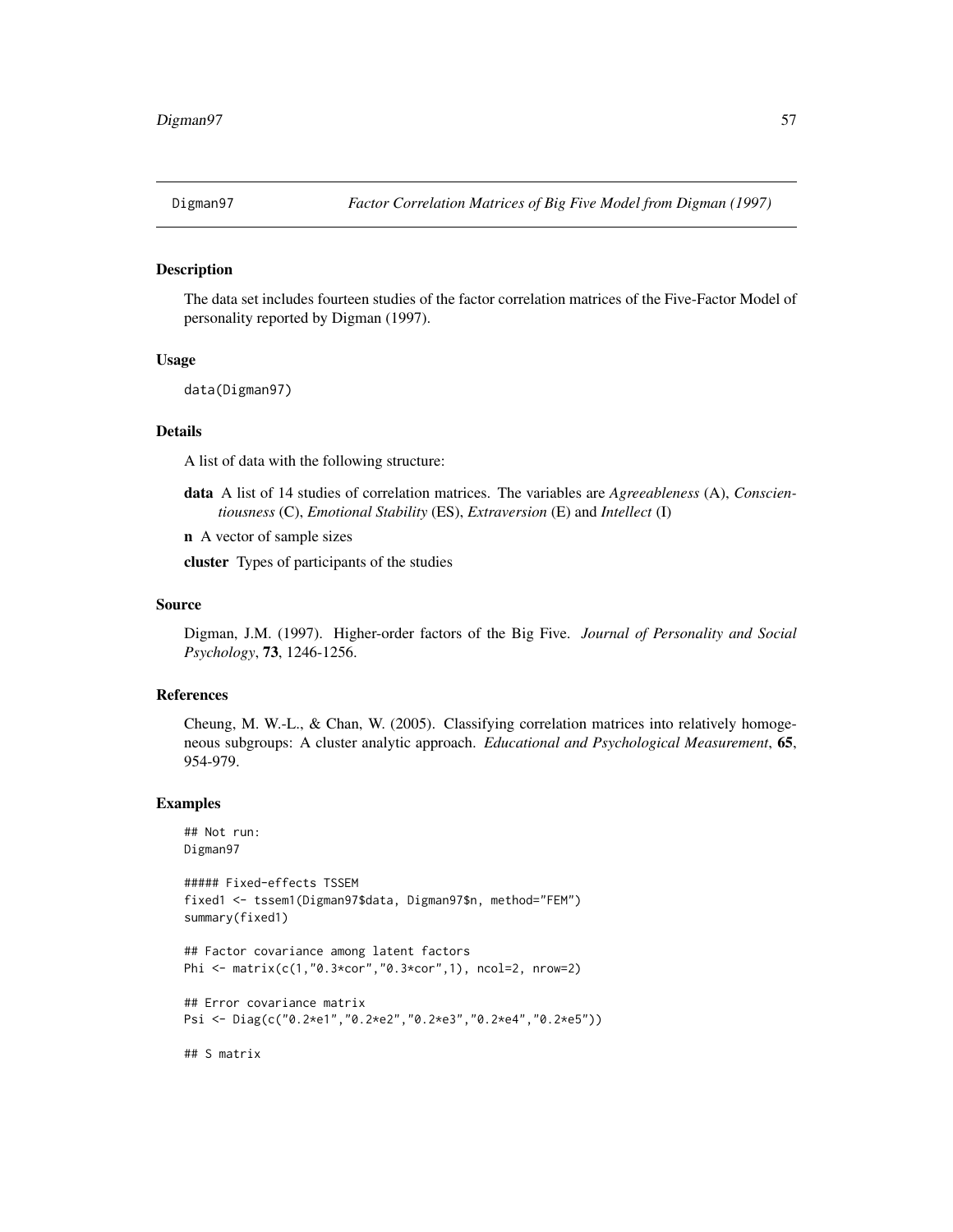```
S1 <- bdiagMat(list(Psi, Phi))
## This step is not necessary but it is useful for inspecting the model.
dimnames(S1)[[1]] <- dimnames(S1)[[2]] <- c("A","C","ES","E","I","Alpha","Beta")
## Display S1
S1
## A matrix
Lambda <-
matrix(c(".3*Alpha_A",".3*Alpha_C",".3*Alpha_ES",rep(0,5),".3*Beta_E",".3*Beta_I"),
       ncol=2, nrow=5)
A1 <- rbind( cbind(matrix(0,ncol=5,nrow=5), Lambda),
             matrix(0, ncol=7, nrow=2) )
## This step is not necessary but it is useful for inspecting the model.
dimnames(A1)[[1]] <- dimnames(A1)[[2]] <- c("A","C","ES","E","I","Alpha","Beta")
## Display A1
A1
## F matrix to select the observed variables
F1 <- create.Fmatrix(c(1,1,1,1,1,0,0), as.mxMatrix=FALSE)
## Display F1
F1
################################################################################
## Alternative model specification in lavaan model syntax
model <- "## Factor loadings
          Alpha=~A+C+ES
          Beta=~E+I
          ## Factor correlation
          Alpha~~Beta"
## Display the model
plot(model)
RAM <- lavaan2RAM(model, obs.variables=c("A","C","ES","E","I"),
                  A.notation="on", S.notation="with")
RAM
A1 \leq - RAM$A
S1 <- RAM$S
F1 < - RAM$F
################################################################################
fixed2 <- tssem2(fixed1, Amatrix=A1, Smatrix=S1, Fmatrix=F1,
                 model.name="TSSEM2 Digman97")
summary(fixed2)
## Display the model with the parameter estimates
plot(fixed2)
```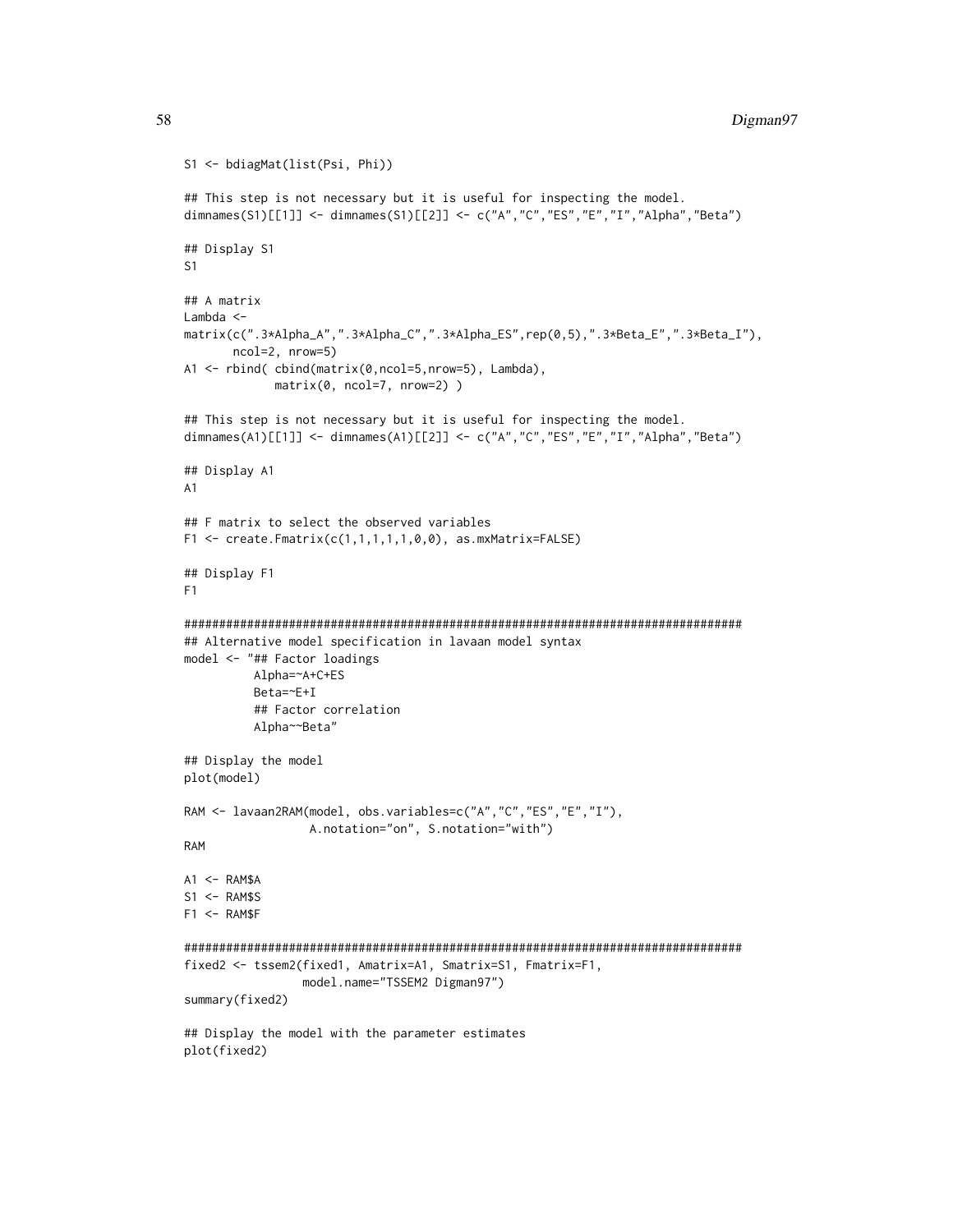```
#### Fixed-effects TSSEM with several clusters
#### Create a variable for different samples
#### Younger participants: Children and Adolescents
#### Older participants: others
cluster <- ifelse(Digman97$cluster %in% c("Children","Adolescents"),
                  yes="Younger participants", no="Older participants")
#### Show the cluster
cluster
## Example of Fixed-effects TSSEM with several clusters
fixed1.cluster <- tssem1(Digman97$data, Digman97$n, method="FEM",
                         cluster=cluster)
summary(fixed1.cluster)
fixed2.cluster <- tssem2(fixed1.cluster, Amatrix=A1, Smatrix=S1, Fmatrix=F1)
#### Please note that the estimates for the younger participants are problematic.
summary(fixed2.cluster)
## Setup two plots
layout(t(1:2))## Plot the first group
plot(fixed2.cluster[[1]])
title("Younger participants")
## Plot the second group
plot(fixed2.cluster[[2]])
title("Older participants")
#### Random-effects TSSEM with random effects on the diagonals
random1 <- tssem1(Digman97$data, Digman97$n, method="REM",
                  RE.type="Diag")
summary(random1)
random2 <- tssem2(random1, Amatrix=A1, Smatrix=S1, Fmatrix=F1)
summary(random2)
## Display the model with the parameter estimates
plot(random2, color="green")
## End(Not run)
```
Gleser94 *Two Datasets from Gleser and Olkin (1994)*

# Description

It includes two datasets in multiple-treatment studies and multiple-endpoint studies reported by Gleser and Olkin (1994).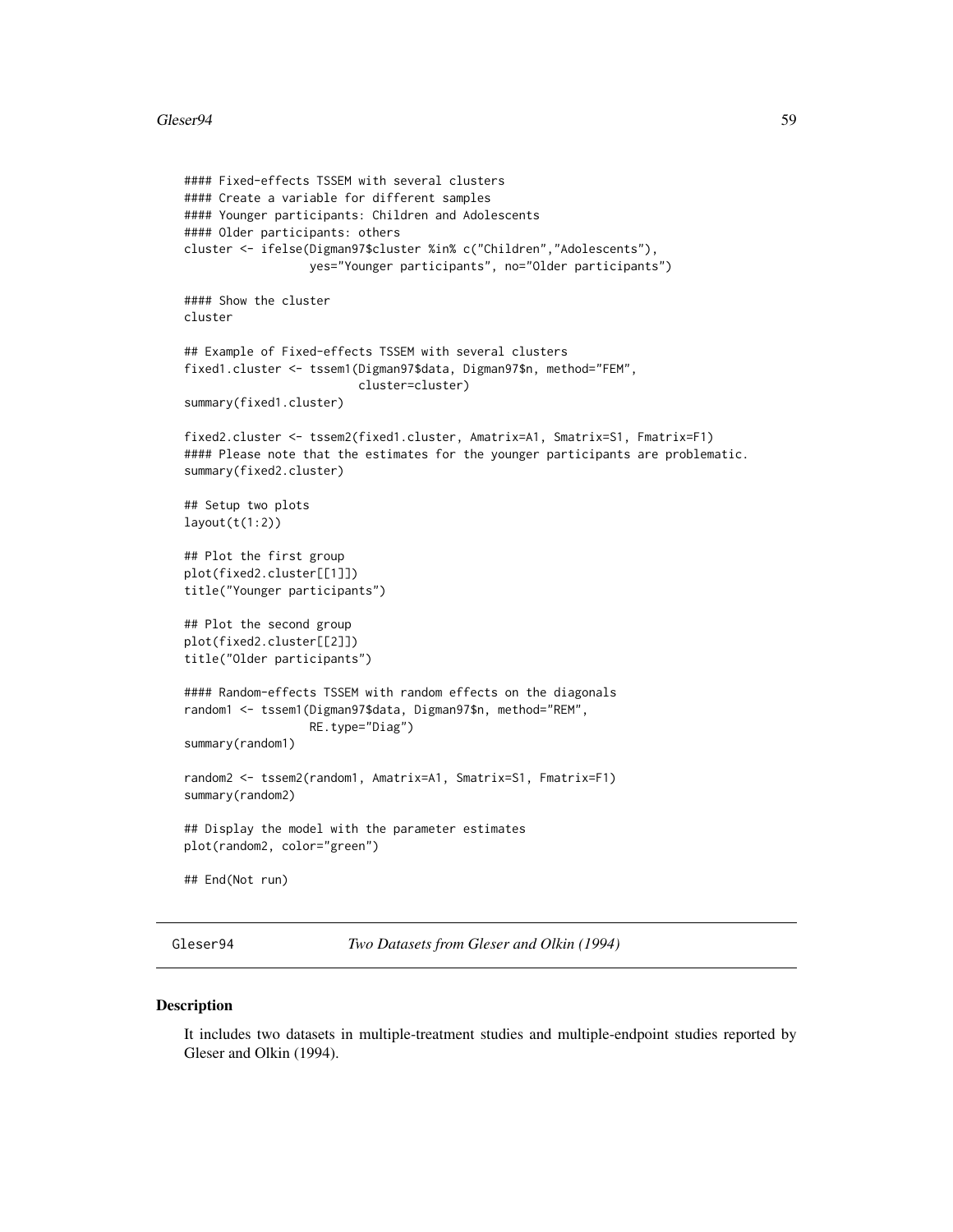#### Usage

data("Gleser94")

## Format

A list of two data frames.

MTS A data frame of multiple-treatment studies.

MES A data frame of multiple-endpoint studies.

# Source

Gleser, L. J., & Olkin, I. (1994). Stochastically dependent effect sizes. In H. Cooper & L. V. Hedges (Eds.), The handbook of research synthesis. (pp. 339-355). New York: Russell Sage Foundation.

## See Also

[smdMTS](#page-120-0), [smdMES](#page-118-0)

```
## Not run:
data(Gleser94)
#### Multiple-treatment studies
Gleser94$MTS
## Assuming homogeneity of variances
my.MTS <- t(apply(Gleser94$MTS, MARGIN=1,
            function(x)
          smdMTS(m=x[c("Mean.C", "Mean.E1", "Mean.E2", "Mean.E3", "Mean.E4", "Mean.E5")],
                   v=x[c("SD.C", "SD.E1", "SD.E2", "SD.E3", "SD.E4", "SD.E5")]^2,
                   n=x[c("N.C", "N.E1", "N.E2", "N.E3", "N.E4", "N.E5")],
                   homogeneity="variance", list.output=FALSE)))
## Fixed-effects multivariate meta-analysis
fit.MTS \leq meta(y=my.MTS[, 1:5],
                v=my.MTS[, 6:20],
                RE.\text{constraints} = \text{diag}(0, \text{ ncol=5, nrow=5}),model.name="MTS")
summary(fit.MTS)
#### Multiple-endpoint studies
Gleser94$MES
## Calculate the sampling variances and covariance and amend into the data set
Gleser94$MES$Uncoached.V11 <- with(Gleser94$MES, SD.Uncoached.Math^2)
Gleser94$MES$Uncoached.V21 <- with(Gleser94$MES,
                                   SD.Uncoached.Math*Cor.Math.Verbal*SD.Uncoached.Verbal)
Gleser94$MES$Uncoached.V22 <- with(Gleser94$MES, SD.Uncoached.Verbal^2)
```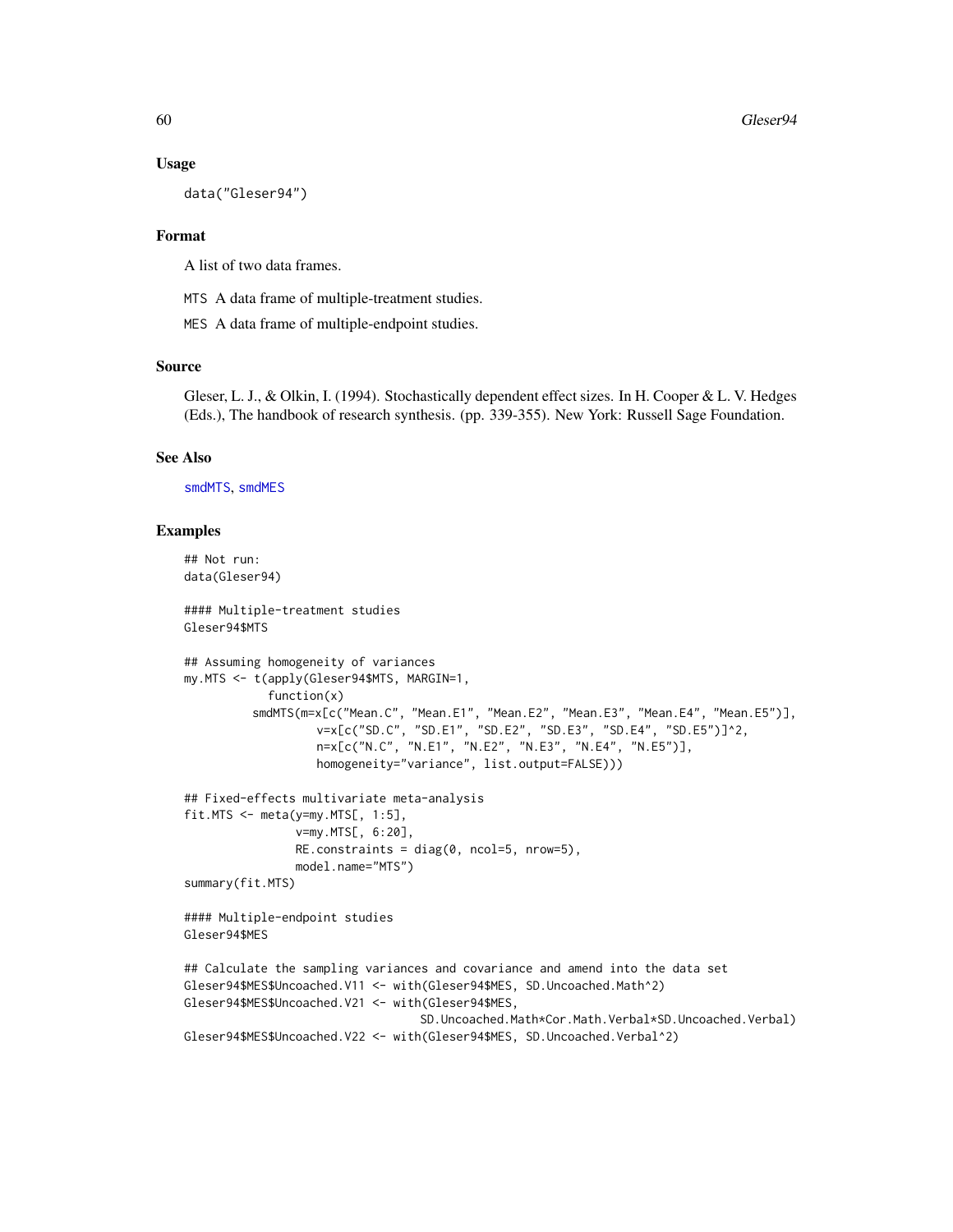```
Gleser94$MES$Coached.V11 <- with(Gleser94$MES, SD.Coached.Math^2)
Gleser94$MES$Coached.V21 <- with(Gleser94$MES,
                                 SD.Coached.Math*Cor.Math.Verbal*SD.Coached.Verbal)
Gleser94$MES$Coached.V22 <- with(Gleser94$MES, SD.Coached.Verbal^2)
## Assuming homogeneity of covariance matrices
my.MES <- t(apply(Gleser94$MES, MARGIN=1,
            function(x)
            smdMES(m1=x[c("Mean.Uncoached.Math", "Mean.Uncoached.Verbal")],
                   m2=x[c("Mean.Coached.Math", "Mean.Coached.Verbal")],
                 V1=vec2symMat(x[c("Uncoached.V11", "Uncoached.V21", "Uncoached.V22")]),
                   V2=vec2symMat(x[c("Coached.V11", "Coached.V21", "Coached.V22")]),
                   n1=x["N.Uncoached"],
                   n2=x["N.Coached"],
                   homogeneity="covariance", list.output=FALSE)))
## Fixed-effects multivariate meta-analysis
fit.MES <- meta(y=my.MES[, 1:2],
                v=my.MES[, 3:5],
                RE.constraints = diag(0, ncol=2, nrow=2),
                model.name="MES")
summary(fit.MES)
## End(Not run)
```
Gnambs18 *Correlation Matrices from Gnambs, Scharl, and Schroeders (2018)*

#### Description

The data set includes 113 correlation matrices on the Rosenberg Self-Esteem Scale reported by Gnambs, Scharl, and Schroeders (2018). Thirty-six studies were based on the reported correlation matrices (CorMat=1) whereas the correlation matrices of the other 77 studies were calculated from the reported factor loadings.

## Usage

data(Gnambs18)

### Details

A list of data with the following structure:

data A list of 113 correlation matrices. The variable names are from *I1* to *I10*.

n A vector of sample sizes.

Year The year of publications.

Country The country of studies conducted.

Language The language used in the studies.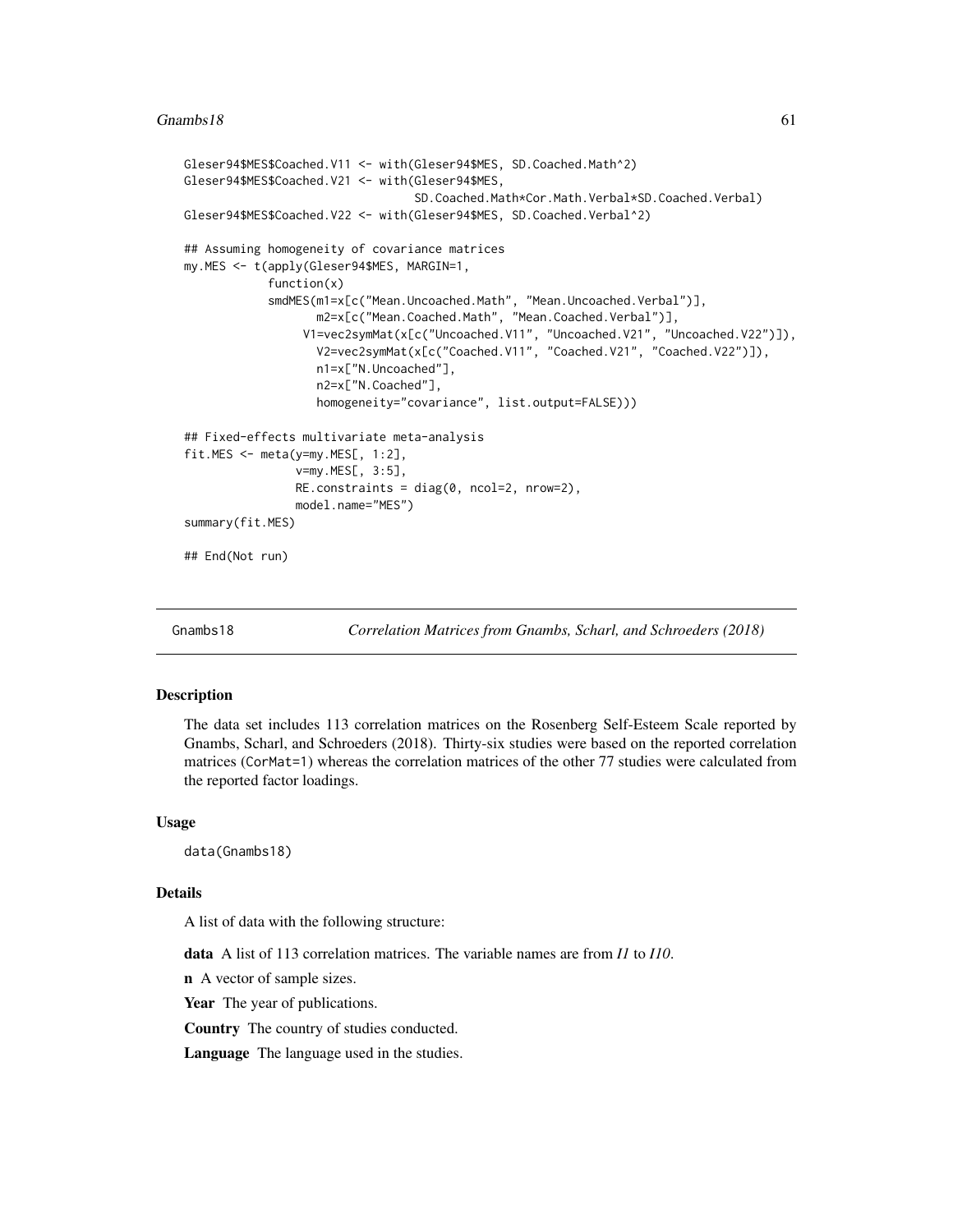Publication Whether the studies were published (1) or unpublished (0).

MeanAge Mean age of the participants.

FemaleProp Proportion of the female participants.

Individualism Individualism score of the country.

CorMat Whether the correlation matrices are obtained from the original studies (1) or reproduced from the factor loadings (0).

#### Source

Gnambs, T., Scharl, A., & Schroeders, U. (2018). The structure of the Rosenberg Self-Esteem Scale. *Zeitschrift Fur Psychologie*, 226(1), 14-29. https://doi.org/10.1027/2151-2604/a000317

HedgesOlkin85 *Effects of Open Education Reported by Hedges and Olkin (1985)*

#### Description

Effects of open education on attitude toward school and on reading achievement reported by Hedges and Olkin (1985).

#### Usage

data(HedgesOlkin85)

## Details

The variables are:

study Study number

d\_att Standardized mean difference on *attitude*

d\_ach Standardized mean difference on *achievement*

var\_att Sampling variance of the effect size of *attitude*

cov\_att\_ach Sampling covariance between the effect sizes

var\_ach Sampling variance of the effect size of *achievement*

#### Source

Hedges, L. V., & Olkin, I. (1985). *Statistical methods for meta-analysis.* Orlando, FL: Academic Press.

#### References

Cheung, M. W.-L. (2010). Fixed-effects meta-analyses as multiple-group structural equation models. *Structural Equation Modeling*, 17, 481-509.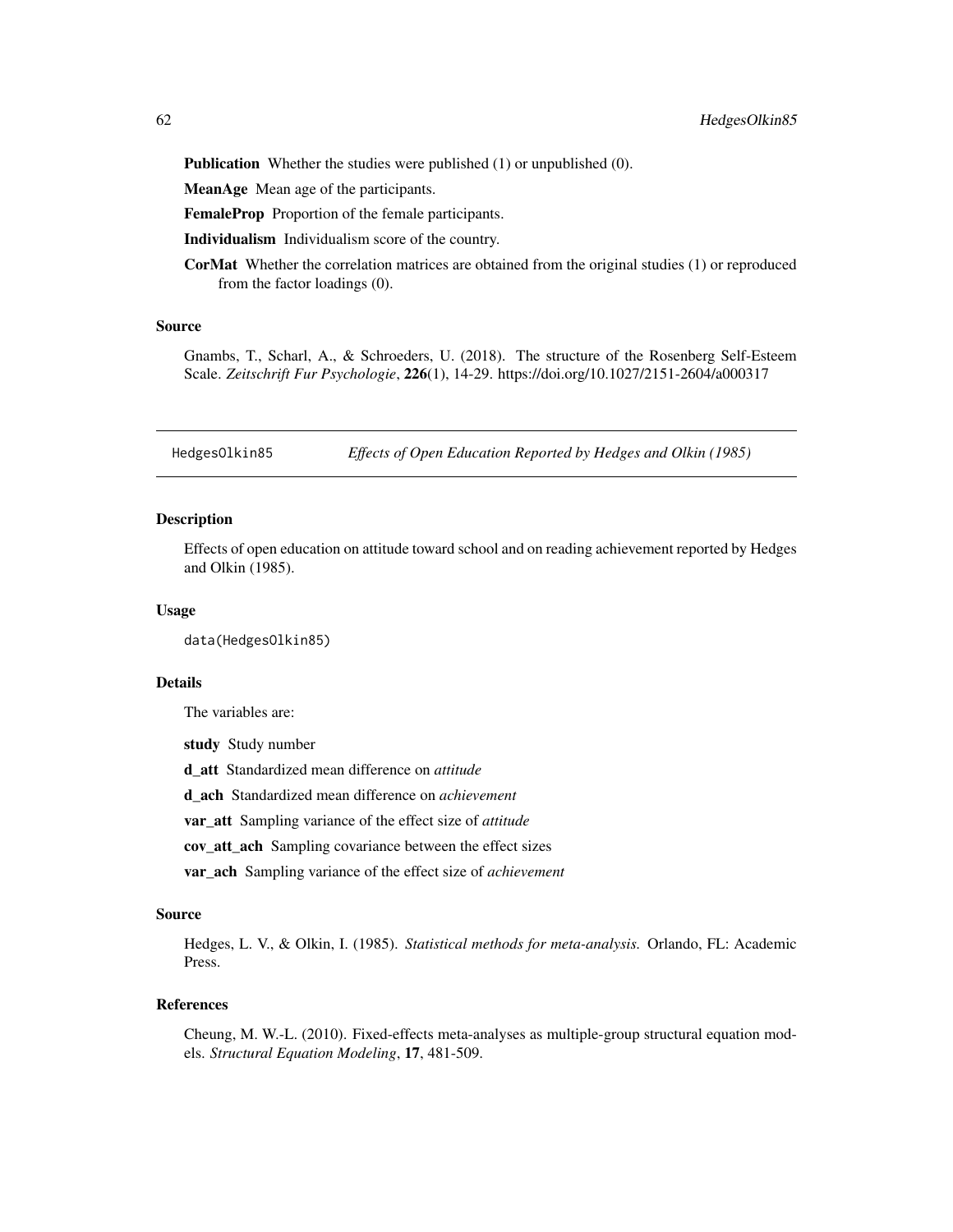#### homoStat 63

# Examples

data(HedgesOlkin85)

```
## Fixed-effects meta-analysis
summary( meta(y=cbind(d_att, d_ach),
             v=cbind(var_att, cov_att_ach, var_ach),
             data=HedgesOlkin85,
             RE.constraints=matrix(0, nrow=2, ncol=2)) )
```
homoStat *Test the Homogeneity of Effect Sizes*

# Description

It tests the homogeneity of univariate and multivariate effect sizes.

# Usage

homoStat(y, v)

# Arguments

| У            | A vector of effect size for univariate meta-analysis or a $k \times p$ matrix of effect<br>sizes for multivariate meta-analysis where $k$ is the number of studies and $p$ is<br>the number of effect sizes.                                                                                                                                                                                                                                                                                |
|--------------|---------------------------------------------------------------------------------------------------------------------------------------------------------------------------------------------------------------------------------------------------------------------------------------------------------------------------------------------------------------------------------------------------------------------------------------------------------------------------------------------|
| $\mathsf{v}$ | A vector of the sampling variance of the effect size for univariate meta-analysis<br>or a $k \times p*$ matrix of the sampling covariance matrix of the effect sizes for<br>multivariate meta-analysis where $p* = p(p + 1)/2$ . It is arranged by column<br>major as used by vech. It is assumed that there is no missing value in v if y<br>is complete. If there are missing values in $\nu$ due to the missingness on $\nu$ , the<br>missing values in v will be removed automatically. |

## Value

| A list of |                                                                                                                                                  |
|-----------|--------------------------------------------------------------------------------------------------------------------------------------------------|
| 0         | Q statistic on the null hypothesis of homogeneity of effect sizes. It has an ap-<br>proximate chi-square distribution under the null hypothesis. |
| 0.df      | Degrees of freedom of the O statistic                                                                                                            |
| pval      | p-value on the test of homogeneity of effect sizes                                                                                               |

# Author(s)

Mike W.-L. Cheung <mikewlcheung@nus.edu.sg>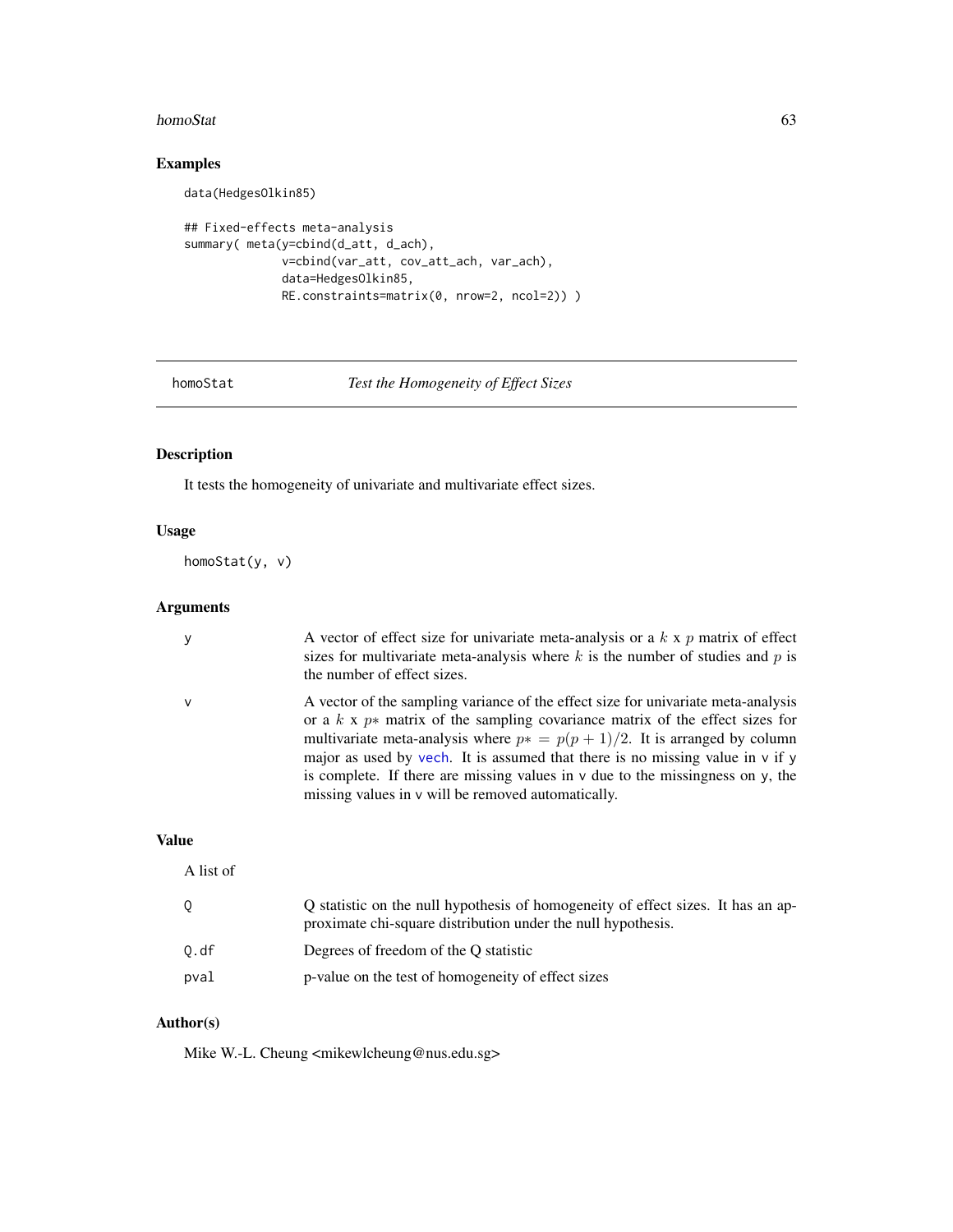#### References

Becker, B. J. (1992). Using results from replicated studies to estimate linear models. *Journal of Educational Statistics*, 17, 341-362.

Cheung, M. W.-L. (2010). Fixed-effects meta-analyses as multiple-group structural equation models. *Structural Equation Modeling*, 17, 481-509.

Cochran, W. G. (1954). The combination of estimates from different experiments. *Biometrics*, 10, 101-129.

#### See Also

[meta](#page-85-0)

# Examples

```
with( Hox02, homoStat(yi, vi) )
```

```
with( HedgesOlkin85, homoStat(y=cbind(d_att, d_ach),
      v=cbind(var_att, cov_att_ach, var_ach)) )
```
Hox02 *Simulated Effect Sizes Reported by Hox (2002)*

# Description

Twenty stimulated studies on standardized mean difference and one continuous study characteristic reported by Hox (2002).

## Usage

data(Hox02)

## Details

The variables are:

study Study number

yi Effect size (standardized mean difference)

vi Sampling variance of the effect size

weeks Duration of the experimental intervention in terms of weeks

#### Source

Hox, J. J. (2002). *Multilevel analysis: Techniques and applications.* Mahwah, N.J.: Lawrence Erlbaum Associates.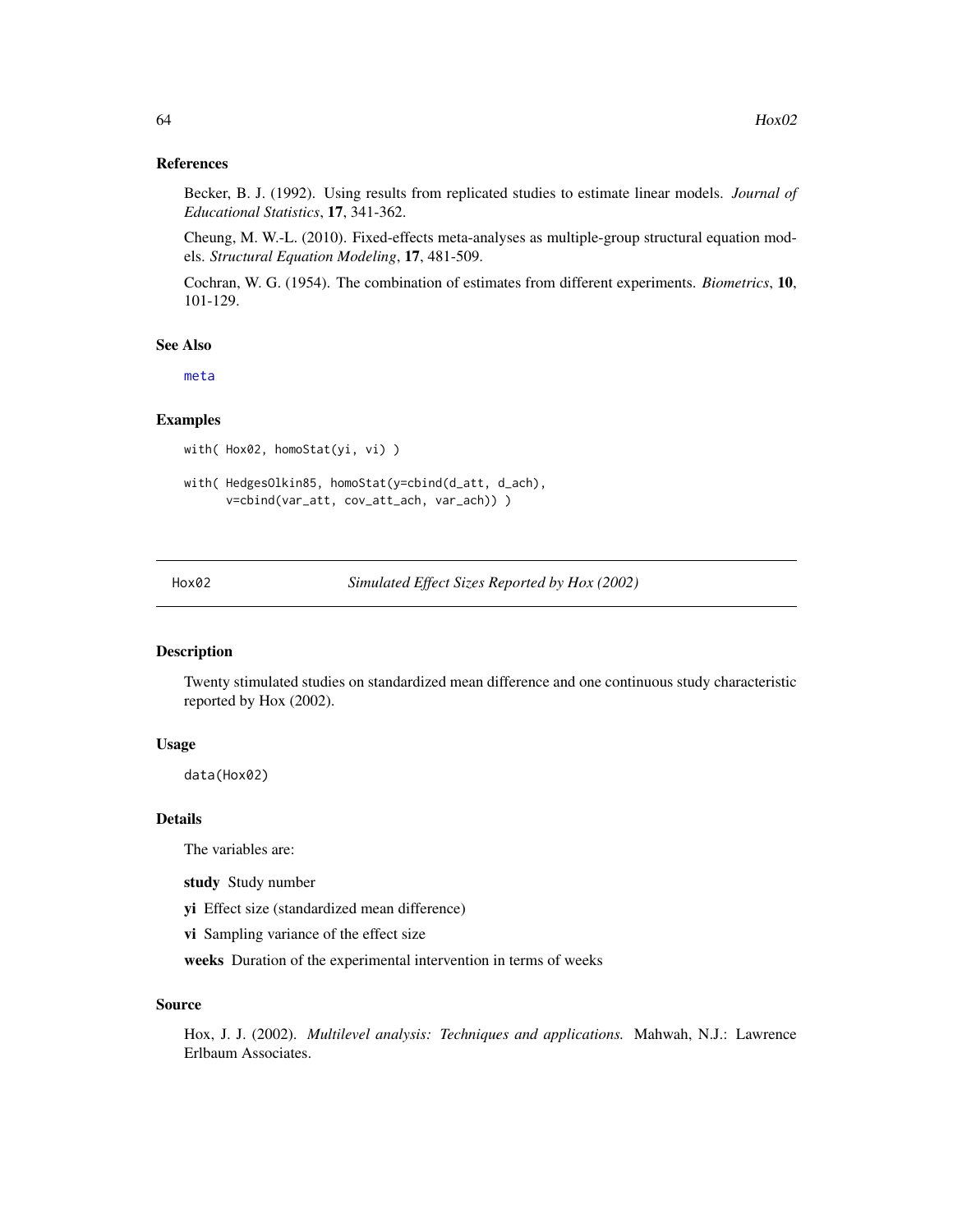#### Hunter83 65

#### References

Cheung, M. W.-L. (2008). A model for integrating fixed-, random-, and mixed-effects metaanalyses into structural equation modeling. *Psychological Methods*, 13, 182-202.

#### Examples

```
## Not run:
data(Hox02)
#### ML estimation method
## Random-effects meta-analysis
summary( meta(y=yi, v=vi, data=Hox02, I2=c("I2q", "I2hm"), intervals.type="LB") )
## Fixed-effects meta-analysis
summary( meta(y=yi, v=vi, data=Hox02, RE.constraints=0,
             model.name="Fixed effects model") )
## Mixed-effects meta-analysis with "weeks" as a predictor
## Request likelihood-based CI
summary( meta(y=yi, v=vi, x=weeks, data=Hox02, intervals.type="LB",
             model.name="Mixed effects meta analysis with LB CI") )
#### REML estimation method
## Random-effects meta-analysis with REML
summary( VarComp <- reml(y=yi, v=vi, data=Hox02) )
## Extract the variance component
VarComp_REML <- matrix( coef(VarComp), ncol=1, nrow=1 )
## Meta-analysis by treating the variance component as fixed
summary( meta(y=yi, v=vi, data=Hox02, RE.constraints=VarComp_REML) )
## Mixed-effects meta-analysis with "weeks" as a predictor
## Request Wald CI
summary( reml(y=yi, v=vi, x=weeks, intervals.type="z",
              data=Hox02, model.name="REML with LB CI") )
## End(Not run)
```
Hunter83 *Fourteen Studies of Correlation Matrices reported by Hunter (1983)*

#### Description

This dataset includes fourteen studies of Correlation Matrices reported by Hunter (1983)

#### Usage

data(Hunter83)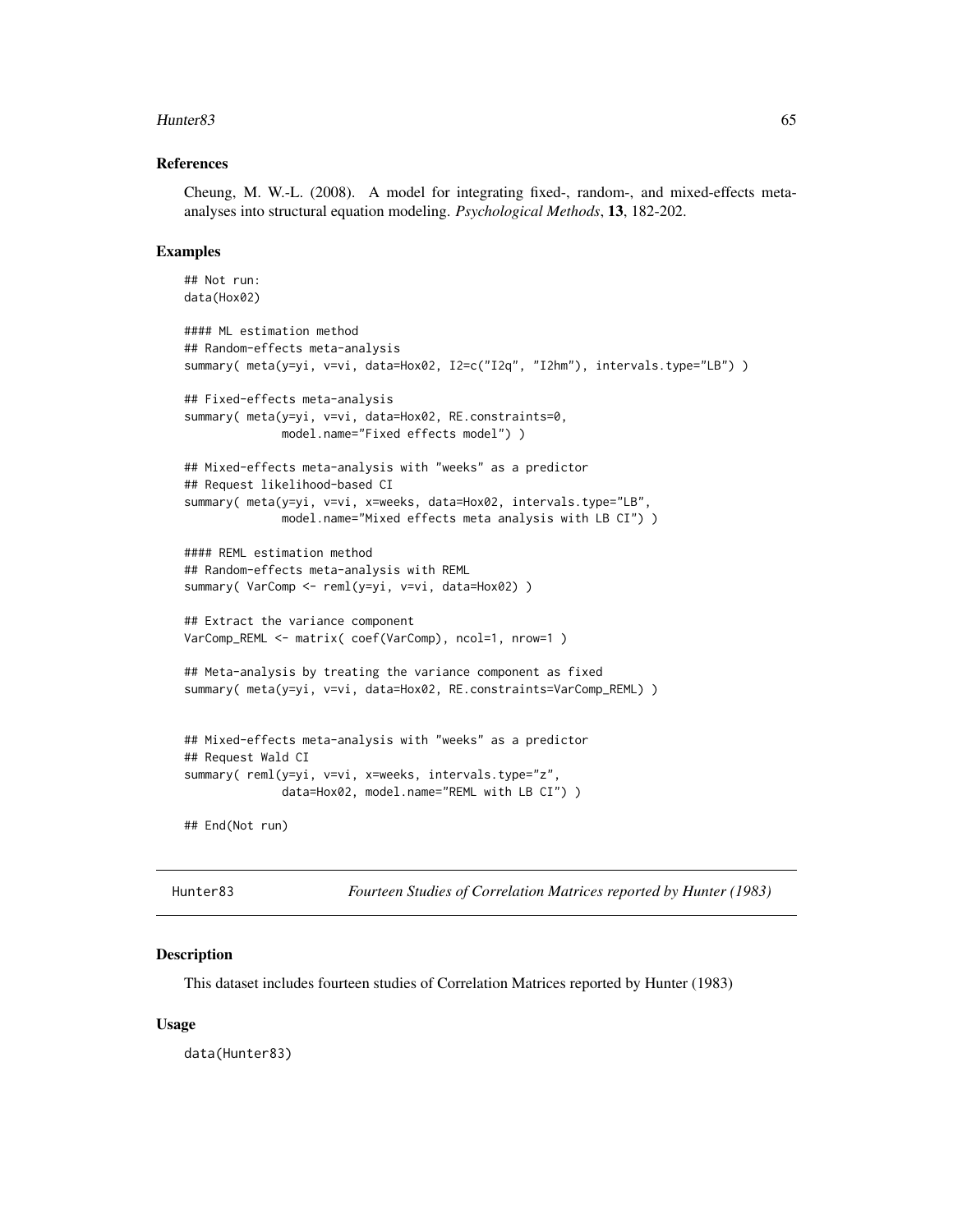#### Details

A list of data with the following structure:

- data A list of 14 studies of correlation matrices. The variables are *Ability*, *Job knowledge*, *Work sample* and *Supervisor rating*
- n A vector of sample sizes

## Source

Hunter, J. E. (1983). A causal analysis of cognitive ability, job knowledge, job performance, and supervisor ratings. In F. Landy, S. Zedeck, & J. Cleveland (Eds.), *Performance Measurement and Theory* (pp. 257-266). Hillsdale, NJ: Erlbaum.

```
## Not run:
data(Hunter83)
#### Fixed-effects model
## First stage analysis
fixed1 <- tssem1(Hunter83$data, Hunter83$n, method="FEM",
                 model.name="TSSEM1 fixed effects model")
summary(fixed1)
#### Second stage analysis
## Model without direct effect from Ability to Supervisor
A1 <- create.mxMatrix(c(0,"0.1*A2J","0.1*A2W",0,0,0,"0.1*J2W","0.1*J2S",
                        0,0,0,"0.1*W2S",0,0,0,0),
                        type="Full", ncol=4, nrow=4, as.mxMatrix=FALSE)
## This step is not necessary but it is useful for inspecting the model.
dimnames(A1)[[1]] <- dimnames(A1)[[2]] <- c("Ability","Job","Work","Supervisor")
A1
S1 <- create.mxMatrix(c(1,"0.1*Var_e_J", "0.1*Var_e_W", "0.1*Var_e_S"),
                      type="Diag", as.mxMatrix=FALSE)
dimnames(S1)[[1]] <- dimnames(S1)[[2]] <- c("Ability","Job","Work","Supervisor")
S1
################################################################################
## Alternative model specification in lavaan model syntax
model <- "## Regression paths
          Job_knowledge ~ A2J*Ability
          Work_sample ~ A2W*Ability + J2W*Job_knowledge
          Supervisor ~ J2S*Job_knowledge + W2S*Work_sample
          ## Fix the variance of Ability at 1
          Ability ~~ 1*Ability
          ## Label the error variances of the dependent variables
          Job_knowledge ~~ VarE_J*Job_knowledge
```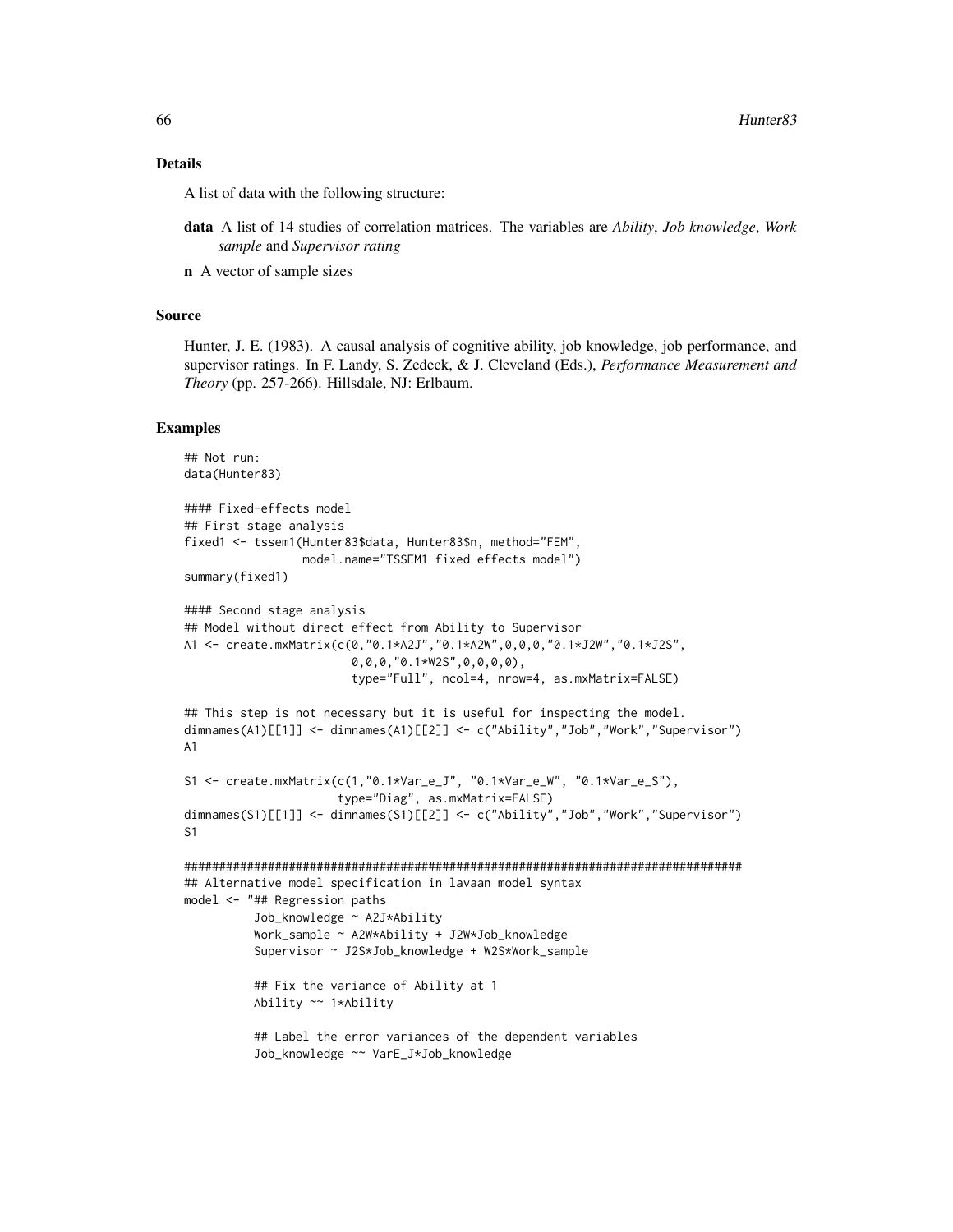#### $H$ unter $83$  67

```
Work_sample ~~ VarE_W*Work_sample
          Supervisor ~~ VarE_S*Supervisor"
## Display the model
plot(model, layout="spring", sizeMan=10)
RAM <- lavaan2RAM(model, obs.variables=c("Ability","Job_knowledge",
                  "Work_sample","Supervisor"))
RAM
A1 <- RAM$A
S1 <- RAM$S
################################################################################
fixed2 <- tssem2(fixed1, Amatrix=A1, Smatrix=S1, intervals.type="LB",
                 diag.constraints=FALSE,
                 model.name="TSSEM2 fixed effects model")
summary(fixed2)
## Display the model with the parameter estimates
plot(fixed2, layout="spring")
## Coefficients
coef(fixed2)
## VCOV based on parametric bootstrap
vcov(fixed2)
#### Random-effects model with diagonal elements only
## First stage analysis
random1 <- tssem1(Hunter83$data, Hunter83$n, method="REM", RE.type="Diag",
                  acov="individual", model.name="TSSEM1 random effects model")
summary(random1)
## Second stage analysis
## Model without direct effect from Ability to Supervisor
random2 <- tssem2(random1, Amatrix=A1, Smatrix=S1, intervals.type="LB",
                  diag.constraints=FALSE,
                  mx.algebras=
                  list( ind=mxAlgebra(A2J*J2S+A2J*J2W*W2S+A2W*W2S, name="ind") ),
                  model.name="TSSEM2 random effects model")
summary(random2)
## Display the model with the parameter estimates
plot(random2, layout="spring")
## Load the library
library("semPlot")
## End(Not run)
```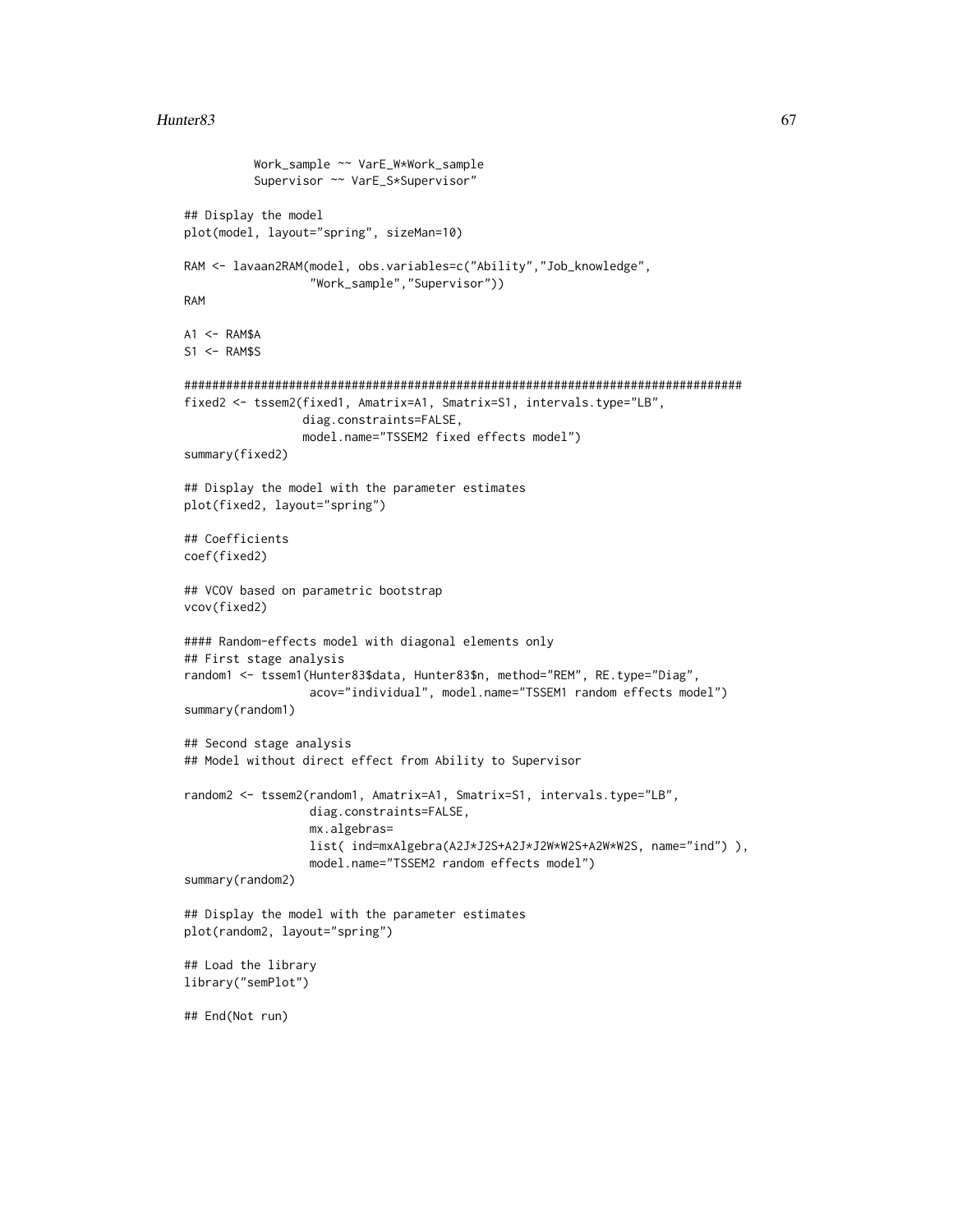It creates or generates the model implied correlation or covariance matrices based on the RAM model specification.

#### Usage

```
impliedR(Amatrix, Smatrix, Fmatrix, corr=TRUE, labels, ...)
rimpliedR(Amatrix, Smatrix, Fmatrix, AmatrixSD, k=1, corr=TRUE,
         nonPD.pop=c("replace", "nearPD", "accept"))
```
# Arguments

| Amatrix   | An asymmetric matrix in the RAM specification with MxMatrix-class. If it is a<br>matrix, it will be converted into MxMatrix-class by the as. mxMatrix function.                                                                                                                                                                                                 |
|-----------|-----------------------------------------------------------------------------------------------------------------------------------------------------------------------------------------------------------------------------------------------------------------------------------------------------------------------------------------------------------------|
| Smatrix   | A symmetric matrix in the RAM specification with MxMatrix-class. If it is a<br>matrix, it will be converted into MxMatrix-class by the as . mxMatrix function.                                                                                                                                                                                                  |
| Fmatrix   | A filter matrix in the RAM specification with MxMatrix-class. If it is missing,<br>an identity matrix with the same dimensions of Smatrix will be created, which<br>means that all variables are observed. If it is a matrix, it will be converted into<br>MxMatrix-class by the as. mxMatrix function. It is not required when there is<br>no latent variable. |
| AmatrixSD | Standard deviations (SD) of the elements in the Amatrix. If it is missing, a<br>matrix of zero is created.                                                                                                                                                                                                                                                      |
| k         | Number of studies.                                                                                                                                                                                                                                                                                                                                              |
| corr      | Logical. The output is either the model implied correlation matrix or the covari-<br>ance matrix.                                                                                                                                                                                                                                                               |
| labels    | A character vector of the observed and latent variables with the same dimensions<br>as that in the Amatrix and Smatrix.                                                                                                                                                                                                                                         |
| nonPD.pop | If it is replace, generated non-positive definite matrices are replaced by gener-<br>ated new ones which are positive definite. If it is nearPD, they are replaced by<br>nearly positive definite matrices by calling Matrix:: nearPD(). If it is accept,<br>they are accepted.                                                                                 |
| .         | Not used.                                                                                                                                                                                                                                                                                                                                                       |

# Details

This function can be used to generate the model implied correlation matrix for the standardized parameters with the corr=TRUE argument. Suppose we want to calculate the population correlation matrix for a mediation model with x, m, and y. We only need to specify the population path coefficients among x, m, and y in the Amatrix. We do not need to specify the population error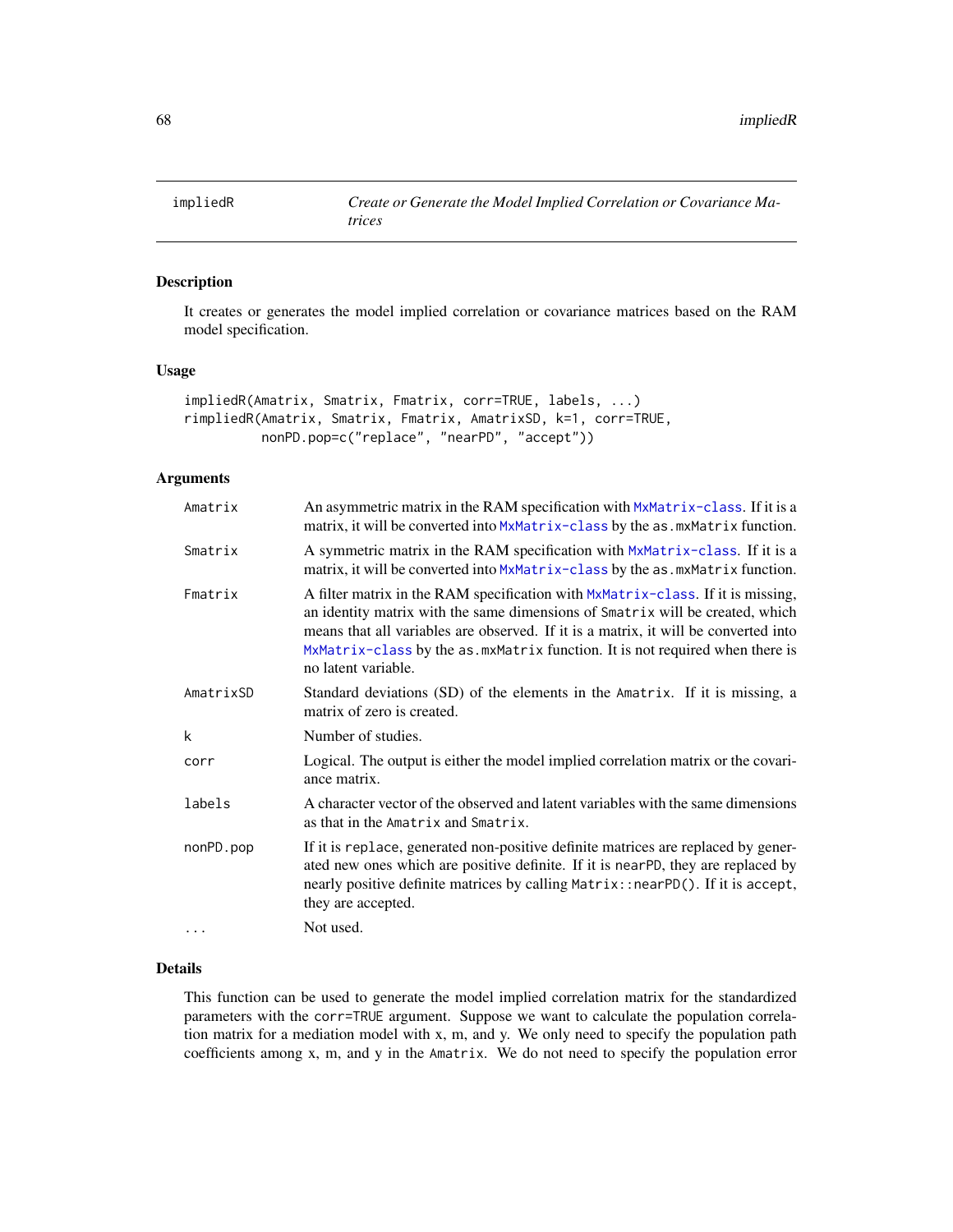#### impliedR 69

#### Value

A list of RAM matrices, the model implied correlation or covariance matrix of the observed variables (SigmaObs), of both observed and latent variables (SigmaAll), the minimum fit (minFit) which should be zero, and the status code of the optimization (status) which should also be zero when the optimization is fine. The last object is  $mx$ . fit which is the output after running the model. It can be used in the diagnosis.

### Note

It is important to ensure that all the population values in Amatrix must be set as fixed parameters; otherwise, these values may be altered with the corr=TRUE argument. When there is an error or warning message about the status code, there is a high chance that some of the values in Amatrix are incorrectly set as free parameters.

## Author(s)

Mike W.-L. Cheung <mikewlcheung@nus.edu.sg>

```
set.seed(100)
## A simple mediation model
## All are population parameters in the A matrix
A1 \leq matrix(c(0, 0, 0,
               0.3, 0, 0,
               0.2, 0.4, 0), nrow=3, ncol=3, byrow=TRUE,
             dimnames=list(c("x", "m", "y"), c("x", "m", "y")))
A1
## Variance of x is fixed at 1 while the other variances are free.
S1 <- matrix(c(1, 0, 0, 0)0, "0.1*ErrVarM",0,
               0, 0, "0.1*ErrVarY"), nrow=3, ncol=3,
             dimnames=list(c("x", "m", "y"), c("x", "m", "y")))
S1
impliedR(Amatrix=A1, Smatrix=S1)
## SD of A1
A1SD \leq matrix(c(0, 0, 0,
                 0.1, 0, 0,
                 0.1, 0.1, 0), nrow=3, ncol=3, byrow=TRUE,
               dimnames=list(c("x", "m", "y"), c("x", "m", "y")))
A1SD
```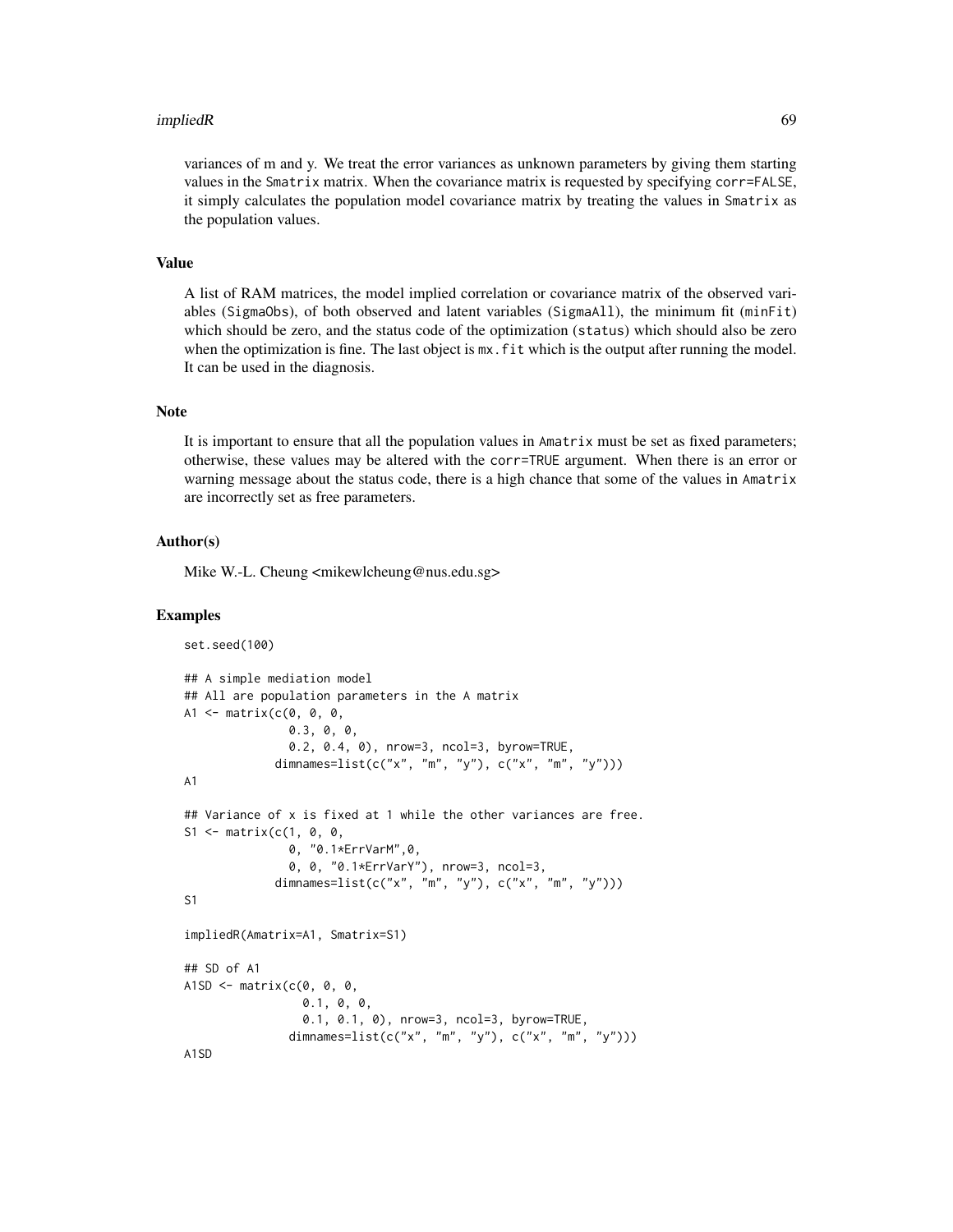```
rimpliedR(Amatrix=A1, Smatrix=S1, AmatrixSD=A1SD, k=2)
## A CFA model
A2 <- matrix(c(0, 0, 0, 0.3,
               0, 0, 0, 0.4,
               0, 0, 0, 0.5,
               0, 0, 0, 0), nrow=4, ncol=4, byrow=TRUE,
             dimnames=list(c("x1", "x2", "x3", "f"),
                           c("x1", "x2", "x3", "f"))A2
## Variance of f is fixed at 1 while the other variances are free.
S2 <- matrix(c("0.1*Err1", 0, 0, 0,
                0, "0.1*Err2", 0, 0,
                0, 0, "0.1*Err3", 0,
                0, 0, 0, 1), nrow=4, ncol=4,
            dimnames=list(c("x1", "x2", "x3", "f"), c("x1", "x2", "x3", "f")))
S<sub>2</sub>F2 <- create.Fmatrix(c(1,1,1,0), as.mxMatrix=FALSE)
F2
impliedR(Amatrix=A2, Smatrix=S2, Fmatrix=F2)
## SD of A2
A2SD \leq matrix(c(0, 0, 0, 0.1, 0.1)0, 0, 0, 0.1,
                 0, 0, 0, 0.1,
                 0, 0, 0, 0), nrow=4, ncol=4, byrow=TRUE,
                dimnames=list(c("x1", "x2", "x3", "f"),
                              c("x1", "x2", "x3", "f")))
A2SD
rimpliedR(Amatrix=A2, Smatrix=S2, Fmatrix=F2, AmatrixSD=A2SD, k=2)
```

| indirectEffect | Estimate the asymptotic covariance matrix of standardized or unstan- |
|----------------|----------------------------------------------------------------------|
|                | dardized indirect and direct effects                                 |

It estimates the standardized or unstandardized indirect and direct effects and their asymptotic sampling covariance matrix.

#### Usage

```
indirectEffect(x, n, standardized = TRUE, direct.effect = TRUE, run = TRUE)
```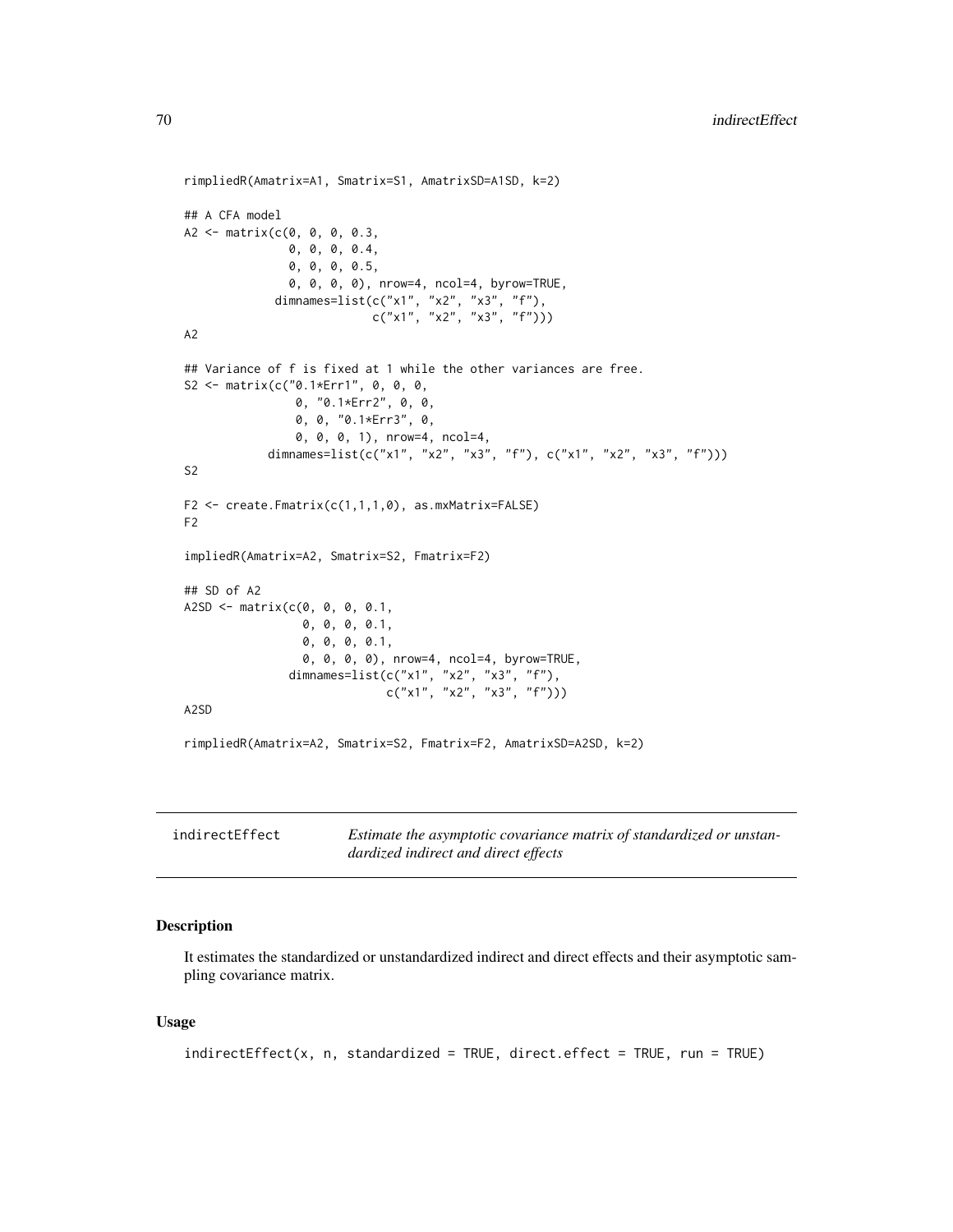## indirectEffect 71

#### **Arguments**

| $\mathsf{x}$  | A 3x3 correlation/covariance matrix or a list of correlation/covariance matrices.<br>Variables are arranged as the dependent variable $(y)$ , mediator $(m)$ and indepen-<br>dent variable(x) |
|---------------|-----------------------------------------------------------------------------------------------------------------------------------------------------------------------------------------------|
| n             | Sample size or a vector of sample sizes                                                                                                                                                       |
| standardized  | Logical. Whether the indirect effect is standardized.                                                                                                                                         |
| direct.effect | Logical. Whether the direct effect is estimated. If it is FALSE, the direct effect is<br>fixed at zero.                                                                                       |
| run           | Logical. If FALSE, only return the mx model without running the analysis.                                                                                                                     |

## Details

Cheung (2009) estimated the standardized indirect effect and its standard error with non-linear constraints. Since OpenMx does not generate standard errors when there are non-linear constraints, Kwan and Chan's (2011) approach is used in this function. Delta method is used to calculate the asymptotic covariance matrix.

## Value

A vector (or a matrix if the input is a list of matrices) of (standardized) indirect effect, standardized direct effect, and their asymptotic sampling covariance matrices

#### Author(s)

Mike W.-L. Cheung <mikewlcheung@nus.edu.sg>

#### References

Cheung, M. W.-L. (2009). Comparison of methods for constructing confidence intervals of standardized indirect effects. *Behavior Research Methods*, *41*, 425-438.

Kwan, J., & Chan, W. (2011). Comparing standardized coefficients in structural equation modeling: a model reparameterization approach. *Behavior Research Methods*, *43*, 730-745.

```
## A correlation matrix as input
x <- matrix(c(1, 0.4, 0.2, 0.4, 1, 0.3, 0.2, 0.3, 1), ncol=3)
dimnames(x) <- list( c("y", "m", "x"), c("y", "m", "x"))
indirectEffect(x, n=300)
## A list of correlation matrices
indirectEffect( list(x, x), n=c(300,500), standardized=FALSE )
```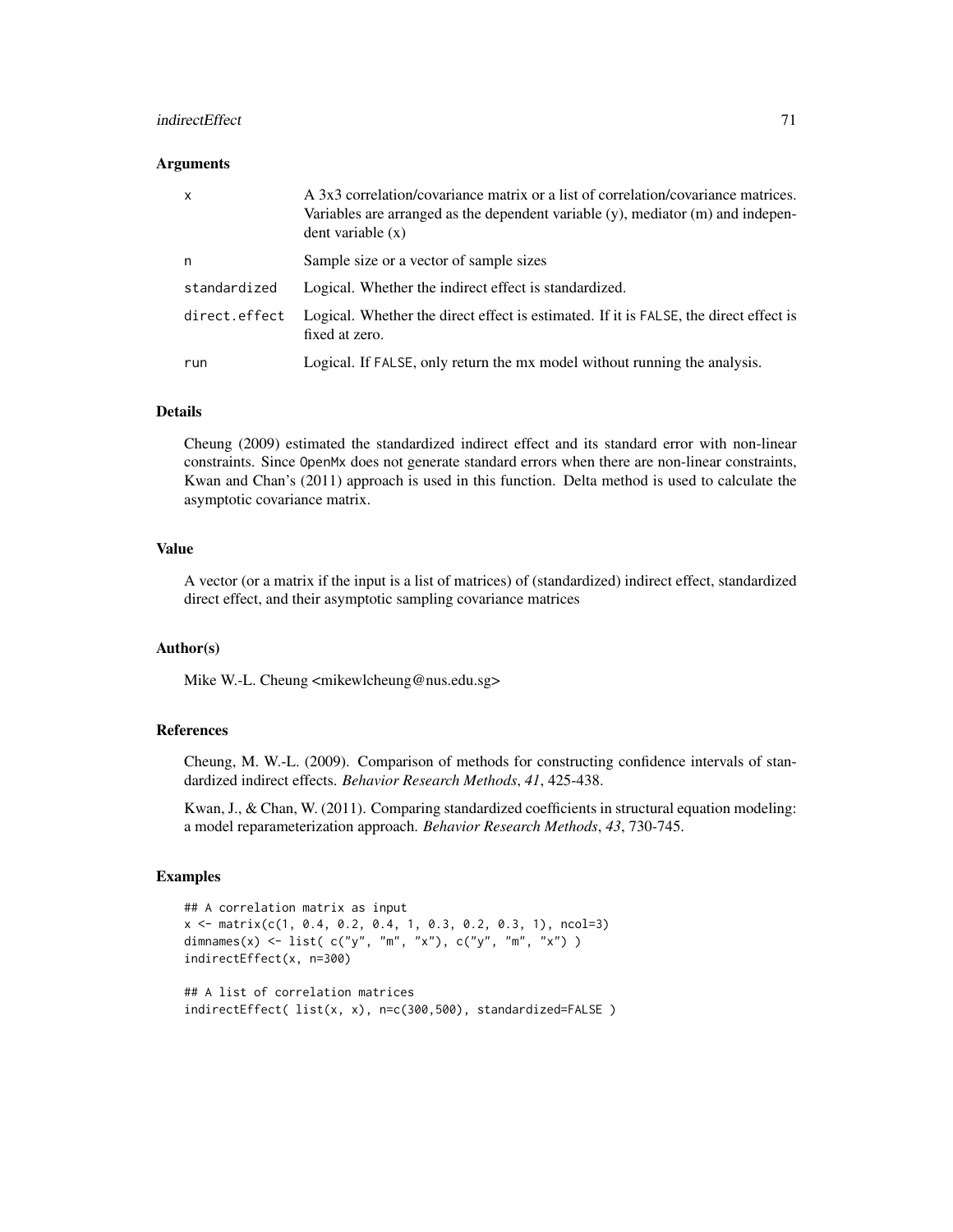It tests the positive definiteness of a square matrix or a list of square matrices. It returns TRUE if the matrix is positive definite. It returns FALSE if the matrix is either non-positive definite or not symmetric. Variables with NA in the diagonals will be removed before testing. It returns NA when there are missing correlations even after deleting the missing variables.

## Usage

```
is.pd(x, check.aCov=FALSE, cor.analysis=TRUE, tol=1e-06)
```
# Arguments

| $\mathsf{x}$ | A square matrix or a list of square matrices                                                                              |
|--------------|---------------------------------------------------------------------------------------------------------------------------|
| check.aCov   | If it is TRUE, it mirrors the checking in asyCov.                                                                         |
| cor.analysis | Whether the input matrix is a correlation or a covariance matrix. It is ignored<br>when check.aCov=FALSE.                 |
| tol          | Tolerance (relative to largest variance) for numerical lack of positive-definiteness<br>in x. It is adopted from myrnorm. |

# Value

If the input is a matrix, it returns TRUE, FALSE or NA. If the input is a list of matrices, it returns a list of TRUE, FALSE or NA.

# Author(s)

Mike W.-L. Cheung <mikewlcheung@nus.edu.sg>

```
A \leftarrow diag(1,3)is.pd(A)
# TRUE
B \le - matrix(c(1, 2, 2, 1), ncol=2)
is.pd(B)
# FALSE
is.pd(list(A, B))
# TRUE FALSE
C <- A
C[2,1] <- C[1,2] <- NA
is.pd(C)
# NA
```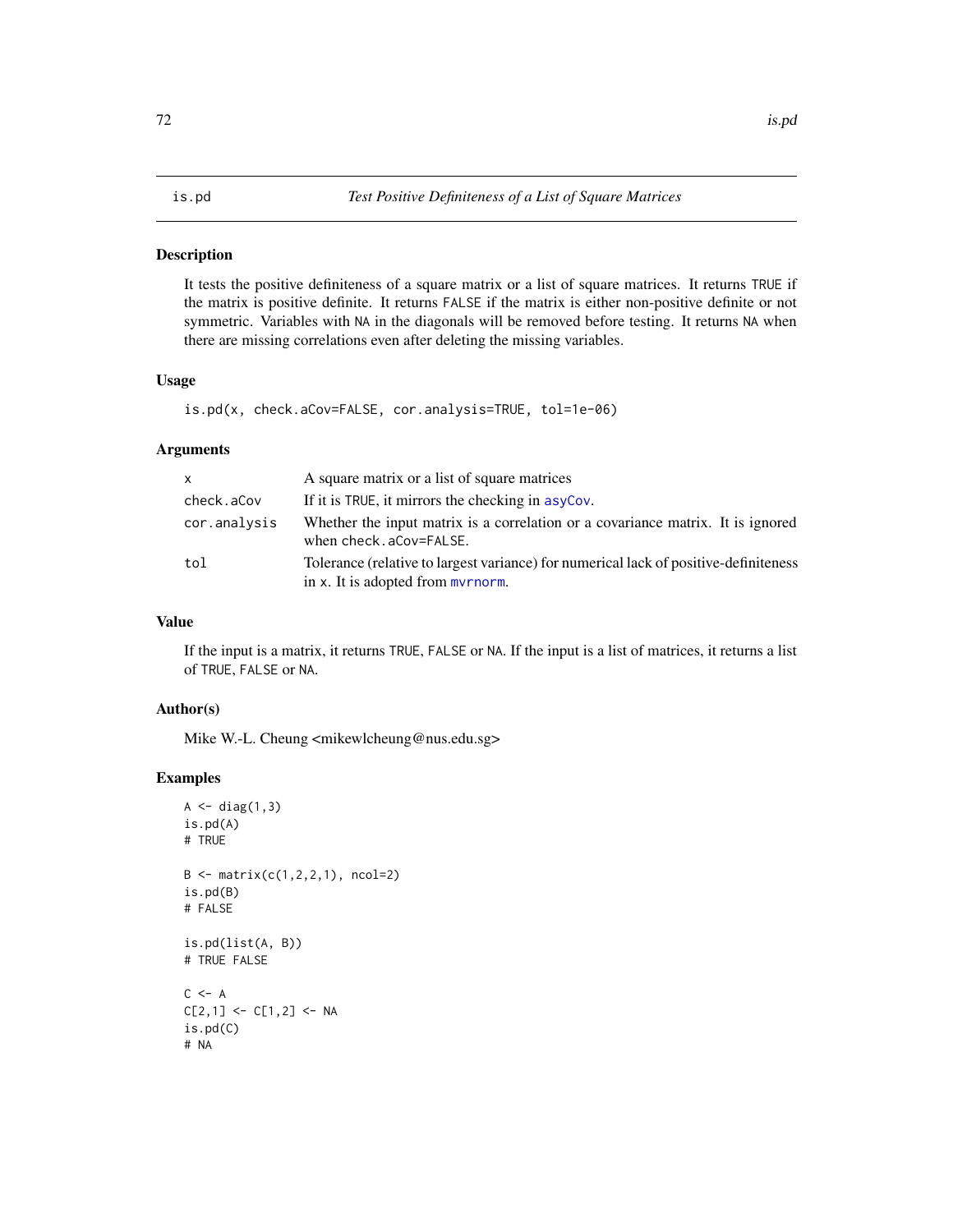<span id="page-72-0"></span>

Thirty-two covariance matrices on work-related attitudes were extracted from the International Social Survey Programme 2005: Work Orientation III (ISSP, 2005). Seven variables were selected for demonstration purposes. They were grouped into three constructs: *Importance of Job Prospects* measured by job security (JP1), high income (JP2), and opportunity for advancement (JP3); *Importance of Job Autonomy* measured by work independently (JA1) and decide time of work (JA2); and *Importance of Contributions to Society* measured by help other people (CS1) and a job useful to society (CS2).

## Usage

data(issp05)

## Details

A list of data with the following structure:

data A list of 32 covariance matrices

n A vector of sample sizes

#### Author(s)

Mike W.-L. Cheung <mikewlcheung@nus.edu.sg>

#### Source

ISSP Research Group (2007): *International Social Survey Programme 2005: Work Orientation III (ISSP 2005)*. GESIS Data Archive, Cologne. ZA4350 Data file Version 1.0.0, doi:10.4232/1.4350

#### See Also

[issp89](#page-73-0)

```
## Not run:
data(issp05)
```

```
#### Fixed-effects TSSEM
fixed1 <- tssem1(issp05$data, issp05$n, method="FEM")
summary(fixed1)
## Prepare a model implied matrix
## Factor correlation matrix
```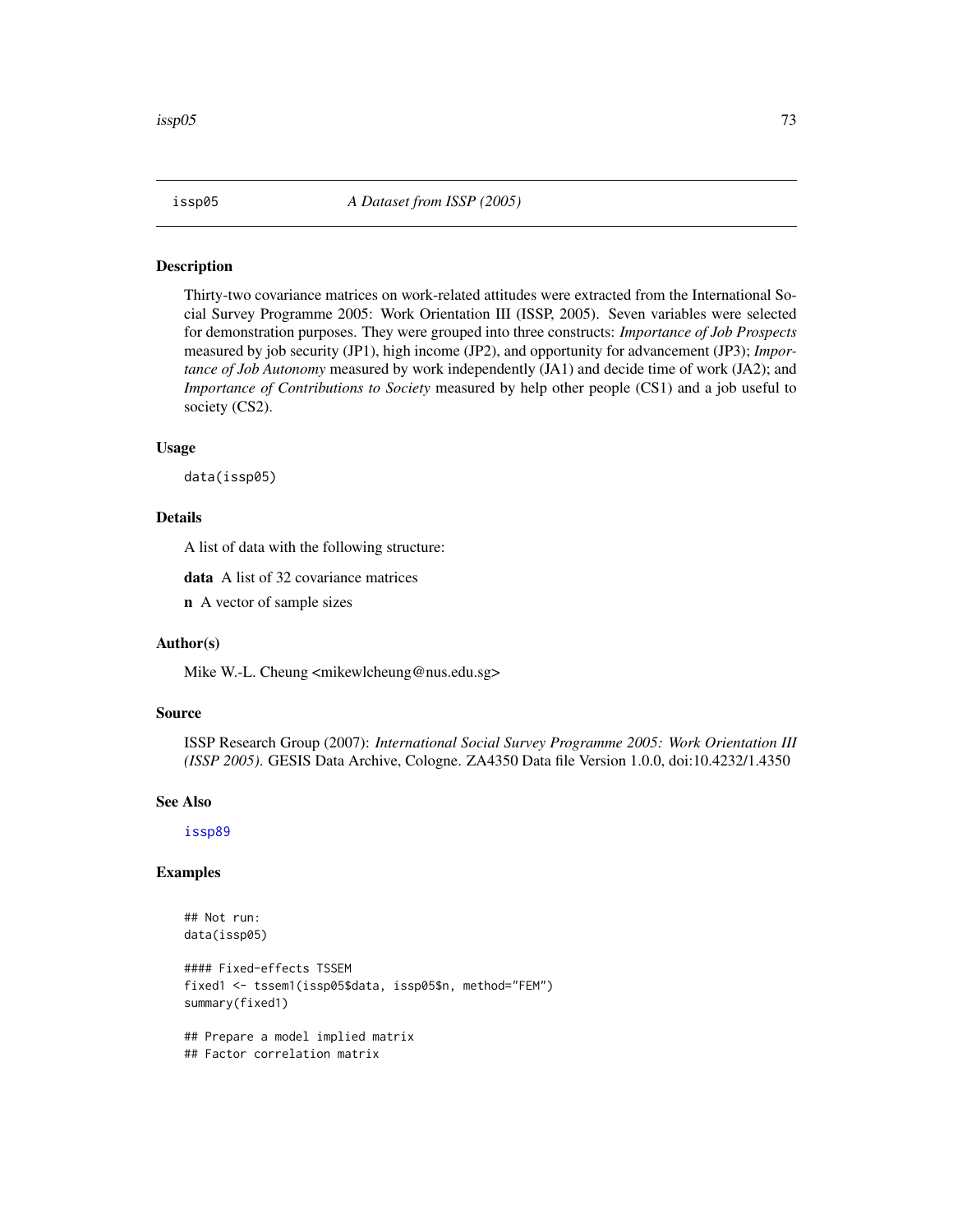#### 74 issp89

```
Phi <- create.mxMatrix( c("0.3*corf2f1","0.3*corf3f1","0.3*corf3f2"),
                      type="Stand", as.mxMatrix=FALSE )
## Error variances
Psi <- create.mxMatrix( paste("0.2*e", 1:7, sep=""), type="Diag",
                      as.mxMatrix=FALSE )
## Create Smatrix
S1 <- bdiagMat(list(Psi, Phi))
## dimnames(S1)[[1]] <- dimnames(S1)[[2]] <- c(paste("x",1:7,sep=""),
## paste("f",1:3,sep=""))
## S1
S1 <- as.mxMatrix(S1)
## Factor loadings
Lambda <- create.mxMatrix( c(".3*f1x1",".3*f1x2",".3*f1x3",rep(0,7),
                           ".3*f2x4",".3*f2x5",rep(0,7),".3*f3x6",".3*f3x7"),
                         type="Full", ncol=3, nrow=7, as.mxMatrix=FALSE )
Zero1 <- matrix(0, nrow=7, ncol=7)
Zero2 <- matrix(0, nrow=3, ncol=10)
## Create Amatrix
A1 <- rbind( cbind(Zero1, Lambda),
            Zero2 )
## dimnames(A1)[[1]] <- dimnames(A1)[[2]] <- c(paste("x",1:7,sep=""),
## paste("f",1:3,sep=""))
## A1
A1 <- as.mxMatrix(A1)
## Create Fmatrix
F1 \le create. Fmatrix(c(rep(1,7), rep(0,3)))
#### Fixed-effects model: Stage 2 analysis
fixed2 <- tssem2(fixed1, Amatrix=A1, Smatrix=S1, Fmatrix=F1,
                intervals.type="LB")
summary(fixed2)
plot(fixed2, nDigits=1)
## End(Not run)
```
<span id="page-73-0"></span>issp89 *A Dataset from Cheung and Chan (2005; 2009)*

## Description

Eleven covariance matrices on work-related attitudes were extracted from the Inter-University Consortium for Political and Social Research (1989). Nine variables were selected by Cheung and Chan (2005; 2009) for demonstration purposes. They were grouped into three constructs: *Job Prospects* measured by job security (JP1), income (JP2), and advancement opportunity (JP3); *Job Nature*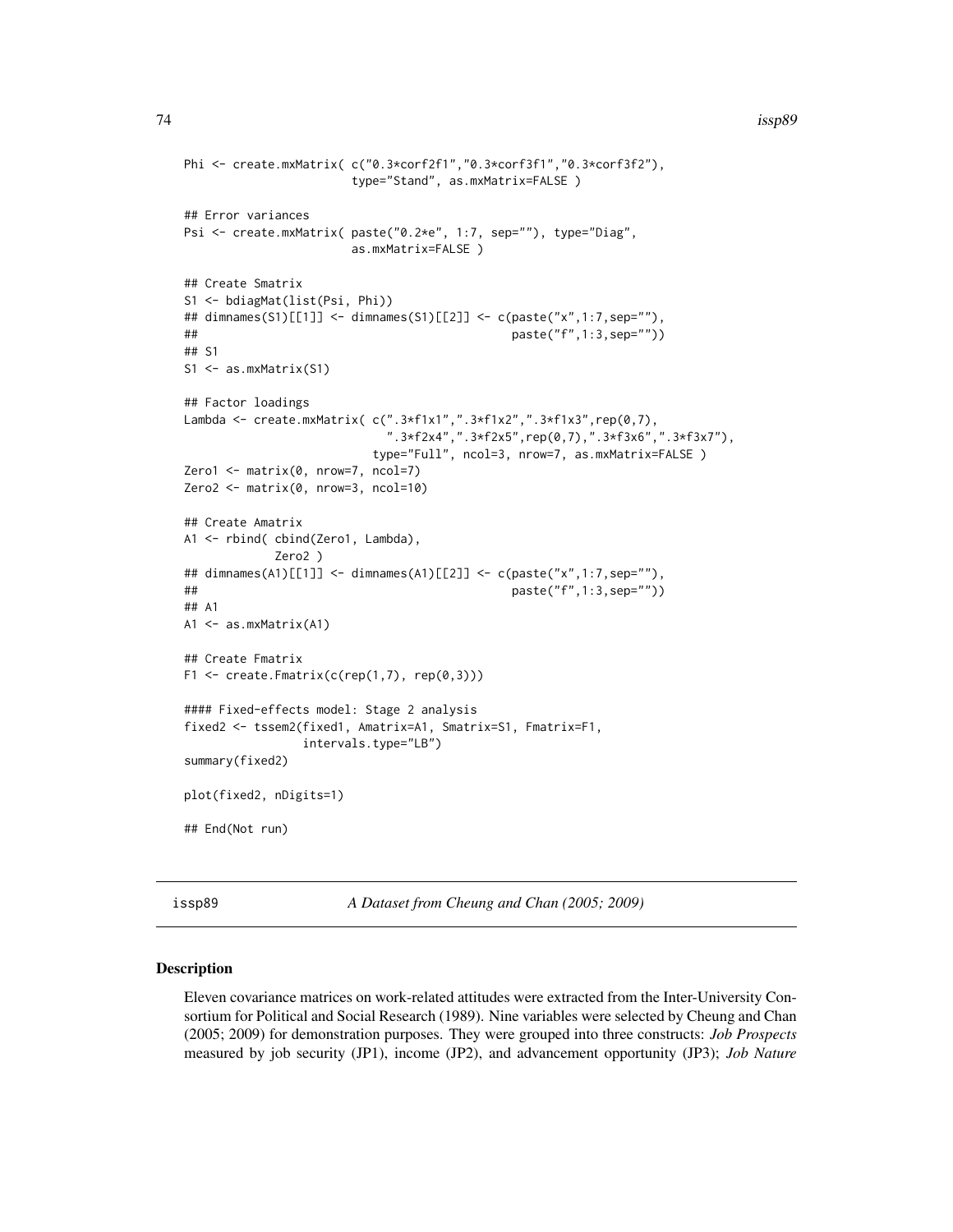#### issp89 75

measured by interesting job (JN1), independent work (JN2), help other people (JN3), and useful to society (JN4); and *Time Demand* measured by flexible working hours (TD1) and lots of leisure time (TD2).

## Usage

data(issp89)

# Details

A list of data with the following structure:

data A list of 11 studies of covariance matrices

n A vector of sample sizes

## Author(s)

Mike W.-L. Cheung <mikewlcheung@nus.edu.sg>

## Source

Inter-University Consortium for Political and Social Research. (1989). *International Social Survey Program: Work orientation*. Ann Arbor, MI: Author.

# References

Cheung, M. W.-L., & Chan, W. (2005). Meta-analytic structural equation modeling: A two-stage approach. *Psychological Methods*, 10, 40-64.

Cheung, M. W.-L., & Chan, W. (2009). A two-stage approach to synthesizing covariance matrices in meta-analytic structural equation modeling. *Structural Equation Modeling*, 16, 28-53.

#### See Also

[issp05](#page-72-0)

```
## Not run:
data(issp89)
```

```
#### Analysis of correlation structure in Cheung and Chan (2005)
#### Fixed-effects model: Stage 1 analysis
cor1 <- tssem1(issp89$data, issp89$n, method="FEM", cor.analysis=TRUE)
summary(cor1)
```

```
## Prepare a model implied matrix
## Factor correlation matrix
Phi <- create.mxMatrix( c("0.3*corf2f1","0.3*corf3f1","0.3*corf3f2"),
                        type="Stand", as.mxMatrix=FALSE )
## Error variances
Psi <- create.mxMatrix( paste("0.2*e", 1:9, sep=""), type="Diag",
```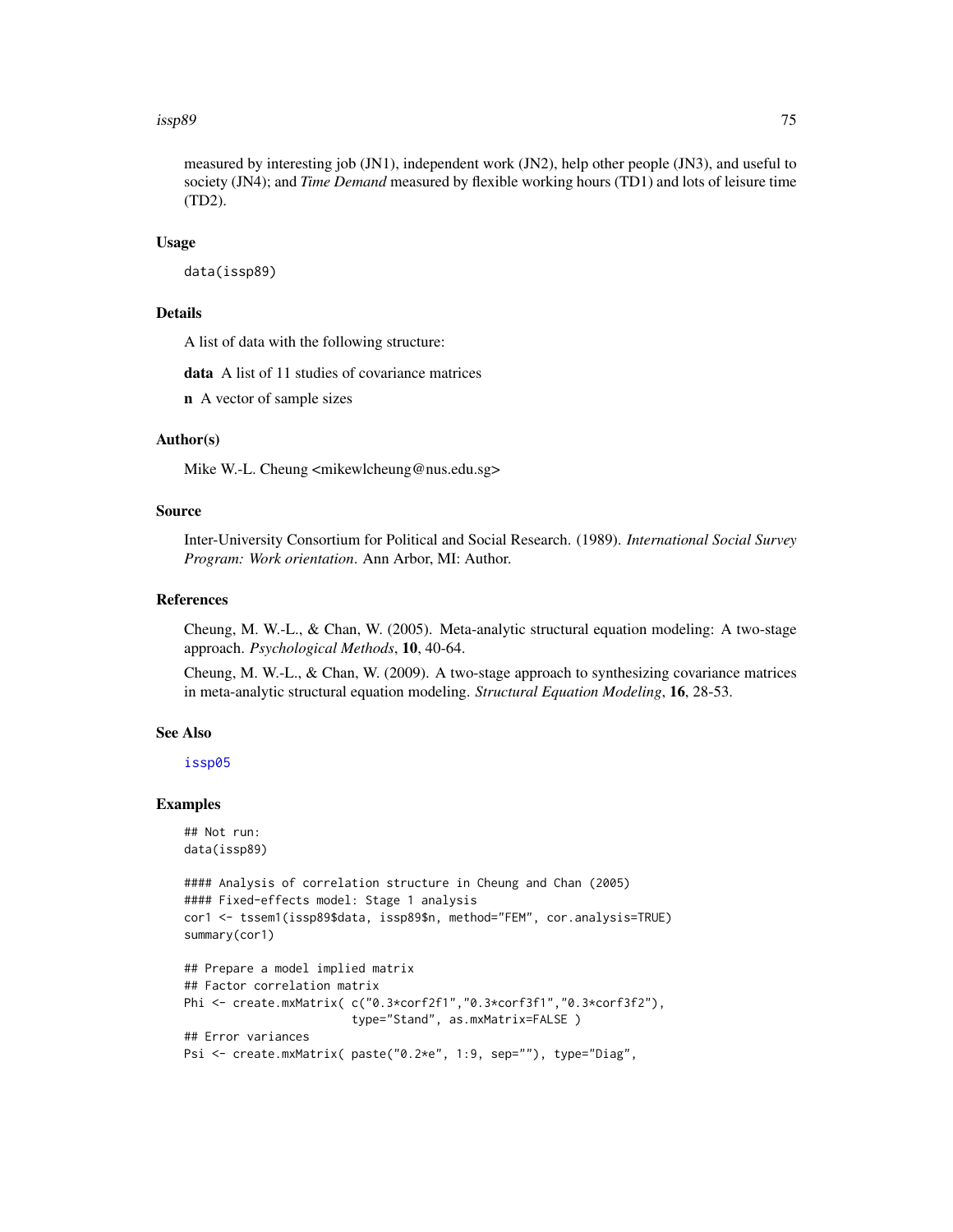```
as.mxMatrix=FALSE )
## Create Smatrix
S1 <- bdiagMat(list(Psi, Phi))
## dimnames(S1)[[1]] <- dimnames(S1)[[2]] <- c(paste("x",1:9,sep=""),
## paste("f",1:3,sep=""))
## S1
S1 <- as.mxMatrix(S1)
## Factor loadings
Lambda <- create.mxMatrix( c(".3*f1x1",".3*f1x2",".3*f1x3",rep(0,9),
                            ".3*f2x4",".3*f2x5",".3*f2x6",".3*f2x7",
                           rep(0,9),".3*f3x8",".3*f3x9"), type="Full",
                           ncol=3, nrow=9, as.mxMatrix=FALSE )
Zero1 <- matrix(0, nrow=9, ncol=9)
Zero2 <- matrix(0, nrow=3, ncol=12)
## Create Amatrix
A1 <- rbind( cbind(Zero1, Lambda),
            Zero2 )
## dimnames(A1)[[1]] <- dimnames(A1)[[2]] <- c(paste("x",1:9,sep=""),
## paste("f",1:3,sep=""))
## A1
A1 <- as.mxMatrix(A1)
## Create Fmatrix
F1 \le create. Fmatrix(c(rep(1,9), rep(0,3)))
#### Fixed-effects model: Stage 2 analysis
cor2 <- tssem2(cor1, Amatrix=A1, Smatrix=S1, Fmatrix=F1, intervals.type="LB")
summary(cor2)
## Display the model with the parameter estimates
plot(cor2, nDigits=1)
#### Analysis of covariance structure in Cheung and Chan (2009)
#### Fixed-effects model: Stage 1 analysis
cov1 <- tssem1(issp89$data, issp89$n, method="FEM", cor.analysis=FALSE)
summary(cov1)
#### Fixed-effects model: Stage 2 analysis
cov2 <- tssem2(cov1, Amatrix=A1, Smatrix=S1, Fmatrix=F1)
summary(cov2)
## Display the model with the parameter estimates
plot(cov2, nDigits=1)
## End(Not run)
```
Jaramillo05 *Dataset from Jaramillo, Mulki & Marshall (2005)*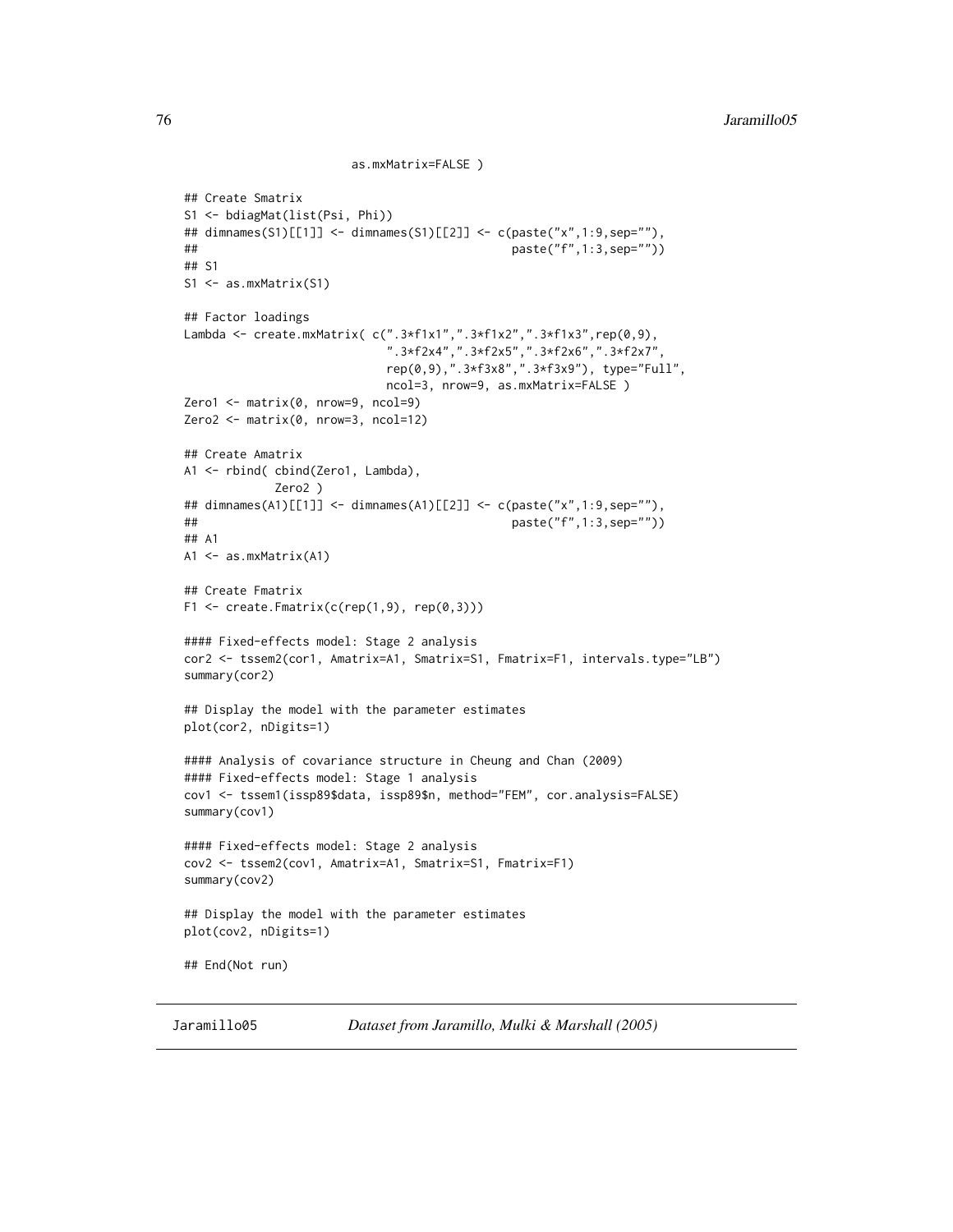#### Jaramillo05 77

## Description

A dataset of the relationship between organizational commitment (OC) and salesperson job performance (JP) from Jaramillo, Mulki & Marshall (2005).

## Usage

data(Jaramillo05)

## Format

A data frame with 61 observations on the following 10 variables.

Author a character vector of study

Sample\_size sample size of the study

Sales sample type; either "mixed", "nonsales" or "sales"

Country a character vector of country of study

IDV Hofstede's (1997) individualism index

OC\_scale scale of OC; either "Porter or Mowday", "Meyer" or "other"

OC\_alpha Coefficient alpha of organizational commitment

JP\_alpha Coefficient alpha of job performance

r correlation between organizational commitment and job performance

r\_v sampling variance of r

## Source

Jaramillo, F., Mulki, J. P., & Marshall, G. W. (2005). A meta-analysis of the relationship between organizational commitment and salesperson job performance: 25 years of research. *Journal of Business Research*, 58(6), 705-714. doi:10.1016/j.jbusres.2003.10.004

```
## Not run:
## Research question 4.4.1
summary(meta(r, r_v, data=Jaramillo05))
## Research question 4.4.2
## Select cases with either "sales" or "nonsales"
Sales.df <- subset(Jaramillo05, Sales %in% c("sales", "nonsales"))
## Create a predictor with 1 and 0 when they are "sales" or "nonsales", respectively
predictor <- ifelse(Jaramillo05$Sales=="sales", yes=1, no=0)
## Mixed-effects meta-analysis
summary( meta(y = r, v = r_v, x = \text{predictor}, data = Jaramillo05))
## Research question 4.4.3
summary(meta(r, r_v, x=IDV, data=Jaramillo05))
## End(Not run)
```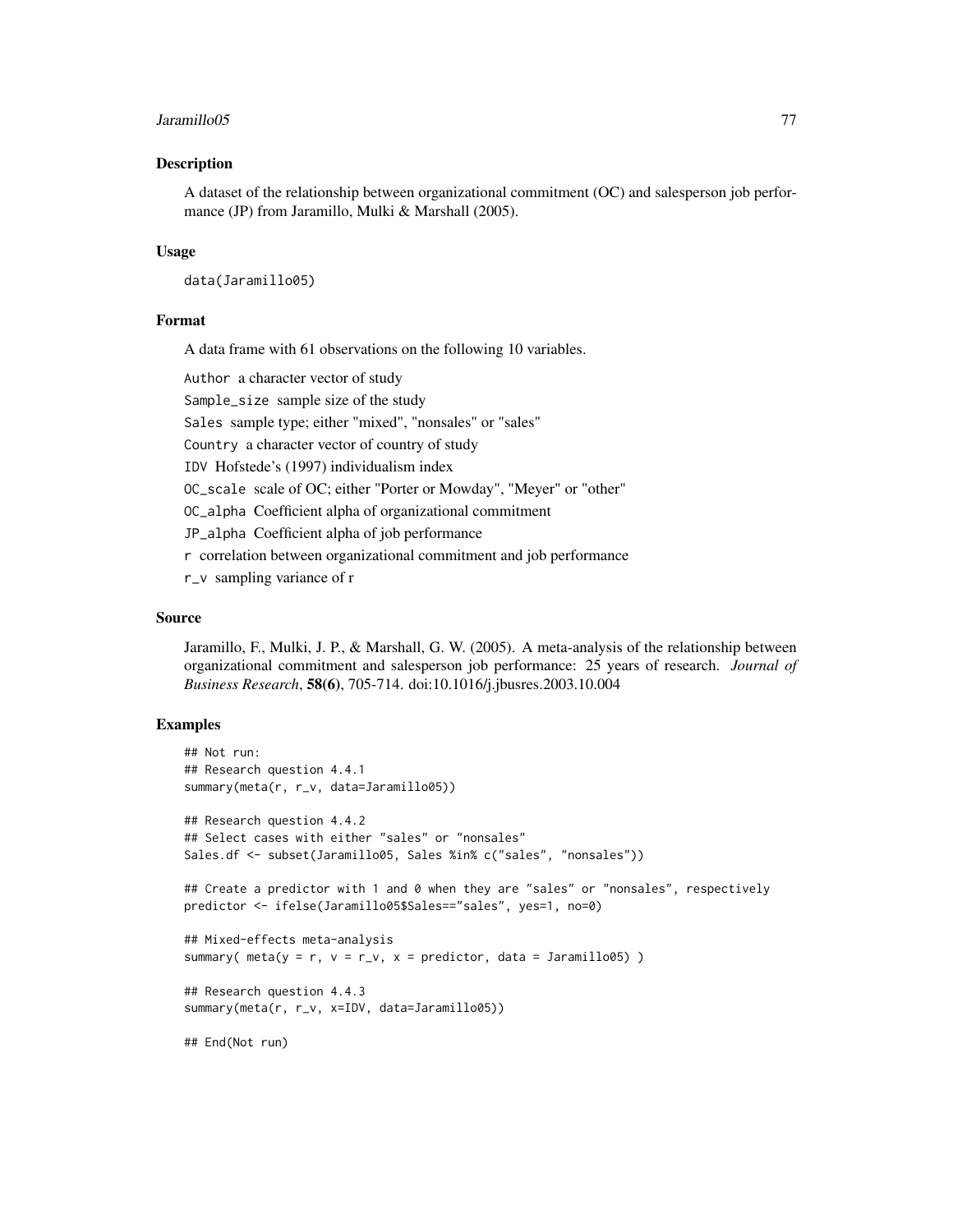This data set includes 47 multivariate effect sizes reported by Kalaian and Raudenbush (1996, Table 1).

#### Usage

data(Kalaian96)

## Details

A list of data with the following structure:

Study Study name

Year Year of publication

n\_e Sample size of the experimental group

n\_c Sample size of the control group

dSAT\_V Standardized mean difference of the Scholastic Aptitude Test (SAT) on verbal

dSAT\_M Standardized mean difference of SAT on math

var\_V Sampling variance of dSAT\_V

cov\_VM Sampling covariance of dSAT\_V and dSAT\_M with a common correlation of 0.66

var\_M Sampling variance of dSAT\_M

Hr Hours of training

ETS Educational Testing Service

Study\_type Either Randomized, Matched or Nonequivalent comparison

Home\_work Home work

## Source

Kalaian, H. A., & Raudenbush, S. W. (1996). A multivariate mixed linear model for meta-analysis. *Psychological Methods*, *1*(3), 227-235. https://doi.org/10.1037/1082-989X.1.3.227

#### Examples

## Not run: data(Kalaian96)

## End(Not run)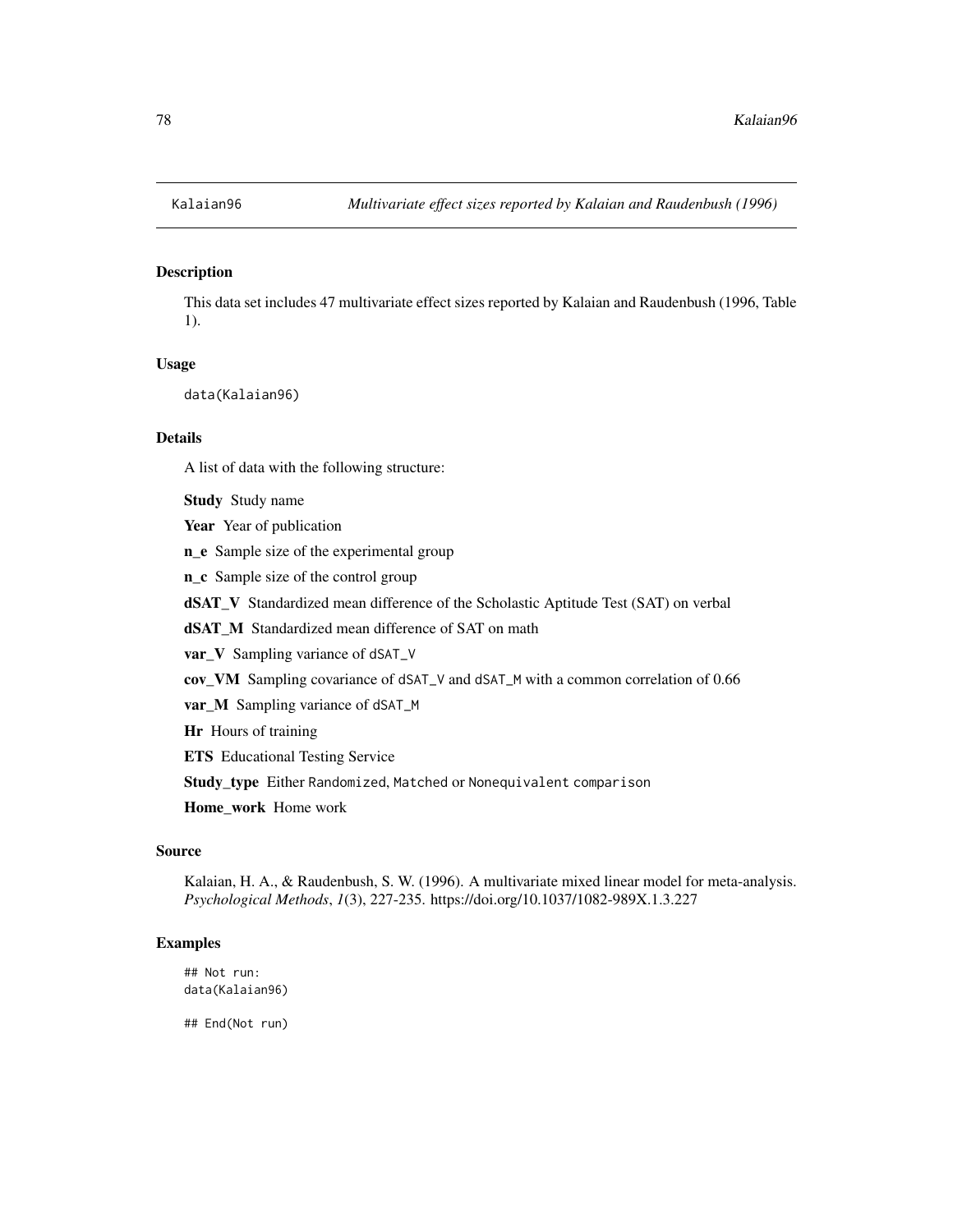<span id="page-78-0"></span>

It converts models specified in lavaan model syntax to RAM models.

# Usage

```
lavaan2RAM(model, obs.variables = NULL, A.notation = "ON",
          S.notation = "WITH", M.notation = "mean", auto.var = TRUE,
           std.lv = TRUE, ngroups = 1, ...)
```
## Arguments

| model         | A character string of model using the lavaan model syntax.                                                                                                                                                                                                       |
|---------------|------------------------------------------------------------------------------------------------------------------------------------------------------------------------------------------------------------------------------------------------------------------|
| obs.variables | A character vector of the observed variables. The observed variables in the RAM<br>specification will follow the order specified in obs. variables. It is important<br>to check whether the order of the observed variables matches the order in the<br>dataset. |
| A.notation    | A character string to be used in the A matrix if the labels are not included in the<br>lavaan model. For example, the label will be "yONx" for regressing "y" on "x".                                                                                            |
| S.notation    | A character string to be used in the S matrix if the labels are not included in<br>the lavaan model. For example, the label will be "yWITHx" for the covariance<br>between "y" with "x" and "yWITHy" for the (error) variance of "y".                            |
| M.notation    | A character string to be used in the M matrix if the labels are not included in<br>the lavaan model. For example, the label will be "ymean" for the mean of "y" if<br>M.notation="mean".                                                                         |
| auto.var      | Logical. If TRUE, the residual variances and the variances of exogenous latent<br>variables are included in the model and set free. See model . syntax.                                                                                                          |
| std.lv        | Logical. If TRUE, the metric of each latent variable is determined by fixing their<br>variances to 1.0. If FALSE, the metric of each latent variable is determined by<br>fixing the factor loading of the first indicator to 1.0. See model. syntax.             |
| ngroups       | Number. The number of groups in the model. See model. syntax.                                                                                                                                                                                                    |
| .             | Further arguments to be passed to model. syntax. Please note that fixed. x is<br>set at FALSE. Thus it cannot be passed to                                                                                                                                       |

# Details

It uses the model. syntax to do the conversion.

# Value

A list of RAM specification with A, S, F, and M matrices.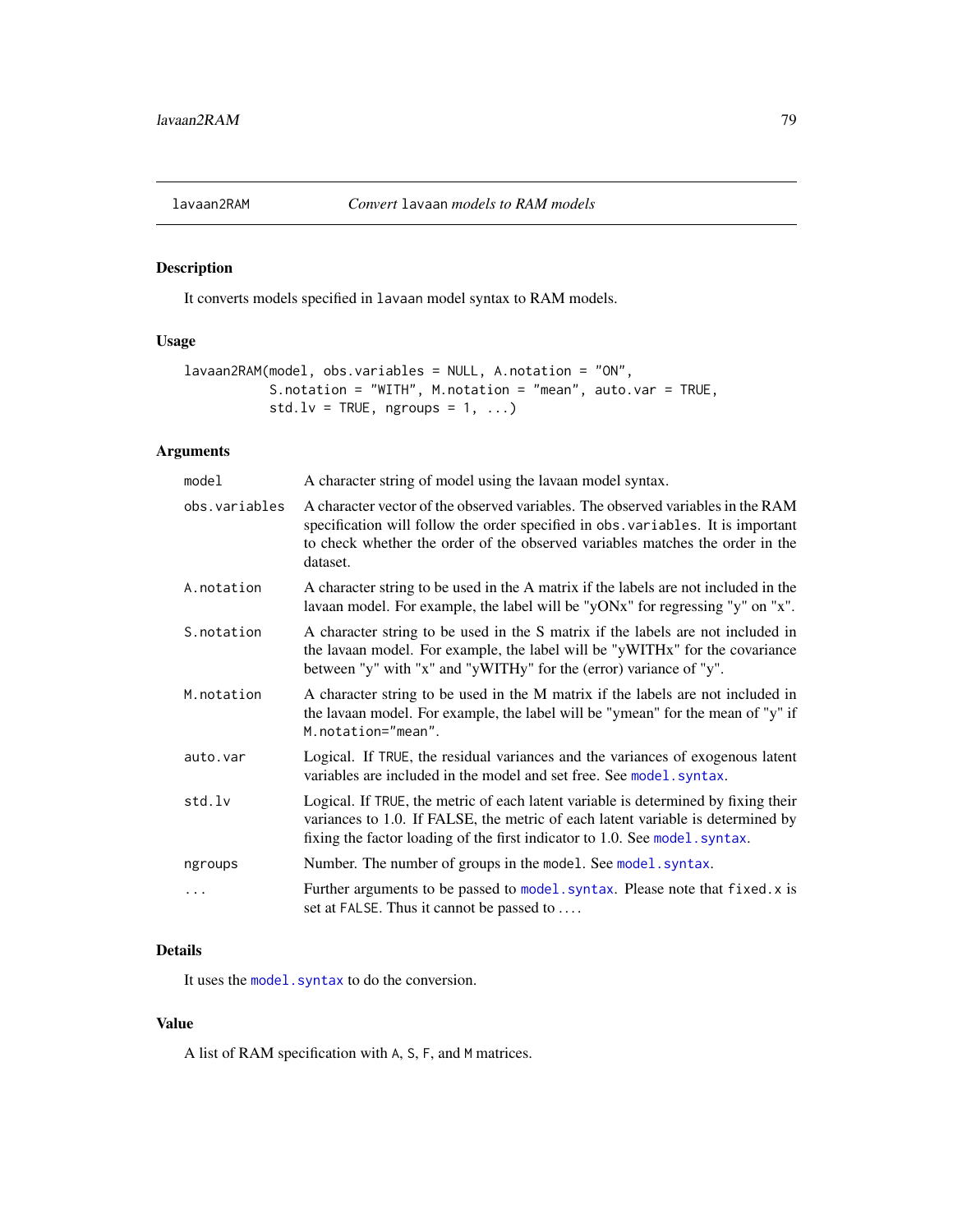## Author(s)

Mike W.-L. Cheung <mikewlcheung@nus.edu.sg>

#### See Also

[ramModel](#page-0-0), [Becker92](#page-22-0), [Becker09](#page-17-0), [Digman97](#page-56-0), [Hunter83](#page-64-0), [as.mxMatrix](#page-9-0), [checkRAM](#page-34-0)

```
## Regression model on correlation matrix
model1 <- "## y is modelled by x1, x2, and x3
           y \sim x1 + x2 + x3## Fix the independent variables at 1
           x1 ~~ 1*x1
           x2 ~~ 1*x2
           x3 ~~ 1*x3
           ## Declare the correlations among the independent variables
           x1 \sim x2x1 \sim x3x2 \sim x3''## Compare the arrangements of variables with and without
## specifying the obs.variables arguments.
lavaan2RAM(model1, obs.variables=c("y", "x1", "x2", "x3"))
## Two-factor CFA model
model2 <- "f1 =~ x1 + x2 + x3
           f2 = x4 + x5 + x6## Declare the correlation between f1 and f2
           ## and label it with cor_f1f2
           f1 ~~ cor_f1f2*f2"
lavaan2RAM(model2)
## Regression model with the mean structure
model3 \leftarrow "y \sim x
           ## Intercept of y
           y \sim 1## Mean of x
           x \sim 1"
lavaan2RAM(model3)
## Multiple group regression model
## Different intercepts with a common slope
model4 <- "y ~ c(a1, a2)*1 + c(b, b)*x"
lavaan2RAM(model4, ngroups=2)
```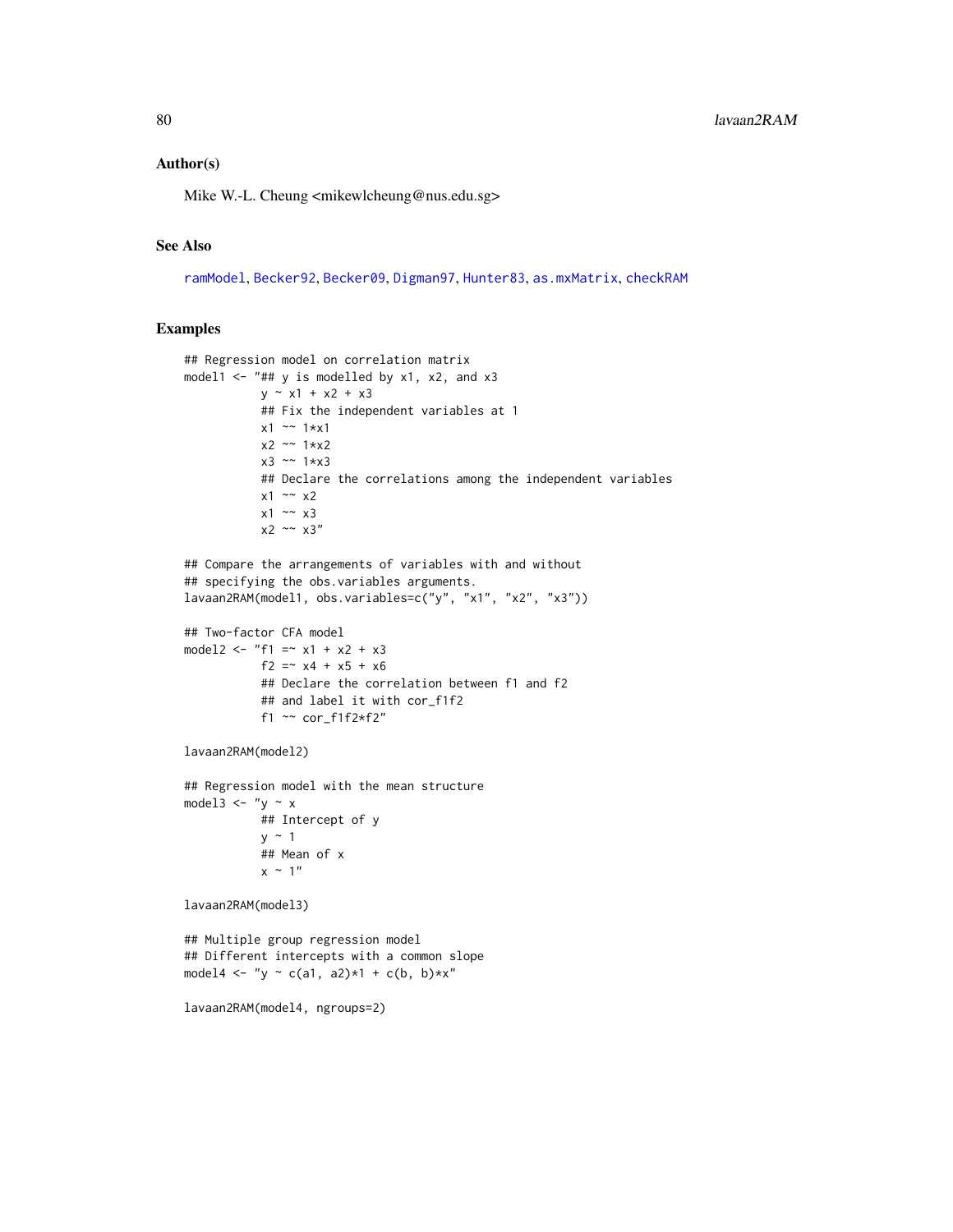It converts a list of symmetric matrices into a stacked matrix. Dimensions of the symmetric matrices have to be the same. It tries to preserve the dimension names if possible. Dimension names will be created if there are no dimension names in the first symmetric matrix.

## Usage

list2matrix(x, diag = FALSE)

#### Arguments

| A list of $k$ p x p symmetric matrices.                                                                                                                        |  |
|----------------------------------------------------------------------------------------------------------------------------------------------------------------|--|
| diag<br>Logical. If it is TRUE, yech is used to vectorize the (covariance) matrices. If it is<br>FALSE, vechs is used to vectorize the (correlation) matrices. |  |

# Value

A k x p∗ stacked matrix where  $p* = p(p-1)/2$  for diag=FALSE or  $p* = p(p+1)/2$  for diag=TRUE.

## Author(s)

Mike W.-L. Cheung <mikewlcheung@nus.edu.sg>

```
C1 \leftarrow matrix(c(1, 0.5, 0.4, 0.5, 1, 0.2, 0.4, 0.2, 1), ncol=3)C2 \leq - matrix(c(1,0.4,NA,0.4,1,NA,NA,NA,NA), ncol=3)
## A list without dimension names
list2matrix(list(C1, C2))
# x2_x1 x3_x1 x3_x2
# [1,] 0.5 0.4 0.2
# [2,] 0.4 NA NA
dimnames(C1) <- list( c("x","y","z"), c("x","y","z") )
dimnames(C2) <- list( c("x","y","z"), c("x","y","z") )
## A list with dimension names
list2matrix(list(C1, C2))
# y_x z_x z_y
# [1,] 0.5 0.4 0.2
# [2,] 0.4 NA NA
```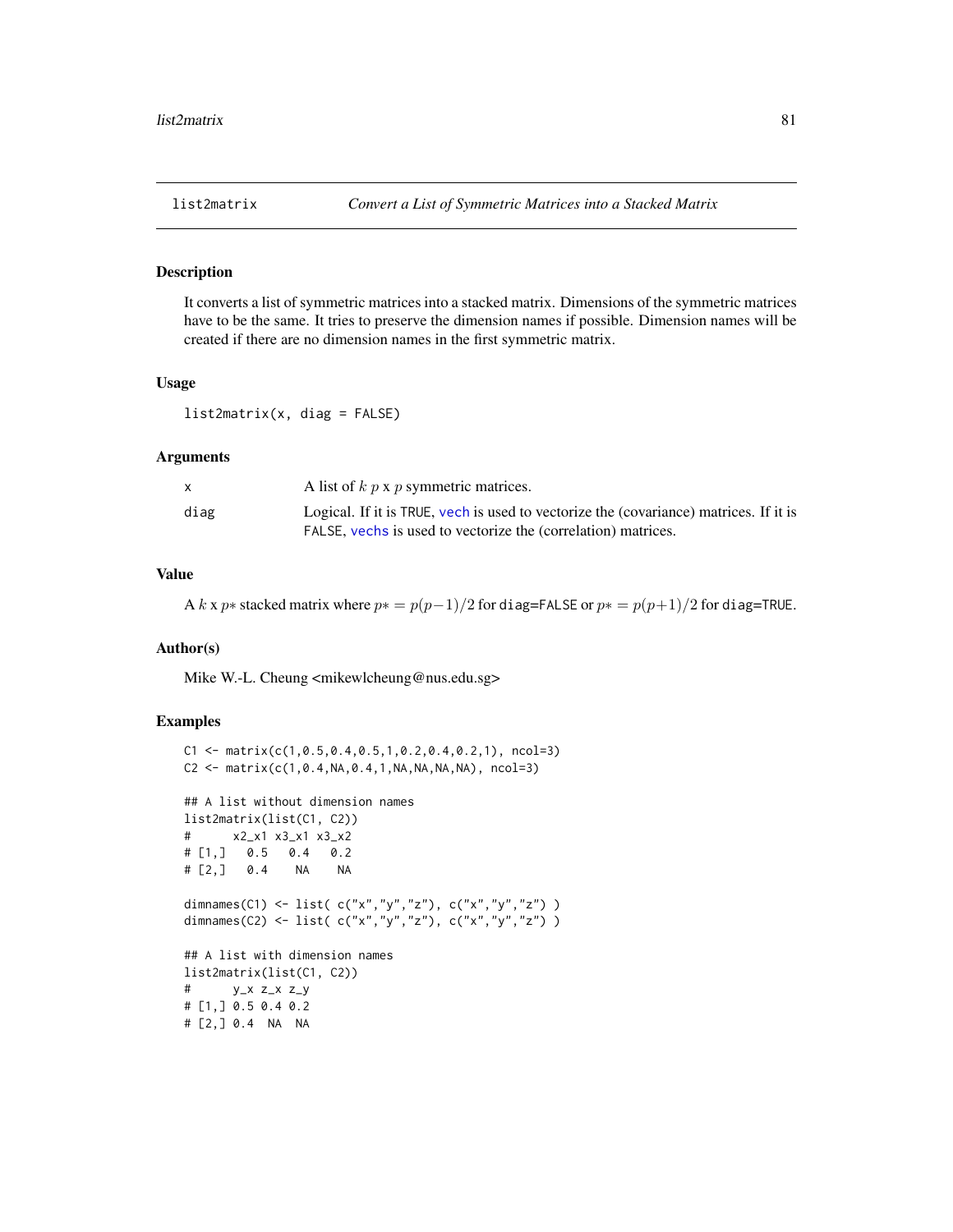Eight studies from Mak et al. (2009) were reported by Cheung et al. (2012).

## Usage

data(Mak09)

## Format

A data frame with 8 observations on the following 10 variables.

- Study a character vector of study
- type a character vector
- AF.BP a numeric vector
- Tot.BP a numeric vector
- AF.non.BP a numeric vector
- Tot.non.BP a numeric vector
- yi a numeric vector
- vi a numeric vector
- age.mean a numeric vector
- study.duration a numeric vector

#### Source

Mak, A., Cheung, M. W.-L., Ho, R. C. M., Cheak, A. A. C., & Lau, C. S. (2009). Bisphosphonate and atrial fibrillation: Bayesian meta-analyses of randomized controlled trials and observational studies. *BMC Musculoskeletal Disorders*, 10(113). doi:10.1186/1471-2474-10-113 Available at <https://bmcmusculoskeletdisord.biomedcentral.com/articles/10.1186/1471-2474-10-113>.

## References

Cheung, M. W.-L., Ho, R. C. M., Lim, Y., & Mak, A. (2012). Conducting a meta-analysis: Basics and good practices. *International Journal of Rheumatic Diseases*, 15(2), 129-135. doi: 10.1111/j.1756-185X.2012.01712.x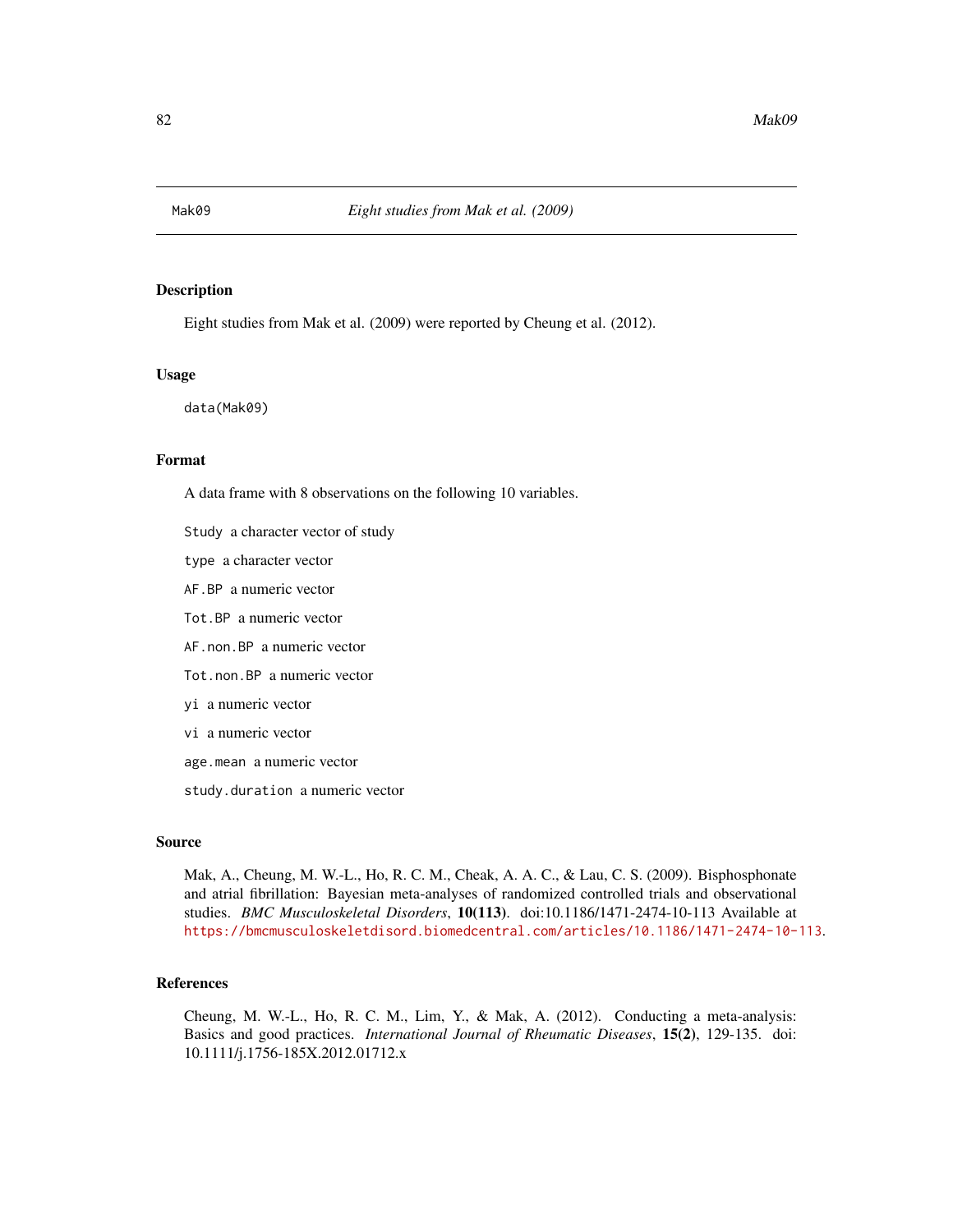#### $Mathieu15$  83

## Examples

```
## Random-effects meta-analysis
( meta1 <- summary(meta(y=yi, v=vi, data=Mak09, I2=c("I2q", "I2hm"))) )
## Convert the estimates back into odds ratio
OR <- with(coef(meta1), exp(c(Estimate[1], lbound[1], ubound[1])))
names(OR) <- c("Estimate in OR", "lbound in OR", "ubound in OR")
OR
## Mixed-effects meta-analysis with mean age as a predictor
summary( meta(y=yi, v=vi, x=age.mean, data=Mak09) )
```
Mathieu15 *Correlation Matrices from Mathieu et al. (2015)*

## Description

The data set includes a list of correlation matrices of panel studies between cohesion (C) and performance (P) in Mathieu et al. (2015, Table 1).

#### Usage

data(Mathieu15)

#### Details

A list of data with the following structure:

data A list of studies of correlation matrices. The variables are *C1*, *P1*, *C2*, and *P2*.

n A vector of sample sizes.

Year Year of publication.

Sample Sample characteristics.

Student Whether the samples are student or non-student based on Sample.

#### Source

Mathieu, J. E., Kukenberger, M. R., D'Innocenzo, L., & Reilly, G. (2015). Modeling reciprocal team cohesion-performance relationships, as impacted by shared leadership and members' competence. *Journal of Applied Psychology*, 100(3), 713-734. https://doi.org/10.1037/a0038898

```
## Not run:
# TSSEM
## Model 1: no constraint
## Stage 1 analysis
tssem1.fit <- tssem1(Mathieu15$data, Mathieu15$n)
```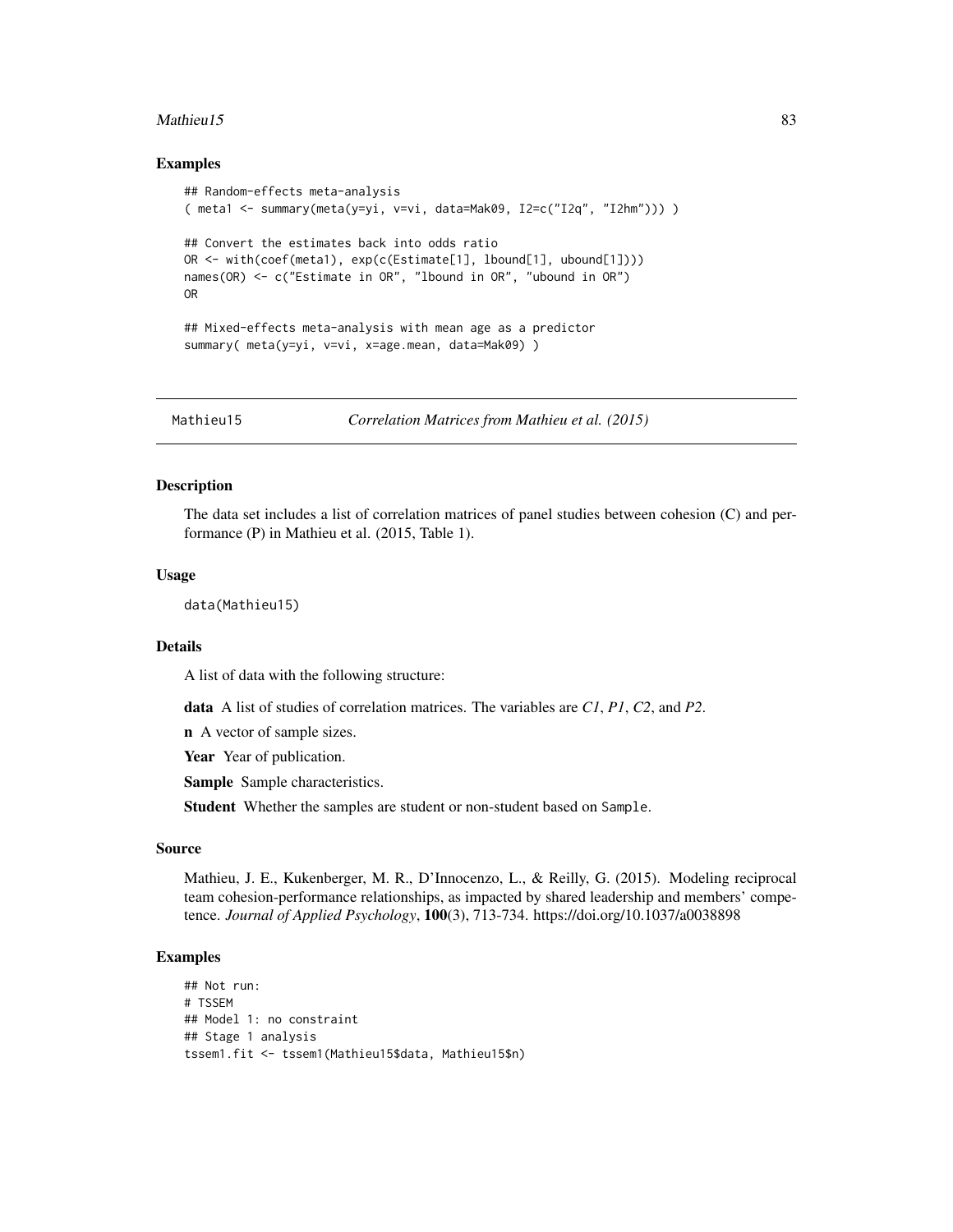```
summary(tssem1.fit)
## Proposed model in lavaan syntax
model1 <- 'C2 ~ c2c*C1 + p2c*P1
          P2 ~ c2p*C1 + p2p*P1
          C1 ~~ c1withp1*P1
          C1 \sim 1*C1P1 ~~ 1*P1
          C2 ~~ c2withp2*P2'
## Convert the lavaan model to RAM specification
RAM1 <- lavaan2RAM(model1, obs.variables=c("C1", "P1", "C2", "P2"))
RAM1
## Stage 2 analysis
tssem1b.fit <- tssem2(tssem1.fit, RAM=RAM1)
summary(tssem1b.fit)
plot(tssem1b.fit, col="yellow", edge.label.position=0.58)
## Model 2: Equality constraints on the path coefficient
## Proposed model with equal effects time 1 to time 2
model2 <- 'C2 ~ same*C1 + diff*P1
          P2 ~ diff*C1 + same*P1
          C1 ~~ c1withp1*P1
          C1 \sim 1*C1P1 ~~ 1*P1
           C2 ~~ c2withp2*P2'
## Convert the lavaan model to RAM specification
RAM2 <- lavaan2RAM(model2, obs.variables=c("C1", "P1", "C2", "P2"))
RAM2
## Stage 2 analysis
tssem2b.fit <- tssem2(tssem1.fit, RAM=RAM2)
summary(tssem2b.fit)
## Compare the models with and without the constraints.
anova(tssem1b.fit, tssem2b.fit)
## Plot the model
plot(tssem2b.fit, col="yellow", edge.label.position=0.60)
## OSMASEM
my.df <- Cor2DataFrame(Mathieu15)
head(my.df$data)
## Model without any moderator
osmasem.fit1 <- osmasem(model.name="No moderator", RAM=RAM1, data=my.df)
summary(osmasem.fit1)
```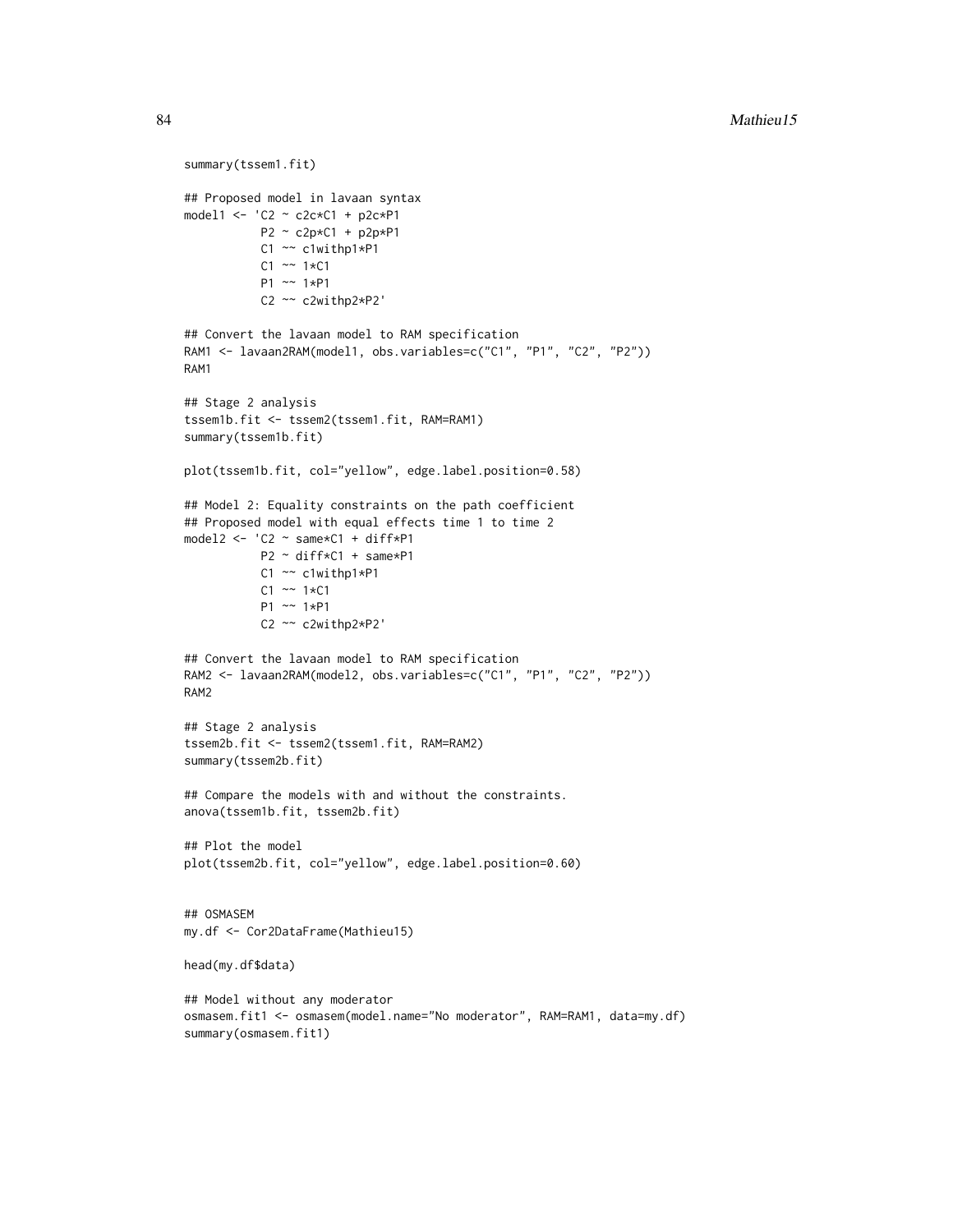## matrix2bdiag 85

```
## Extract the heterogeneity variance-covariance matrix
diag(VarCorr(osmasem.fit1))
plot(osmasem.fit1, col="yellow", edge.label.position=0.6)
## Model with student sample as a moderator on the regression coefficients
A1 <- create.modMatrix(RAM1, output="A", "Student")
A1
## Model with a moderator
osmasem.fit2 <- osmasem(model.name="Student sample as a moderator", RAM=RAM1,
                        Ax=A1, data=my.df)
summary(osmasem.fit2)
## Compare the models with and without the moderator
anova(osmasem.fit2, osmasem.fit1)
## Get the R2 of the moderator
osmasemR2(osmasem.fit2, osmasem.fit1)
## End(Not run)
```
matrix2bdiag *Convert a Matrix into a Block Diagonal Matrix*

# Description

It converts a matrix into a block diagonal matrix.

## Usage

matrix2bdiag(x, ...)

## Arguments

|         | A $k \times p$ matrix of numerics or characters. |
|---------|--------------------------------------------------|
| $\cdot$ | Further arguments to be passed to vec2symMat     |

#### Details

Each row of x is converted into a symmetric matrix via [vec2symMat](#page-135-0). Then the list of the symmetric matrices is converted into a block diagonal matrix via a function written by Scott Chasalow posted at <http://www.math.yorku.ca/Who/Faculty/Monette/pub/stmp/0827.html>.

## Author(s)

Mike W.-L. Cheung <mikewlcheung@nus.edu.sg>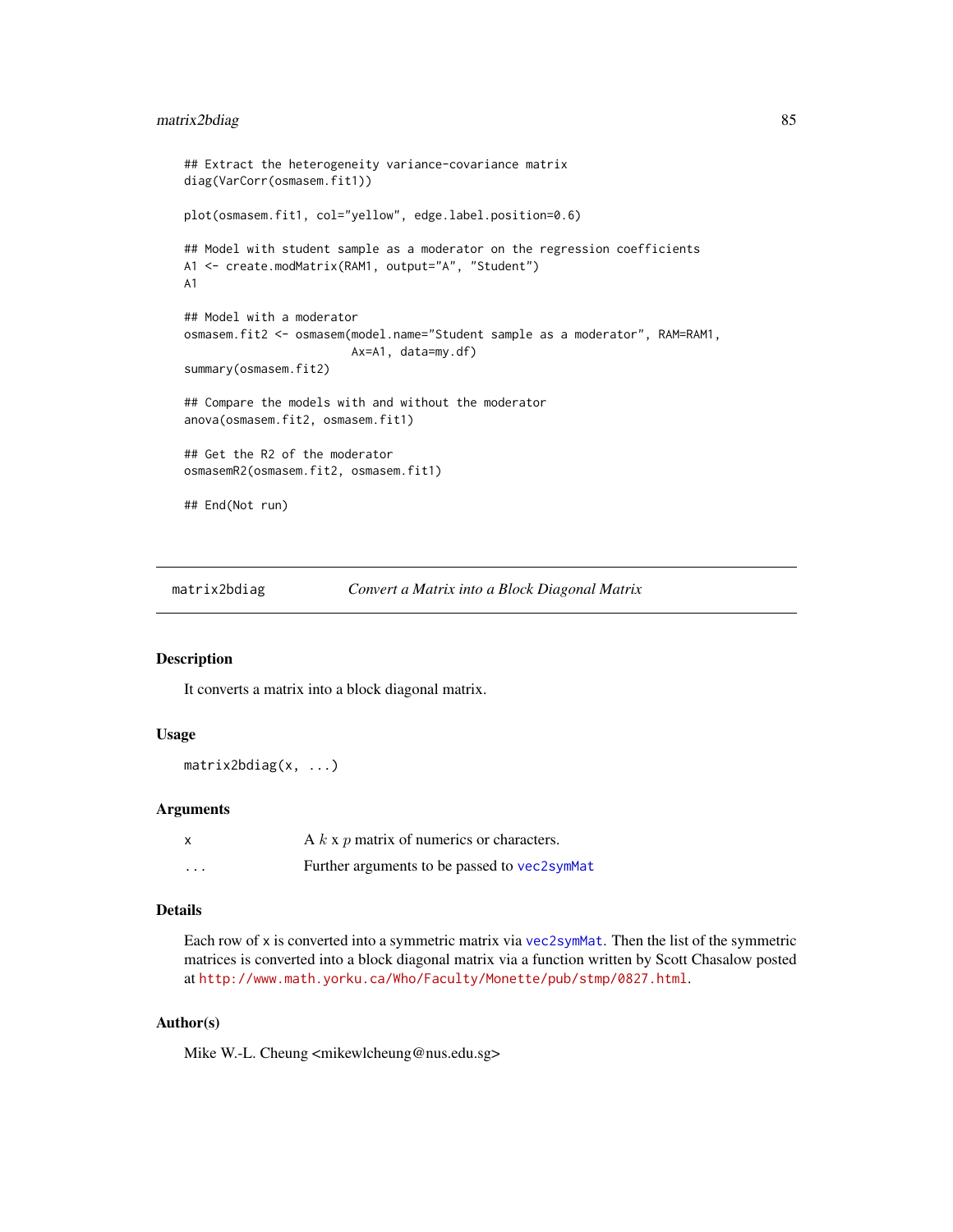86 metal was a series of the series of the series of the series of the series of the series of the series of the series of the series of the series of the series of the series of the series of the series of the series of t

# See Also

[vec2symMat](#page-135-0)

## Examples

|   |               |                    |                     |              |                               |       | $(m1 \leq maxrix(1:12, ncol=6, byrow=True))$ |  |
|---|---------------|--------------------|---------------------|--------------|-------------------------------|-------|----------------------------------------------|--|
| # |               |                    |                     |              | [,1] [,2] [,3] [,4] [,5] [,6] |       |                                              |  |
|   | # $[1, ]$     |                    | $1 \quad 2$         | $\mathbf{3}$ | 4                             | -5    | 6                                            |  |
|   | # $[2, 1]$    | $\overline{7}$     | 8                   | 9            |                               | 10 11 | 12                                           |  |
|   |               |                    |                     |              |                               |       |                                              |  |
|   |               | matrix2bdiag(m1)   |                     |              |                               |       |                                              |  |
| # |               |                    |                     |              | [,1] [,2] [,3] [,4] [,5] [,6] |       |                                              |  |
|   | # $[1, ]$     | 1                  | 2                   | 3            | 0                             | 0     | 0                                            |  |
|   |               | # $[2, 3 \ 2 \ 1]$ | 4                   | 5            | 0                             | 0     | 0                                            |  |
|   |               | $\#$ [3,] 3        | $-5$                | 6            | 0                             | 0     | 0                                            |  |
|   | # $[4, 3 \ 0$ |                    | $\pmb{\mathcal{O}}$ | 0            | $\overline{7}$                | 8     | -9                                           |  |
|   | # [5,]        | 0                  | 0                   | 0            | 8                             | 10    | 11                                           |  |
|   | # [6,]        | 0                  | 0                   | 0            | 9                             | 11    | 12                                           |  |
|   |               |                    |                     |              |                               |       |                                              |  |

<span id="page-85-0"></span>meta *Univariate and Multivariate Meta-Analysis with Maximum Likelihood Estimation*

#### Description

It conducts univariate and multivariate meta-analysis with maximum likelihood estimation method. Mixed-effects meta-analysis can be conducted by including study characteristics as predictors. Equality constraints on intercepts, regression coefficients, and variance components can be easily imposed by setting the same labels on the parameter estimates.

#### Usage

```
meta(y, v, x, data, intercept.constraints = NULL, coef.constraints = NULL,
     RE.constraints = NULL, RE.startvalues=0.1, RE.lbound = 1e-10,
     intervals.type = c("z", "LB"), I2="I2q", R2=TRUE,
     model.name="Meta analysis with ML", suppressWarnings = TRUE,
     silent = TRUE, run = TRUE, ...)metaFIML(y, v, x, av, data, intercept.constraints=NULL,
         coef.constraints=NULL, RE.constraints=NULL,
         RE.startvalues=0.1, RE.lbound=1e-10,
         intervals.type=c("z", "LB"), R2=TRUE,
         model.name="Meta analysis with FIML",
         suppressWarnings=TRUE, silent=TRUE, run=TRUE, ...)
```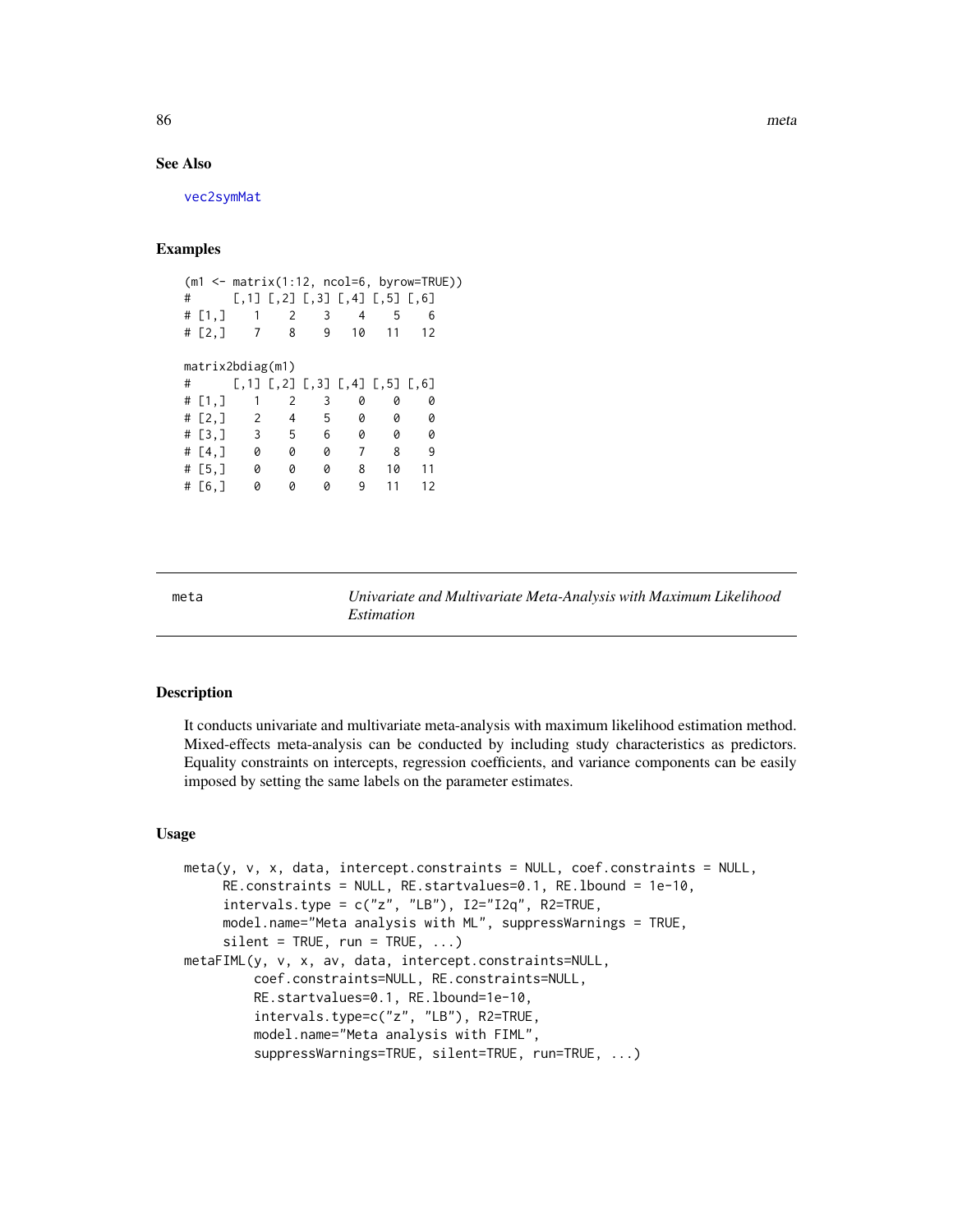#### meta 87

# Arguments

| у                     | A vector of effect size for univariate meta-analysis or a $k \times p$ matrix of effect<br>sizes for multivariate meta-analysis where $k$ is the number of studies and $p$ is<br>the number of effect sizes.                                                                                                                                                                                                                                                                               |
|-----------------------|--------------------------------------------------------------------------------------------------------------------------------------------------------------------------------------------------------------------------------------------------------------------------------------------------------------------------------------------------------------------------------------------------------------------------------------------------------------------------------------------|
| V                     | A vector of the sampling variance of the effect size for univariate meta-analysis<br>or a $k \times p*$ matrix of the sampling covariance matrix of the effect sizes for<br>multivariate meta-analysis where $p* = p(p + 1)/2$ . It is arranged by column<br>major as used by vech.                                                                                                                                                                                                        |
| х                     | A predictor or a $k \times m$ matrix of predictors where $m$ is the number of predictors.                                                                                                                                                                                                                                                                                                                                                                                                  |
| av                    | An auxiliary variable or a $k \times m$ matrix of auxiliary variables where $m$ is the<br>number of auxiliary variables.                                                                                                                                                                                                                                                                                                                                                                   |
| data                  | An optional data frame containing the variables in the model.                                                                                                                                                                                                                                                                                                                                                                                                                              |
| intercept.constraints |                                                                                                                                                                                                                                                                                                                                                                                                                                                                                            |
|                       | A 1 x $p$ matrix specifying whether the intercepts of the effect sizes are fixed or<br>free. If the input is not a matrix, the input is converted into a $1 \times p$ matrix with<br>t(as.matrix(intercept.constraints)). The default is that the intercepts<br>are free. When there is no predictor, these intercepts are the same as the pooled<br>effect sizes. The format of this matrix follows as . mxMatrix. The intercepts can<br>be constrained equally by using the same labels. |
| coef.constraints      |                                                                                                                                                                                                                                                                                                                                                                                                                                                                                            |
|                       | A $p \times m$ matrix specifying how the predictors predict the effect sizes. If the input<br>is not a matrix, it is converted into a matrix by as . matrix (). The default is that<br>all $m$ predictors predict all $p$ effect sizes. The format of this matrix follows<br>as.mxMatrix. The regression coefficients can be constrained equally by using<br>the same labels.                                                                                                              |
|                       | RE constraints A $p \times p$ matrix specifying the variance components of the random effects. If the<br>input is not a matrix, it is converted into a matrix by $as.matrix()$ . The default<br>is that all covariance/variance components are free. The format of this matrix<br>follows as . mxMatrix. Elements of the variance components can be constrained<br>equally by using the same labels. If a zero matrix is specified, it becomes a<br>fixed-effects meta-analysis.           |
|                       | RE startvalues A vector of $p$ starting values on the diagonals of the variance component of<br>the random effects. If only one scalar is given, it will be duplicated across the<br>diagonals. Starting values for the off-diagonals of the variance component are<br>all 0. A $p \times p$ symmetric matrix of starting values is also accepted.                                                                                                                                         |
| RE. 1bound            | A vector of $p$ lower bounds on the diagonals of the variance component of the<br>random effects. If only one scalar is given, it will be duplicated across the<br>diagonals. Lower bounds for the off-diagonals of the variance component are<br>set at NA. A $p \times p$ symmetric matrix of the lower bounds is also accepted.                                                                                                                                                         |
| intervals.type        | Either z (default if missing) or LB. If it is z, it calculates the 95% Wald confi-<br>dence intervals (CIs) based on the z statistic. If it is LB, it calculates the 95%<br>likelihood-based CIs on the parameter estimates. Note that the z values and<br>their associated p values are based on the z statistic. They are not related to the<br>likelihood-based CIs.                                                                                                                    |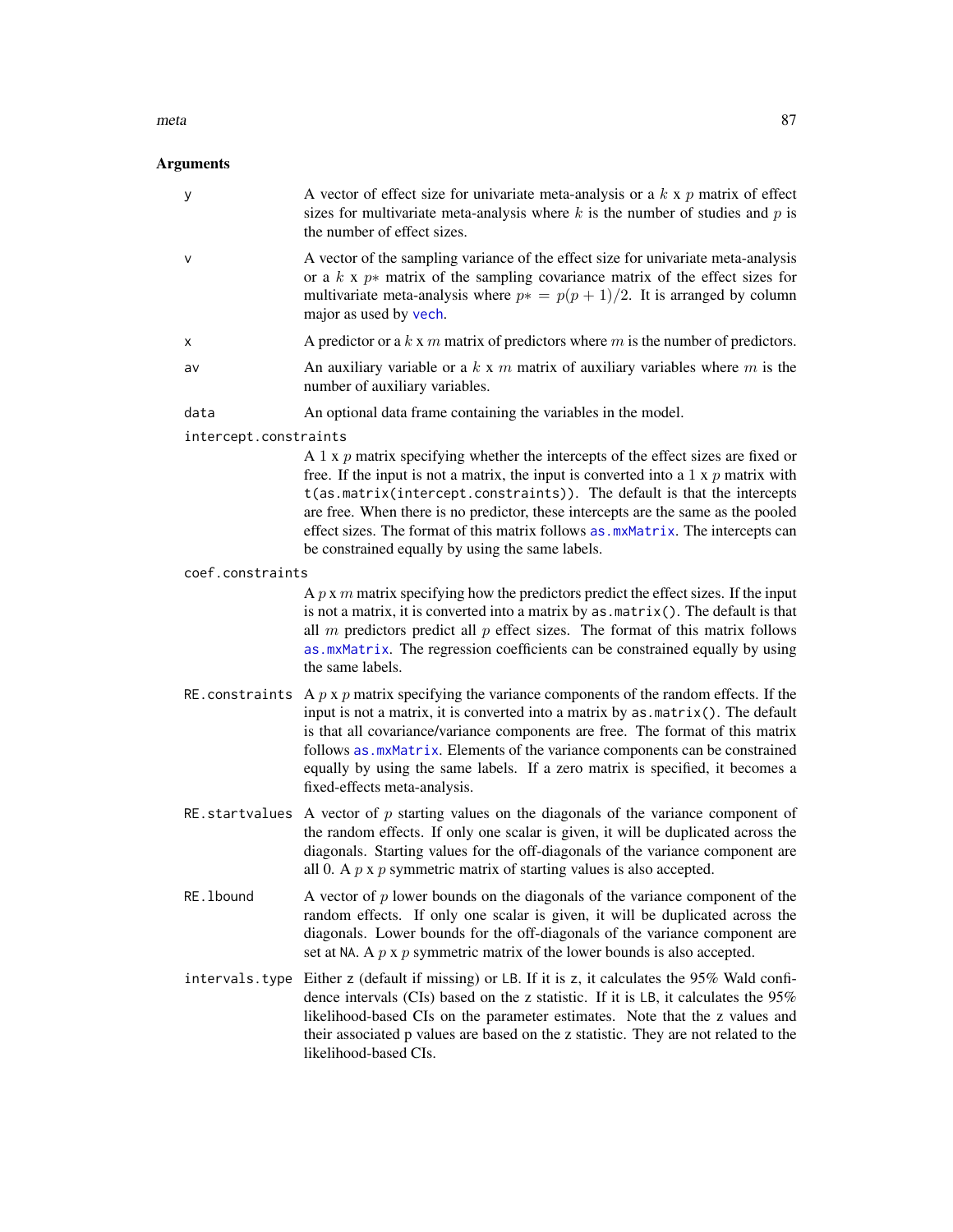| I <sub>2</sub>   | Possible options are "12q", "12hm" and "12am". They represent the 12 cal-<br>culated by using a typical within-study sampling variance from the Q statistic,<br>the harmonic mean and the arithmetic mean of the within-study sampling vari-<br>ances (Xiong, Miller, & Morris, 2010). More than one options are possible. If<br>intervals. type="LB", 95% confidence intervals on the heterogeneity indices<br>will be constructed. |
|------------------|--------------------------------------------------------------------------------------------------------------------------------------------------------------------------------------------------------------------------------------------------------------------------------------------------------------------------------------------------------------------------------------------------------------------------------------|
| R <sub>2</sub>   | Logical. If TRUE and there are predictors, R2 is calculated (Raudenbush, 2009).                                                                                                                                                                                                                                                                                                                                                      |
| model.name       | A string for the model name in $mxModel$ .                                                                                                                                                                                                                                                                                                                                                                                           |
| suppressWarnings |                                                                                                                                                                                                                                                                                                                                                                                                                                      |
|                  | Logical. If TRUE, warnings are suppressed. The argument to be passed to mxRun.                                                                                                                                                                                                                                                                                                                                                       |
| silent           | Logical. An argument to be passed to mxRun                                                                                                                                                                                                                                                                                                                                                                                           |
| run              | Logical. If FALSE, only return the mx model without running the analysis.                                                                                                                                                                                                                                                                                                                                                            |
| .                | Further arguments to be passed to mxRun                                                                                                                                                                                                                                                                                                                                                                                              |
|                  |                                                                                                                                                                                                                                                                                                                                                                                                                                      |

## Value

An object of class meta with a list of

| call           | Object returned by match.call                                                                                           |
|----------------|-------------------------------------------------------------------------------------------------------------------------|
| data           | A data matrix of y, y and x                                                                                             |
| no.y           | No. of effect sizes                                                                                                     |
| no.x           | No. of predictors                                                                                                       |
| miss.x         | A vector indicating whether the predictors are missing. Studies will be removed<br>before the analysis if they are TRUE |
| Ι2             | Types of I2 calculated                                                                                                  |
| R <sub>2</sub> | Logical                                                                                                                 |
| mx.fit         | A fitted object returned from mxRun                                                                                     |
| mx0.fit        | A fitted object without any predictor returned from mxRun                                                               |

# Note

Missing values (NA) in y and their related elements in v will be removed automatically. When there are missing values in v but not in y, missing values will be replaced by 1e5. Effectively, these effect sizes will have little impact on the analysis. metaFIML() uses FIML to handle missing covariates in X. It is experimental. It may not be stable.

# Author(s)

Mike W.-L. Cheung <mikewlcheung@nus.edu.sg>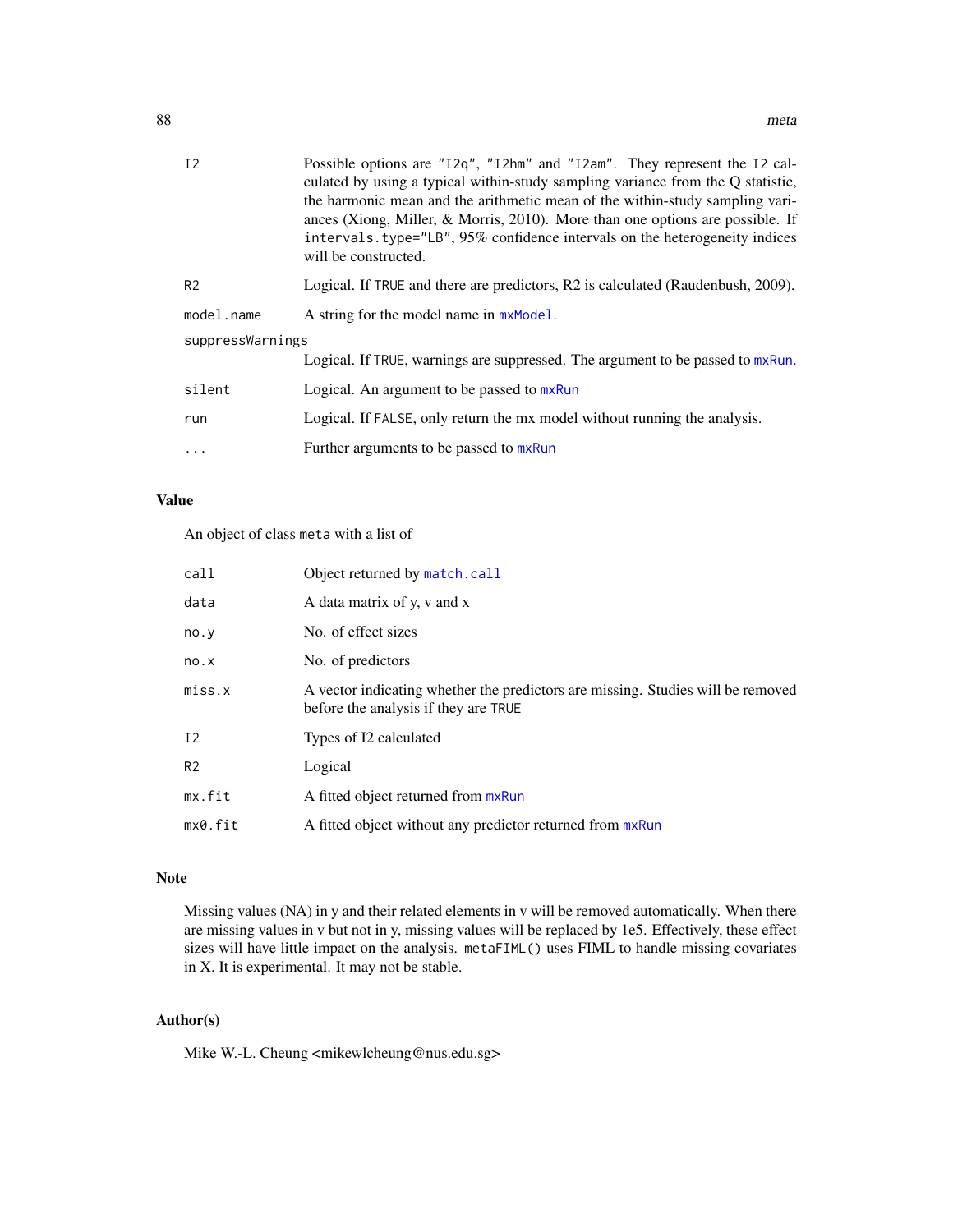## meta2semPlot 89

#### References

Cheung, M. W.-L. (2008). A model for integrating fixed-, random-, and mixed-effects metaanalyses into structural equation modeling. *Psychological Methods*, 13, 182-202.

Cheung, M. W.-L. (2009). Constructing approximate confidence intervals for parameters with structural equation models. *Structural Equation Modeling*, 16, 267-294.

Cheung, M. W.-L. (2013). Multivariate meta-analysis as structural equation models. *Structural Equation Modeling*, 20, 429-454.

Cheung, M. W.-L. (2015). *Meta-analysis: A structural equation modeling approach*. Chichester, West Sussex: John Wiley & Sons, Inc.

Hardy, R. J., & Thompson, S. G. (1996). A likelihood approach to meta-analysis with random effects. *Statistics in Medicine*, 15, 619-629.

Neale, M. C., & Miller, M. B. (1997). The use of likelihood-based confidence intervals in genetic models. *Behavior Genetics*, 27, 113-120.

Raudenbush, S. W. (2009). Analyzing effect sizes: random effects models. In H. M. Cooper, L. V. Hedges, & J. C. Valentine (Eds.), *The handbook of research synthesis and meta-analysis* (2nd ed., pp. 295-315). New York: Russell Sage Foundation.

Xiong, C., Miller, J. P., & Morris, J. C. (2010). Measuring study-specific heterogeneity in metaanalysis: application to an antecedent biomarker study of Alzheimer's disease. *Statistics in Biopharmaceutical Research*, 2(3), 300-309. doi:10.1198/sbr.2009.0067

#### See Also

[reml](#page-110-0), [Hox02](#page-63-0), [Berkey98](#page-26-0), [wvs94a](#page-141-0)

<span id="page-88-0"></span>

| meta2semPlot | Convert metaSEM objects into semPlotModel objects for plotting |  |
|--------------|----------------------------------------------------------------|--|
|--------------|----------------------------------------------------------------|--|

# Description

It converts objects in class wls into objects of class semPlotModel.

#### Usage

```
meta2semPlot(object, manNames = NULL, latNames = NULL, labels = c("labels", "RAM"), ...)
```
#### **Arguments**

| object   | An object of class wls returned from wls() or tssem2().                                                                                                     |
|----------|-------------------------------------------------------------------------------------------------------------------------------------------------------------|
| manNames | A character vector of the manifest names. The program will try to get it from<br>the object if it is not given.                                             |
| latNames | A character vector of the latent names. The program will create it by using "L1",<br>"L2", etc if it is not given.                                          |
| labels   | Either labels (default if missing) or RAM. If labels, the labels of the parameters<br>are used in plotting. If RAM, the RAM notations are used in plotting. |
| $\ddots$ | Further arguments to be passed to ramModel                                                                                                                  |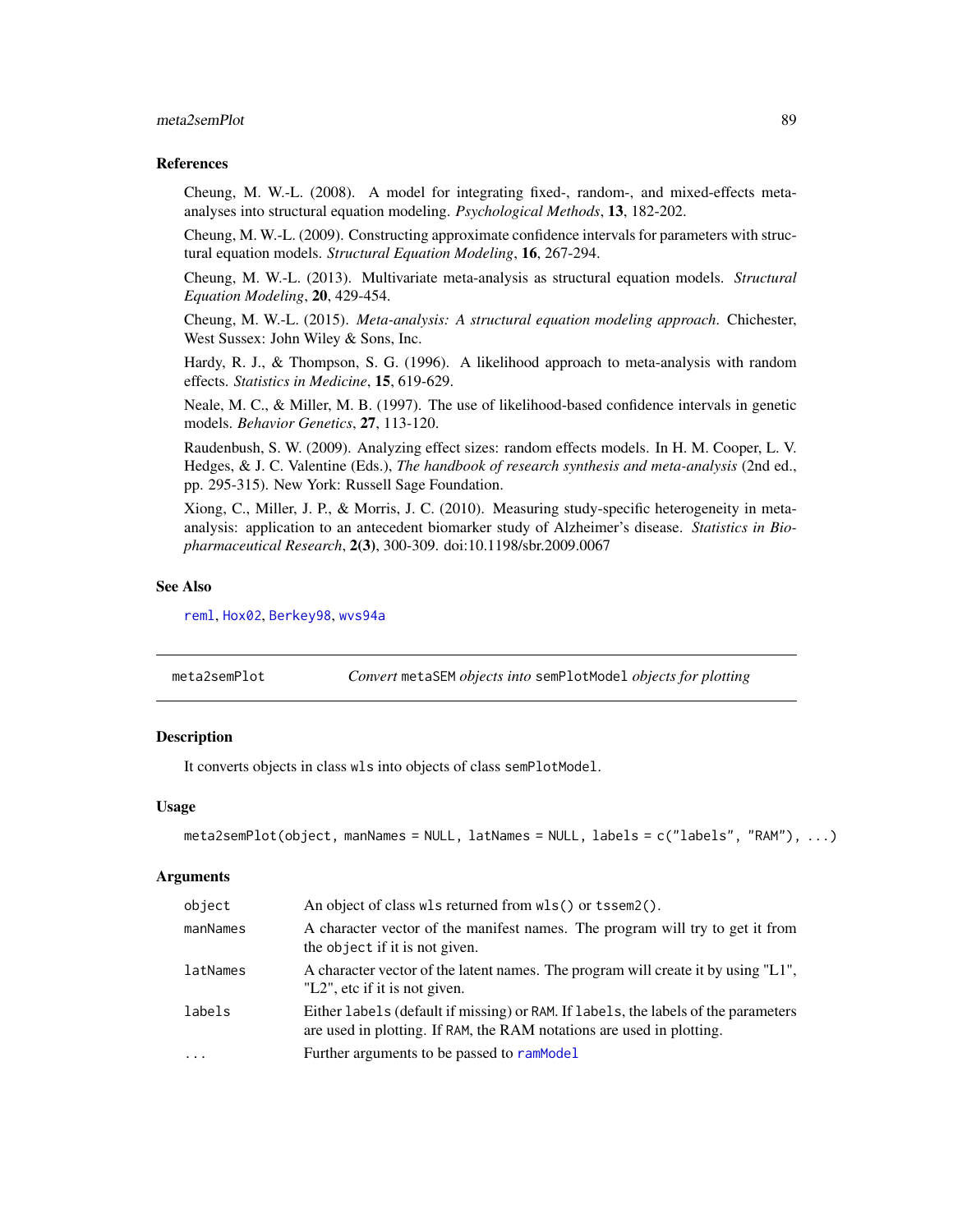#### Details

It uses the ramModel() to do the conversion.

### Value

A "semPlotModel" object.

## Author(s)

Mike W.-L. Cheung <mikewlcheung@nus.edu.sg>

#### See Also

[ramModel](#page-0-0), [Becker92](#page-22-0), [Becker09](#page-17-0), [Digman97](#page-56-0), [Hunter83](#page-64-0)

meta3 *Three-Level Univariate Meta-Analysis with Maximum Likelihood Estimation*

## Description

It conducts three-level univariate meta-analysis with maximum likelihood estimation method. Mixedeffects meta-analysis can be conducted by including study characteristics as predictors. Equality constraints on the intercepts, regression coefficients and variance components on the level-2 and on the level-3 can be easily imposed by setting the same labels on the parameter estimates.

#### Usage

```
meta3(y, v, cluster, x, data, intercept. constraints = NULL,coef.constraints = NULL , RE2.constraints = NULL,
     RE2.lbound = 1e-10, RE3.constraints = NULL, RE3.lbound = 1e-10,
     intervals.type = c("z", "LB"), I2='I2q",R2=TRUE, model.name = "Meta analysis with ML",
      suppressWarnings = TRUE, silent = TRUE, run = TRUE, \ldots)
meta3X(y, v, cluster, x2, x3, av2, av3, data, intercept.constraints=NULL,
       coef.constraints=NULL, RE2.constraints=NULL, RE2.lbound=1e-10,
       RE3.constraints=NULL, RE3.lbound=1e-10, intervals.type=c("z", "LB"),
       R2=TRUE, model.name="Meta analysis with ML",
       suppressWarning s = TRUE, silent = TRUE, run = TRUE, ...)
```
#### Arguments

| y            | A vector of $k$ studies of effect size.                                                                 |
|--------------|---------------------------------------------------------------------------------------------------------|
| $\mathsf{V}$ | A vector of $k$ studies of sampling variance.                                                           |
| cluster      | A vector of $k$ characters or numbers indicating the clusters.                                          |
| X            | A predictor or a k x m matrix of level-2 and level-3 predictors where m is the<br>number of predictors. |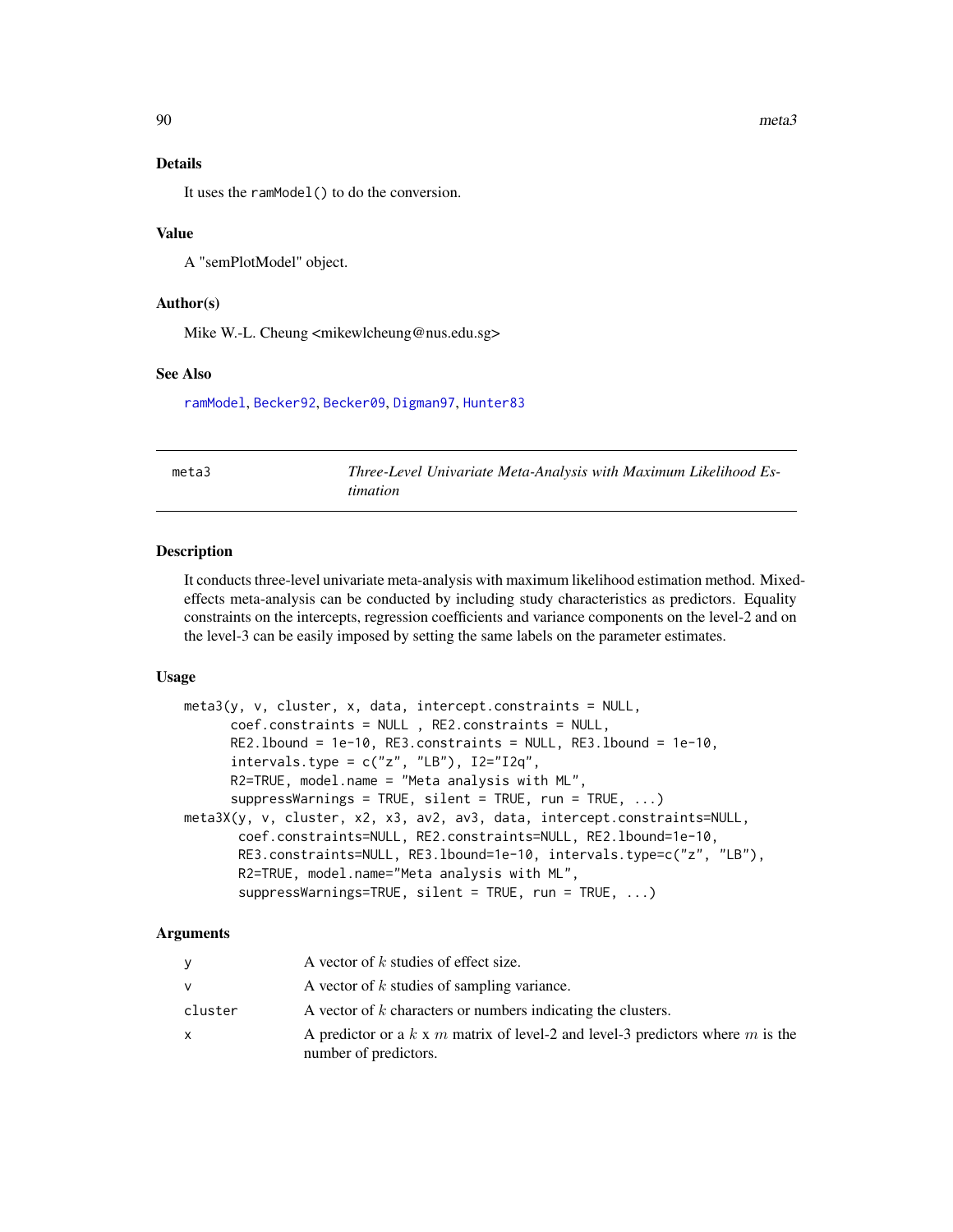| x2                    | A predictor or a $k \times m$ matrix of level-2 predictors where $m$ is the number of<br>predictors.                                                                                                                                                                                                                                                                                     |
|-----------------------|------------------------------------------------------------------------------------------------------------------------------------------------------------------------------------------------------------------------------------------------------------------------------------------------------------------------------------------------------------------------------------------|
| x3                    | A predictor or a $k \times m$ matrix of level-3 predictors where $m$ is the number of<br>predictors.                                                                                                                                                                                                                                                                                     |
| av2                   | A predictor or a $k \times m$ matrix of level-2 auxiliary variables where $m$ is the<br>number of variables.                                                                                                                                                                                                                                                                             |
| av3                   | A predictor or a $k \times m$ matrix of level-3 auxiliary variables where $m$ is the<br>number of variables.                                                                                                                                                                                                                                                                             |
| data                  | An optional data frame containing the variables in the model.                                                                                                                                                                                                                                                                                                                            |
| intercept.constraints |                                                                                                                                                                                                                                                                                                                                                                                          |
|                       | A 1 x 1 matrix specifying whether the intercept of the effect size is fixed or<br>constrained. The format of this matrix follows as .mxMatrix. The intercept can<br>be constrained with other parameters by using the same label.                                                                                                                                                        |
| coef.constraints      |                                                                                                                                                                                                                                                                                                                                                                                          |
|                       | A 1 x $m$ matrix specifying how the level-2 and level-3 predictors predict the ef-<br>fect sizes. If the input is not a matrix, it is converted into a matrix by as . matrix().<br>The default is that all $m$ predictors predict the effect size. The format of this<br>matrix follows as mxMatrix. The regression coefficients can be constrained<br>equally by using the same labels. |
| RE2.constraints       |                                                                                                                                                                                                                                                                                                                                                                                          |
|                       | A scalar or a 1 x 1 matrix specifying the variance components of the random<br>effects. The default is that the variance components are free. The format of<br>this matrix follows as .mxMatrix. Elements of the variance components can be<br>constrained equally by using the same label.                                                                                              |
| RE2.1bound            | A scalar or a 1 x 1 matrix of lower bound on the level-2 variance component of<br>the random effects.                                                                                                                                                                                                                                                                                    |
| RE3.constraints       |                                                                                                                                                                                                                                                                                                                                                                                          |
|                       | A scalar of a 1 x 1 matrix specifying the variance components of the random ef-<br>fects at level-3. The default is that the variance components are free. The format<br>of this matrix follows as . mxMatrix. Elements of the variance components can<br>be constrained equally by using the same label.                                                                                |
| RE3.1bound            | A scalar or a 1 x 1 matrix of lower bound on the level-3 variance component of<br>the random effects.                                                                                                                                                                                                                                                                                    |

- intervals.type Either z (default if missing) or LB. If it is z, it calculates the 95% Wald confidence intervals (CIs) based on the z statistic. If it is LB, it calculates the 95% likelihood-based CIs on the parameter estimates. Note that the z values and their associated p values are based on the z statistic. They are not related to the likelihood-based CIs.
- I2 Possible options are "I2q", "I2hm", "I2am" and "ICC". They represent the I2 calculated by using a typical within-study sampling variance from the Q statistic, the harmonic mean, the arithmetic mean of the within-study sampling variances, and the intra-class correlation. More than one options are possible. If intervals.type="LB", 95% confidence intervals on the heterogeneity indices will be constructed.
- R2 Logical. If TRUE and there are predictors, R2 is calculated.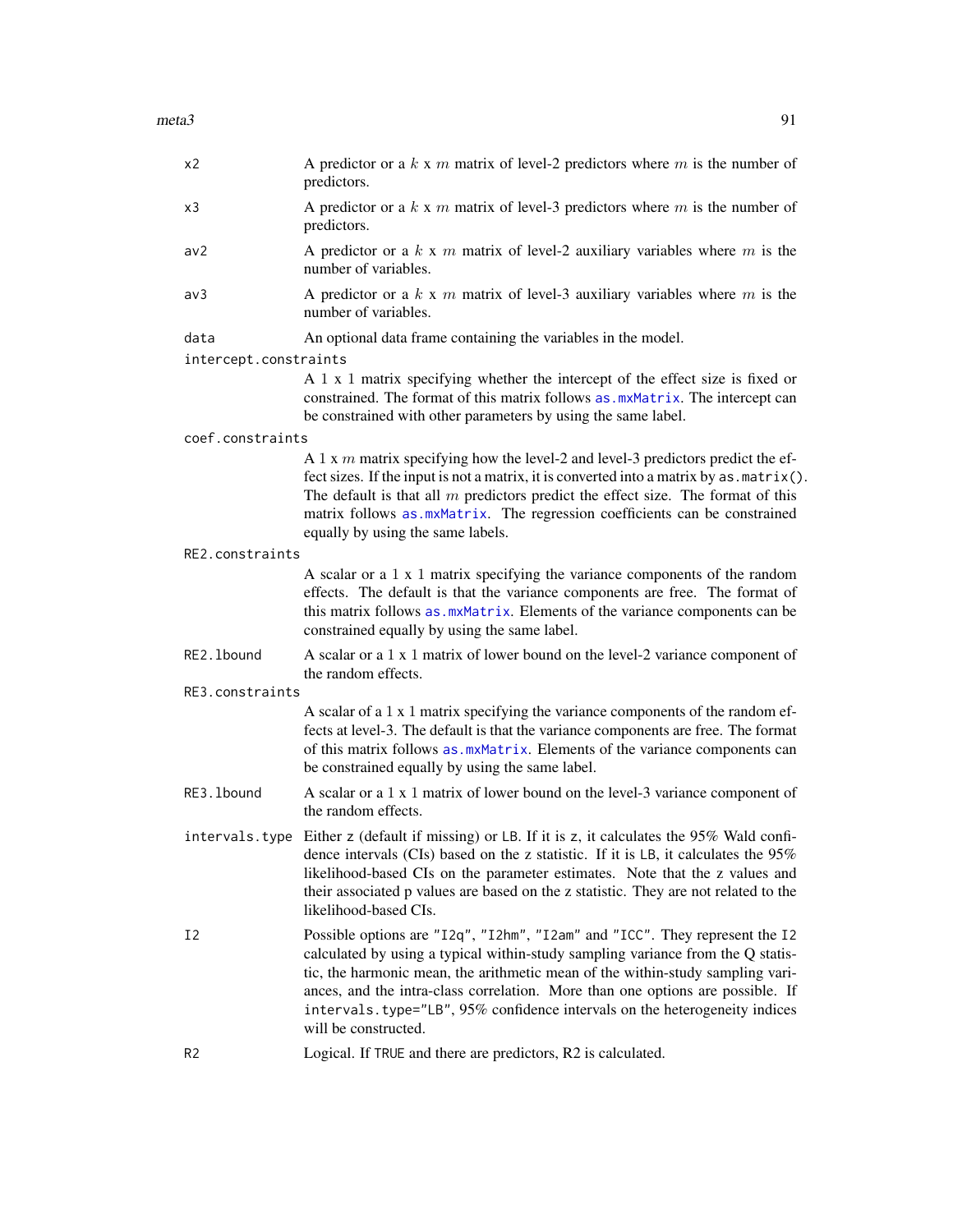| model.name       | A string for the model name in $mxModel$ .                                |
|------------------|---------------------------------------------------------------------------|
| suppressWarnings |                                                                           |
|                  | Logical. If TRUE, warnings are suppressed. It is passed to mxRun.         |
| silent           | Logical. An argument to be passed to mxRun                                |
| run              | Logical. If FALSE, only return the mx model without running the analysis. |
| .                | Further arguments to be passed to mxRun                                   |

Details

 $y_{ij} = \beta_0 + \beta' * \mathbf{x}_{ij} + u_{(2)ij} + u_{(3)j} + e_{ij}$ 

where  $y_{ij}$  is the effect size for the ith study in the jth cluster,  $\beta_0$  is the intercept,  $\beta$  is the regression coefficients,  $x_{ij}$  is a vector of predictors,  $u_{(2)ij} \sim N(0, \tau_2^2)$  and  $u_{(3)j} \sim N(0, \tau_3^2)$  are the level-2 and level-3 heterogeneity variances, respectively, and  $e_{ij} \sim N(0, v_{ij})$  is the conditional known sampling variance.

meta3() does not differentiate between level-2 or level-3 variables in x since both variables are treated as a design matrix. When there are missing values in x, the data will be deleted. meta3X() treats the predictors x2 and x3 as level-2 and level-3 variables. Thus, their means and covariance matrix will be estimated. Missing values in x2 and x3 will be handled by (full information) maximum likelihood (FIML) in meta3X(). Moreover, auxiliary variables av2 at level-2 and av3 at level-3 may be included to improve the estimation. Although meta3X() is more flexible in handling missing covariates, it is more likely to encounter estimation problems.

## Author(s)

Mike W.-L. Cheung <mikewlcheung@nus.edu.sg>

## References

Cheung, M. W.-L. (2014). Modeling dependent effect sizes with three-level meta-analyses: A structural equation modeling approach. *Psychological Methods*, 19, 211-229.

Enders, C. K. (2010). *Applied missing data analysis*. New York: Guilford Press.

Graham, J. (2003). Adding missing-data-relevant variables to FIML-based structural equation models. *Structural Equation Modeling: A Multidisciplinary Journal*, 10(1), 80-100.

Konstantopoulos, S. (2011). Fixed effects and variance components estimation in three-level metaanalysis. *Research Synthesis Methods*, 2, 61-76.

#### See Also

[reml3](#page-113-0), [Cooper03](#page-42-0), [Bornmann07](#page-31-0)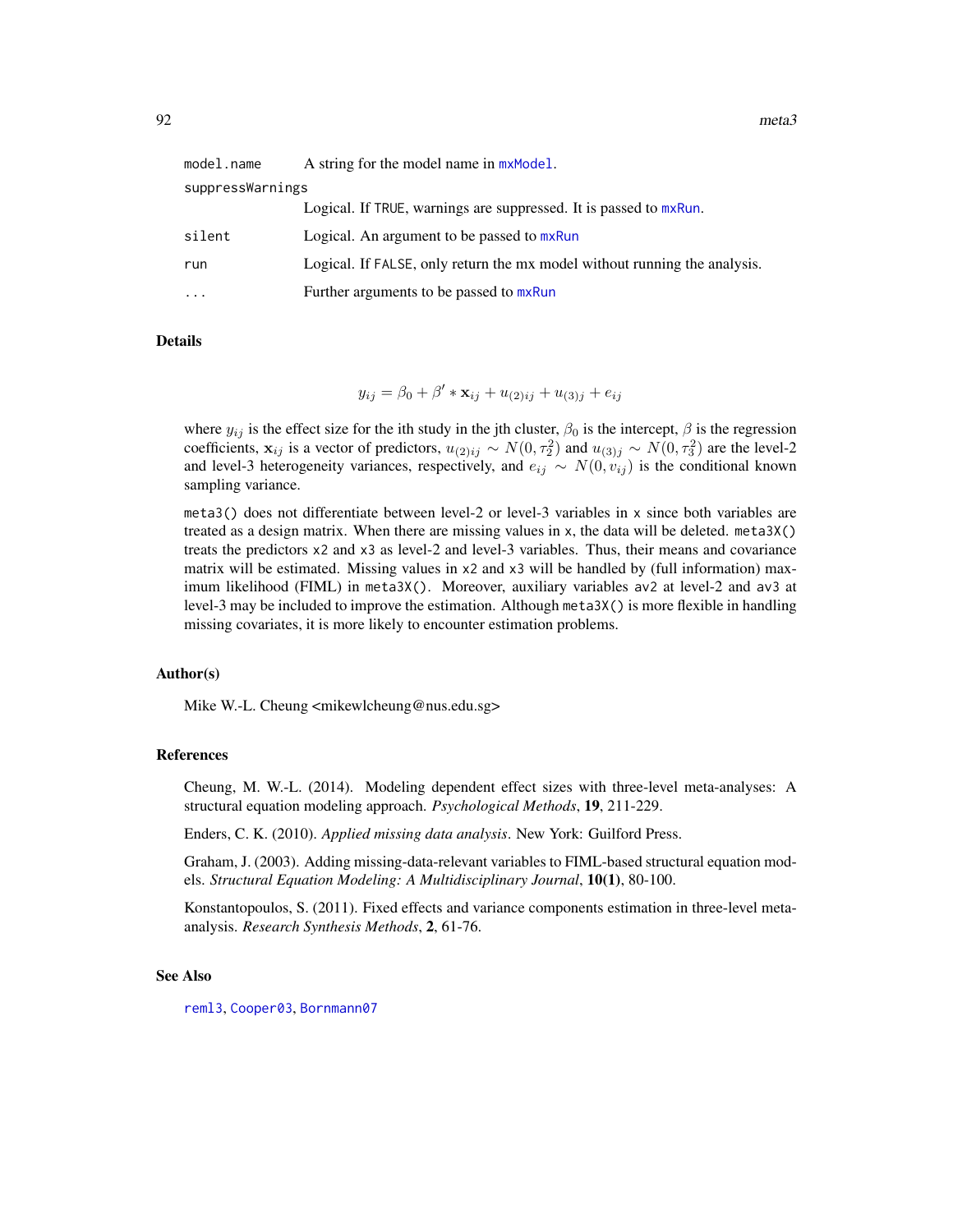Nam03 *Dataset on the Environmental Tobacco Smoke (ETS) on children's health*

## Description

This dataset includes 59 studies reported by Nam, Mengersen, and Garthwaite (2003) on the potential health effects among children exposed to environmental tobacco smoke (ETS), or passive smoking. The effect sizes are the log odds ratios of asthma and lower respiratory disease (LRD).

#### Usage

data(Nam03)

#### Details

A list of data with the following structure:

ID Study identification number.

Size Total number of valid subjects in the study.

Age Mean age of participants.

Year Year of publication.

Country Country code.

Smoke Source of ETS.

Adj Whether the reported odds ratio is adjusted for covariates.

Asthma\_logOR Log odds ratio of asthma.

LRD\_logOR Log odds ratio of lower respiratory disease.

Asthma v Sampling variance of Asthma logOR.

AsthmaLRD\_cov\_05 Sampling covariance between Asthma\_logOR and LRD\_logOR by assuming a correlation of 0.5

LRD\_v Sampling variance of LRD\_logOR.

## Source

Nam, I.-S., Mengersen, K., & Garthwaite, P. (2003). Multivariate meta-analysis. *Statistics in Medicine*, 22(14), 2309-2333. https://doi.org/10.1002/sim.1410

## Examples

data(Nam03)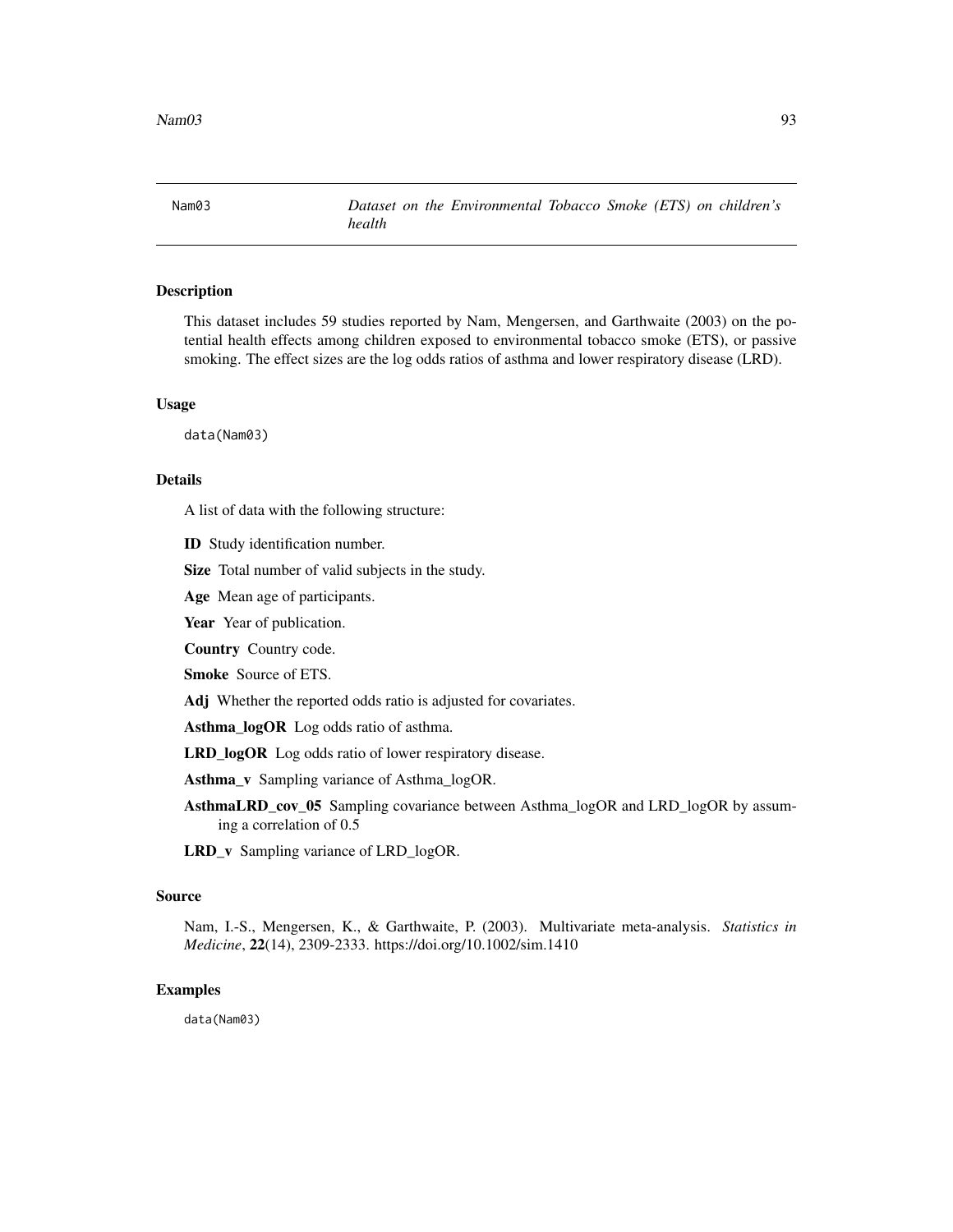<span id="page-93-0"></span>The data sets include two lists of correlation matrices of panel studies between work-family conflict and strain reported in Table A1 (Nohe15A1) and Table A2 (Nohe15A2) by Nohe et al. (2015).

# Usage

```
data(Nohe15A1)
data(Nohe15A2)
```
#### Details

A list of data with the following structure:

data A list of studies of correlation matrices. The variables are *W1*, *S1*, *W2*, and *S2* in Nohe15A1 and *F1*, *S1*, *F2*, and *S2* in Nohe15A2

n A vector of sample sizes

RelXX The reliabilities of *W1*, *S1*, *W2* and *S2* in Nohe15A1 and the reliabilities of *F1 S1*, *F2* , and *S2* in Nohe15A2

FemalePer Percentage of female participants

Publication Whether the studies were published (*P*) or unpublished (*U*)

Lag Time lag between the coded measurement waves in months

#### Source

Nohe, C., Meier, L. L., Sonntag, K., & Michel, A. (2015). The chicken or the egg? A meta-analysis of panel studies of the relationship between work-family conflict and strain. *Journal of Applied Psychology*, 100(2), 522-536.

```
## Not run:
#### TSSEM
## Set seed for replicability
set.seed(23891)
## Table A1
randA1a <- tssem1(Nohe15A1$data, Nohe15A1$n, method="REM", RE.type="Diag")
summary(randA1a)
model1 <- 'W2 ~ w2w*W1 + s2w*S1
           S2 ~ w2s*W1 + s2s*S1
           W1 ~~ w1WITHs1*S1
```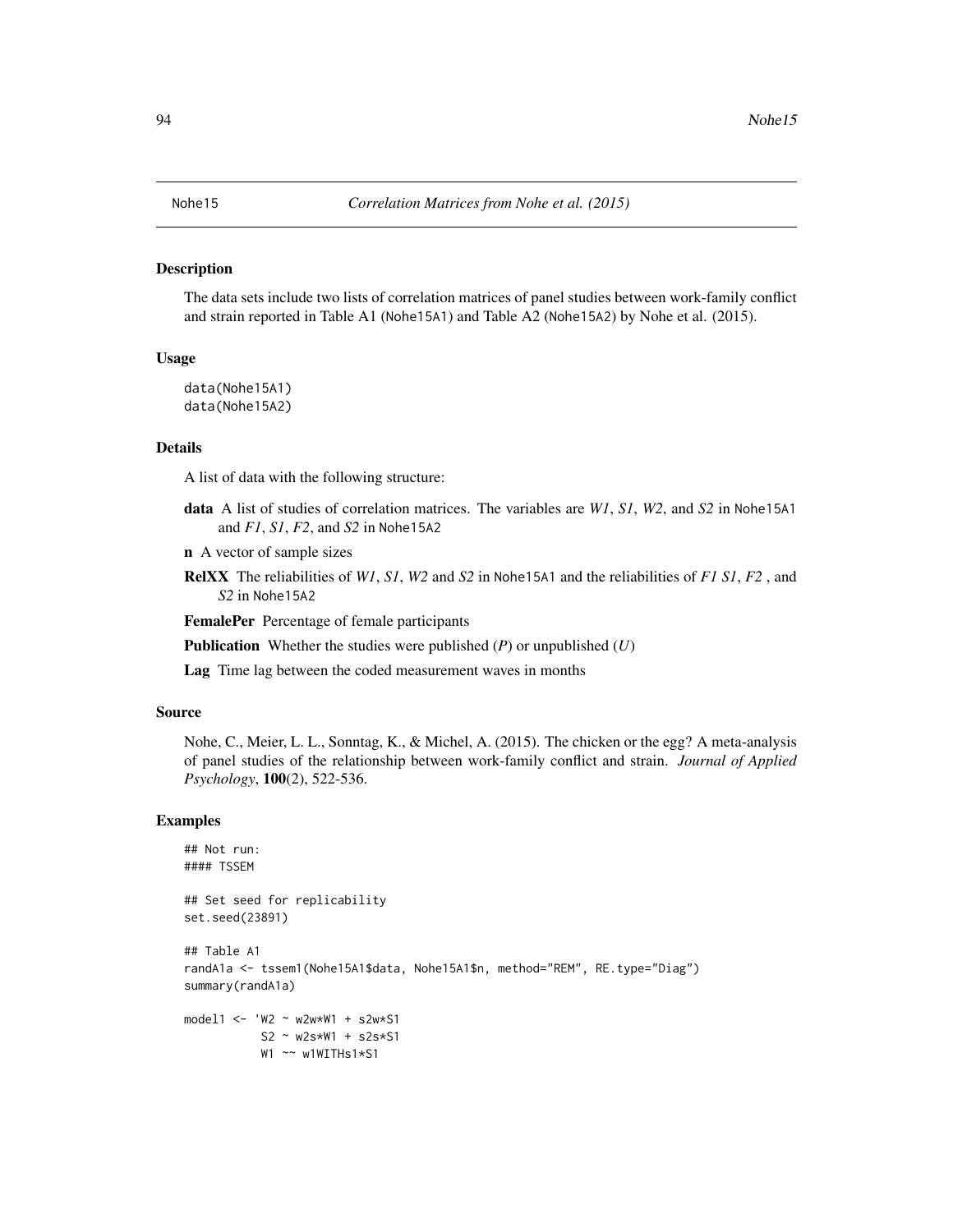#### $Nohel5$  95

W2 ~~ w2WITHs2\*S2

```
W1 ~~ 1*W1
           S1 ~~ 1*S1
           W2 ~~ Errw2*W2
           S2 ~~ Errs2*S2'
## Display the model
plot(model1, layout="spring")
RAM1 <- lavaan2RAM(model1, obs.variables=c("W1", "S1", "W2", "S2"))
RAM1
randA1b <- tssem2(randA1a, Amatrix=RAM1$A, Smatrix=RAM1$S)
summary(randA1b)
## Display the model with the parameter estimates
plot(randA1b, layout="spring")
## Table A2
randA2a <- tssem1(Nohe15A2$data, Nohe15A2$n, method="REM", RE.type="Diag")
## Rerun to remove error code
randA2a <- rerun(randA2a)
summary(randA2a)
model2 <- 'F2 ~ f2f*F1 + s2F*S1
          S2 ~ f2s*F1 + s2s*S1
           F1 ~~ f1WITHs1*S1
           F2 ~~ f2WITHs2*S2
           F1 ~~ 1*F1
           S1 ~~ 1*S1
          F2 ~~ Errf2*F2
          S2 ~~ Errs2*S2'
## Display the model
plot(model2, layout="spring")
RAM2 <- lavaan2RAM(model2, obs.variables=c("F1", "S1", "F2", "S2"))
RAM2
randA2b <- tssem2(randA2a, Amatrix=RAM2$A, Smatrix=RAM2$S)
summary(randA2b)
## Display the model with the parameter estimates
plot(randA2b, layout="spring")
## Estimate the heterogeneity of the parameter estimates
tssemParaVar(randA1a, randA2b)
## Parametric bootstrap based on Yu et al. (2016)
## I assume that you know what you are doing!
## Set seed for reproducibility
set.seed(39128482)
```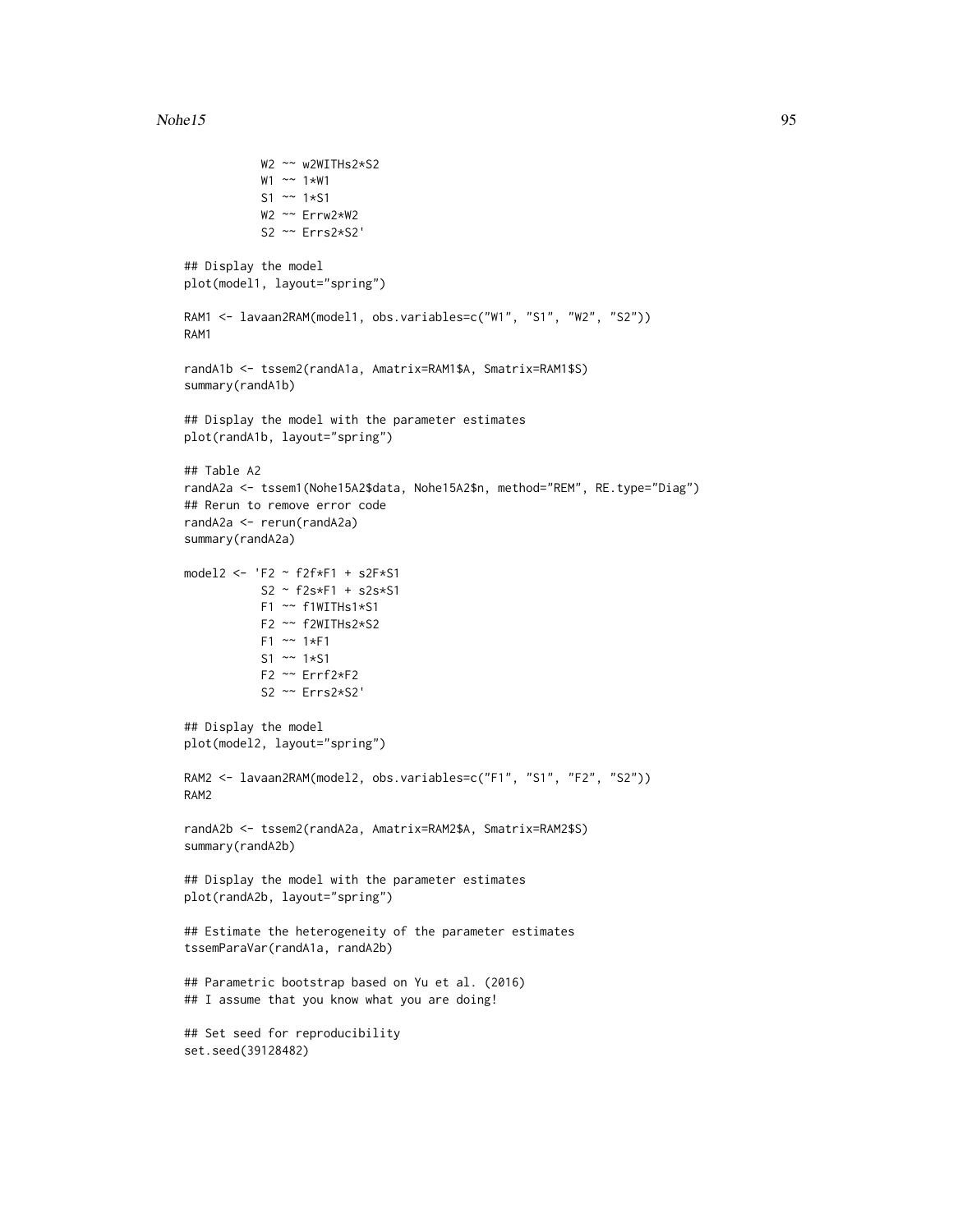```
## Average the correlation coefficients with the univariate-r approach
uni1 <- uniR1(Nohe15A1$data, Nohe15A1$n)
uni1
## Generate random correlation matrices
boot.cor <- bootuniR1(uni1, Rep=50)
## Display the quality of the generated correlation matrices
summary(boot.cor)
## Proposed saturated model
model1 <- 'W2 + S2 ~ W1 + S1'
## Use the harmonic mean of the sample sizes as n in SEM
n <- uni1$n.harmonic
boot.fit1 <- bootuniR2(model=model1, data=boot.cor, n=n)
summary(boot.fit1)
## Proposed model with equal regression coefficients
model2 <- 'W2 ~ Same*W1 + Cross*S1
           S2 ~ Cross*W1 + Same*S1'
boot.fit2 <- bootuniR2(model=model2, data=boot.cor, n=n)
summary(boot.fit2)
#### OSMASEM
## Calculate the sampling variance-covariance matrix of the correlation matrices.
my.df <- Cor2DataFrame(Nohe15A1)
## Standardize the moderator "Lag"
my.df$data$Lag <- scale(my.df$data$Lag)
head(my.df$data)
## Proposed model
model1 <- 'W2 ~ w2w*W1 + s2w*S1
           S2 ~ w2s*W1 + s2s*S1
           W1 ~~ w1WITHs1*S1
           W2 ~~ w2WITHs2*S2
          W1 ~~ 1*W1
           S1 ~~ 1*S1
          W2 ~~ Errw2*W2
           S2 ~~ Errs2*S2'
plot(model1)
## Convert it into RAM specification
RAM1 <- lavaan2RAM(model1, obs.variables=c("W1", "S1", "W2", "S2"))
RAM1
## Create vechs of the model implied correlation matrix
```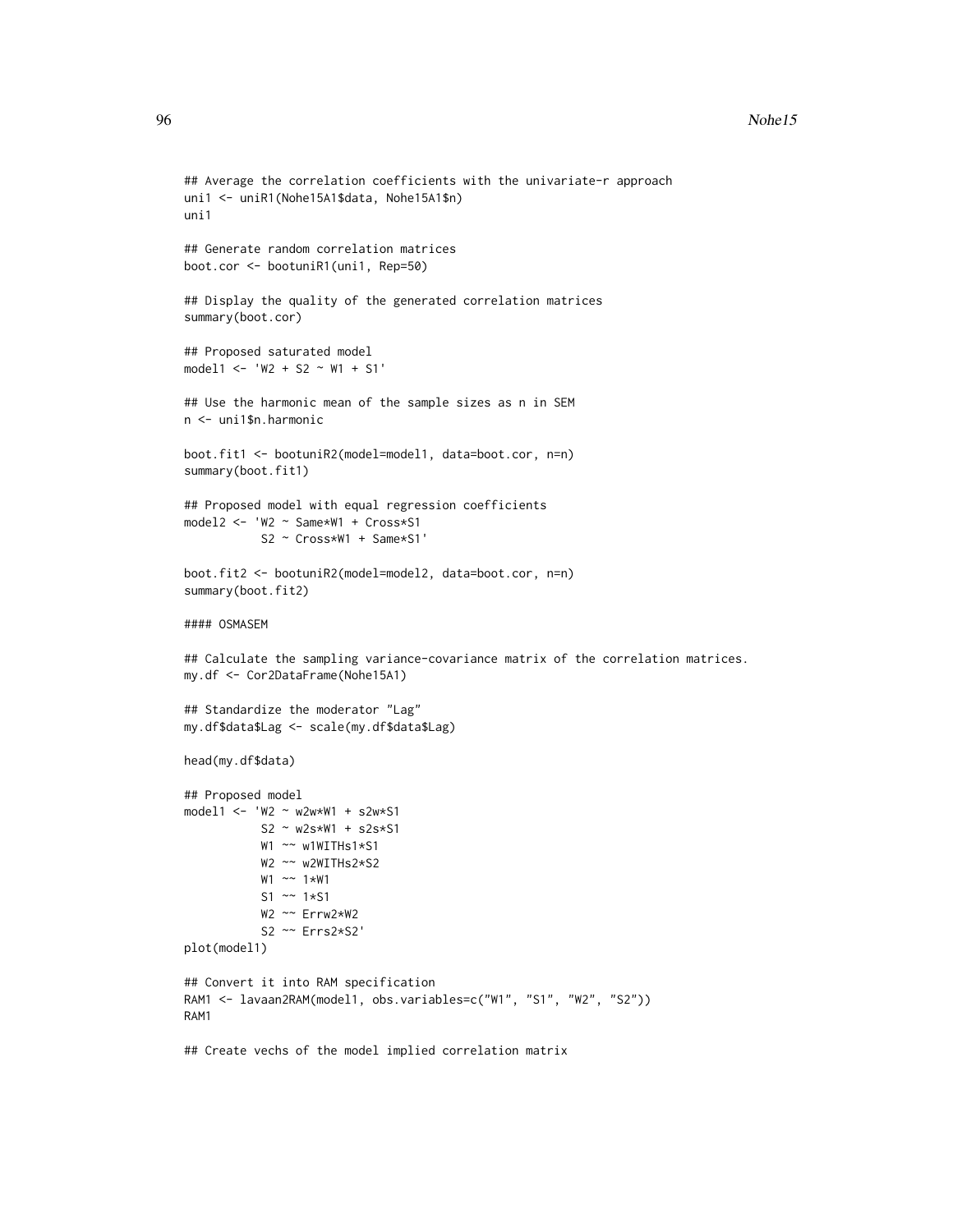#### Norton13 97

```
## with implicit diagonal constraints
## M0 <- create.vechsR(A0=RAM1$A, S0=RAM1$S)
## Create heterogeneity variances
## RE.type= either "Diag" or "Symm"
##
## Transform= either "expLog" or "sqSD" for better estimation on variances
## T0 <- create.Tau2(RAM=RAM1, RE.type="Diag")
##
## Fit the model
## fit0 <- osmasem(model.name="No moderator", Mmatrix=M0, Tmatrix=T0, data=my.df)
## Fit the model
fit0 <- osmasem(model.name="No moderator", RAM=RAM1, data=my.df)
summary(fit0)
## Get the SRMR
osmasemSRMR(fit0)
## Get the transformed variance component of the random effects
VarCorr(fit0)
## "lag" as a moderator on A matrix
A1 <- matrix(c(0,0,0,0,
               0,0,0,0,
               "0*data.Lag","0*data.Lag",0,0,
               "0*data.Lag","0*data.Lag",0,0),
             nrow=4, ncol=4, byrow=TRUE)
## M1 <- create.vechsR(A0=RAM1$A, S0=RAM1$S, Ax=A1)
##
## Fit the nodel
## fit1 <- osmasem(model.name="Lag as a moderator for Amatrix", Mmatrix=M1,
## Tmatrix=T0, data= my.df)
fit1 <- osmasem(model.name="Lag as a moderator for Amatrix",
                RAM=RAM1, Ax=A1, data= my.df)
summary(fit1)
VarCorr(fit1)
## Compare the models with and without the moderator "lag"
anova(fit1, fit0)
## Calculate the R2
osmasemR2(fit0, fit1)
## End(Not run)
```
Norton13 *Studies on the Hospital Anxiety and Depression Scale Reported by Norton et al. (2013)*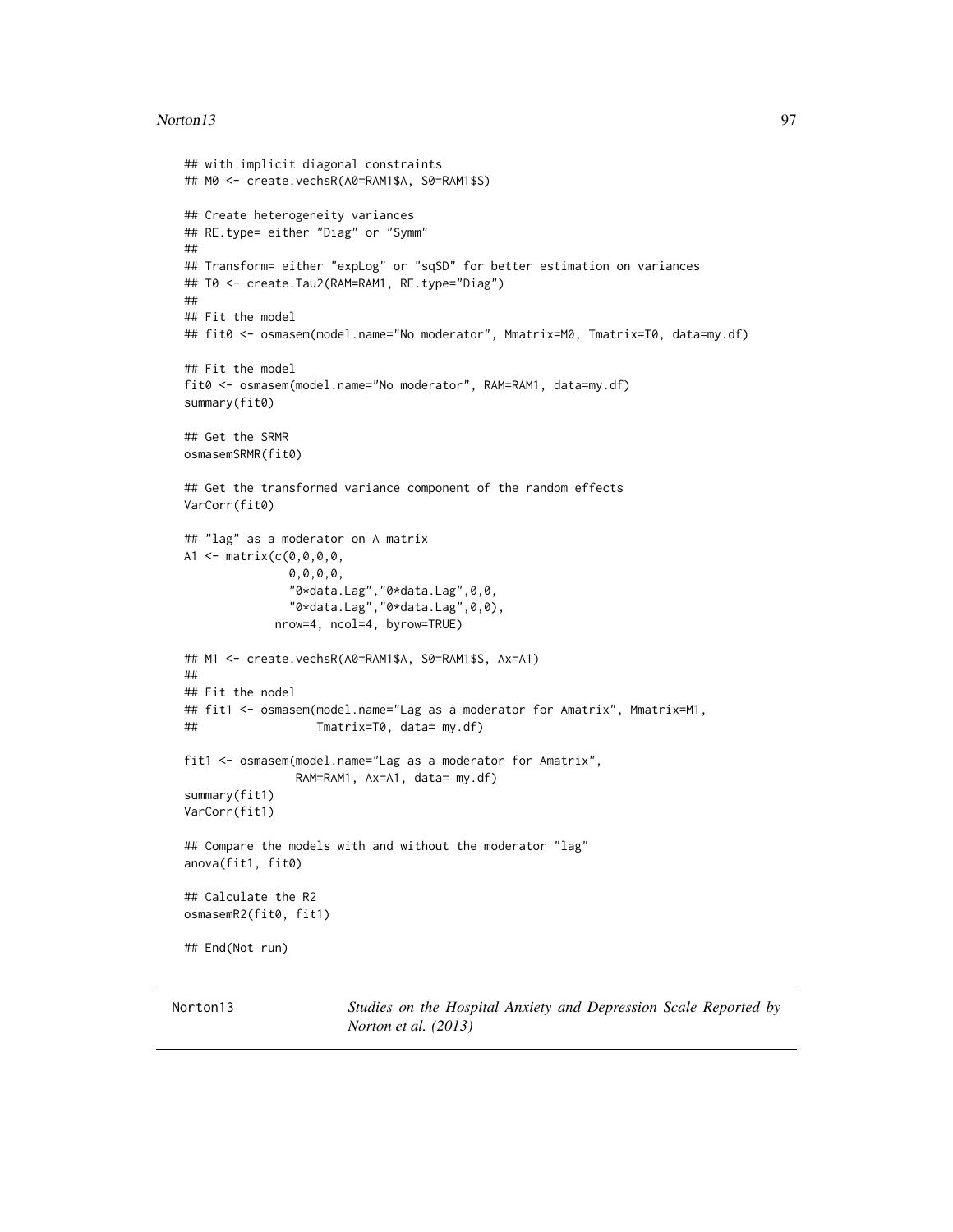The data set includes 28 studies on 14 items measuring the Hospital Anxiety and Depression Scale (HADS) Reported by Norton et al. (2013).

## Usage

data(Norton13)

## Details

The variables are:

**data** A list of 28 studies of correlation matrices. The variables are 14 items  $(x1$  to  $x14)$  measuring HADS.

n A vector of sample sizes

population A vector of the population of the data

group A vector of classification into *patients* vs. *non-patients* based on population

## Source

Norton, S., Cosco, T., Doyle, F., Done, J., & Sacker, A. (2013). The Hospital Anxiety and Depression Scale: A meta confirmatory factor analysis. *Journal of Psychosomatic Research*, *74*(1), 74-81.

#### References

Jak, S., & Cheung, M. W.-L. (2018). Addressing heterogeneity in meta-analytic structural equation modeling using subgroup analysis. *Behavior Research Methods*, 50, 1359-1373.

## Examples

data(Norton13)

<span id="page-97-0"></span>osmasem *One-stage meta-analytic structural equation modeling*

## Description

It fits MASEM with the one-stage MASEM (OSMASEM) approach.

#### Usage

```
osmasem(model.name="osmasem", RAM=NULL, Mmatrix=NULL,
       Tmatrix=NULL, Jmatrix=NULL, Ax=NULL, Sx=NULL,
       RE.type=c("Diag", "Symm"), data,
       subset.variables=NULL, subset.rows=NULL,
       intervals.type = c("z", "LB"),
       mxModel.Args=NULL, mxRun.Args=NULL,
        suppressWarnings=TRUE, silent=TRUE, run=TRUE, ...)
```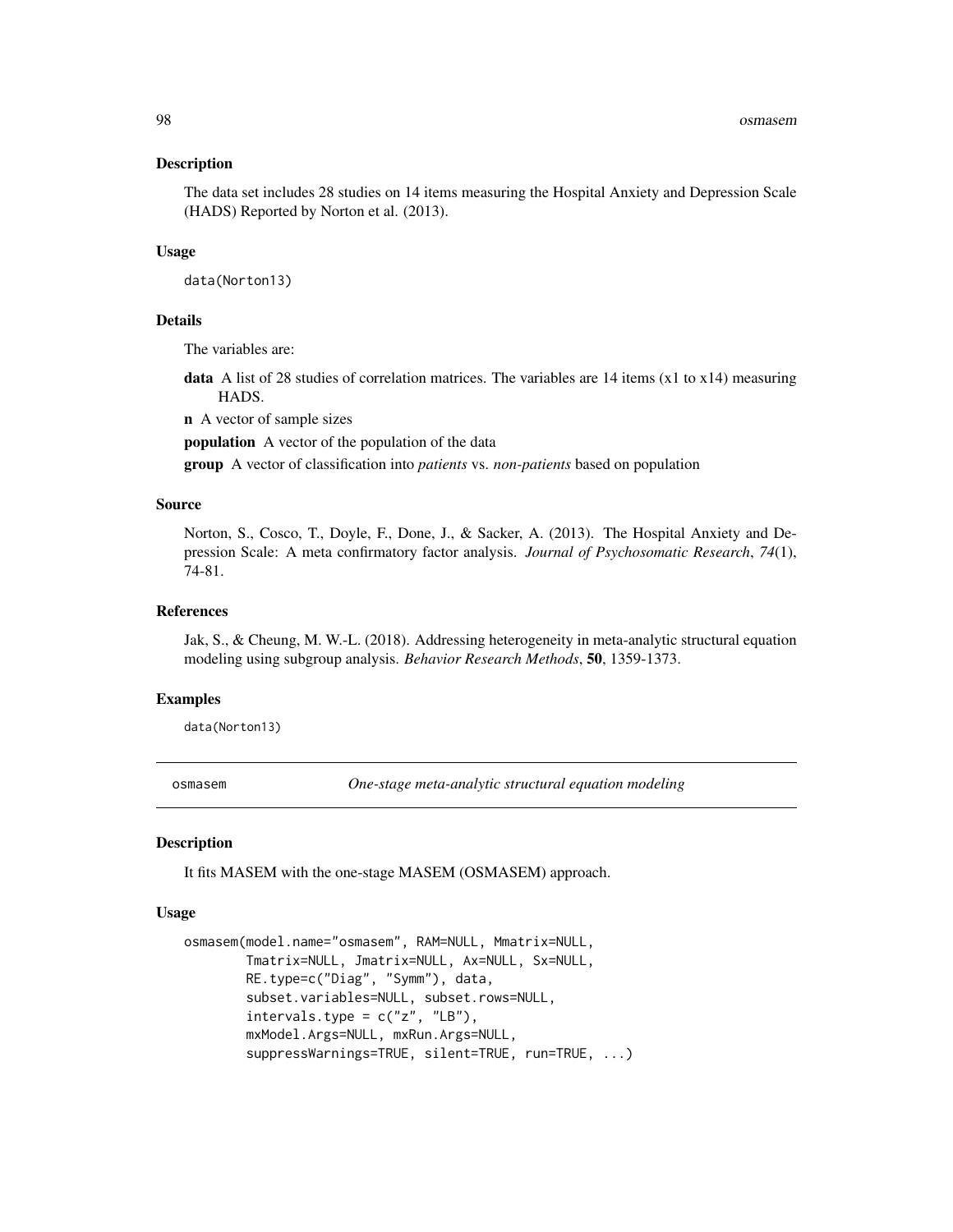#### osmasem 99

## Arguments

| A string for the model name in mxModel.                                                                                                                                                                                            |
|------------------------------------------------------------------------------------------------------------------------------------------------------------------------------------------------------------------------------------|
| A RAM object including a list of matrices of the model returned from lavaan2RAM.<br>If it is given, Mmatrix and Tmatrix arguments will be ignored.                                                                                 |
| A list of matrices of the model implied correlation matrix created by the create. vechsR.<br>It is only required when RAM is null.                                                                                                 |
| A list of matrices of the heterogeneity variance-covariance matrix created by the<br>create. Tau2. It is only required when RAM is null.                                                                                           |
| The Jacobian matrix of the mean structure in mxMatrix. The covariance struc-<br>ture is Jmatrix %&% Tau2 + Vi. If it is not givin, an identity matrix will be<br>used.                                                             |
| A Amatrix of a list of Amatrix with definition variables as the moderators of the<br>Amatrix. It is used to create the Mmatrix.                                                                                                    |
| A Smatrix of a list of Smatrix with definition variables as the moderators of the<br>Smatrix. It is used to create the Mmatrix.                                                                                                    |
| Type of the random effects.                                                                                                                                                                                                        |
| A list of data created by the Cor2DataFrame.                                                                                                                                                                                       |
| subset.variables                                                                                                                                                                                                                   |
| A character vector of the observed variables selected for the analysis.                                                                                                                                                            |
| A logical vector of the same length as the number of rows in the data to select<br>which rows are used in the analysis.                                                                                                            |
| Either z (default if missing) or LB. If it is z, it calculates the 95% confidence<br>intervals (CIs) based on the estimated standard error. If it is LB, it calculates the<br>95% likelihood-based CIs on the parameter estimates. |
| A list of arguments passed to mxModel.                                                                                                                                                                                             |
| A list of arguments passed to mxRun.                                                                                                                                                                                               |
| suppressWarnings                                                                                                                                                                                                                   |
| Logical. If it is TRUE, warnings are suppressed. This argument is passed to<br>mxRun.                                                                                                                                              |
| Logical. An argument is passed to mxRun                                                                                                                                                                                            |
| Logical. If FALSE, only return the mx model without running the analysis.                                                                                                                                                          |
| Not used yet.                                                                                                                                                                                                                      |
|                                                                                                                                                                                                                                    |

# Value

An object of class osmasem

# Author(s)

Mike W.-L. Cheung <mikewlcheung@nus.edu.sg>

# References

Jak, S., & Cheung, M. W.-L. (2020). Meta-analytic structural equation modeling with moderating effects on SEM parameters. *Psychological Methods*, 25 (4), 430-455. https://doi.org/10.1037/met0000245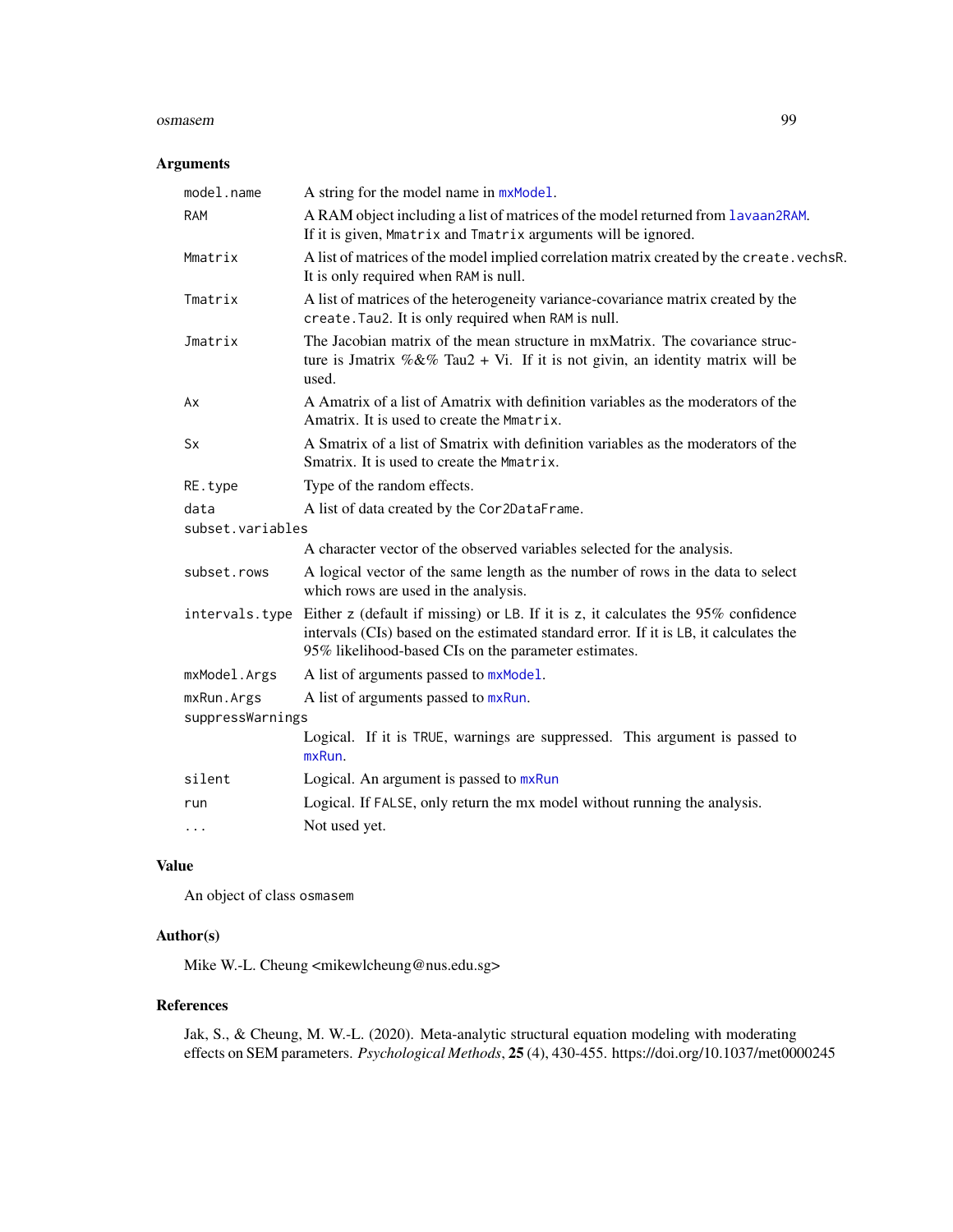# See Also

[Cor2DataFrame](#page-44-0), [create.vechsR](#page-53-0), [create.Tau2](#page-51-0), [create.V](#page-52-0), [osmasem](#page-97-0), [Nohe15](#page-93-0)

osmasemR2 *Calculate the R2 in OSMASEM*

# Description

It calculates the R2 of the moderators in explaining the variances in the heterogeneity variances.

# Usage

osmasemR2(model1, model0, R2.truncate=TRUE)

## Arguments

| model1                   | An object in class osmasem.                  |
|--------------------------|----------------------------------------------|
| model0                   | An object in class osmasem.                  |
| R <sub>2</sub> .truncate | Whether to truncate the negative R2 to zero. |

## Value

model1 and model0 are the models with and without the moderators, respectively. The function does not check whether the models are nested. It is the users' responsibility to make sure that the models with and without the moderators are nested. It returns a list of the diagonals of the heterogeneity variances of the models without and with the moderators, and the R2.

#### Author(s)

Mike W.-L. Cheung <mikewlcheung@nus.edu.sg>

# See Also

[osmasem](#page-97-0)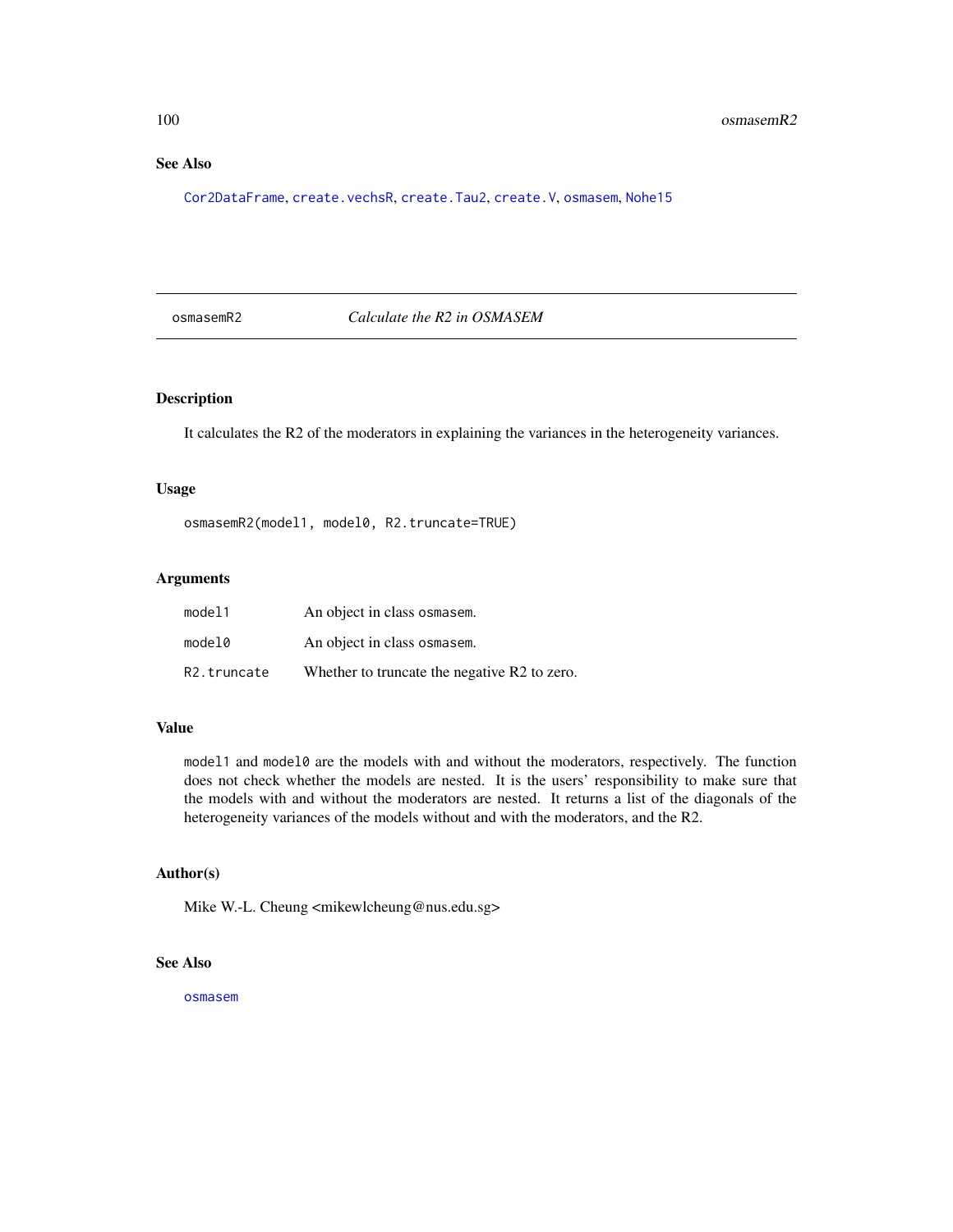It calculates the standardized root mean squared residuals (SRMR) in OSMASEM.

## Usage

osmasemSRMR(x)

# Arguments

x An OSMASEM object without any moderators.

# Value

It calculates the model implied correlation matrix and its saturated counterpart to calculate the SRMR. It should be noted that the heterogeneity variances are ignored in the calculations.

# Author(s)

Mike W.-L. Cheung <mikewlcheung@nus.edu.sg>

## See Also

[osmasem](#page-97-0), [Nohe15](#page-93-0)

pattern.n *Display the Accumulative Sample Sizes for the Covariance Matrix*

# Description

It displays the accumulative sample sizes for the covariance matrix.

#### Usage

pattern.n(x, n)

#### Arguments

| x | A list of square matrices |
|---|---------------------------|
| n | A vector of sample sizes. |

# Value

A square matrix of the accumulative sample sizes of the input matrices.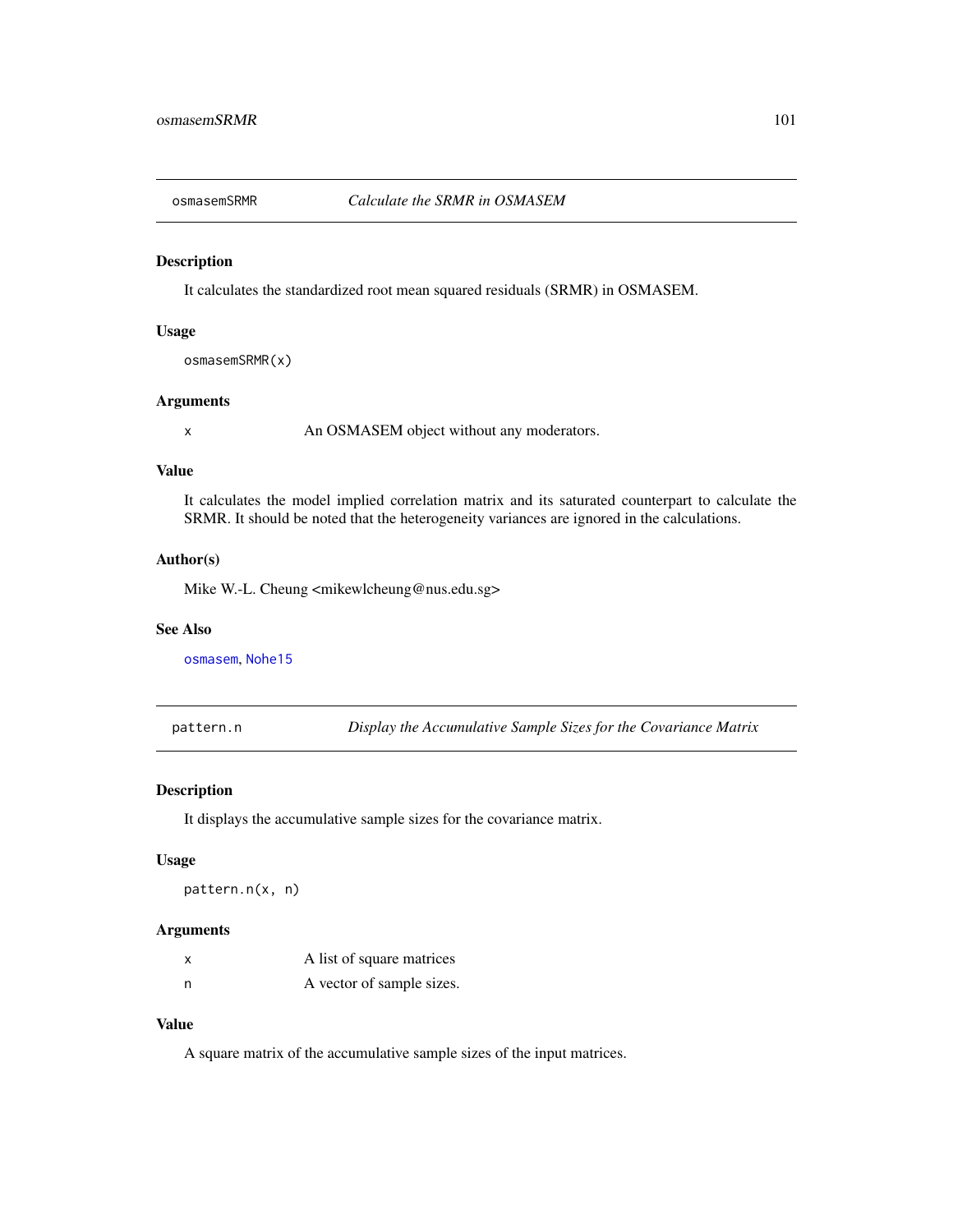# Author(s)

Mike W.-L. Cheung <mikewlcheung@nus.edu.sg>

# Examples

## Show the pattern of missing data pattern.n(Hunter83\$data, Hunter83\$n)

| # |               |      |      |      | Ability Knowledge Work sample Supervisor |
|---|---------------|------|------|------|------------------------------------------|
|   | # Ability     | 3815 | 3372 | 3281 | 3605                                     |
|   | # Knowledge   | 3372 | 3532 | 2998 | 3322                                     |
|   | # Work sample | 3281 | 2998 | 3441 | 3231                                     |
|   | # Supervisor  | 3605 | 3322 | 3231 | 3765                                     |

pattern.na *Display the Pattern of Missing Data of a List of Square Matrices*

## Description

It displays the pattern of missing data (or pattern of data that are present) of a list of square matrices with the same dimensions.

## Usage

pattern.na(x, show.na = TRUE, type=c("tssem", "osmasem"))

## Arguments

| X       | A list of square matrices                                                                                                                                                                              |
|---------|--------------------------------------------------------------------------------------------------------------------------------------------------------------------------------------------------------|
| show.na | If it is TRUE, it shows the pattern of missing data. If it is FALSE, it shows the<br>pattern of data that are present.                                                                                 |
| type    | If it is tssem, it reports the pattern of missing correlations for the tssem ap-<br>proach. If it is osmasem, it reports the pattern of missing correlations for the<br>data created by Cor2DataFrame. |

# Value

A square matrix of numerical values with the same dimensions of the input matrices.

#### Author(s)

Mike W.-L. Cheung <mikewlcheung@nus.edu.sg>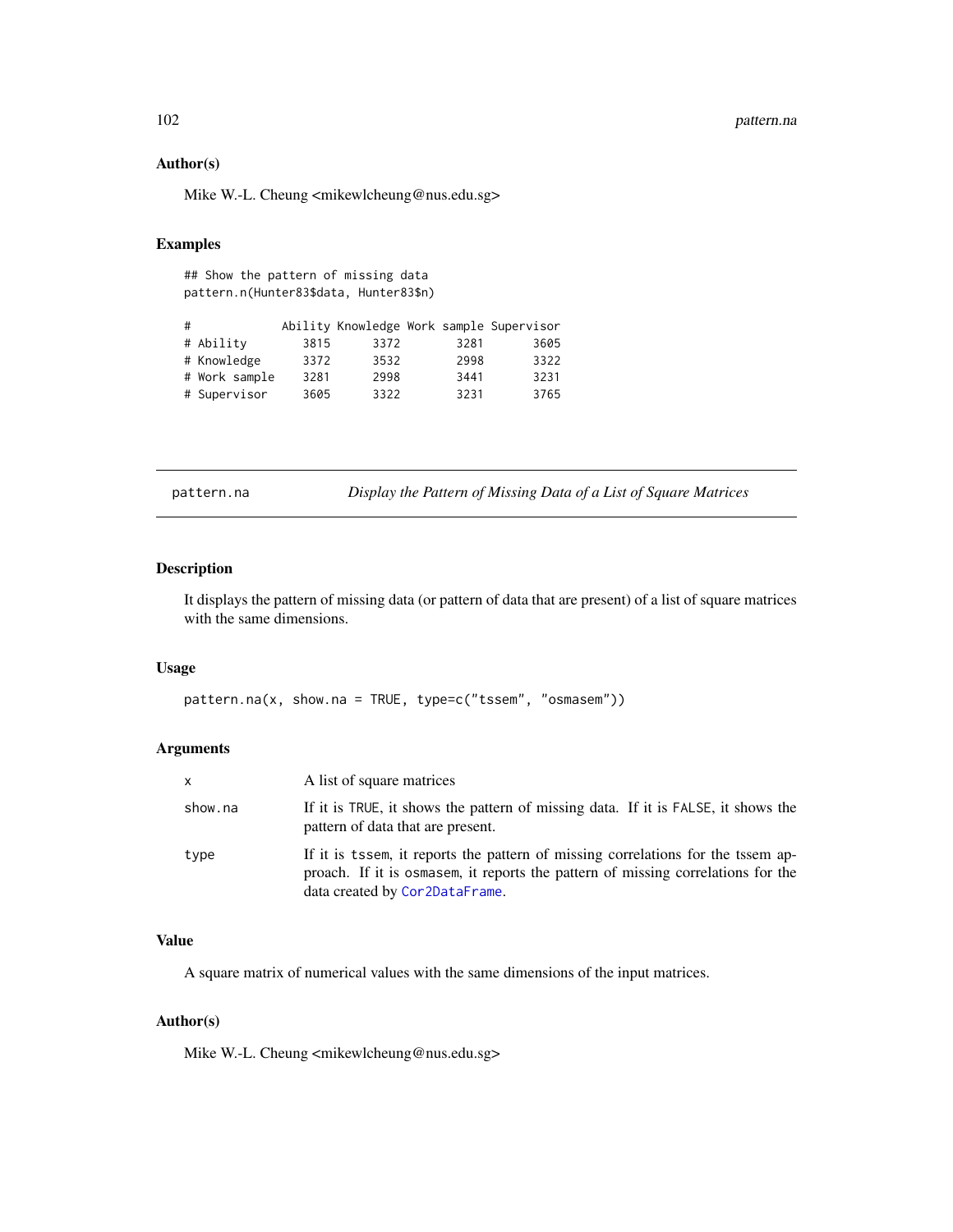## Examples

## Show the pattern of missing data pattern.na(Hunter83\$data, show.na=TRUE)

| # |               |  |  | Ability Knowledge Work sample Supervisor |
|---|---------------|--|--|------------------------------------------|
|   | # Ability     |  |  |                                          |
|   | # Knowledge   |  |  | 3                                        |
|   | # Work sample |  |  | 3                                        |
|   | # Supervisor  |  |  |                                          |

## Show the pattern of data that are present pattern.na(Hunter83\$data, show.na=FALSE)

| # |               |    |    |    | Ability Knowledge Work sample Supervisor |
|---|---------------|----|----|----|------------------------------------------|
|   | # Ability     | 13 |    |    | 12                                       |
|   | # Knowledge   | 11 | 12 | 10 | 11                                       |
|   | # Work sample | 11 | 10 | 12 | 11                                       |
|   | # Supervisor  | 12 | 11 | 11 | 13                                       |

plot *Plot methods for various objects*

#### **Description**

It plots the models from either the lavaan model or meta, wls, and osmasem objects.

#### Usage

```
## S3 method for class 'meta'
plot(x, effect.sizes, add.margin = 0.1, interval = 0.95,main= "Effect Sizes and their Confidence Ellipses",
     axis.labels= paste("Effect size ", effect.sizes, sep = ""),
     study.col = "black", study.pch = 19, study.min.cex = 0.8,
     study.weight.plot = FALSE, study.ellipse.plot = TRUE,
     study.ellipse.col = "black", study.ellipse.lty = 2,
     study.ellipse.lwd = 0.5, estimate.col = "blue",
     estimate.pch = 18, estimate.cex = 2,
     estimate.ellipse.plot = TRUE, estimate.ellipse.col = "red",
     estimate.ellipse.lty = 1, estimate.ellipse.lwd = 2,
     randeff.ellipse.plot = TRUE, randeff.ellipse.col = "green",
     randeff.ellipse.lty = 1, randeff.ellipse.lwd = 2,
     univariate.plot = TRUE, univariate.lines.col = "gray",
     univariate.lines.lty = 3, univariate.lines.lwd = 1,
     univariate.polygon.width = 0.02,
     univariate.polygon.col = "red",univariate.arrows.col = "green", univariate.arrows.lwd = 2,
     diag.panel = FALSE, xlim=NULL, ylim=NULL, ...)
## S3 method for class 'character'
```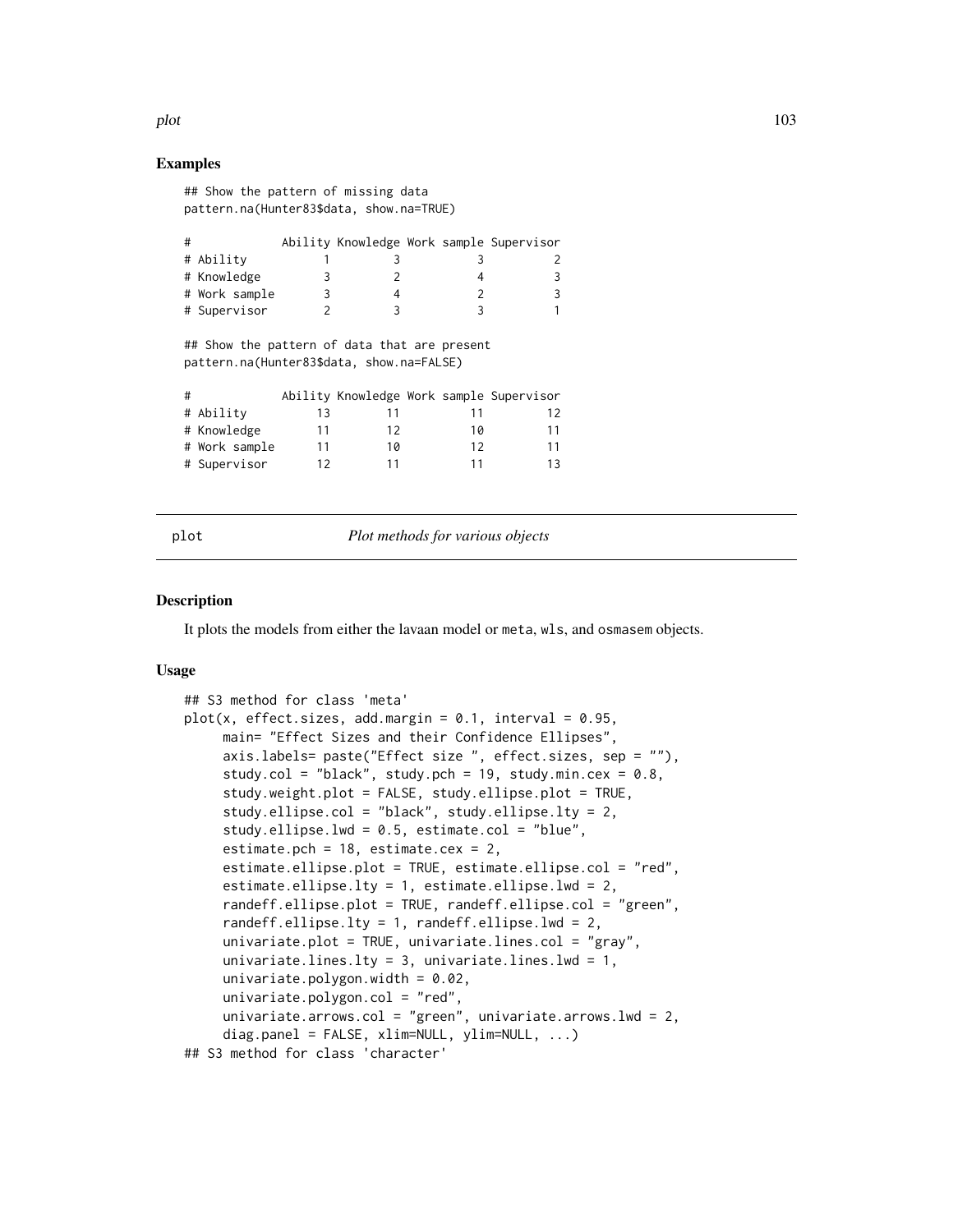```
plot(x, fixed.x=FALSE, nCharNodes=0, nCharEdges=0,
     layout=c("tree", "circle", "spring", "tree2", "circle2"),
     sizeMan=8, sizeLat=8, edge.label.cex=1.3, color="white", ...)
## S3 method for class 'wls'
plot(x, manNames=NULL, latNames=NULL, labels=c("labels", "RAM"),
     what="est", nCharNodes=0, nCharEdges=0,
     layout=c("tree", "circle", "spring", "tree2", "circle2"),
     sizeMan=8, sizeLat=8, edge.label.cex=1.3, color="white",
     weighted=FALSE, ...)
## S3 method for class 'osmasem'
plot(x, manNames=NULL, latNames=NULL, labels=c("labels", "RAM"),
     what="est", nCharNodes=0, nCharEdges=0,
     layout=c("tree", "circle", "spring", "tree2", "circle2"),
     sizeMan=8, sizeLat=8, edge.label.cex=1.3, color="white",
     weighted=FALSE, ...)
```
## Arguments

| x                  | An object returned from either a lavaan model class character, osmasem, wls<br>or meta                                                                                                                                                                                  |  |  |
|--------------------|-------------------------------------------------------------------------------------------------------------------------------------------------------------------------------------------------------------------------------------------------------------------------|--|--|
| effect.sizes       | Numeric values indicating which effect sizes to be plotted. At least two ef-<br>fect sizes are required. To plot the effect sizes of $y_1$ and $y_2$ , one may use<br>effect.sizes= $c(1,2)$ . If it is missing, all effect sizes will be plotted in a<br>pairwise way. |  |  |
| add.margin         | Value for additional margins on the left and bottom margins.                                                                                                                                                                                                            |  |  |
| interval           | Interval for the confidence ellipses.                                                                                                                                                                                                                                   |  |  |
| main               | Main title of each plot. If there are multiple plots, a vector of character titles<br>may be used.                                                                                                                                                                      |  |  |
| axis.labels        | Labels for the effect sizes.                                                                                                                                                                                                                                            |  |  |
| study.col          | The color for individual studies. See col in par.                                                                                                                                                                                                                       |  |  |
| study.pch          | Plotting character of individual studies. See pch in points.                                                                                                                                                                                                            |  |  |
| study.min.cex      | The minimum value of cex for individual studies. See cex in par.                                                                                                                                                                                                        |  |  |
| study.weight.plot  |                                                                                                                                                                                                                                                                         |  |  |
|                    | Logical. If TRUE, the plotting size of individual studies (cex) will be proportional<br>to one over the square root of the determinant of the sampling covariance matrix<br>of the study.                                                                               |  |  |
| study.ellipse.plot |                                                                                                                                                                                                                                                                         |  |  |
|                    | Logical. If TRUE, the confidence ellipses of individual studies are plotted.                                                                                                                                                                                            |  |  |
| study.ellipse.col  |                                                                                                                                                                                                                                                                         |  |  |
|                    | The color of the confidence ellipses of individual studies. See col in par.                                                                                                                                                                                             |  |  |
| study.ellipse.lty  |                                                                                                                                                                                                                                                                         |  |  |
|                    | The line type of the confidence ellipse of individual studies. See 1ty in par.                                                                                                                                                                                          |  |  |
| study.ellipse.lwd  |                                                                                                                                                                                                                                                                         |  |  |
|                    | The line width of the confidence ellipse of individual studies. See 1wd in par.                                                                                                                                                                                         |  |  |
| estimate.col       | The color of the estimated effect size. See col in par.                                                                                                                                                                                                                 |  |  |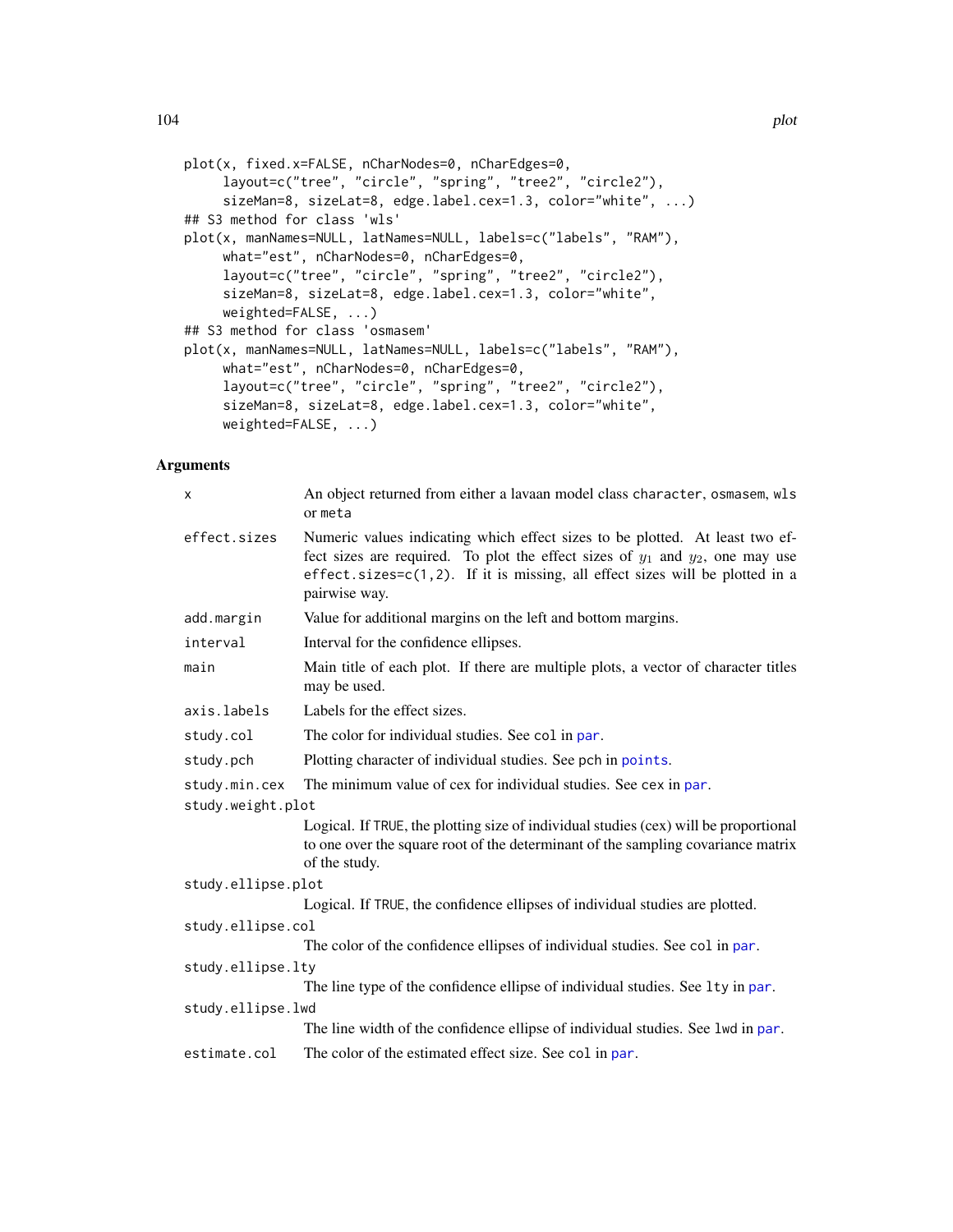| estimate.pch             | Plotting character of the estimated effect sizes. See pch in points.                                                        |
|--------------------------|-----------------------------------------------------------------------------------------------------------------------------|
| estimate.cex             | The amount of plotting of the estimated effect sizes. See cex in par.                                                       |
| estimate.ellipse.plot    |                                                                                                                             |
|                          | Logical. If TRUE, the confidence ellipse of the estimated effect sizes will be<br>plotted.                                  |
| estimate.ellipse.col     |                                                                                                                             |
|                          | The color of the confidence ellipse of the estimated effect sizes. See col in par.                                          |
| estimate.ellipse.lty     |                                                                                                                             |
|                          | The line type of the confidence ellipse of the estimated effect sizes. See 1ty in                                           |
|                          | par.                                                                                                                        |
| estimate.ellipse.lwd     |                                                                                                                             |
|                          | The line width of the confidence ellipse of the estimated effect sizes. See 1wd in<br>par.                                  |
| randeff.ellipse.plot     |                                                                                                                             |
| randeff.ellipse.col      | Logical. If TRUE, the confidence ellipses of the random effects will be plotted.                                            |
|                          | Color of the confidence ellipses of the random effects. See col in par.                                                     |
| randeff.ellipse.lty      |                                                                                                                             |
|                          | The line type of the confidence ellipses of the random effects. See 1ty in par.                                             |
| randeff.ellipse.lwd      |                                                                                                                             |
|                          | The line width of the confidence ellipses of the random effects. See 1wd in par.                                            |
| univariate.plot          |                                                                                                                             |
|                          | Logical. If TRUE, the estimated univariate effect sizes will be plotted.                                                    |
| univariate.lines.col     |                                                                                                                             |
|                          | The color of the estimated univariate effect sizes. See col in par.                                                         |
| univariate.lines.lty     |                                                                                                                             |
|                          | The line type of the estimated univariate effect sizes. See 1ty in par.                                                     |
| univariate.lines.lwd     |                                                                                                                             |
|                          | The line width of the estimated univariate effect sizes. See lwd in par.                                                    |
| univariate.polygon.width |                                                                                                                             |
|                          | The width of the polygon of the estimated univariate effect sizes.                                                          |
| univariate.polygon.col   |                                                                                                                             |
|                          | The color of the polygon of the estimated univariate effect sizes.                                                          |
| univariate.arrows.col    |                                                                                                                             |
|                          | The color of the arrows of the estimated univariate effect sizes.                                                           |
| univariate.arrows.lwd    |                                                                                                                             |
|                          | The line width of the arrows of the estimated univariate effect sizes.                                                      |
| diag.panel               | Logical. If TRUE, diagonal panels will be created. They can then be used for<br>forrest plots for univariate meta-analysis. |
| xlim                     | NULL or a numeric vector of length 2; if it is NULL, it provides defaults esti-<br>mated from the data.                     |
| ylim                     | NULL or a numeric vector of length 2; if it is NULL, it provides defaults esti-<br>mated from the data.                     |
| fived v                  | Accument pessed to completModel                                                                                             |

fixed.x Argument passed to [semPlotModel](#page-0-0).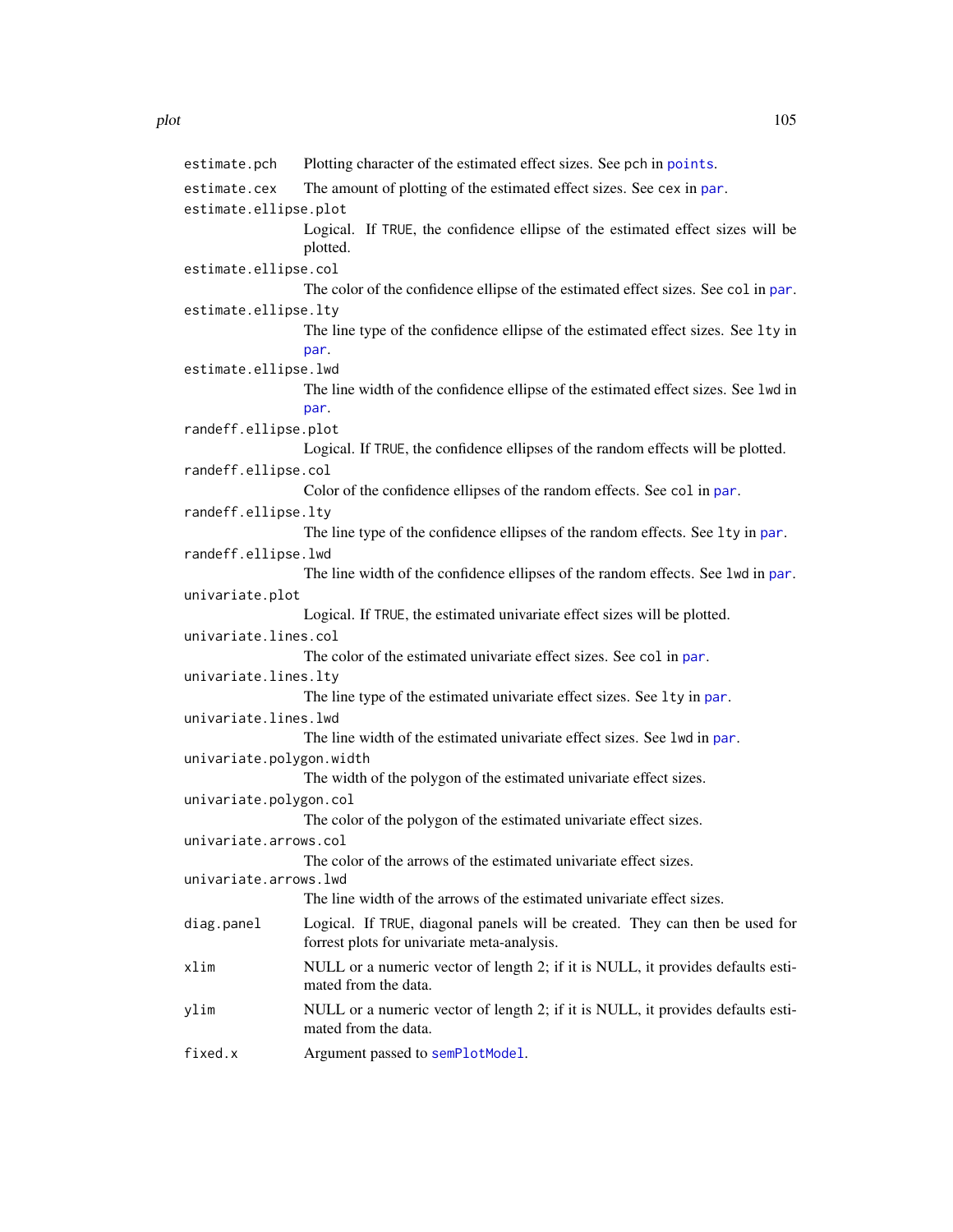| manNames   | Argument passed to semPaths                |
|------------|--------------------------------------------|
| latNames   | Argument passed to semPaths                |
| labels     | Argument passed to semPaths                |
| what       | Argument passed to semPaths                |
| nCharNodes | Argument passed to semPaths                |
| nCharEdges | Argument passed to semPaths                |
| layout     | Argument passed to semPaths                |
| color      | Argument passed to semPaths                |
| sizeMan    | Argument passed to semPaths                |
| sizeLat    | Argument passed to semPaths                |
|            | edge.label.cex Argument passed to semPaths |
| weighted   | Argument passed to semPaths                |
| .          | Further arguments passed to the methods.   |

# Note

The estimated effect sizes and random effects are based on the labels Intercept1, Intercept2, ... and Tau2\_1\_1, Tau2\_2\_1, Tau2\_2\_2, etc. At least two effect sizes are required for this function.

# Author(s)

Mike W.-L. Cheung <mikewlcheung@nus.edu.sg>

# References

Cheung, M. W.-L. (2013). Multivariate meta-analysis as structural equation models. *Structural Equation Modeling*, 20, 429-454.

# See Also

[Berkey98](#page-26-0), [wvs94a](#page-141-0) [meta2semPlot](#page-88-0) [semPaths](#page-0-0)

# Examples

```
## Not run:
## lavaan model
model \leftarrow "y \sim m + x
            m \sim x''plot(model)
```
## End(Not run)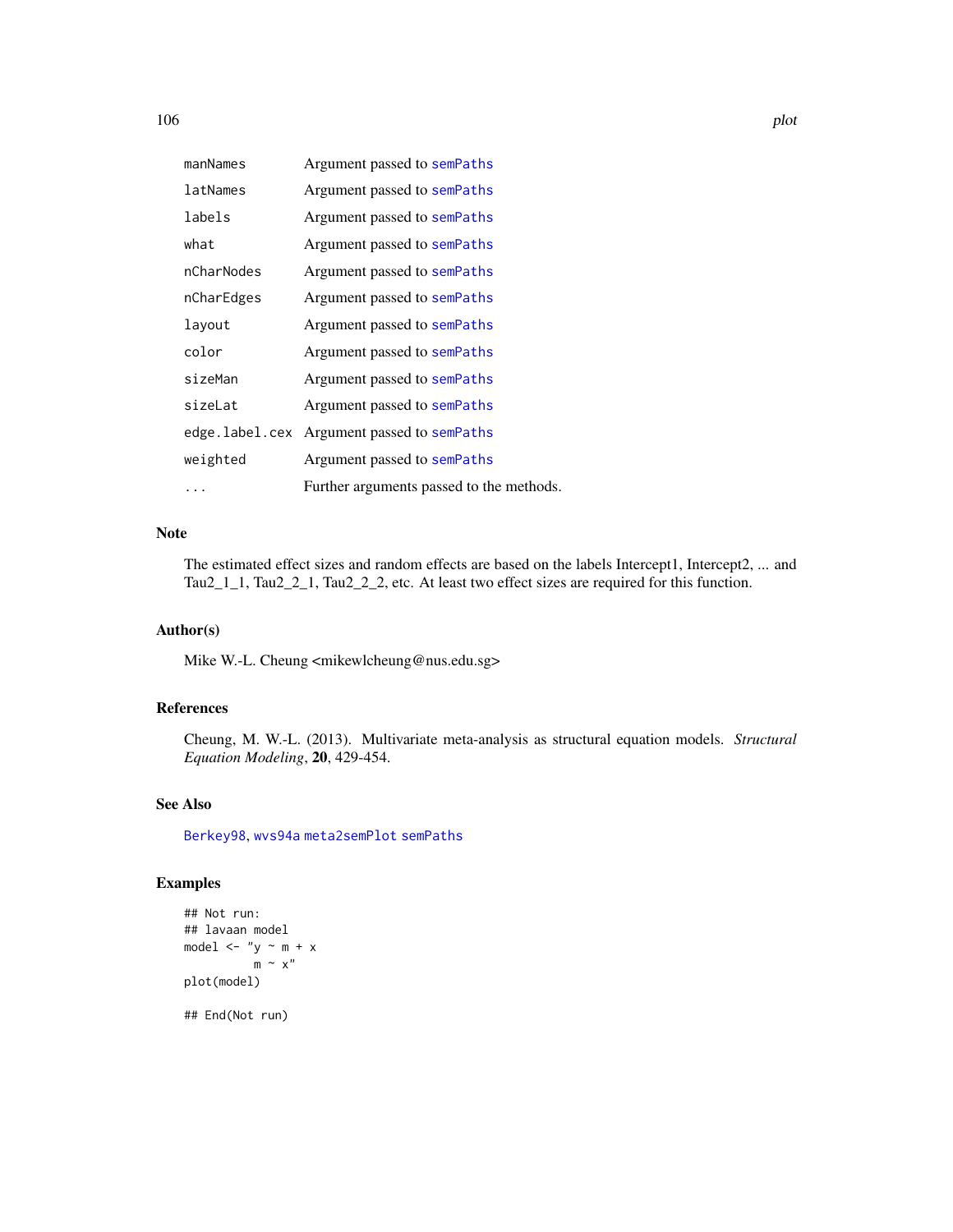Print methods for the tssem1FEM, tssem1FEM.cluster, tssem1REM, wls, meta, meta3X, reml, uniR1 and impliedR objects.

#### Usage

```
## S3 method for class 'tssem1FEM'
print(x, \ldots)## S3 method for class 'tssem1FEM.cluster'
print(x, \ldots)## S3 method for class 'tssem1REM'
print(x, \ldots)## S3 method for class 'wls'
print(x, \ldots)## S3 method for class 'meta'
print(x, \ldots)## S3 method for class 'meta3X'
print(x, \ldots)## S3 method for class 'reml'
print(x, \ldots)## S3 method for class 'uniR1'
print(x, \ldots)## S3 method for class 'impliedR'
print(x, \ldots)
```
## Arguments

| $\mathsf{x}$ | An object returned from either class tssem1FEM, class tssem1FEM.cluster,<br>class tssem1REM, class wls, class meta, class meta3X, class reml, class uniR1<br>or class impliedR |
|--------------|--------------------------------------------------------------------------------------------------------------------------------------------------------------------------------|
| $\cdots$     | Further arguments to be passed to summary, default or unused.                                                                                                                  |

# Author(s)

Mike W.-L. Cheung <mikewlcheung@nus.edu.sg>

## See Also

[tssem1](#page-126-0), [wls](#page-136-0), [meta](#page-85-0), [reml](#page-110-0)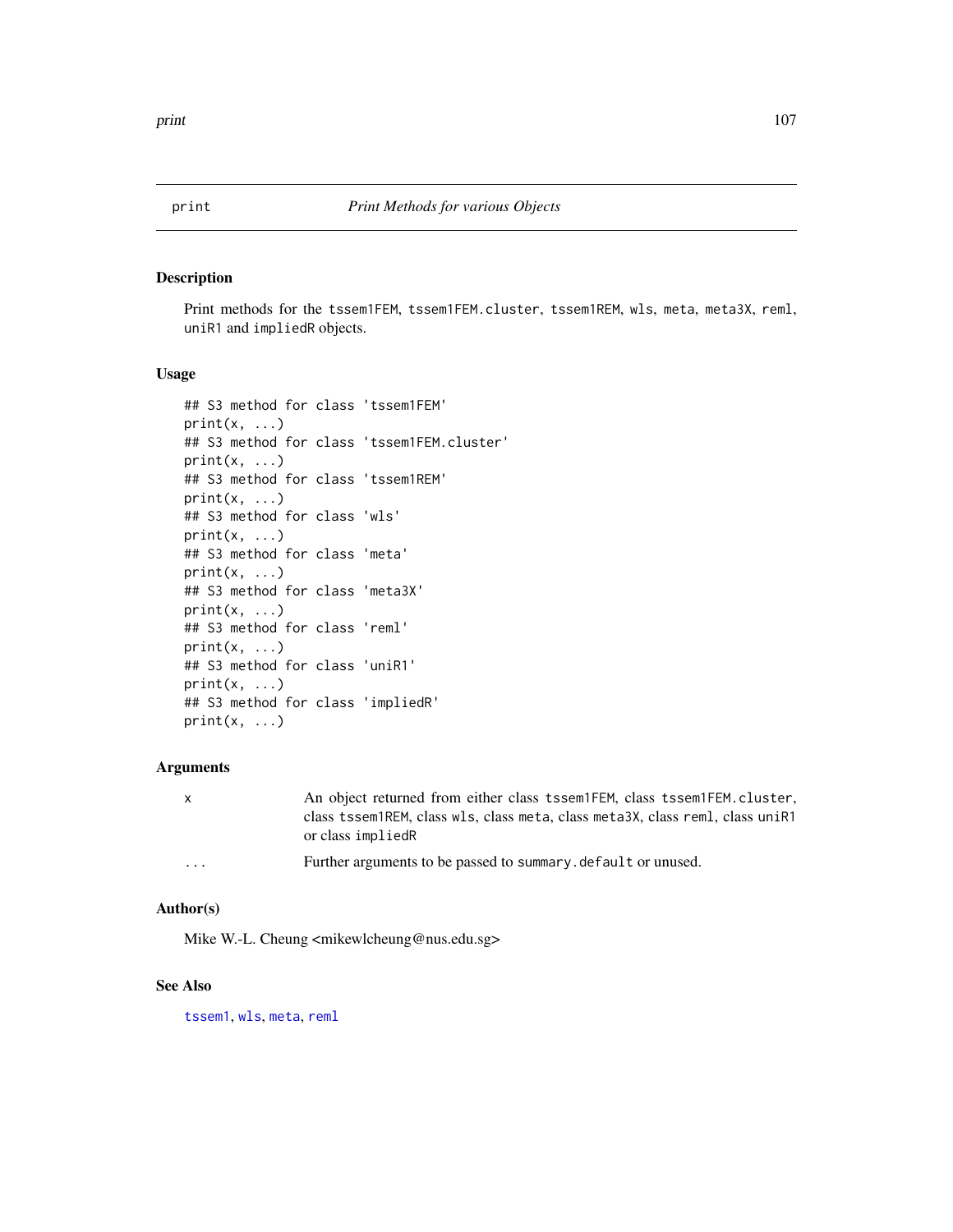It generates random sample or population correlation or covariance matrices. rCor() is a wrapper to call rCorPop() and then rCorSam().

# Usage

```
rCor(Sigma, V, n, corr=TRUE, raw.data=FALSE,
    nonPD.pop=c("replace", "nearPD", "accept"),
     nonPD.sam=c("stop", "nearPD"))
rCorPop(Sigma, V, k, corr=TRUE,
       nonPD.pop=c("replace", "nearPD", "accept"))
rCorSam(Sigma, n, corr=TRUE, raw.data=FALSE,
       nonPD.sam=c("stop", "nearPD"))
```
# Arguments

| Sigma     | A list of population correlation/covariance matrices or a single matrix                                                                                                                                                                                                        |
|-----------|--------------------------------------------------------------------------------------------------------------------------------------------------------------------------------------------------------------------------------------------------------------------------------|
| $\vee$    | A variance-covariance matrix of Sigma.                                                                                                                                                                                                                                         |
| n         | A vector or a single sample sizes.                                                                                                                                                                                                                                             |
| corr      | Logical. Whether to generate correlation or covariance matrices.                                                                                                                                                                                                               |
| raw.data  | Logical. Whether correlation/covariance matrices are generated via raw.data or<br>directly from a Wishart distribution.                                                                                                                                                        |
| nonPD.pop | If it is replace, generated non-positive definite matrices are replaced by gener-<br>ated new ones which are positive definite. If it is nearPD, they are replaced by<br>nearly positive definite matrices by calling Matrix::nearPD(). If it is accept,<br>they are accepted. |
| nonPD.sam | If it is stop, the program stops when the inputs in the rCorSam are non-positive<br>definite. If it is near PD, they are replaced by nearly positive definite matrices by<br>calling Matrix::nearPD().                                                                         |
| k         | A vector or a single number of studies.                                                                                                                                                                                                                                        |

#### Value

An object of the generated population/sample correlation/covariance matrices.

#### Author(s)

Mike W.-L. Cheung <mikewlcheung@nus.edu.sg>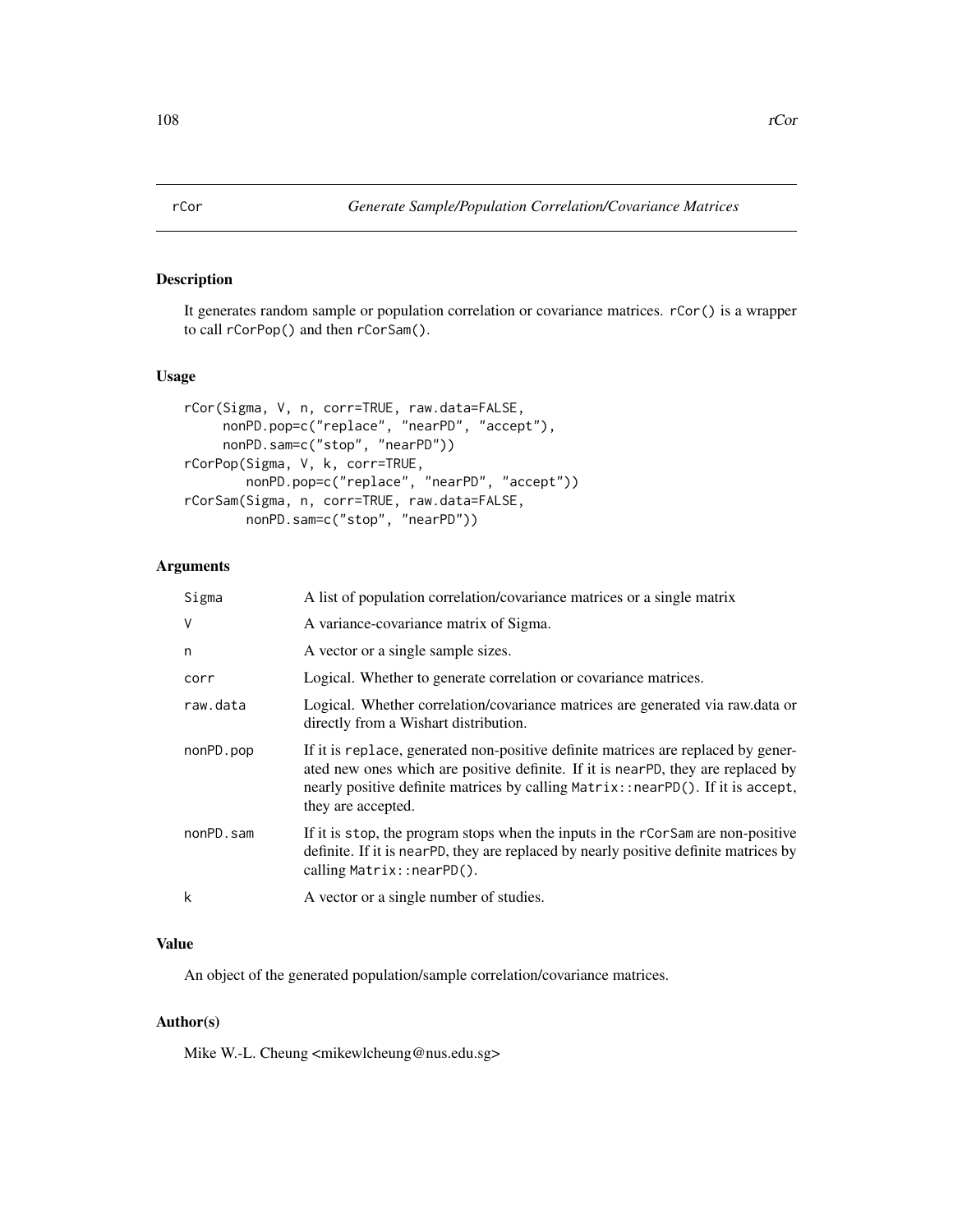#### readData 109

## Examples

```
Sigma \leq matrix(c(1, .2, .3,
                  .2, 1, .4,
                  .3, .4, 1), ncol=3, nrow=3)
V \leftarrow diag(c(.1, .1, .1))## Generate two population correlation matrices
Pop.corr <- rCorPop(Sigma, V, k=2)
Pop.corr
summary(Pop.corr)
## Generate two sample correlation matrices
rCorSam(Sigma=Pop.corr, n=c(10, 10))
## The above code is the same as the following one
rCor(Sigma, V, n=c(10, 10))
```
# readData *Read External Correlation/Covariance Matrices*

## Description

It reads full/lower triangle/stacked vectors of correlation/covariance data into a list of correlation/covariance matrices.

## Usage

```
readFullMat(file, ...)
readStackVec(file, ...)
readLowTriMat(file, no.var, ...)
```
# Arguments

| file                    | File name of the data.                                                                                           |
|-------------------------|------------------------------------------------------------------------------------------------------------------|
| no.var                  | The number of variables in the data.                                                                             |
| $\cdot$ $\cdot$ $\cdot$ | Further arguments to be passed to scan for readLowTriMat and to read, table<br>for readFullMat and readStackVec. |

## Value

A list of correlation/covariance matrices.

#### Author(s)

Mike W.-L. Cheung <mikewlcheung@nus.edu.sg>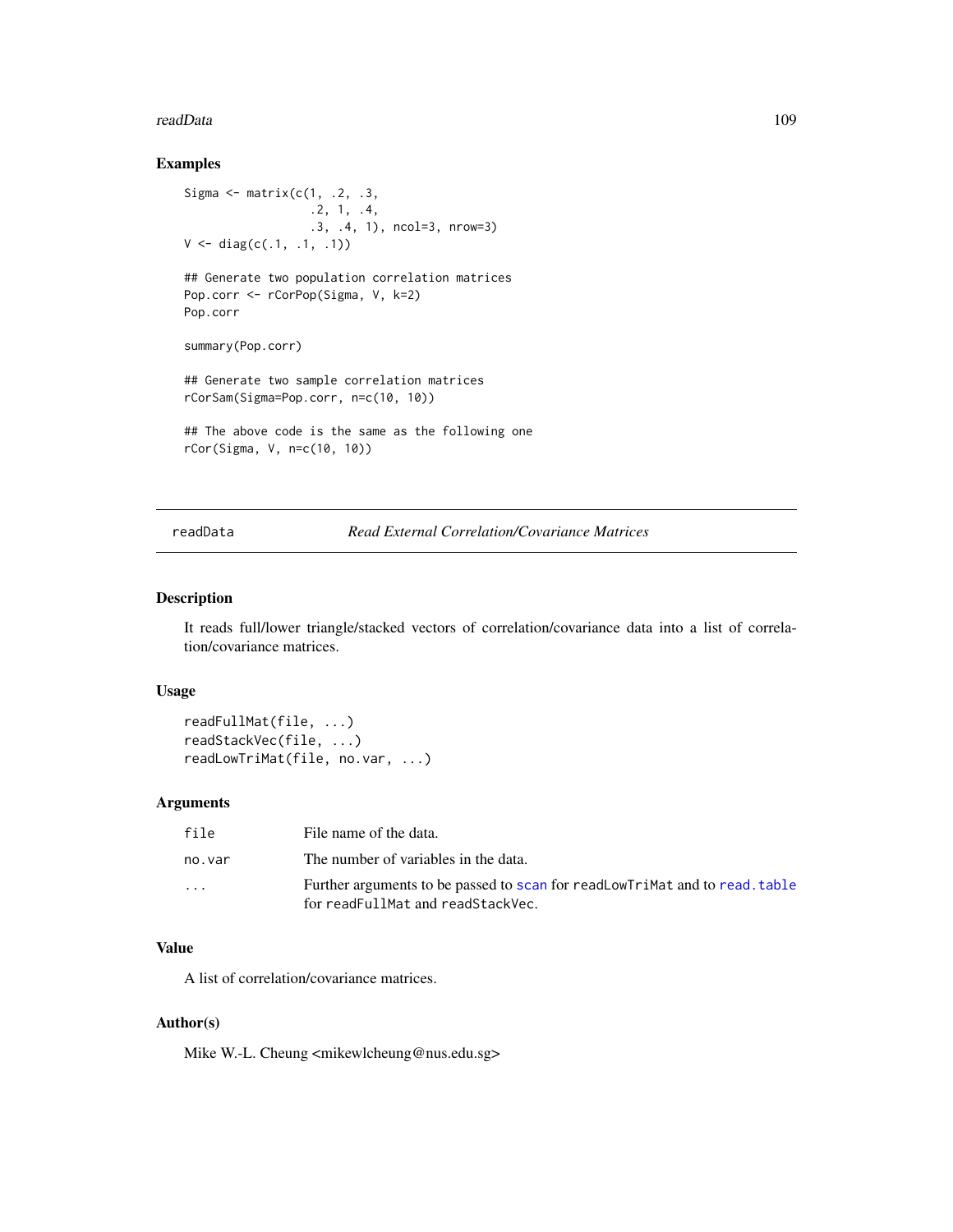## Examples

```
## Not run:
## Write two full correlation matrices into a file named "fullmat.dat".
## x2 is missing in the second matrix.
## The content of "fullmat.dat" is
# 1.0 0.3 0.4
# 0.3 1.0 0.5
# 0.4 0.5 1.0
# 1.0 NA 0.4
# NA NA NA
# 0.4 NA 1.0
## cat("1.0 0.3 0.4\n0.3 1.0 0.5\n0.4 0.5 1.0
## 1.0 NA 0.4\nNA NA NA\n0.4 NA 1.0",
## file="fullmat.dat", sep="")
## Read the correlation matrices
## my.full <- readFullMat("fullmat.dat")
## my.full
# $`1`
# x1 x2 x3
# x1 1.0 0.3 0.4
# x2 0.3 1.0 0.5
# x3 0.4 0.5 1.0
#
# $`2`
# x1 x2 x3
# x1 1.0 NA 0.4
# x2 NA NA NA
# x3 0.4 NA 1.0
## Write two lower triangle correlation matrices into a file named "lowertriangle.dat".
## x2 is missing in the second matrix.
## The content of "lowertriangle.dat" is
# 1.0
# 0.3 1.0
# 0.4 0.5 1.0
# 1.0
# NA NA
# 0.4 NA 1.0
## cat("1.0\n0.3 1.0\n0.4 0.5 1.0\n1.0\nNA NA\n0.4 NA 1.0",
## file="lowertriangle.dat", sep="")
## Read the lower triangle correlation matrices
## my.lowertri <- readLowTriMat(file = "lowertriangle.dat", no.var = 3)
## my.lowertri
# $`1`
# x1 x2 x3
# x1 1.0 0.3 0.4
# x2 0.3 1.0 0.5
```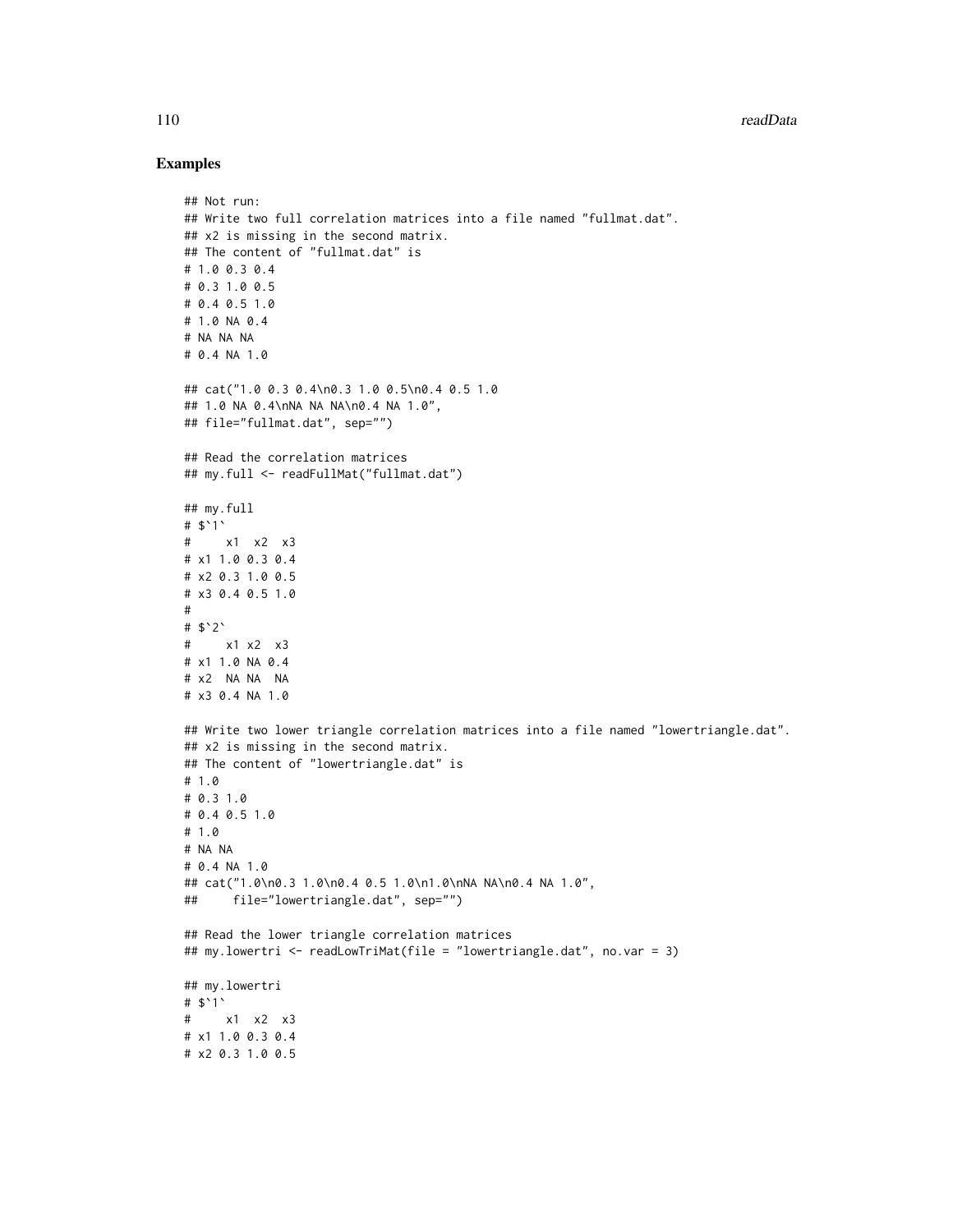reml

```
# x3 0.4 0.5 1.0
#
# $`2`
# x1 x2 x3
# x1 1.0 NA 0.4
# x2 NA NA NA
# x3 0.4 NA 1.0
## Write two vectors of correlation coefficients based on
## column major into a file named "stackvec.dat".
## x2 is missing in the second matrix.
## The content of "stackvec.dat" is
# 1.0 0.3 0.4 1.0 0.5 1.0
# 1.0 NA 0.4 NA NA 1.0
## cat("1.0 0.3 0.4 1.0 0.5 1.0\n1.0 NA 0.4 NA NA 1.0\n",
## file="stackvec.dat", sep="")
## my.vec <- readStackVec("stackvec.dat")
## my.vec
# $`1`
# x1 x2 x3
# x1 1.0 0.3 0.4
# x2 0.3 1.0 0.5
# x3 0.4 0.5 1.0
#
# $`2`
# x1 x2 x3
# x1 1.0 NA 0.4
# x2 NA NA NA
# x3 0.4 NA 1.0
## End(Not run)
```
<span id="page-110-0"></span>reml *Estimate Variance Components with Restricted (Residual) Maximum Likelihood Estimation*

#### Description

It estimates the variance components of random-effects in univariate and multivariate meta-analysis with restricted (residual) maximum likelihood (REML) estimation method.

## Usage

```
reml(y, v, x, data, RE.constraints = NULL, RE.startvalues = 0.1,
    RE.lbound = 1e-10, intervals.type = c("z", "LB"),model.name="Variance component with REML",
    suppressWarnings = TRUE, silent = TRUE, run = TRUE, ...)
```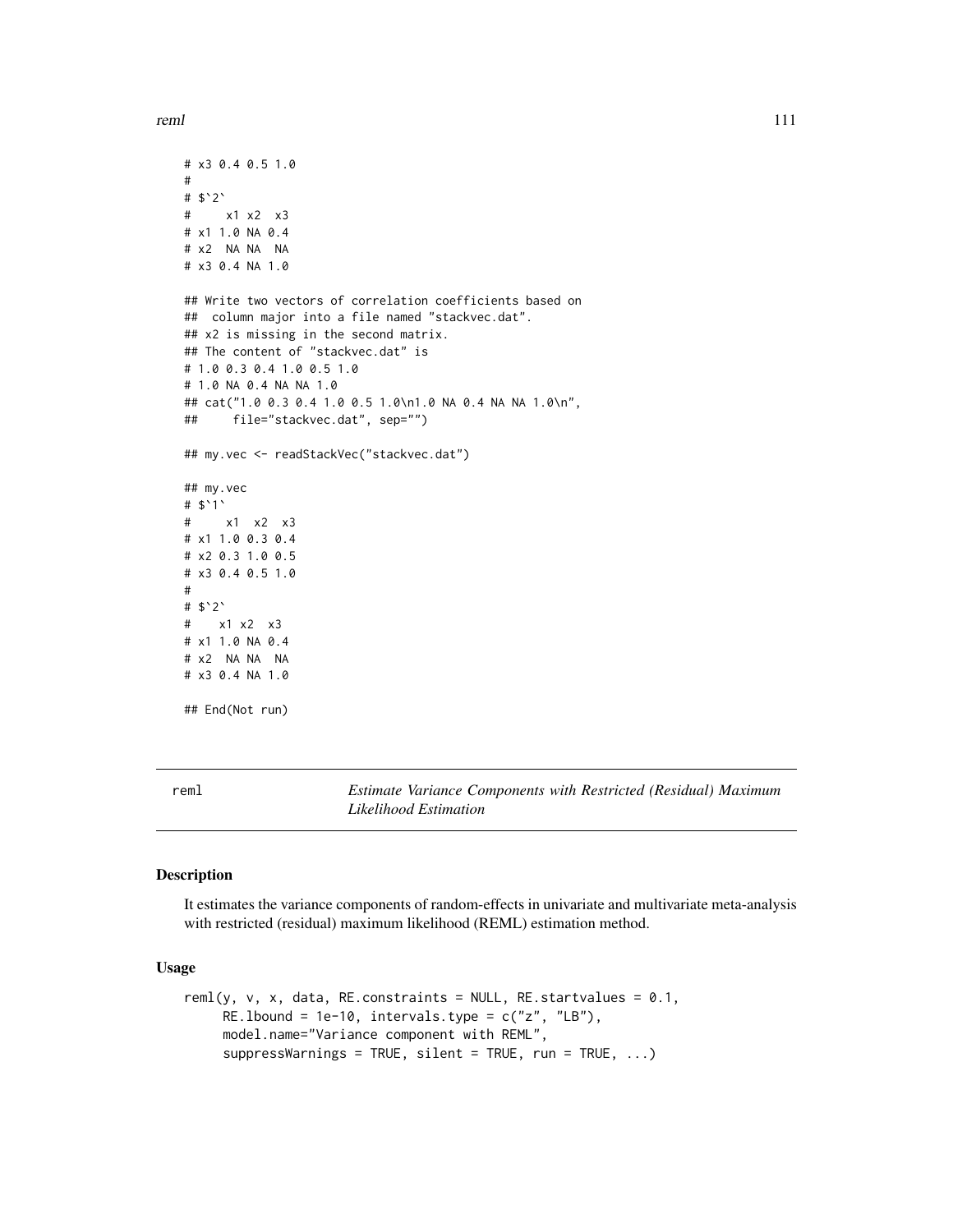# Arguments

| У                | A vector of effect size for univariate meta-analysis or a $k \times p$ matrix of effect<br>sizes for multivariate meta-analysis where $k$ is the number of studies and $p$ is<br>the number of effect sizes.                                                                                                                                                                                                                                                                     |
|------------------|----------------------------------------------------------------------------------------------------------------------------------------------------------------------------------------------------------------------------------------------------------------------------------------------------------------------------------------------------------------------------------------------------------------------------------------------------------------------------------|
| v                | A vector of the sampling variance of the effect size for univariate meta-analysis<br>or a $k \times p*$ matrix of the sampling covariance matrix of the effect sizes for<br>multivariate meta-analysis where $p* = p(p + 1)/2$ . It is arranged by column<br>major as used by vech.                                                                                                                                                                                              |
| x                | A predictor or a $k \times m$ matrix of predictors where $m$ is the number of predictors.                                                                                                                                                                                                                                                                                                                                                                                        |
| data             | An optional data frame containing the variables in the model.                                                                                                                                                                                                                                                                                                                                                                                                                    |
|                  | RE constraints A $p \times p$ matrix specifying the variance components of the random effects. If the<br>input is not a matrix, it is converted into a matrix by $as.matrix()$ . The default<br>is that all covariance/variance components are free. The format of this matrix<br>follows as . mxMatrix. Elements of the variance components can be constrained<br>equally by using the same labels. If a zero matrix is specified, it becomes a<br>fixed-effects meta-analysis. |
|                  | RE startvalues A vector of $p$ starting values on the diagonals of the variance component of<br>the random effects. If only one scalar is given, it will be repeated across the<br>diagonals. Starting values for the off-diagonals of the variance component are<br>all 0. A $p \times p$ symmetric matrix of starting values is also accepted.                                                                                                                                 |
| RE. 1bound       | A vector of $p$ lower bounds on the diagonals of the variance component of the<br>random effects. If only one scalar is given, it will be repeated across the diag-<br>onals. Lower bounds for the off-diagonals of the variance component are set at<br>NA. A $p \times p$ symmetric matrix of the lower bounds is also accepted.                                                                                                                                               |
|                  | intervals. type Either z (default if missing) or LB. If it is z, it calculates the 95% Wald confi-<br>dence intervals (CIs) based on the z statistic. If it is LB, it calculates the 95%<br>likelihood-based CIs on the parameter estimates. Note that the z values and<br>their associated p values are based on the z statistic. They are not related to the<br>likelihood-based CIs.                                                                                          |
| model.name       | A string for the model name in $mxModel$ .                                                                                                                                                                                                                                                                                                                                                                                                                                       |
| suppressWarnings |                                                                                                                                                                                                                                                                                                                                                                                                                                                                                  |
|                  | Logical. If TRUE, warnings are suppressed. It is passed to mxRun.                                                                                                                                                                                                                                                                                                                                                                                                                |
| silent           | Logical. An argument to be passed to mxRun                                                                                                                                                                                                                                                                                                                                                                                                                                       |
| run              | Logical. If FALSE, only return the mx model without running the analysis.                                                                                                                                                                                                                                                                                                                                                                                                        |
| .                | Further arguments to be passed to mxRun                                                                                                                                                                                                                                                                                                                                                                                                                                          |

## Details

Restricted (residual) maximum likelihood obtains the parameter estimates on the transformed data that do not include the fixed-effects parameters. A transformation matrix  $M = I - X(X'X)^{-1}X$ is created based on the design matrix  $X$  which is just a column vector when there is no predictor in x. The last N redundant rows of M is removed where N is the rank of X. After pre-multiplying by  $M$  on y, the parameters of fixed-effects are removed from the model. Thus, only the parameters of random-effects are estimated.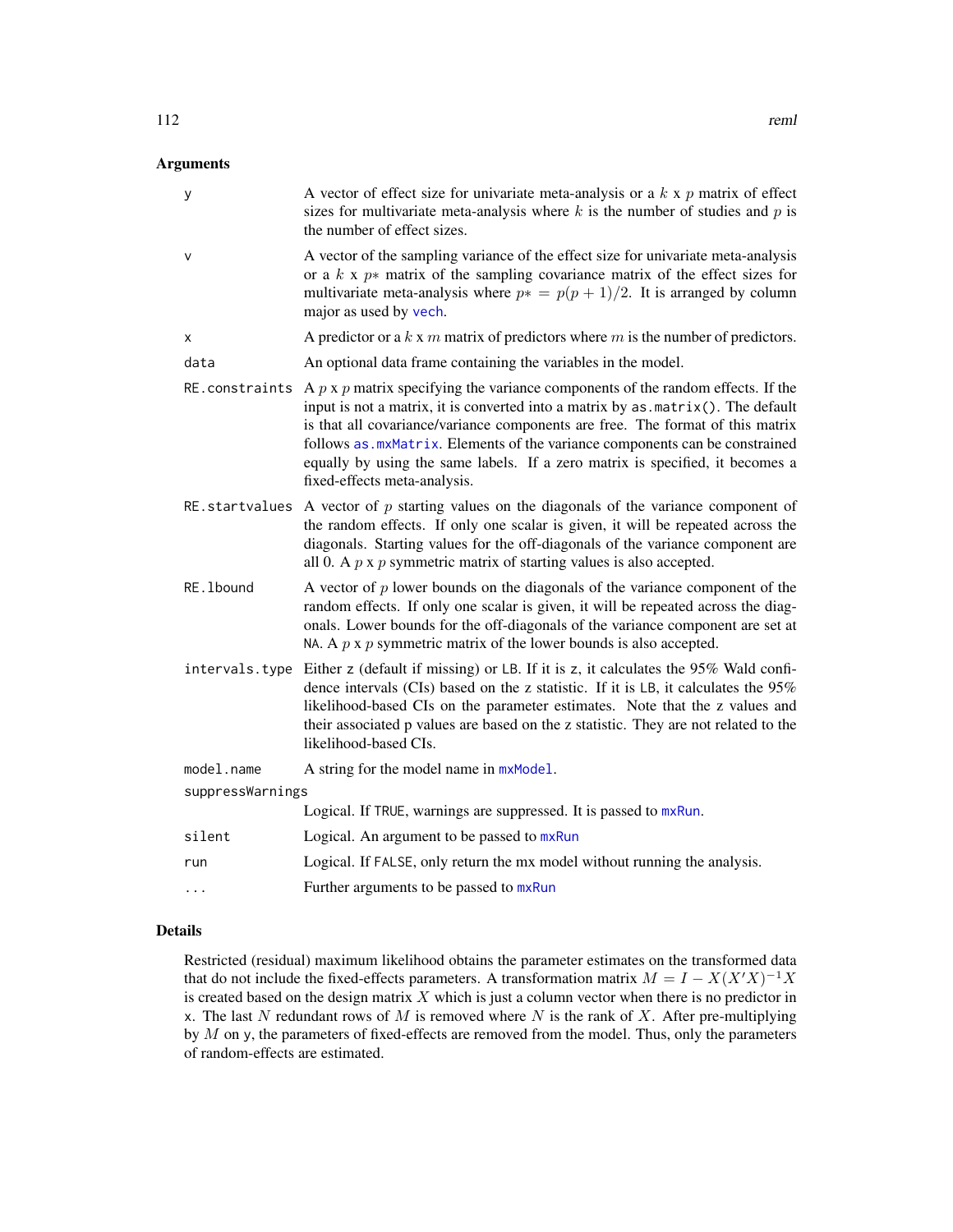reml

An alternative but equivalent approach is to minimize the -2\*log-likelihood function:

$$
\log(\det|V+T^2|) + \log(\det|X'(V+T^2)^{-1}X|) + (y-X\hat{\alpha})'(V+T^2)^{-1}(y-X\hat{\alpha})
$$

where V is the known conditional sampling covariance matrix of  $y$ ,  $T<sup>2</sup>$  is the variance component of the random effects, and  $\hat{\alpha} = (X'(V + T^2)^{-1}X)^{-1}X'(V + T^2)^{-1}y$ . rem1() minimizes the above likelihood function to obtain the parameter estimates.

## Value

An object of class reml with a list of

| call     | Object returned by match.call                                                                     |
|----------|---------------------------------------------------------------------------------------------------|
| data     | A data matrix of y, v and x                                                                       |
| no.v     | No. of effect sizes                                                                               |
| no.x     | No. of predictors                                                                                 |
| miss.vec | A vector indicating missing data. Studies will be removed before the analysis if<br>they are TRUE |
| mx.fit   | A fitted object returned from mxRun                                                               |

# Note

reml is more computationally intensive than meta. Moreover, reml is more likely to encounter errors during optimization. Since a likelihood function is directly employed to obtain the parameter estimates, there is no number of studies and number of observed statistics returned by [mxRun](#page-0-0). Adhoc steps are used to modify mx.fit@runstate\$objectives[[1]]@numObs and mx.fit@runstate\$objectives[[1]]@num

#### Author(s)

Mike W.-L. Cheung <mikewlcheung@nus.edu.sg>

#### References

Cheung, M. W.-L. (2013). Implementing restricted maximum likelihood estimation in structural equation models. *Structural Equation Modeling*, 20(1), 157-167.

Mehta, P. D., & Neale, M. C. (2005). People Are Variables Too: Multilevel Structural Equations Modeling. *Psychological Methods*, 10(3), 259-284.

Searle, S. R., Casella, G., & McCulloch, C. E. (1992). *Variance components*. New York: Wiley.

Viechtbauer, W. (2005). Bias and efficiency of meta-analytic variance estimators in the randomeffects model. *Journal of Educational and Behavioral Statistics*, 30(3), 261-293.

#### See Also

[meta](#page-85-0), [reml3](#page-113-0), [Hox02](#page-63-0), [Berkey98](#page-26-0)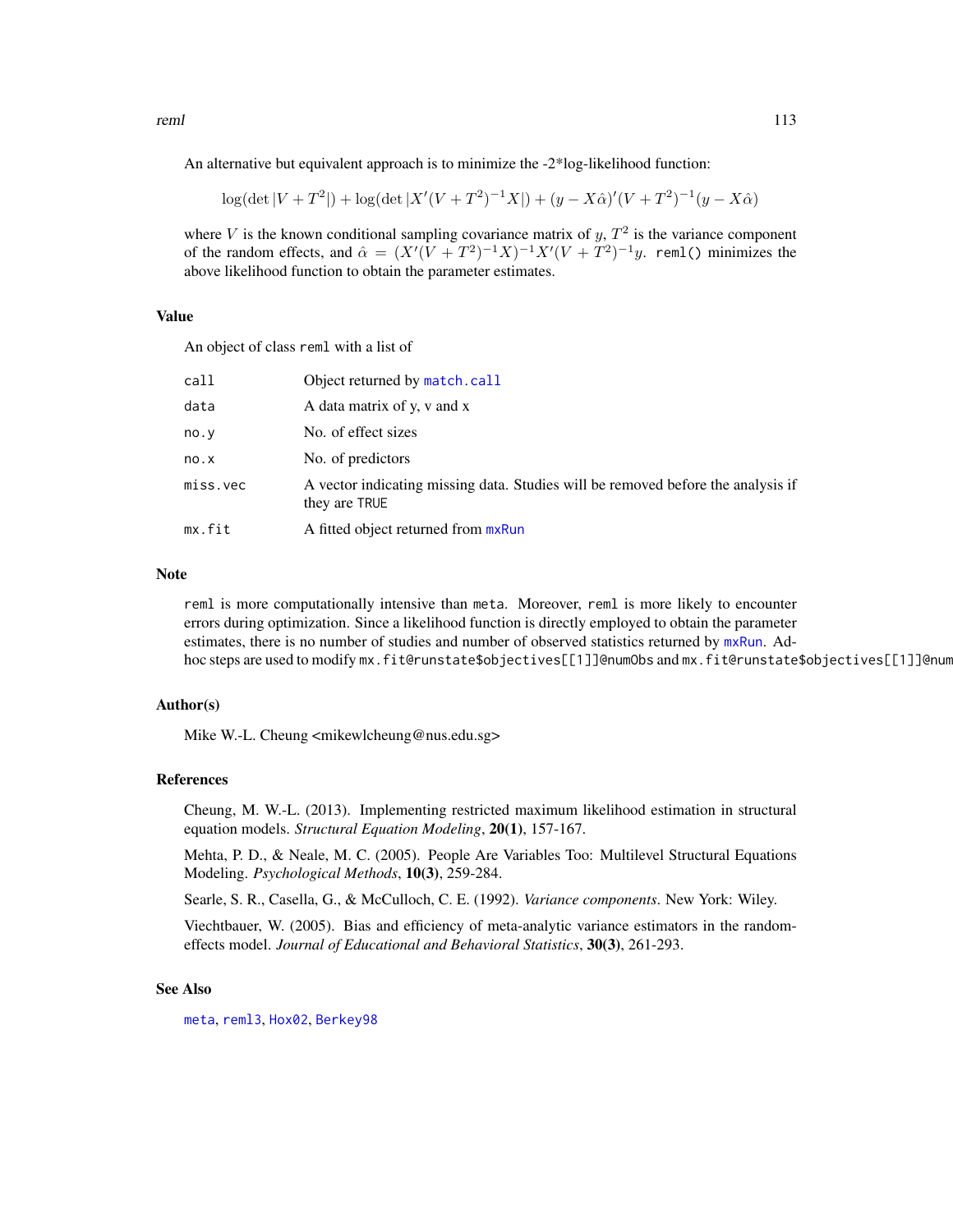<span id="page-113-0"></span>reml3 *Estimate Variance Components in Three-Level Univariate Meta-Analysis with Restricted (Residual) Maximum Likelihood Estimation*

# Description

It estimates the variance components of random-effects in three-level univariate meta-analysis with restricted (residual) maximum likelihood (REML) estimation method.

## Usage

```
reml3(y, v, cluster, x, data, RE2.startvalue=0.1, RE2.lbound=1e-10,
     RE3.startvalue=RE2.startvalue, RE3.lbound=RE2.lbound, RE.equal=FALSE,
     intervals.type=c("z", "LB"), model.name="Variance component with REML",
     suppressWarnings=TRUE, silent=TRUE, run=TRUE, ...)
```
## Arguments

| y                | A vector of $k$ studies of effect size.                                                                                                                                                                                                                                                                                                                                    |
|------------------|----------------------------------------------------------------------------------------------------------------------------------------------------------------------------------------------------------------------------------------------------------------------------------------------------------------------------------------------------------------------------|
| $\vee$           | A vector of $k$ studies of sampling variance.                                                                                                                                                                                                                                                                                                                              |
| cluster          | A vector of $k$ characters or numbers indicating the clusters.                                                                                                                                                                                                                                                                                                             |
| х                | A predictor or a $k \times m$ matrix of level-2 and level-3 predictors where $m$ is the<br>number of predictors.                                                                                                                                                                                                                                                           |
| data             | An optional data frame containing the variables in the model.                                                                                                                                                                                                                                                                                                              |
|                  | RE2.startvalue Starting value for the level-2 variance.                                                                                                                                                                                                                                                                                                                    |
| RE2.1bound       | Lower bound for the level-2 variance.                                                                                                                                                                                                                                                                                                                                      |
|                  | RE3.startvalue Starting value for the level-3 variance.                                                                                                                                                                                                                                                                                                                    |
| RE3.1bound       | Lower bound for the level-3 variance.                                                                                                                                                                                                                                                                                                                                      |
| RE.equal         | Logical. Whether the variance components at level-2 and level-3 are constrained<br>equally.                                                                                                                                                                                                                                                                                |
| intervals.type   | Either z (default if missing) or LB. If it is z, it calculates the 95% Wald confi-<br>dence intervals (CIs) based on the z statistic. If it is LB, it calculates the $95\%$<br>likelihood-based CIs on the parameter estimates. Note that the z values and<br>their associated p values are based on the z statistic. They are not related to the<br>likelihood-based CIs. |
| model.name       | A string for the model name in mxModel.                                                                                                                                                                                                                                                                                                                                    |
| suppressWarnings |                                                                                                                                                                                                                                                                                                                                                                            |
|                  | Logical. If TRUE, warnings are suppressed. It is passed to mxRun.                                                                                                                                                                                                                                                                                                          |
| silent           | Logical. Argument to be passed to mxRun                                                                                                                                                                                                                                                                                                                                    |
| run              | Logical. If FALSE, only return the mx model without running the analysis.                                                                                                                                                                                                                                                                                                  |
| $\cdots$         | Further arguments to be passed to mxRun                                                                                                                                                                                                                                                                                                                                    |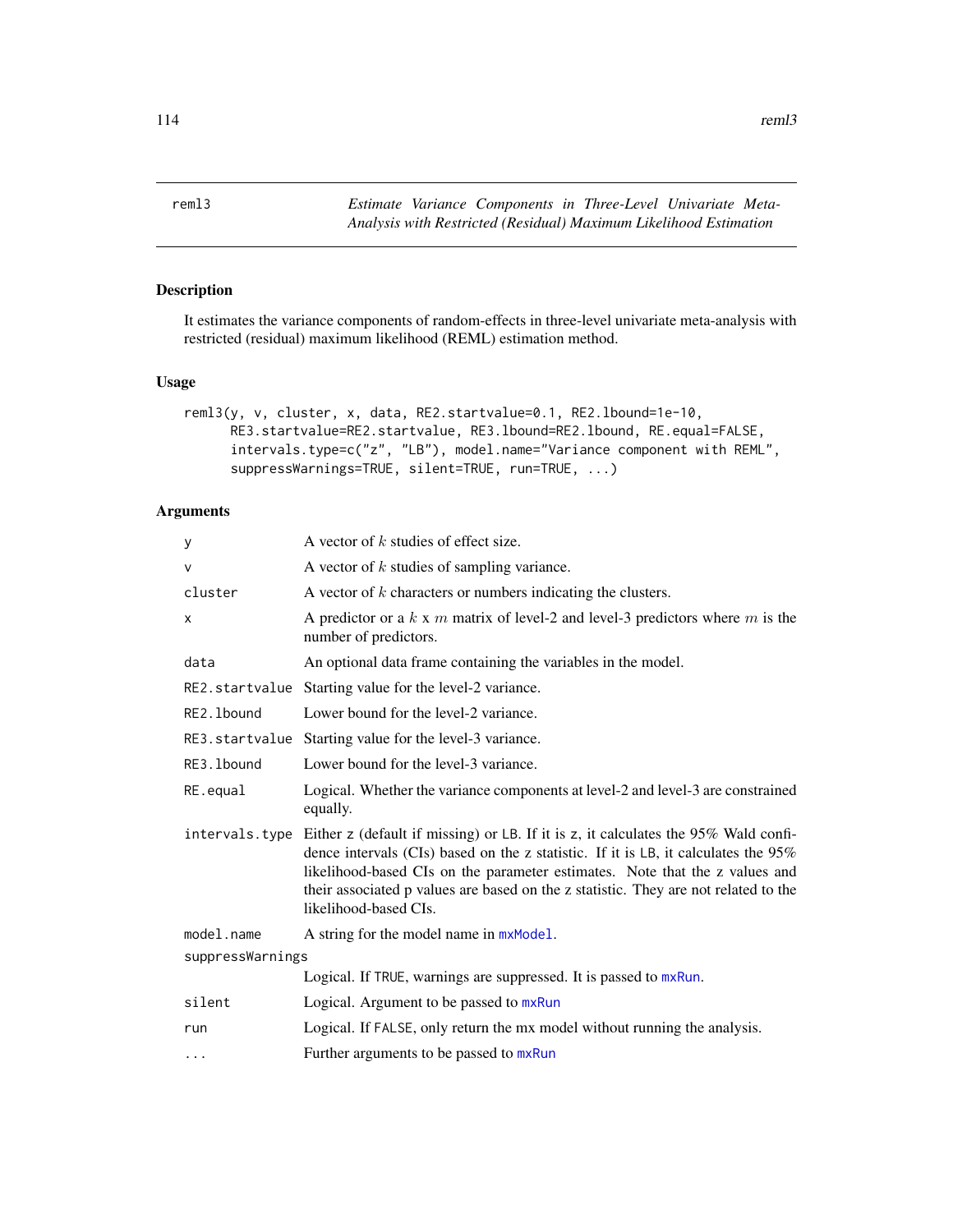reml3 and the contract of the contract of the contract of the contract of the contract of the contract of the contract of the contract of the contract of the contract of the contract of the contract of the contract of the

### Details

Restricted (residual) maximum likelihood obtains the parameter estimates on the transformed data that do not include the fixed-effects parameters. A transformation matrix  $M = I - X(X'X)^{-1}X$ is created based on the design matrix  $X$  which is just a column vector when there is no predictor in x. The last N redundant rows of M is removed where N is the rank of X. After pre-multiplying by  $M$  on y, the parameters of fixed-effects are removed from the model. Thus, only the parameters of random-effects are estimated.

An alternative but the equivalent approach is to minimize the -2\*log-likelihood function:

$$
\log(\det|V+T^2|) + \log(\det|X'(V+T^2)^{-1}X|) + (y - X\hat{\alpha})'(V+T^2)^{-1}(y - X\hat{\alpha})
$$

where V is the known conditional sampling covariance matrix of  $y$ ,  $T<sup>2</sup>$  is the variance component combining level-2 and level-3 random effects, and  $\hat{\alpha} = (X'(V + T^2)^{-1}X)^{-1}X'(V + T^2)^{-1}y$ . reml() minimizes the above likelihood function to obtain the parameter estimates.

#### Value

An object of class reml with a list of

| call   | Object returned by match.call       |
|--------|-------------------------------------|
| data   | A data matrix of y, y, and x        |
| mx.fit | A fitted object returned from mxRun |

#### Note

reml is more computationally intensive than meta. Moreover, reml is more likely to encounter errors during optimization. Since a likelihood function is directly employed to obtain the parameter estimates, there is no number of studies and number of observed statistics returned by [mxRun](#page-0-0). Adhoc steps are used to modify mx.fit@runstate\$objectives[[1]]@numObs and mx.fit@runstate\$objectives[[1]]@num

#### Author(s)

Mike W.-L. Cheung <mikewlcheung@nus.edu.sg>

#### References

Cheung, M. W.-L. (2013). Implementing restricted maximum likelihood estimation in structural equation models. *Structural Equation Modeling*, 20(1), 157-167.

Cheung, M. W.-L. (2014). Modeling dependent effect sizes with three-level meta-analyses: A structural equation modeling approach. *Psychological Methods*, 19, 211-229.

Mehta, P. D., & Neale, M. C. (2005). People Are Variables Too: Multilevel Structural Equations Modeling. *Psychological Methods*, 10(3), 259-284.

Searle, S. R., Casella, G., & McCulloch, C. E. (1992). *Variance components*. New York: Wiley.

## See Also

[meta3](#page-89-0), [reml](#page-110-0), [Cooper03](#page-42-0), [Bornmann07](#page-31-0)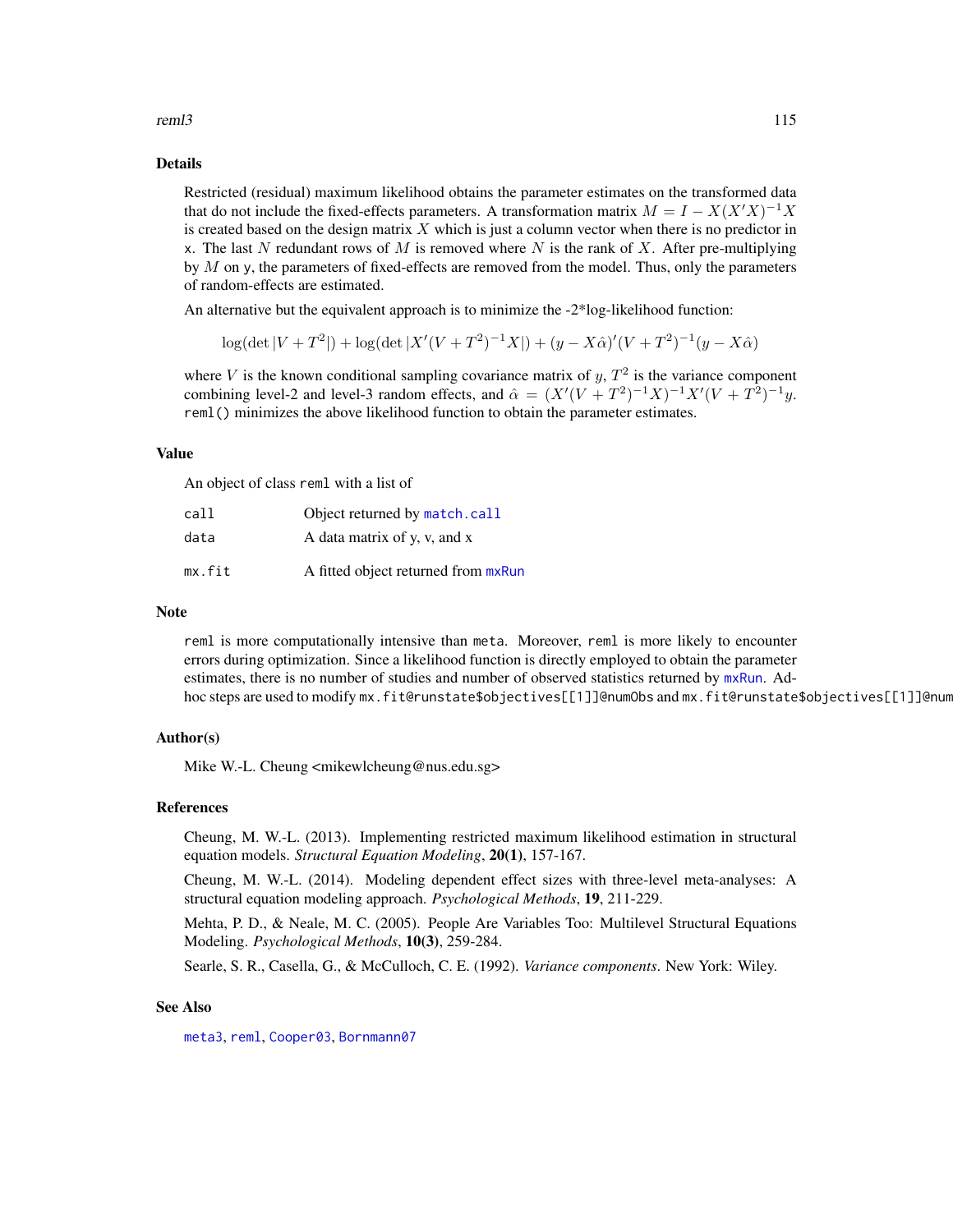## Description

It reruns models via mxTryHard().

## Usage

rerun(object, autofixtau2=FALSE, extraTries=10, ...)

# Arguments

| object      | An object of either class tssem1FEM, class tssem1REM, class wls, class meta,<br>class reml, class osmasem, and class MxModel.                                         |
|-------------|-----------------------------------------------------------------------------------------------------------------------------------------------------------------------|
| autofixtau2 | Logical. Whether automatically fixes elements of tau2 with NA of standard<br>errors. It only works for objects of class tssem nREM, class meta, and class<br>osmasem. |
| extraTries  | The number of attempts to run the model in addition to the first.                                                                                                     |
| $\ddotsc$   | Further arguments to be passed to $mxTryHard$                                                                                                                         |

## Author(s)

Mike W.-L. Cheung <mikewlcheung@nus.edu.sg>

## Examples

```
## Not run:
random1 <- tssem1(Digman97$data, Digman97$n, method="REM", RE.type="Diag")
random1_rerun <- rerun(random1)
summary(random1_rerun)
```
## End(Not run)

| Roorda11 | Studies on Students' School Engagement and Achievement Reported |
|----------|-----------------------------------------------------------------|
|          | by Roorda et al. (2011)                                         |

## Description

The data set includes 45 studies on the influence of affective teacher-student relationships on students' school engagement and achievement reported by Roorda et al. (2011).

## Usage

data(Roorda11)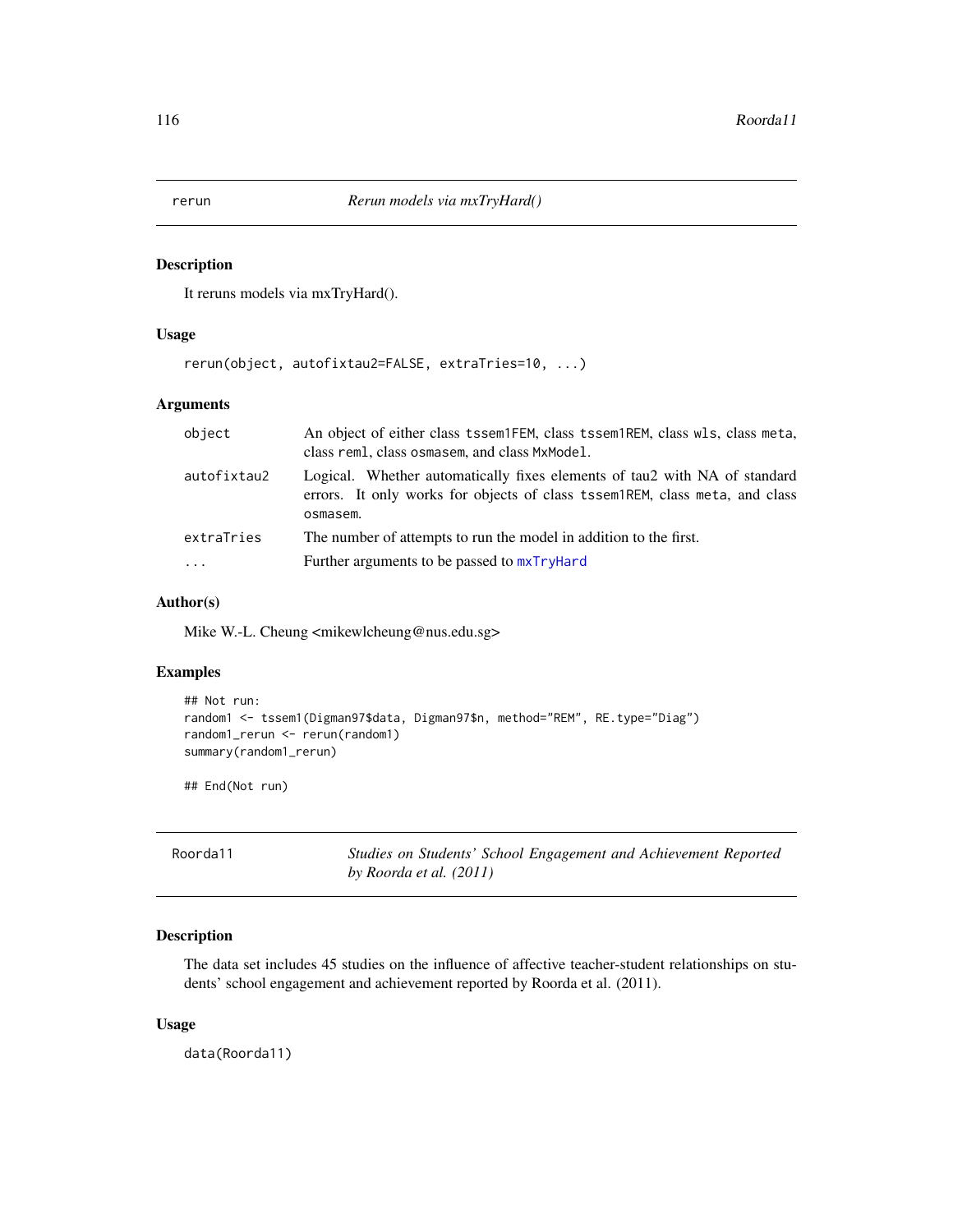#### $R$ oorda $11$  117

## Details

The variables are:

- data A list of 45 studies of correlation matrices. The variables are *pos* (positive teacher-student relations), *neg* (negative teacher-student relations), *enga* (student engagement), and *achiev* (student achievement).
- n A vector of sample sizes

SES A vector of average socio-economic status (SES) of the samples

#### Source

Roorda, D. L., Koomen, H. M. Y., Spilt, J. L., & Oort, F. J. (2011). The influence of affective teacher-student relationships on students' school engagement and achievement a meta-analytic approach. *Review of Educational Research*, *81*(4), 493-529.

#### References

Jak, S., & Cheung, M. W.-L. (2018). Addressing heterogeneity in meta-analytic structural equation modeling using subgroup analysis. *Behavior Research Methods*, 50, 1359-1373.

## Examples

```
## Not run:
## Random-effects model: First stage analysis
random1 <- tssem1(Cov = Roorda11$data, n = Roorda11$n, method = "REM",
                  RE.type = "Diag")summary(random1)
varnames <- c("pos", "neg", "enga", "achiev")
## Prepare a regression model using create.mxMatrix()
A \leftarrow create.mxMatrix(c(0, 0, 0, 0, 0)0,0,0,0,
                       "0.1*b31","0.1*b32",0,0,
                       0,0,"0.1*b43",0),
                     type = "Full", nrow = 4, ncol = 4, byrow = TRUE,
                     name = "A", as.mxMatrix = FALSE)
## This step is not necessary but it is useful for inspecting the model.
dimnames(A) <- list(varnames, varnames)
A
S <- create.mxMatrix(c(1,
                        ".5*p21",1,
                       0,0,"0.6*p33",
                       0,0,0,"0.6*p44"),
                     type="Symm", byrow = TRUE,
                     name="S", as.mxMatrix = FALSE)
```
## This step is not necessary but it is useful for inspecting the model.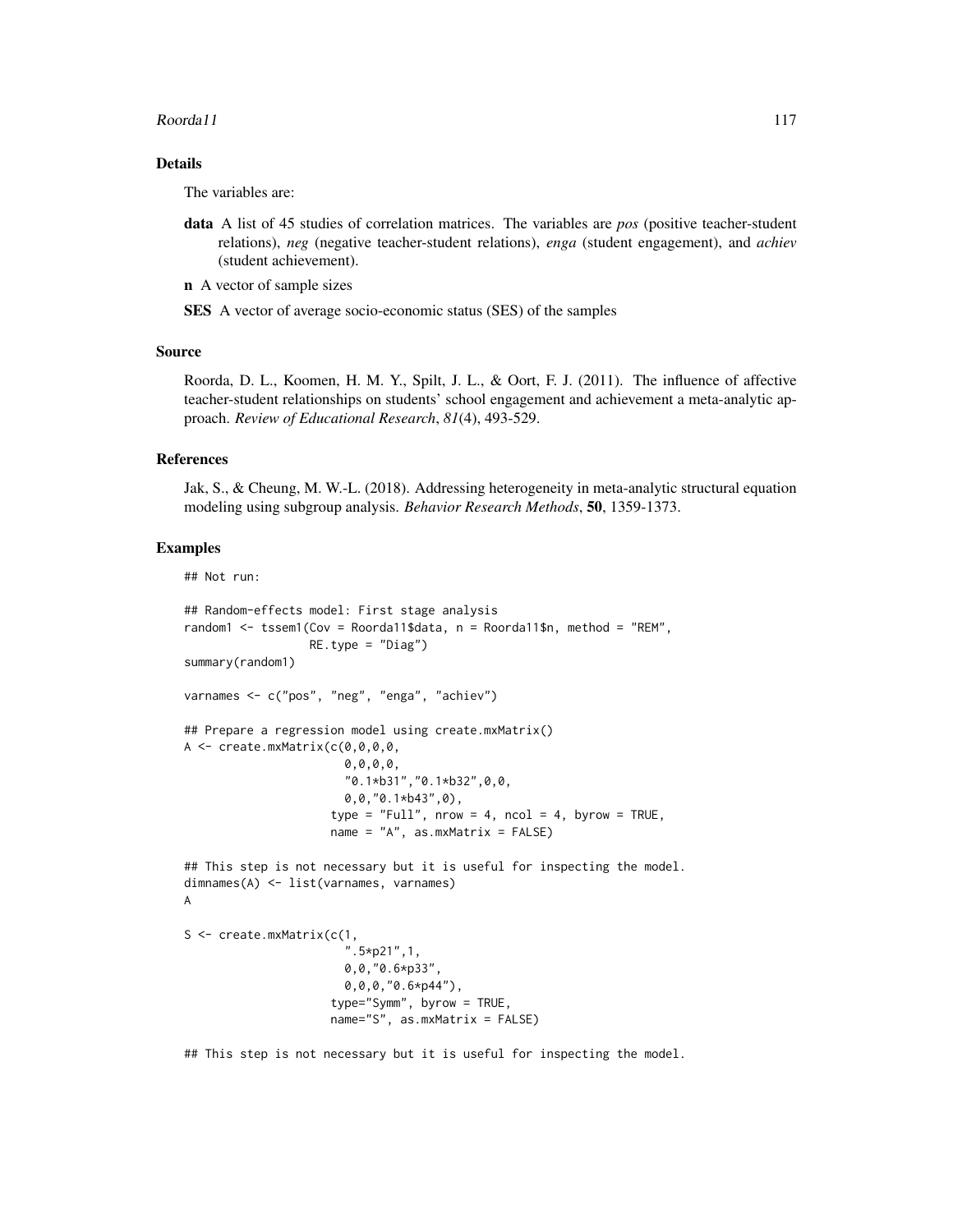```
dimnames(S) <- list(varnames, varnames)
S
## Random-effects model: Second stage analysis
random2 <- tssem2(random1, Amatrix=A, Smatrix=S, diag.constraints=TRUE,
                  intervals="LB")
summary(random2)
## Display the model with the parameter estimates
plot(random2)
## End(Not run)
```
Scalco17 *Correlation Matrices from Scalco et al. (2017)*

# Description

The data set includes correlation matrices using the theory of planned behavior to predict organic food consumption reported by Scalco17 et al. (2017).

#### Usage

data(Scalco17)

#### Details

A list of data with the following structure:

- data A list of correlation matrices. The variables are *ATT* (attitude), *SN* (subjective norm), *PBC* (perceived behavior control), *BI* (behavioral intention), and *BEH* (behavior)
- n A vector of sample sizes

Age A vector of the mean age of the samples

Female A vector of the percentage of the female samples

## Source

Scalco, A., Noventa, S., Sartori, R., & Ceschi, A. (2017). Predicting organic food consumption: A meta-analytic structural equation model based on the theory of planned behavior. *Appetite*, 112, 235-248.

# Examples

data(Scalco17)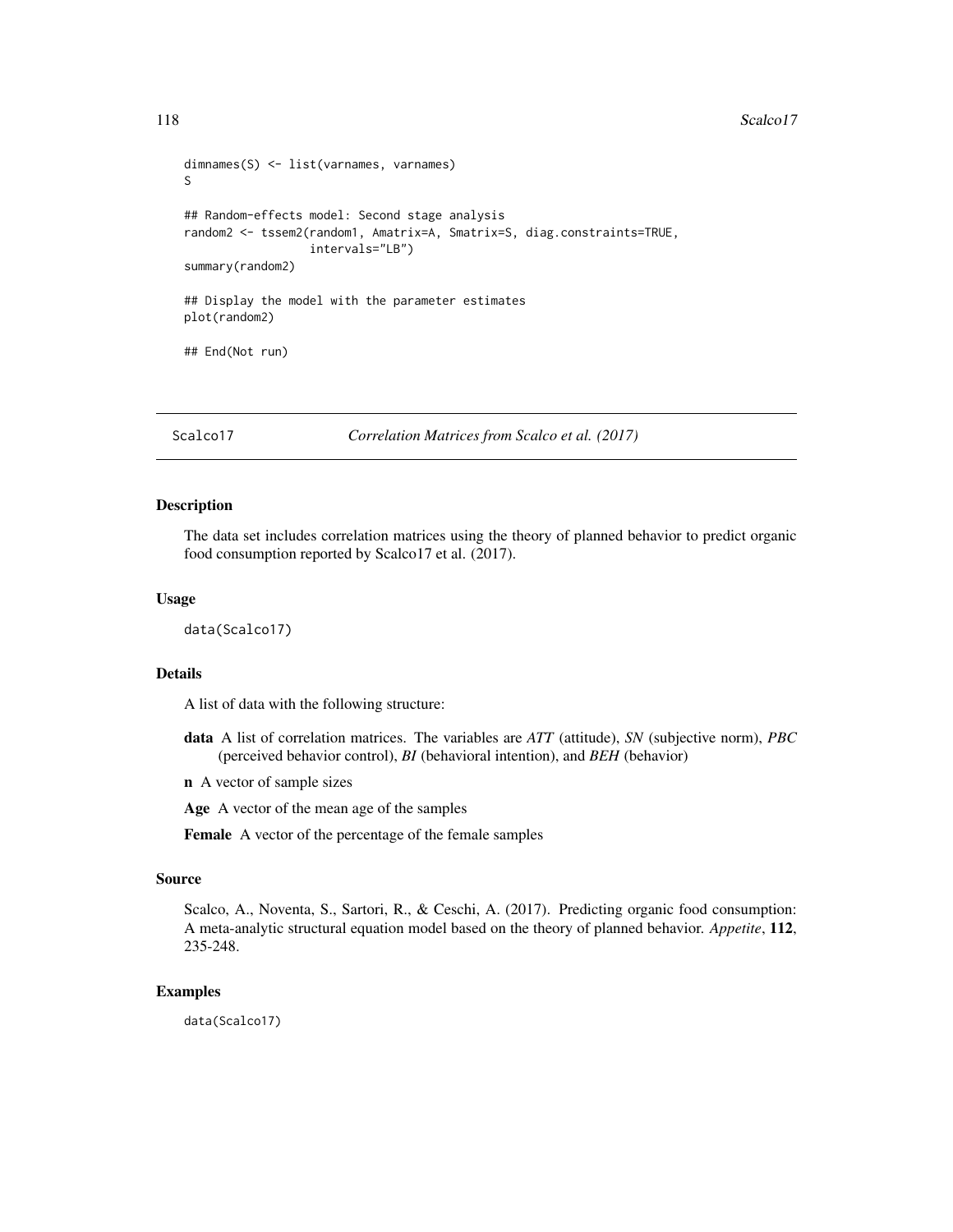<span id="page-118-0"></span>

#### Description

It computes the standardized mean differences and their asymptotic sampling covariance matrix for two multiple end-point studies with *p* effect sizes.

## Usage

```
smdMES(m1, m2, V1, V2, n1, n2,
       homogeneity=c("covariance", "correlation", "none"),
      bias.adjust=TRUE, list.output=TRUE, lavaan.output=FALSE)
```
## Arguments

| m1             | A vector of $p$ sample means of the first group.                                                                                                                                                                                                                                                                                                                                                                                                                                                                                             |
|----------------|----------------------------------------------------------------------------------------------------------------------------------------------------------------------------------------------------------------------------------------------------------------------------------------------------------------------------------------------------------------------------------------------------------------------------------------------------------------------------------------------------------------------------------------------|
| m2             | A vector of $p$ sample means of the second group.                                                                                                                                                                                                                                                                                                                                                                                                                                                                                            |
| V <sub>1</sub> | A $p$ by $p$ sample covariance matrix of the first group.                                                                                                                                                                                                                                                                                                                                                                                                                                                                                    |
| V <sub>2</sub> | A $p$ by $p$ sample covariance matrix of the second group.                                                                                                                                                                                                                                                                                                                                                                                                                                                                                   |
| n1             | The sample size of the first group.                                                                                                                                                                                                                                                                                                                                                                                                                                                                                                          |
| n <sub>2</sub> | The sample size of the second group.                                                                                                                                                                                                                                                                                                                                                                                                                                                                                                         |
| homogeneity    | If it is covariance (the default), homogeneity of covariance matrices is as-<br>sumed. The common standard deviations are used as the standardizers in calcu-<br>lating the effect sizes. If it is correlation, homogeneity of correlation is not<br>assumed. The standard deviations of the first group are used as the standard-<br>izer in calculating the effect sizes. If it is none, no homogeneity assumption is<br>made. The standard deviations of the first group are used as the standardizer in<br>calculating the effect sizes. |
| bias.adjust    | If it is TRUE (the default), the effect sizes are adjusted for small bias by multi-<br>plying $1 - 3/(4*(n1+n2) - 9)$ .                                                                                                                                                                                                                                                                                                                                                                                                                      |
| list.output    | If it is TRUE (the default), the effect sizes and their sampling covariance matrix<br>are outputed as a list. If it is FALSE, they will be stacked into a vector.                                                                                                                                                                                                                                                                                                                                                                            |
| lavaan.output  | If it is FALSE (the default), the effect sizes and its sampling covariance matrix<br>are reported. If it is TRUE, it outputs the fitted lavaan-class object.                                                                                                                                                                                                                                                                                                                                                                                 |

#### Details

Gleser and Olkin (2009) introduce formulas to calculate the standardized mean differences and their sampling covariance matrix for multiple end-point studies under the assumption of homogeneity of the covariance matrix. This function uses a structural equation modeling (SEM) approach introduced in Chapter 3 of Cheung (2015) to calculate the same estimates. The SEM approach is more flexible in two ways: (1) it allows homogeneity of covariance or correlation matrices or not; and (2) it allows users to test this assumption by checking the fitted [lavaan-class](#page-0-0) object.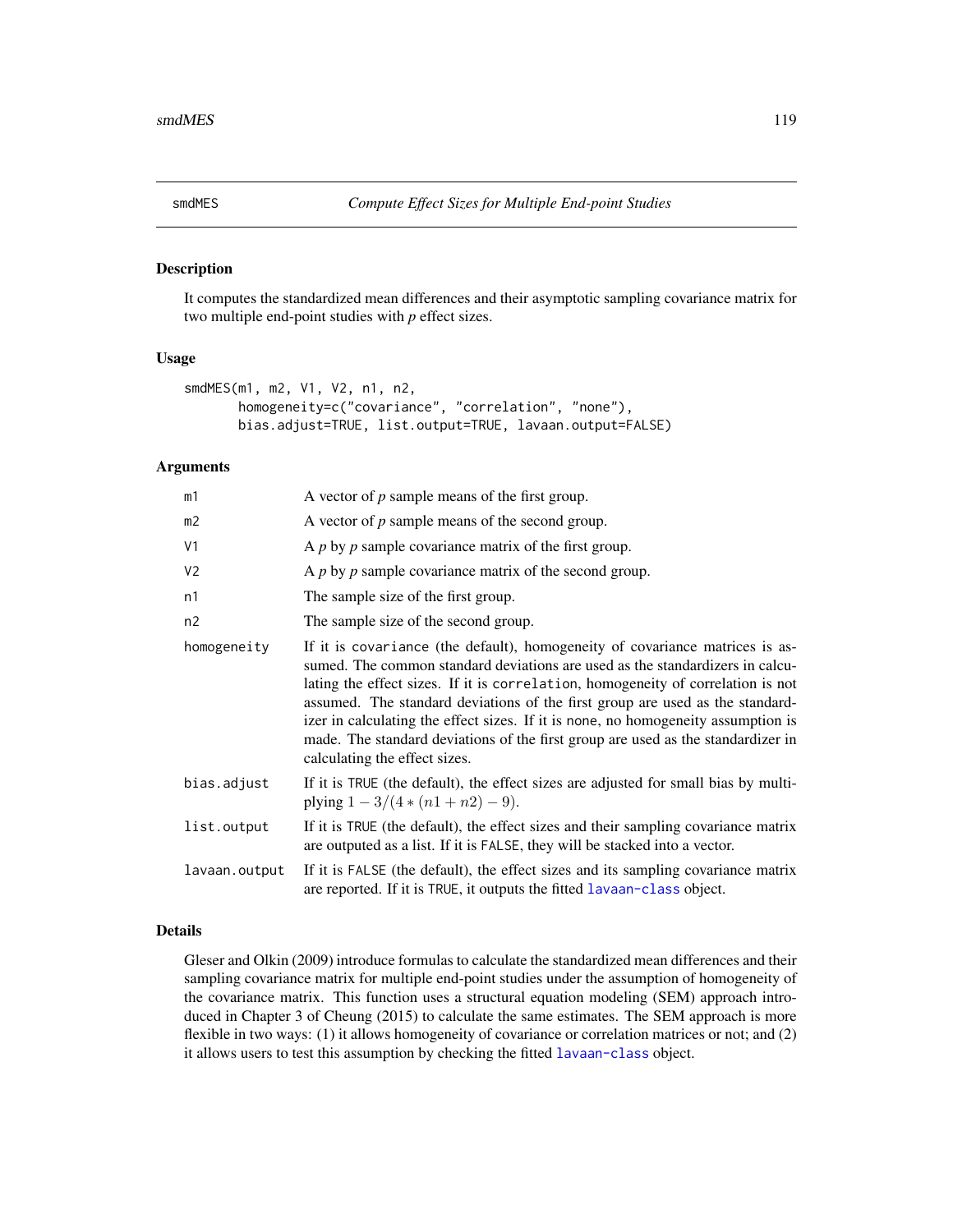#### Author(s)

Mike W.-L. Cheung <mikewlcheung@nus.edu.sg>

#### References

Cheung, M. W.-L. (2015). *Meta-analysis: A structural equation modeling approach*. Chichester, West Sussex: John Wiley & Sons, Inc.

Cheung, M. W.-L. (2018). Computing multivariate effect sizes and their sampling covariance matrices with structural equation modeling: Theory, examples, and computer simulations. *Frontiers in Psychology*, 9(1387). https://doi.org/10.3389/fpsyg.2018.01387

Gleser, L. J., & Olkin, I. (2009). Stochastically dependent effect sizes. In H. Cooper, L. V. Hedges, & J. C. Valentine (Eds.), *The handbook of research synthesis and meta-analysis*. (2nd ed., pp. 357-376). New York: Russell Sage Foundation.

## See Also

[Gleser94](#page-58-0), [smdMTS](#page-120-0), [calEffSizes](#page-33-0)

## Examples

```
## Not run:
## Sample means for the two constructs in Group 1
m1 \leq -c(2.5, 4.5)## Sample means for the two constructs in Group 2
m2 \leq -c(3, 5)## Sample covariance matrix in Group 1
V1 \leq - matrix(c(3,2,2,3), ncol=2)
## Sample covariance matrix in Group 2
V2 <- matrix(c(3.5,2.1,2.1,3.5), ncol=2)
## Sample size in Group 1
n1 < -20## Sample size in Group 2
n2 <- 25
## SMD with the assumption of homogeneity of covariance matrix
smdMES(m1, m2, V1, V2, n1, n2, homogeneity="cov", bias.adjust=TRUE,
       lavaan.output=FALSE)
## SMD with the assumption of homogeneity of correlation matrix
smdMES(m1, m2, V1, V2, n1, n2, homogeneity="cor", bias.adjust=TRUE,
       lavaan.output=FALSE)
## SMD without any assumption of homogeneity
smdMES(m1, m2, V1, V2, n1, n2, homogeneity="none", bias.adjust=TRUE,
       lavaan.output=FALSE)
```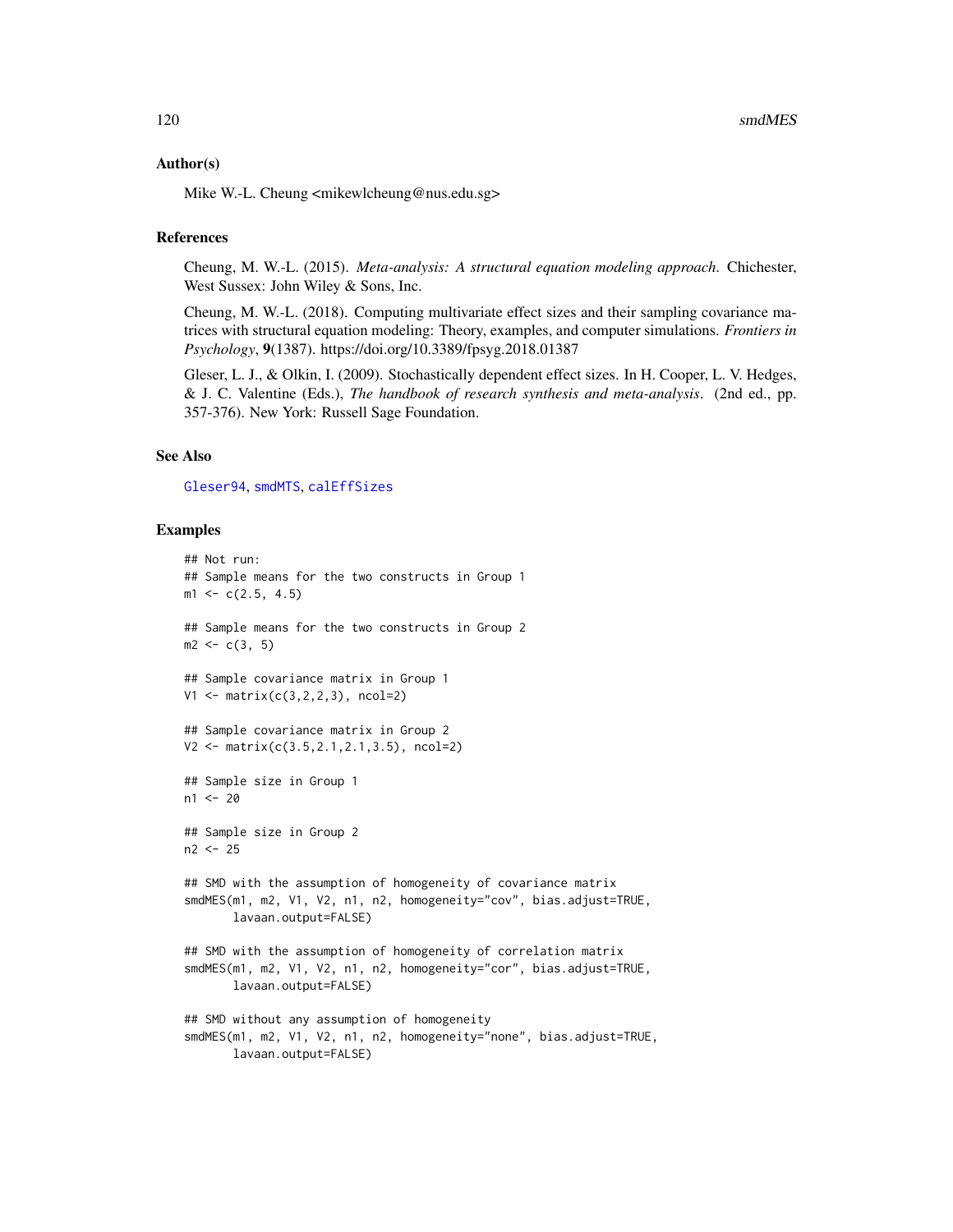#### smdMTS 121

```
## Output the fitted lavaan model
## It provides a likelihood ratio test to test the null hypothesis of
## homogeneity of variances.
fit <- smdMES(m1, m2, V1, V2, n1, n2, homogeneity="cov", bias.adjust=TRUE,
              lavaan.output=TRUE)
lavaan::summary(fit)
lavaan::parameterestimates(fit)
## End(Not run)
```
<span id="page-120-0"></span>

smdMTS *Compute Effect Sizes for Multiple Treatment Studies*

## Description

It computes the standardized mean differences and their asymptotic sampling covariance matrix for *k* multiple treatment studies. The first group is assumed as the control group.

## Usage

```
smdMTS(m, v, n, homogeneity=c("variance", "none"), bias.adjust=TRUE,
      all.comparisons=FALSE, list.output=TRUE, lavaan.output=FALSE)
```
## Arguments

| m               | A vector of k sample means.                                                                                                                                                                                                                                                                                                                |  |
|-----------------|--------------------------------------------------------------------------------------------------------------------------------------------------------------------------------------------------------------------------------------------------------------------------------------------------------------------------------------------|--|
| $\mathsf{V}$    | A vector of k sample variances.                                                                                                                                                                                                                                                                                                            |  |
| n               | A vector of k sample sizes.                                                                                                                                                                                                                                                                                                                |  |
| homogeneity     | If it is variance (the default), homogeneity of variances is assumed. The com-<br>mon standard deviation is used as the standardizer in calculating the effect sizes.<br>If it is none, homogeneity of variances is not assumed. The standard deviation<br>of the first group is used as the standardizer in calculating the effect sizes. |  |
| bias.adjust     | If it is TRUE (the default), the effect sizes are adjusted for small bias by multi-<br>plying $1 - 3/(4*(n1+n2) - 9)$ .                                                                                                                                                                                                                    |  |
| all.comparisons |                                                                                                                                                                                                                                                                                                                                            |  |
|                 | If it is FALSE (the default), all groups (except the first group) are compared<br>against the first group. If it is TRUE, all pairwise comparisons are calculated.<br>This may be useful in network meta-analysis.                                                                                                                         |  |
| list.output     | If it is TRUE (the default), the effect sizes and their sampling covariance matrix<br>are outputed as a list. If it is FALSE, they will be stacked into a vector.                                                                                                                                                                          |  |
| lavaan.output   | If it is FALSE (the default), the effect sizes and its sampling covariance matrix<br>are reported. If it is TRUE, it outputs the fitted lavaan-class object.                                                                                                                                                                               |  |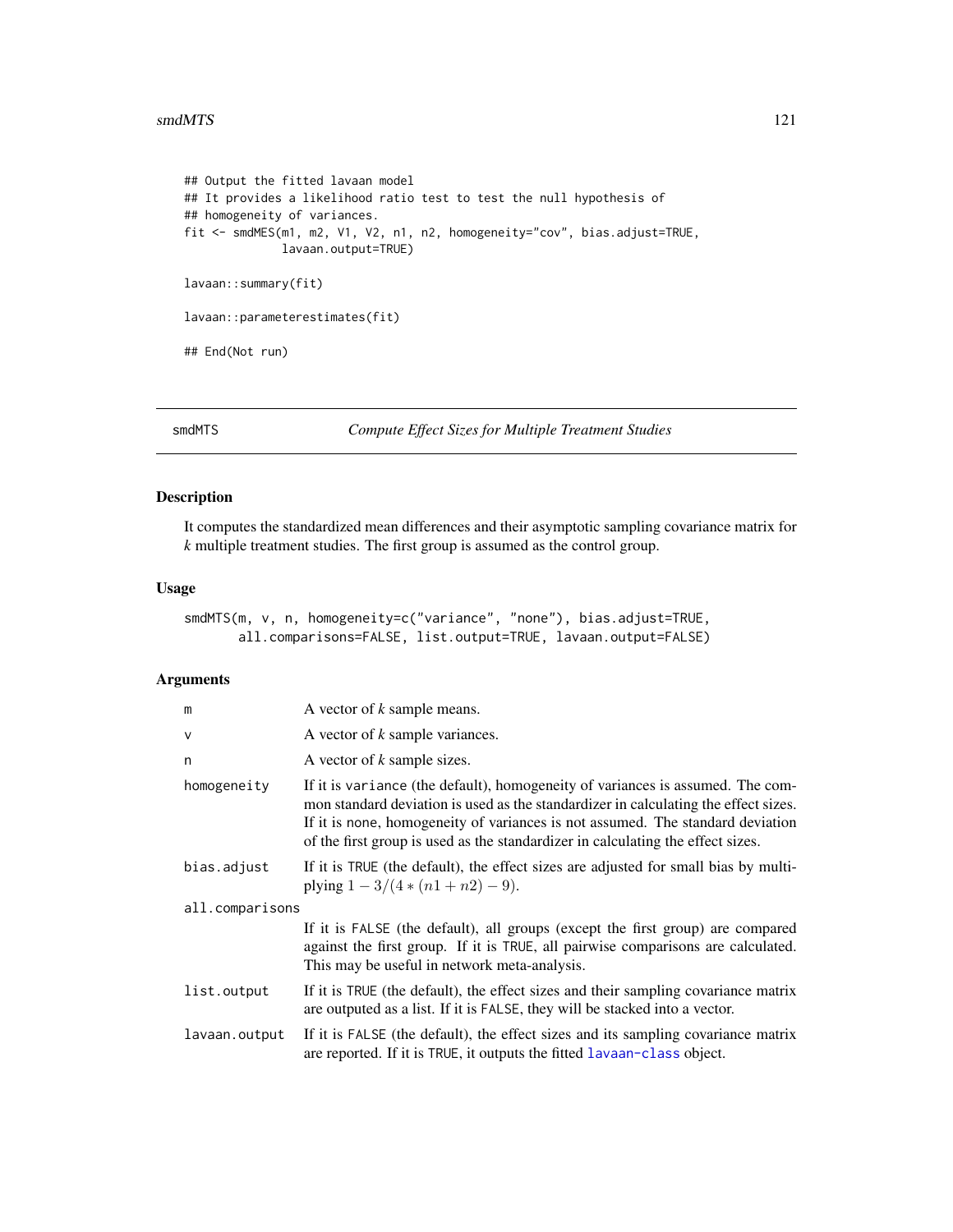# Details

Gleser and Olkin (2009) introduce formulas to calculate the standardized mean differences and their sampling covariance matrix for multiple treatment studies under the assumption of homogeneity of the covariance matrix. This function uses a structural equation modeling (SEM) approach introduced in Chapter 3 of Cheung (2015) to calculate the same estimates. The SEM approach is more flexible in three ways: (1) it allows homogeneity of variances or not; (2) it allows users to test the assumption of homogeneity of variances by checking the fitted [lavaan-class](#page-0-0) object; and (3) it may calculate all pairwise comparisons.

## Author(s)

Mike W.-L. Cheung <mikewlcheung@nus.edu.sg>

## References

Cheung, M. W.-L. (2015). *Meta-analysis: A structural equation modeling approach*. Chichester, West Sussex: John Wiley & Sons, Inc.

Cheung, M. W.-L. (2018). Computing multivariate effect sizes and their sampling covariance matrices with structural equation modeling: Theory, examples, and computer simulations. *Frontiers in Psychology*, 9(1387). https://doi.org/10.3389/fpsyg.2018.01387

Gleser, L. J., & Olkin, I. (2009). Stochastically dependent effect sizes. In H. Cooper, L. V. Hedges, & J. C. Valentine (Eds.), *The handbook of research synthesis and meta-analysis*. (2nd ed., pp. 357-376). New York: Russell Sage Foundation.

## See Also

[Gleser94](#page-58-0), [smdMES](#page-118-0), [calEffSizes](#page-33-0)

## Examples

```
## Not run:
## Sample means for groups 1 to 3
m \leq -c(5,7,9)## Sample variances
v \leftarrow c(10, 11, 12)## Sample sizes
n < c(50, 52, 53)## Assuming homogeneity of variances
smdMTS(m, v, n, homogeneity = "var", bias.adjust=TRUE, all.comparisons=FALSE,
       lavaan.output=FALSE)
## Not assuming homogeneity of variances and comparing all pairwise groups
## Please note that the SD of the first group is used as the standardizer
smdMTS(m, v, n, homogeneity = "none", bias.adjust=TRUE, all.comparisons=TRUE,
       lavaan.output=FALSE)
```
## Output the fitted lavaan model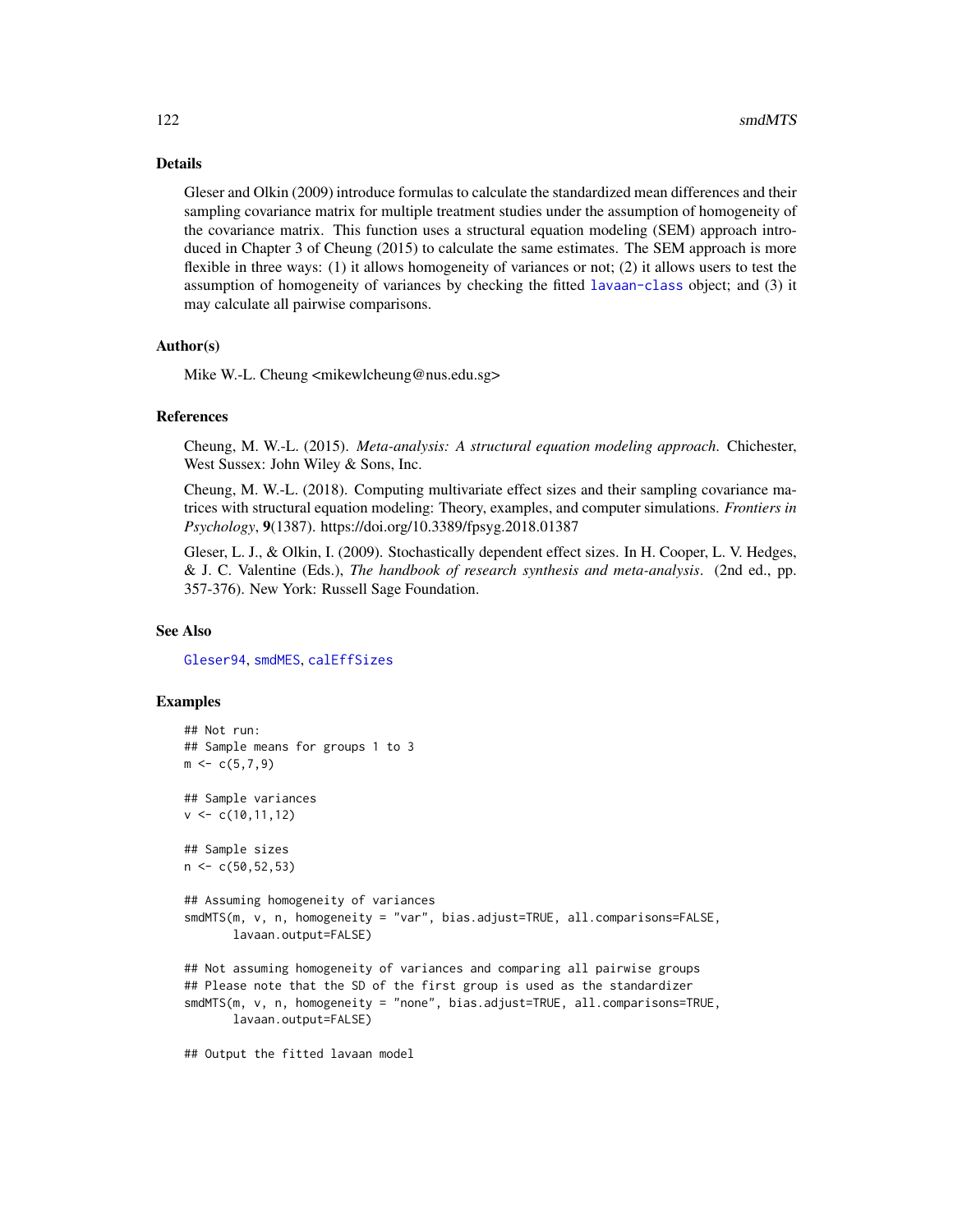#### Stadler15 123

```
## It provides a likelihood ratio test to test the null hypothesis of
## homogeneity of variances.
fit <- smdMTS(m, v, n, homogeneity = "var", bias.adjust=FALSE, all.comparisons=FALSE,
             lavaan.output=TRUE)
lavaan::summary(fit)
lavaan::parameterestimates(fit)
## End(Not run)
```
Stadler15 *Correlations from Stadler et al. (2015)*

## Description

The data set includes correlations between complex problem solving and intelligence reported by Stadler et al. (2015).

## Usage

data(Stadler15)

## Details

A list of data with the following structure:

ID ID of the effect sizes

Authors Authors of the studies

Year Year of the studies

N Sample size

CPSMeasure Complex problem solving (CPS) measure

IntelligenceMeasure Intelligence measure

- r Correlation between CPS and intelligence
- v Sampling variance of r

## Source

Stadler, M., Becker, N., Godker, M., Leutner, D., & Greiff, S. (2015). Complex problem solving and intelligence: A meta-analysis. *Intelligence*, 53, 92-101.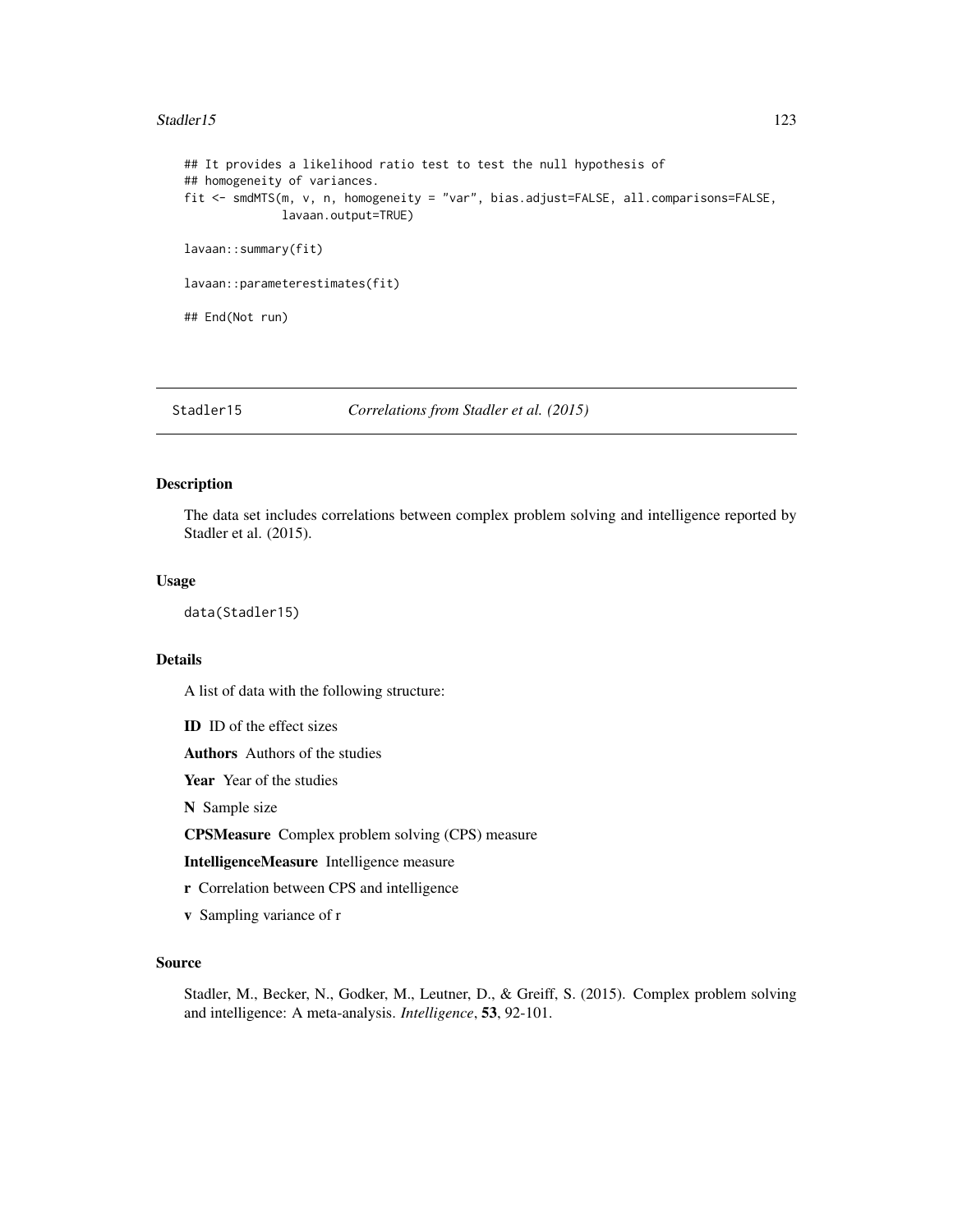#### Description

It summaries results for various class.

#### Usage

```
## S3 method for class 'tssem1FEM'
summary(object, ...)
## S3 method for class 'tssem1FEM.cluster'
summary(object, ...)
## S3 method for class 'tssem1REM'
summary(object, robust=FALSE, ...)
## S3 method for class 'wls'
summary(object, df.adjustment=0, ...)
## S3 method for class 'wls.cluster'
summary(object, df.adjustment=0, ...)
## S3 method for class 'meta'
summary(object, homoStat=TRUE, robust=FALSE, ...)
## S3 method for class 'meta3X'
summary(object, allX=FALSE, robust=FALSE, ...)
## S3 method for class 'reml'
summary(object, ...)
## S3 method for class 'CorPop'
summary(object, ...)
## S3 method for class 'bootuniR2'
summary(object, probs=c(0, 0.1, 0.5, 0.9, 1),
        cutoff.chisq.pvalue=0.05, cutoff.CFI=0.9, cutoff.SRMR=0.1,
        cutoff.RMSEA=0.05, ...)
## S3 method for class 'osmasem'
summary(object, fitIndices=FALSE, numObs, robust=FALSE, ...)
## S3 method for class 'tssem1FEM'
print.summary(x, ...)
## S3 method for class 'wls'
print.summary(x, ...)
## S3 method for class 'meta'
print.summary(x, ...)
## S3 method for class 'meta3X'
print.summary(x, ...)
## S3 method for class 'reml'
print.summary(x, ...)
## S3 method for class 'CorPop'
print.summary(x, ...)
## S3 method for class 'bootuniR2'
print.summary(x, ...)
```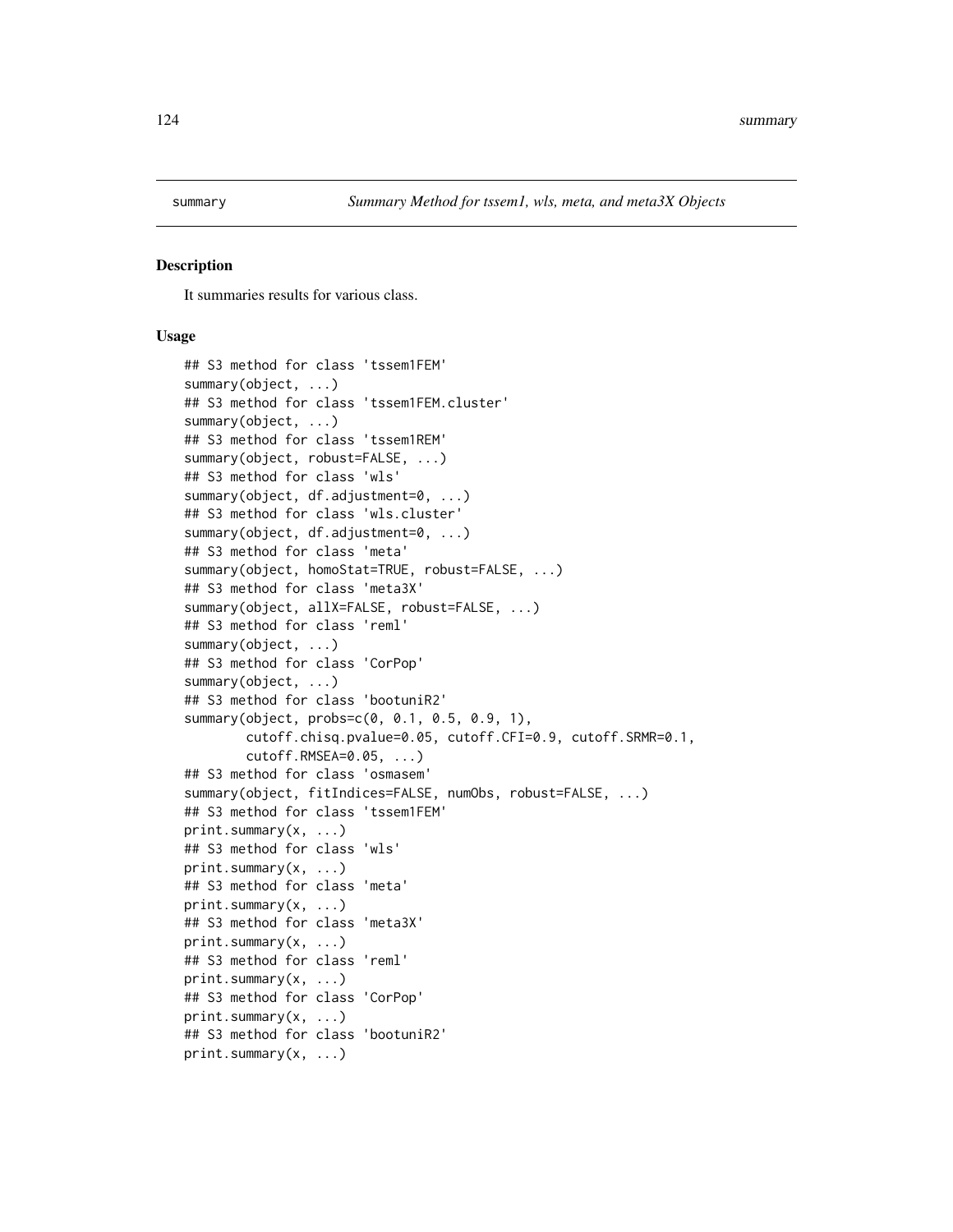#### summary 125

# Arguments

| object              | An object returned from either class tssem1FEM, class tssem1FEM.cluster,<br>class tssem1REM, class w1s, class w1s. cluster, class meta, class meta3X, class<br>reml or class CorPop.                  |  |
|---------------------|-------------------------------------------------------------------------------------------------------------------------------------------------------------------------------------------------------|--|
| X                   | An object returned from either class summary. tssem1FEM, class tssem1FEM. cluster,<br>class summary.wls, class summary.meta, class summary.meta3X, class summary.reml<br>or class summary. CorPop.    |  |
| homoStat            | Logical. Whether to conduct a homogeneity test on the effect sizes.                                                                                                                                   |  |
| a11X                | Logical. Whether to report the predictors and the auxiliary variables.                                                                                                                                |  |
| robust              | Logicial. Whether to use robust standard error from $imxRobustSE$ .                                                                                                                                   |  |
| df.adjustment       | Numeric. Adjust the degrees of freedom manually. It may be necessary if the df<br>calculated is incorrect when diag.constraints=TRUE.                                                                 |  |
| probs               | Quantiles for the parameter estimates.                                                                                                                                                                |  |
| cutoff.chisq.pvalue |                                                                                                                                                                                                       |  |
|                     | Cutoff of the p-value for the chi-square statistic.                                                                                                                                                   |  |
| cutoff.CFI          | The cutoff of the CFI.                                                                                                                                                                                |  |
| cutoff.SRMR         | The cutoff of the SRMR.                                                                                                                                                                               |  |
| cutoff.RMSEA        | The cutoff of the RMSEA.                                                                                                                                                                              |  |
| fitIndices          | Whether to calculate the chi-square statistic and various goodness-of-fit indices<br>in osmasem. Note. It may take a while since statistics of the saturated and<br>independence models are required. |  |
| numObs              | The number of observations in calculating the fit statistics in osmasem. If it is<br>missing, the total number of observations is used.                                                               |  |
| $\cdots$            | Further arguments to be passed to printCoefmat                                                                                                                                                        |  |

# Note

If the OpenMx status1 is either 0 or 1, the estimation is considered fine. If the OpenMx status1 is other values, it indicates estimation problems. Users should refer to [https://openmx.ssri.psu.](https://openmx.ssri.psu.edu//wiki/errors) [edu//wiki/errors](https://openmx.ssri.psu.edu//wiki/errors) for more details.

## Author(s)

Mike W.-L. Cheung <mikewlcheung@nus.edu.sg>

# See Also

[tssem1](#page-126-0), [wls](#page-136-0), [meta](#page-85-0), [reml](#page-110-0), [rCor](#page-107-0), [bootuniR2](#page-30-0), [osmasem](#page-97-0)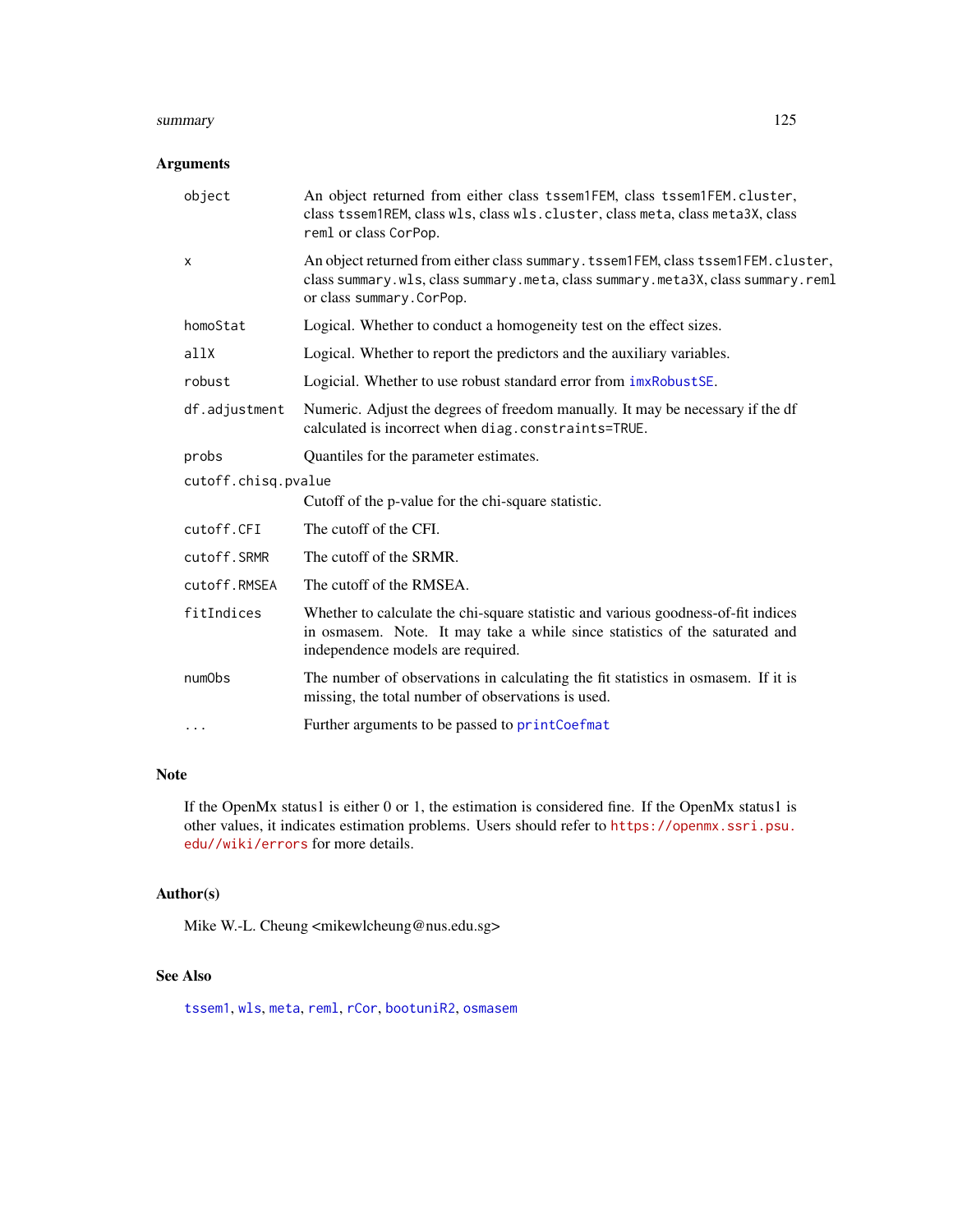## Description

Fourty-eight studies reported by Tenenbaum and Leaper (2002, Table 1).

#### Usage

data(Tenenbaum02)

## Details

The variables are:

Authors Authors of the study

Year Year of publication

- N Sample size
- r Correlation between parents' gender schemas and their offspring's gender-related cognitions.
- v Sampling variance of r
- **Publication\_source** Publication source: 1="top-tier journal", 2="second-tier journal or book chapter", 3="dissertation", 4="other unpublished study"

Author\_gender Gender of the first author: "W"="woman", "M"="man"

Parent\_type Parent type: "M"="mother", "F"="father", "MF"="mother and father"

Parent\_predictor Parent predictor: "S"="self gender schema", "A"="gender attitudes about others"

Offspring\_age Offspring age (months)

- Offspring\_type Offspring type: "D"="daughter", "S"="son", "DS"="daughter and son"
- Offspring\_outcome Offspring outcome: "S"="gender schema for self", "A"="gender attitudes toward others", "I"="gender-related interests and preferences", "W"="work-related attitudes"

#### Source

Tenenbaum, H. R., & Leaper, C. (2002). Are parents' gender schemas related to their children's gender-related cognitions? A meta-analysis. *Developmental Psychology*, *38*(4), 615-630. https://doi.org/10.1037/0012- 1649.38.4.615

# Examples

## Not run: data(Tenenbaum02)

## End(Not run)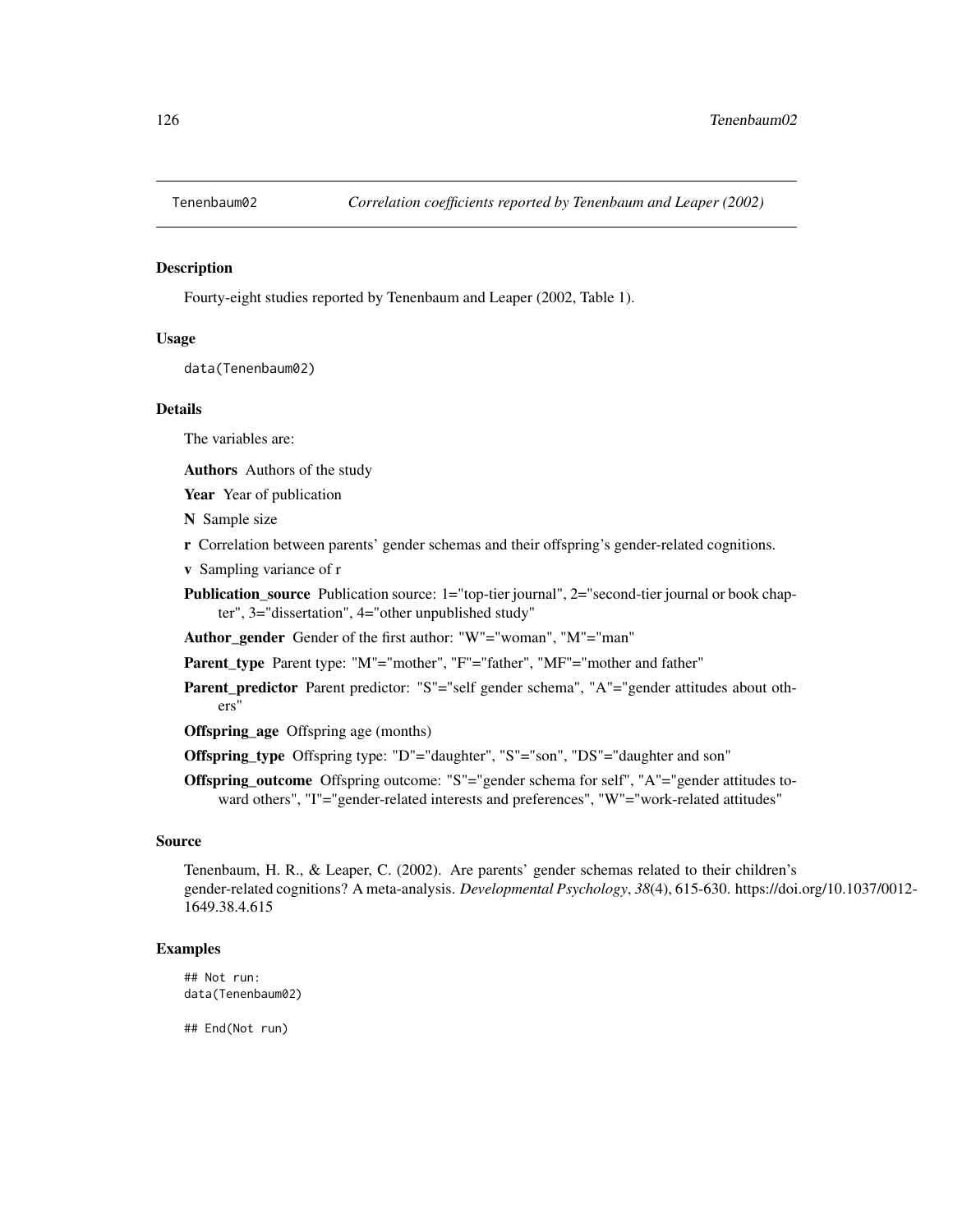<span id="page-126-0"></span>

# Description

It conducts the first stage analysis of TSSEM by pooling correlation/covariance matrices. tssem1FEM() and tssem1REM() use fixed- and random-effects models, respectively. tssem1() is a wrapper of these functions.

#### Usage

```
tssem1(Cov, n, method=c("REM","FEM"), cor.analysis = TRUE, cluster=NULL,
       RE.type=c("Diag", "Symm", "Zero", "User"), RE.startvalues=0.1,
       RE.lbound=1e-10, RE.constraints=NULL, I2="I2q",
       acov=c("weighted", "individual", "unweighted"),
       model.name=NULL, suppressWarnings=TRUE, silent=TRUE, run=TRUE, ...)
tssem1FEM(Cov, n, cor.analysis=TRUE, model.name=NULL,
          cluster=NULL, suppressWarnings=TRUE, silent=TRUE, run=TRUE, ...)
tssem1REM(Cov, n, cor.analysis=TRUE, RE.type=c("Diag", "Symm", "Zero","User"),
          RE.startvalues=0.1, RE.lbound=1e-10, RE.constraints=NULL,
          I2="I2q", acov=c("weighted", "individual", "unweighted"),
          model.name=NULL, suppressWarnings=TRUE,
          silent=TRUE, run=TRUE, ...)
```
## Arguments

| Cov            | A list of correlation/covariance matrices                                                                                                                                                                                                                                                                                                                                                                                                                                                                                                                                                                                                   |
|----------------|---------------------------------------------------------------------------------------------------------------------------------------------------------------------------------------------------------------------------------------------------------------------------------------------------------------------------------------------------------------------------------------------------------------------------------------------------------------------------------------------------------------------------------------------------------------------------------------------------------------------------------------------|
| n              | A vector of sample sizes                                                                                                                                                                                                                                                                                                                                                                                                                                                                                                                                                                                                                    |
| method         | Either "REM" (default if missing) or "FEM". If it is "REM", a random-effects<br>meta-analysis will be applied. If it is "FEM", a fixed-effects meta-analysis will<br>be applied.                                                                                                                                                                                                                                                                                                                                                                                                                                                            |
| cor.analysis   | Logical. The output is either a pooled correlation or a covariance matrix.                                                                                                                                                                                                                                                                                                                                                                                                                                                                                                                                                                  |
| cluster        | A vector of characters or numbers indicating the clusters. Analyses will be<br>conducted for each cluster. It will be ignored when method="REM".                                                                                                                                                                                                                                                                                                                                                                                                                                                                                            |
| RE.type        | Either "Diag", "Symm", "Zero" or "User". If it is "Diag", a diagonal matrix<br>is used for the random effects meaning that the random effects are independent.<br>If it is "Symm" (default if missing), a symmetric matrix is used for the random<br>effects on the covariances among the correlation (or covariance) vectors. If it is<br>"Zero", there is no random effects which is similar to the conventional Gener-<br>alized Least Squares (GLS) approach to fixed-effects analysis. "User", the user<br>has to specify the variance component via the RE. constraints argument. This<br>argument will be ignored when method="FEM". |
| RE.startvalues | Starting values on the diagonals of the variance component of the random ef-<br>fects. It will be ignored when method="FEM".                                                                                                                                                                                                                                                                                                                                                                                                                                                                                                                |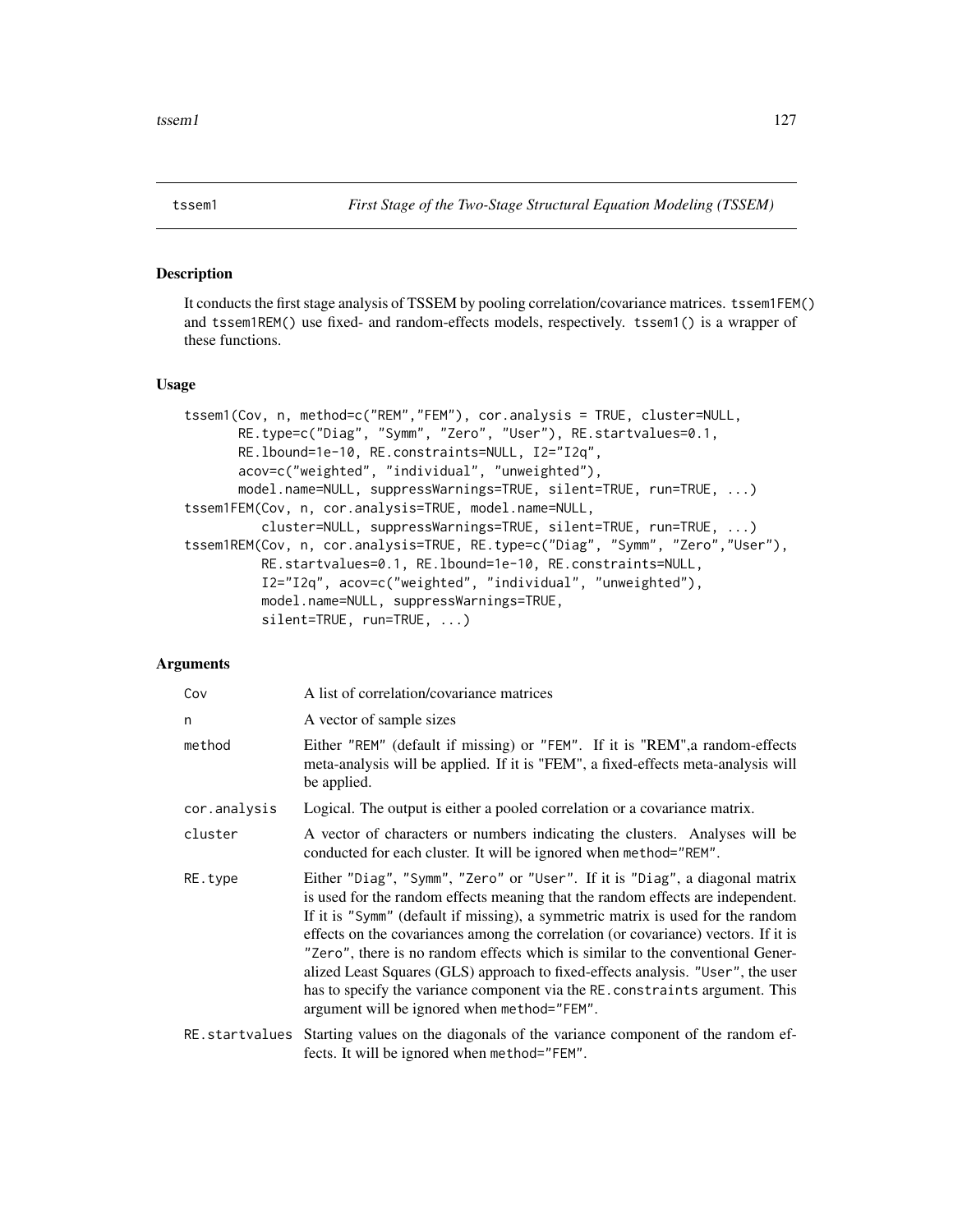| RE. 1bound       | Lower bounds on the diagonals of the variance component of the random effects.<br>It will be ignored when method="FEM".                                                                                                                                                                                                                                                                                                                                                                                                      |
|------------------|------------------------------------------------------------------------------------------------------------------------------------------------------------------------------------------------------------------------------------------------------------------------------------------------------------------------------------------------------------------------------------------------------------------------------------------------------------------------------------------------------------------------------|
|                  | RE constraints A $p^*$ x $p^*$ matrix specifying the variance components of the random effects,<br>where $p*$ is the number of effect sizes. If the input is not a matrix, it is con-<br>verted into a matrix by as . matrix(). The default is that all covariance/variance<br>components are free. The format of this matrix follows as . mxMatrix. Elements<br>of the variance components can be constrained equally by using the same labels.<br>If a zero matrix is specified, it becomes a fixed-effects meta-analysis. |
| I <sub>2</sub>   | Possible options are "I2q", "I2hm" and "I2am". They represent the I2 cal-<br>culated by using a typical within-study sampling variance from the Q statistic,<br>the harmonic mean and the arithmetic mean of the within-study sampling vari-<br>ances (Xiong, Miller, & Morris, 2010). More than one options are possible. If<br>intervals.type="LB", 95% confidence intervals on the heterogeneity indices<br>will be constructed.                                                                                          |
| acov             | If it is individual, the sampling variance-covariance matrices are calculated<br>based on individual correlation/covariance matrix. If it is either unweighted or<br>weighted (the default), the average correlation/covariance matrix is calculated<br>based on the unweighted or weighted mean with the sample sizes. The aver-<br>age correlation/covariance matrix is used to calculate the sampling variance-<br>covariance matrices. This argument is ignored with the method="FEM" argu-<br>ment.                     |
| model.name       | A string for the model name in mxModel.                                                                                                                                                                                                                                                                                                                                                                                                                                                                                      |
| suppressWarnings |                                                                                                                                                                                                                                                                                                                                                                                                                                                                                                                              |
|                  | Logical. If TRUE, warnings are suppressed. It is passed to mxRun.                                                                                                                                                                                                                                                                                                                                                                                                                                                            |
| silent           | Logical. An argument to be passed to mxRun                                                                                                                                                                                                                                                                                                                                                                                                                                                                                   |
| run              | Logical. If FALSE, only return the mx model without running the analysis.                                                                                                                                                                                                                                                                                                                                                                                                                                                    |
| $\cdots$         | Further arguments to be passed to mxRun                                                                                                                                                                                                                                                                                                                                                                                                                                                                                      |

# Value

Either an object of class tssem1FEM for fixed-effects TSSEM, an object of class tssem1FEM.cluster for fixed-effects TSSEM with cluster argument, or an object of class tssem1REM for randomeffects TSSEM.

## Note

If the cluster argument is used, it returns a list of results on each cluster.

## Author(s)

Mike W.-L. Cheung <mikewlcheung@nus.edu.sg>

# References

Cheung, M. W.-L. (2014). Fixed- and random-effects meta-analytic structural equation modeling: Examples and analyses in R. *Behavior Research Methods*, 46, 29-40.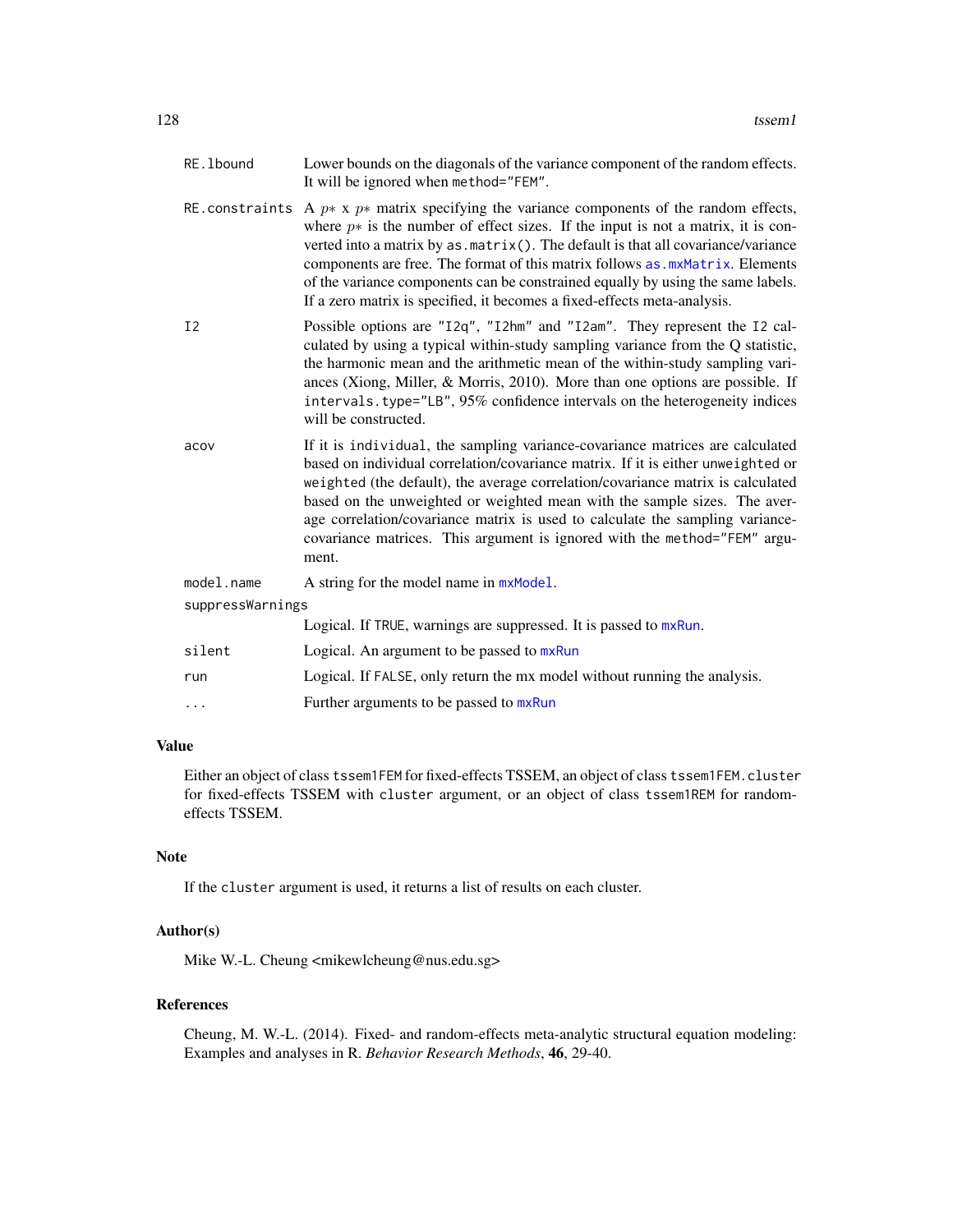## tssemParaVar 129

Cheung, M. W.-L. (2013). Multivariate meta-analysis as structural equation models. *Structural Equation Modeling*, 20, 429-454.

Cheung, M. W.-L., & Chan, W. (2005). Meta-analytic structural equation modeling: A two-stage approach. *Psychological Methods*, 10, 40-64.

Cheung, M. W.-L., & Chan, W. (2009). A two-stage approach to synthesizing covariance matrices in meta-analytic structural equation modeling. *Structural Equation Modeling*, 16, 28-53.

## See Also

[wls](#page-136-0), [Cheung09](#page-37-0), [Becker92](#page-22-0), [Digman97](#page-56-0), [issp89](#page-73-0), [issp05](#page-72-0)

| tssemParaVar | Estimate the heterogeneity (SD) of the parameter estimates of the |  |
|--------------|-------------------------------------------------------------------|--|
|              | <b>TSSEM</b> object                                               |  |

## Description

It estimates the heterogeneity of the parameter estimates of the TSSEM objects using either the bootstrap or the delta methods.

#### Usage

```
tssemParaVar(tssem1.obj, tssem2.obj, method=c("bootstrap", "delta"),
             interval=0.8, Rep=50, output=c("data.frame", "matrices"),
             nonPD.pop=c("replace", "nearPD", "accept"))
```
# Arguments

| tssem1.obj | An object of class tssem1REM returned from tssem1()                                                                                                                                                                                                                             |
|------------|---------------------------------------------------------------------------------------------------------------------------------------------------------------------------------------------------------------------------------------------------------------------------------|
| tssem2.obj | An object of class wls returned from tssem2() or wls()                                                                                                                                                                                                                          |
| method     | If it is bootstrap, random correlation matrices are sampled from the tssem1.obj<br>by the parametric bootstrap. If it is delta, the delta method is used to estimate<br>the heterogeneity of the parameter estimates.                                                           |
| interval   | The desired interval, e.g., .8 or .95.                                                                                                                                                                                                                                          |
| Rep        | The number of parametric bootstrap. It is ignored when the method is delta.                                                                                                                                                                                                     |
| output     | Either a data. frame or matrices of the output.                                                                                                                                                                                                                                 |
| nonPD.pop  | If it is replace, generated non-positive definite matrices are replaced by gener-<br>ated new ones which are positive definite. If it is near-PD, they are replaced by<br>nearly positive definite matrices by calling Matrix::nearPD(). If it is accept,<br>they are accepted. |

### Details

The bootstrap method is based on the discussion in Cheung (2018) and Yu et al. (2016). The delta method is an alternative method to obtain the heterogeneity.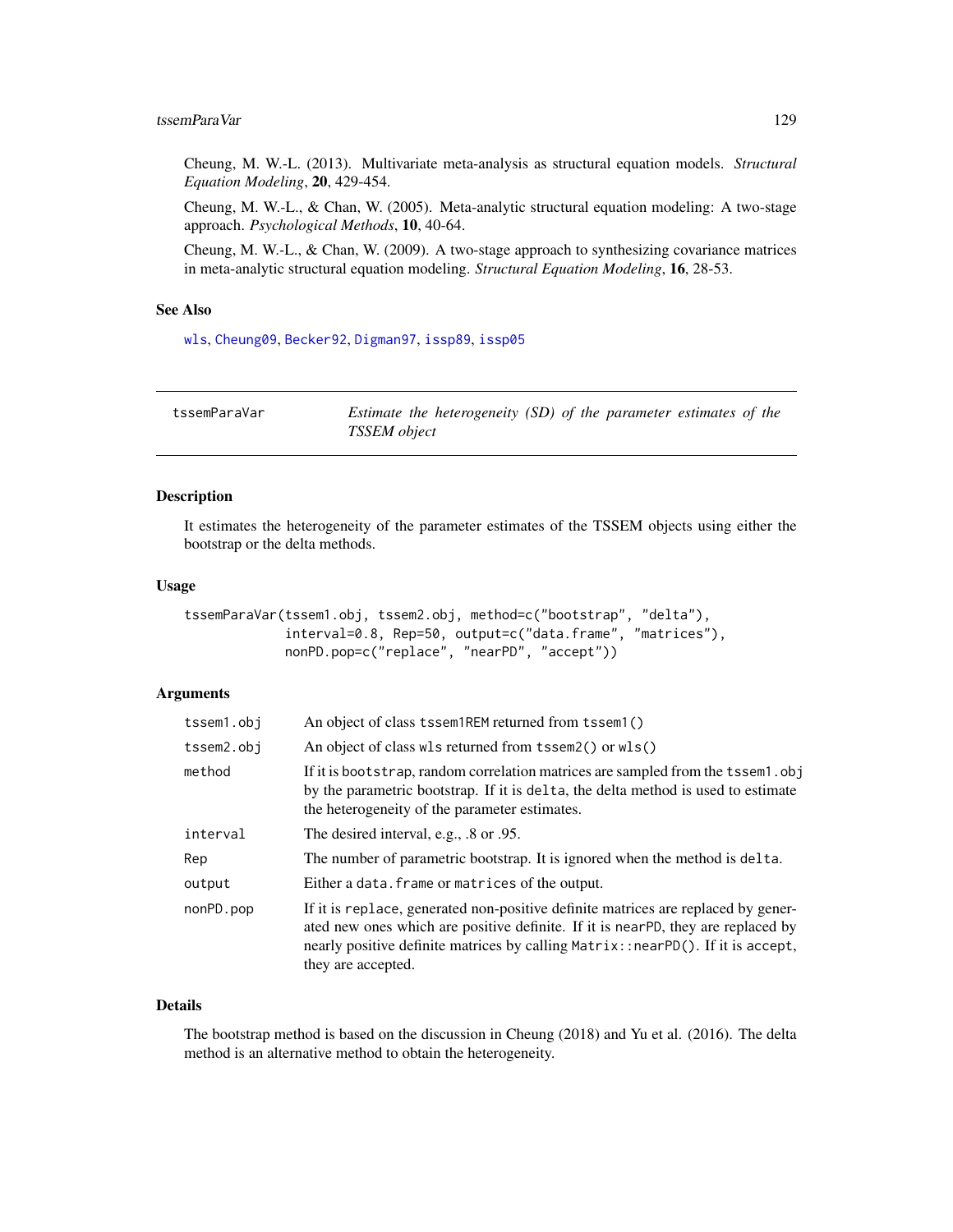#### Value

Either a data. frame or matrices of the output.

#### Author(s)

Mike W.-L. Cheung <mikewlcheung@nus.edu.sg>

## References

Cheung, M. W.-L. (2018). Issues in solving the problem of effect size heterogeneity in metaanalytic structural equation modeling: A commentary and simulation study on Yu, Downes, Carter, and O'Boyle (2016). *Journal of Applied Psychology*, 103, 787-803.

Yu, J. (Joya), Downes, P. E., Carter, K. M., & O'Boyle, E. H. (2016). The problem of effect size heterogeneity in meta-analytic structural equation modeling. *Journal of Applied Psychology*, *101*, 1457-1473.

#### See Also

[bootuniR1](#page-29-0), [bootuniR2](#page-30-0), [Nohe15](#page-93-0)

<span id="page-129-0"></span>uniR1 *First Stage analysis of the univariate R (uniR) approach*

## Description

It conducts the first stage analysis of the uniR analysis by pooling elements of the correlation coefficients individually.

## Usage

uniR1(Cor, n, ...)

#### Arguments

| Cor                     | A list of correlation matrices                |
|-------------------------|-----------------------------------------------|
| n                       | A vector of sample sizes                      |
| $\cdot$ $\cdot$ $\cdot$ | Further arguments which are currently ignored |

## Details

This function implements the univariate r approach proposed by Viswesvaran and Ones (1995) to conduct meta-analytic structural equation modeling (MASEM). It uses Schmidt and Hunter's approach to combine correlation coefficients. It is included in this package for research interests. The two-stage structural equation modeling (TSSEM) approach is preferred (e.g., Cheung, 2015; Cheung & Chan, 2005).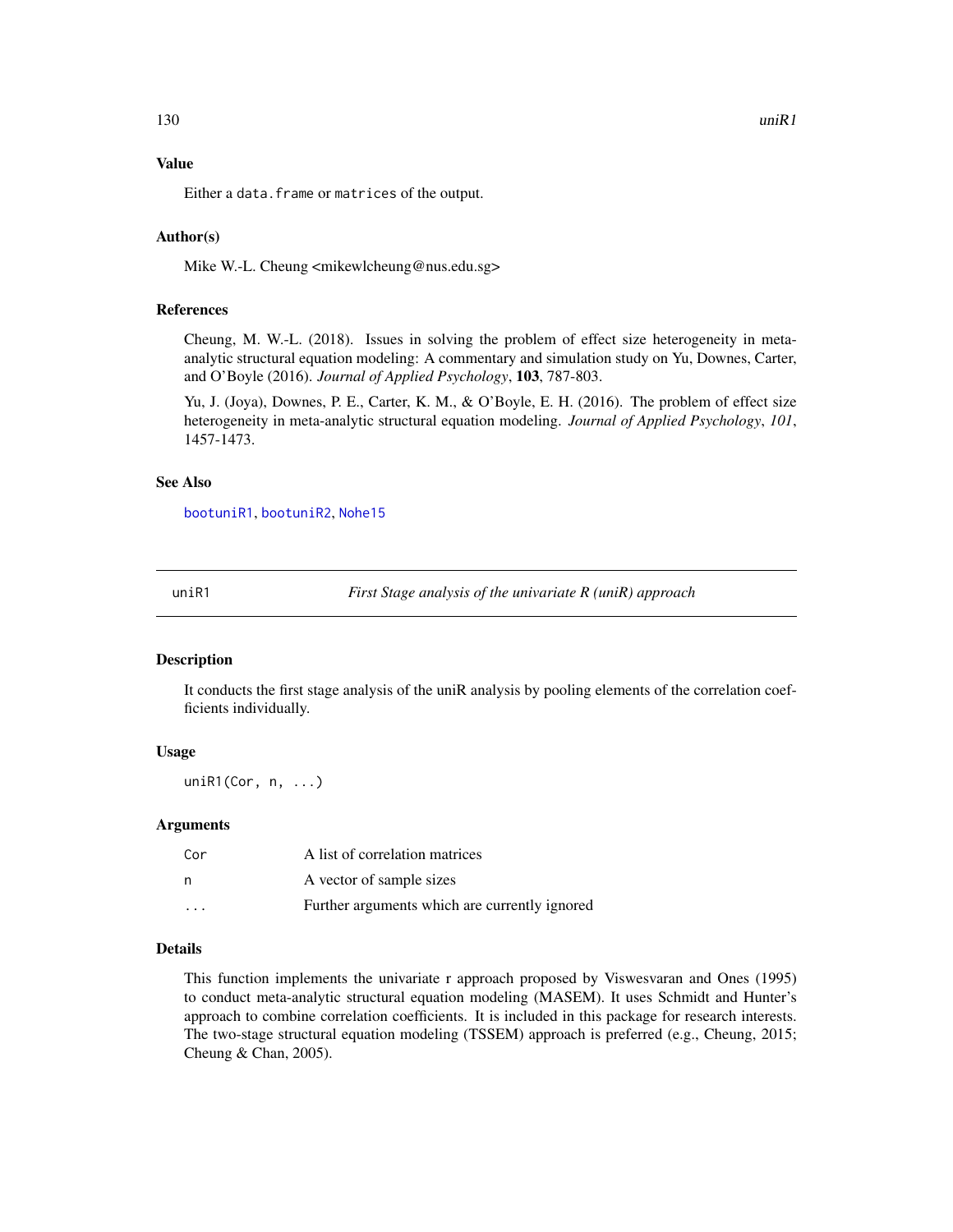#### $\mu$ ini $R2$  131

#### Value

An object of class uniR1 of the original data, the sample sizes, the harmonic mean of sample sizes, the average correlation matrix, the standard errors of the correlation matrix, and the standard deviations (heterogeneity) of the correlation matrix.

#### Author(s)

Mike W.-L. Cheung <mikewlcheung@nus.edu.sg>

## References

Cheung, M. W.-L. (2015). *Meta-analysis: A structural equation modeling approach*. Chichester, West Sussex: John Wiley & Sons, Inc.

Cheung, M. W.-L., & Chan, W. (2005). Meta-analytic structural equation modeling: A two-stage approach. *Psychological Methods*, 10, 40-64.

Schmidt, F. L., & Hunter, J. E. (2015). *Methods of meta-analysis: Correcting error and bias in research findings (3rd ed.)*. Thousand Oaks, CA: Sage.

Viswesvaran, C., & Ones, D. S. (1995). Theory testing: Combining psychometric meta-analysis and structural equations modeling. *Personnel Psychology*, 48, 865-885.

## See Also

[uniR2](#page-130-0), [Becker09](#page-17-0)

<span id="page-130-0"></span>

uniR2 *Second Stage analysis of the univariate R (uniR) approach*

## Description

It conducts the second stage analysis of the uniR analysis by fitting structural equation models on the average correlation matrix.

#### Usage

```
uniR2mx(x, RAM = NULL, Amatrix = NULL, Smatrix = NULL, Fmatrix = NULL,
        model.name=NULL, suppressWarnings=TRUE, silent=TRUE,
        run = TRUE, \ldots)uniR2lavaan(x, model, ...)
```
#### **Arguments**

| $\mathsf{x}$ | An object of class unines from uning.                                                                                                                                                                              |
|--------------|--------------------------------------------------------------------------------------------------------------------------------------------------------------------------------------------------------------------|
| RAM          | A RAM object including a list of matrices of the model returned from Lavaan2RAM.                                                                                                                                   |
| Amatrix      | If RAM is not specified, an Amatrix is required. An asymmetric matrix in the<br>RAM specification with MxMatrix-class. If it is a matrix, it will be converted<br>into MxMatrix-class by the as mxMatrix function. |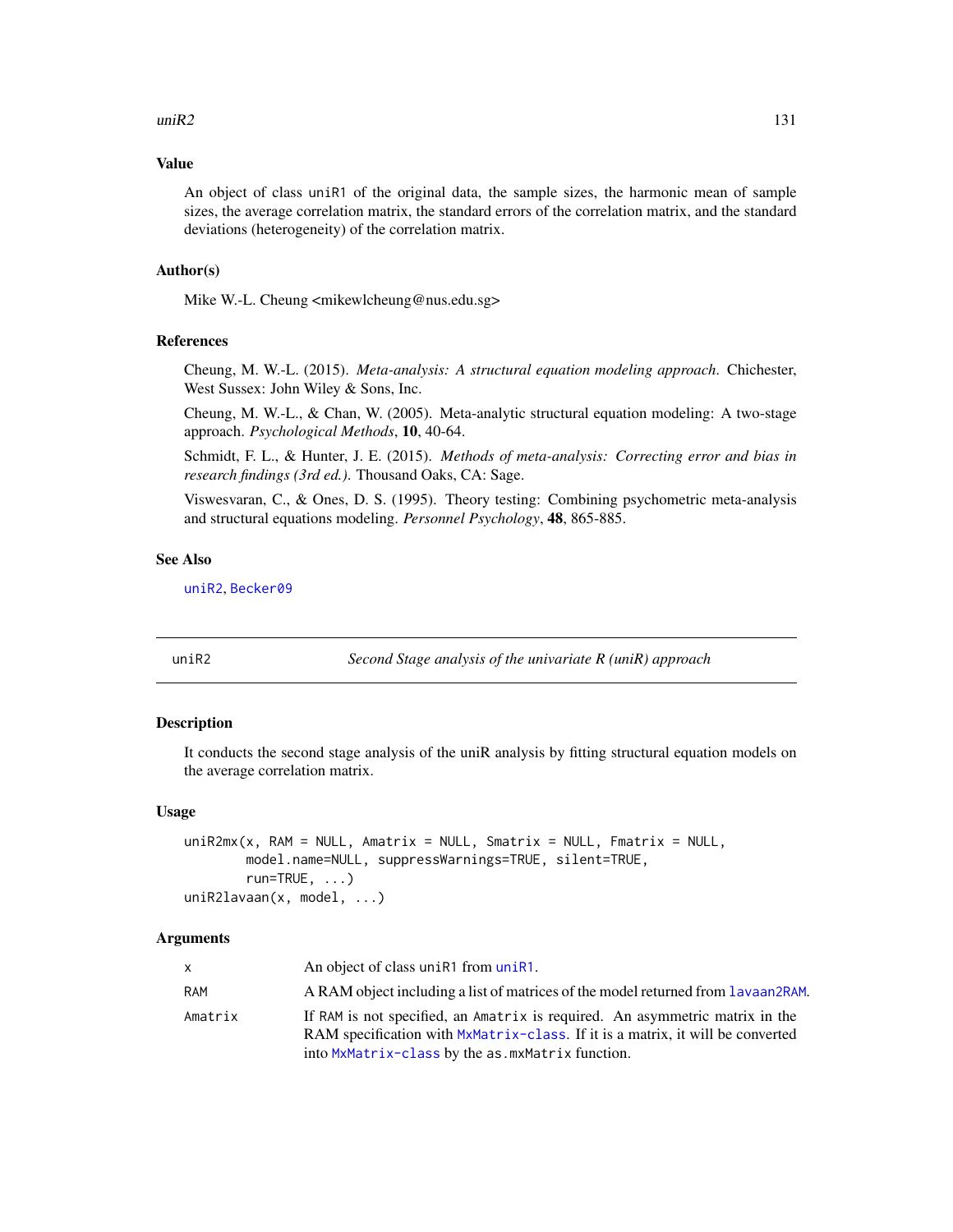| Smatrix          | If RAM is not specified, an Smatrix is required. A symmetric matrix in the RAM<br>specification with MxMatrix-class. If it is a matrix, it will be converted into<br>MxMatrix-class by the as. mxMatrix function.                                                                                                                                                          |
|------------------|----------------------------------------------------------------------------------------------------------------------------------------------------------------------------------------------------------------------------------------------------------------------------------------------------------------------------------------------------------------------------|
| Fmatrix          | If RAM is not specified, an Fmatrix is required. A filter matrix in the RAM<br>specification with MxMatrix-class. If it is NULL (the default), an identity matrix<br>with the same dimensions of Cov will be created. If it is a matrix, it will be<br>converted into MxMatrix-class by the as. mxMatrix function. It is not required<br>when there is no latent variable. |
| model.name       | A string for the model name in mxModel. If it is missing, the default is "UniR2".                                                                                                                                                                                                                                                                                          |
| suppressWarnings |                                                                                                                                                                                                                                                                                                                                                                            |
|                  | Logical. If TRUE, warnings are suppressed. It is passed to mxRun.                                                                                                                                                                                                                                                                                                          |
| silent           | Logical. An argument to be passed to mxRun                                                                                                                                                                                                                                                                                                                                 |
| run              | Logical. If FALSE, only return the mx model without running the analysis.                                                                                                                                                                                                                                                                                                  |
| model            | A model specified using lavaan syntax see model. syntax                                                                                                                                                                                                                                                                                                                    |
| $\ddots$         | Further arguments to be passed to either mxRun or sem. For sem, fixed.x=FALSE<br>is passed automatically.                                                                                                                                                                                                                                                                  |

# Details

This function implements the univariate r approach proposed by Viswesvaran and Ones (1995) to conduct meta-analytic structural equation modeling (MASEM). It treats the average correlation matrix as if it was a covariance matrix in fitting structural equation models. The harmonic mean of the sample sizes in combining correlation coefficients is used as the sample size in fitting structural equation models. It is included in this package for research interests. The two-stage structural equation modeling (TSSEM) approach is preferred (e.g., Cheung, 2015; Cheung & Chan, 2005).

#### Value

A fitted object returned from [mxRun](#page-0-0) or [sem](#page-0-0).

## Author(s)

Mike W.-L. Cheung <mikewlcheung@nus.edu.sg>

#### References

Cheung, M. W.-L. (2015). *Meta-analysis: A structural equation modeling approach*. Chichester, West Sussex: John Wiley & Sons, Inc.

Cheung, M. W.-L., & Chan, W. (2005). Meta-analytic structural equation modeling: A two-stage approach. *Psychological Methods*, 10, 40-64.

Viswesvaran, C., & Ones, D. S. (1995). Theory testing: Combining psychometric meta-analysis and structural equations modeling. *Personnel Psychology*, 48, 865-885.

# See Also

[uniR1](#page-129-0), [lavaan2RAM](#page-78-0), [Becker09](#page-17-0)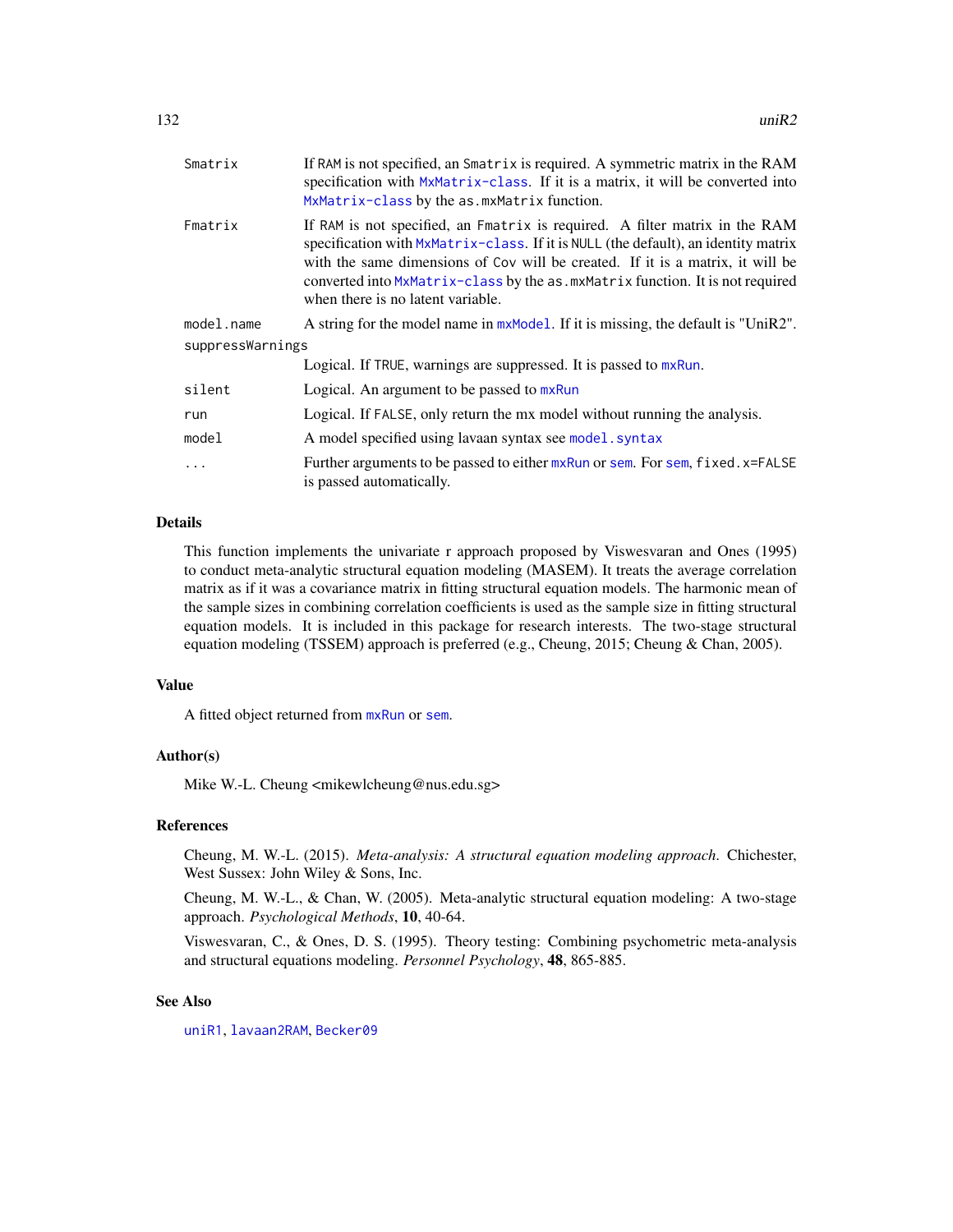vanderPol17 *Dataset on the effectiveness of multidimensional family therapy in treating adolescents with multiple behavior problems*

## Description

This dataset includes 61 effect sizes from 19 manuscripts nested from 8 studies reported by van der Pol et al. (2017). It studies the effectiveness of multidimensional family therapy in treating adolescents with multiple behavior problems.

#### Usage

data(vanderPol17)

#### Details

A list of data with the following structure:

Number Number of the effect size.

**Study** Authors of the studies.

N Total sample size.

N\_target Sample size in the target group.

N control Sample size in the control group.

Comparison condition Either cognitive behavioral therapy (CBT), combined treatment (CT) or group therapy (Group).

Study\_ID Level-3 cluster.

Age\_mean Mean age of the participants.

Fllow up Follow-up duration (in months).

Per\_Males Percentage of males.

Per\_Minorities Percentage of minorities.

Per\_Conduct\_disorder Percentage of participants with conduct disorder

Per\_Severe\_cannabis\_users Percentage of participants of severe cannabis use.

Outcome\_measure Either substance abuse, delinquency, externalizing and internalizing psychopathology, and family functioning

d Effect size in Cohen's d.

v Sampling variance of d

#### Source

van der Pol, T. M., Hoeve, M., Noom, M. J., Stams, G. J. J. M., Doreleijers, T. A. H., van Domburgh, L., & Vermeiren, R. R. J. M. (2017). Research Review: The effectiveness of multidimensional family therapy in treating adolescents with multiple behavior problems - a meta-analysis. *Journal of Child Psychology and Psychiatry*, 58(5), 532-545. https://doi.org/10.1111/jcpp.12685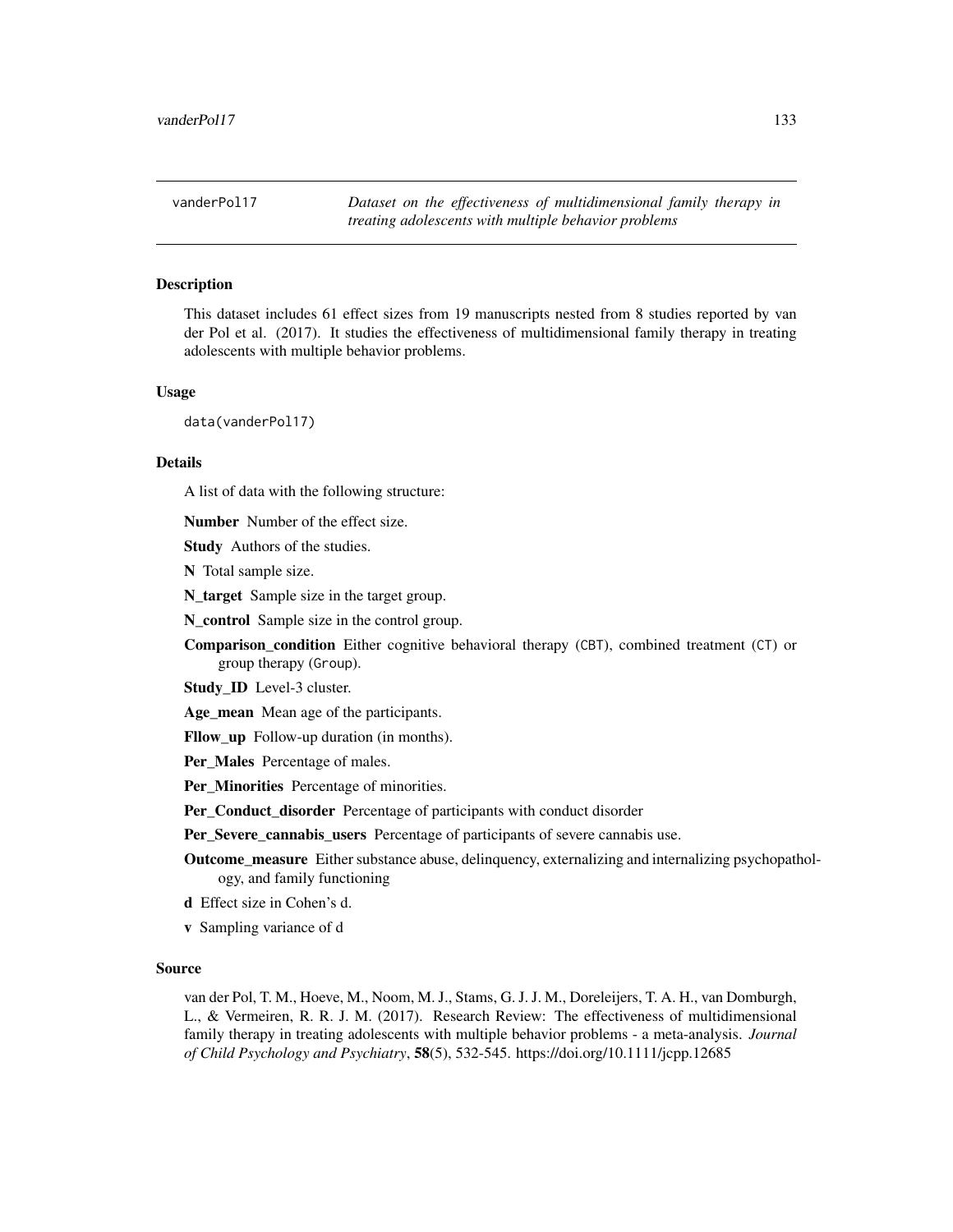## Examples

```
data(vanderPol17)
```
VarCorr *Extract Variance-Covariance Matrix of the Random Effects*

# Description

It extracts the variance-covariance matrix of the random effects (variance component) from either the meta or osmasem objects.

# Usage

VarCorr(x, ...)

## Arguments

|                   | An object returned from either class meta or osmasem |
|-------------------|------------------------------------------------------|
| $\cdot\cdot\cdot$ | Further arguments; currently none is used            |

## Value

A variance-covariance matrix of the random effects.

## Note

It is similar to coef(object, select="random") in tssem. The main difference is that coef() returns a vector while VarCorr() returns its correspondent matrix.

## Author(s)

Mike W.-L. Cheung <mikewlcheung@nus.edu.sg>

#### See Also

[coef](#page-39-0), [vcov](#page-134-0)

## Examples

```
## Multivariate meta-analysis on the log of the odds
## The conditional sampling covariance is 0
bcg <- meta(y=cbind(ln_Odd_V, ln_Odd_NV), data=BCG,
            v=cbind(v_ln_Odd_V, cov_V_NV, v_ln_Odd_NV))
VarCorr(bcg)
```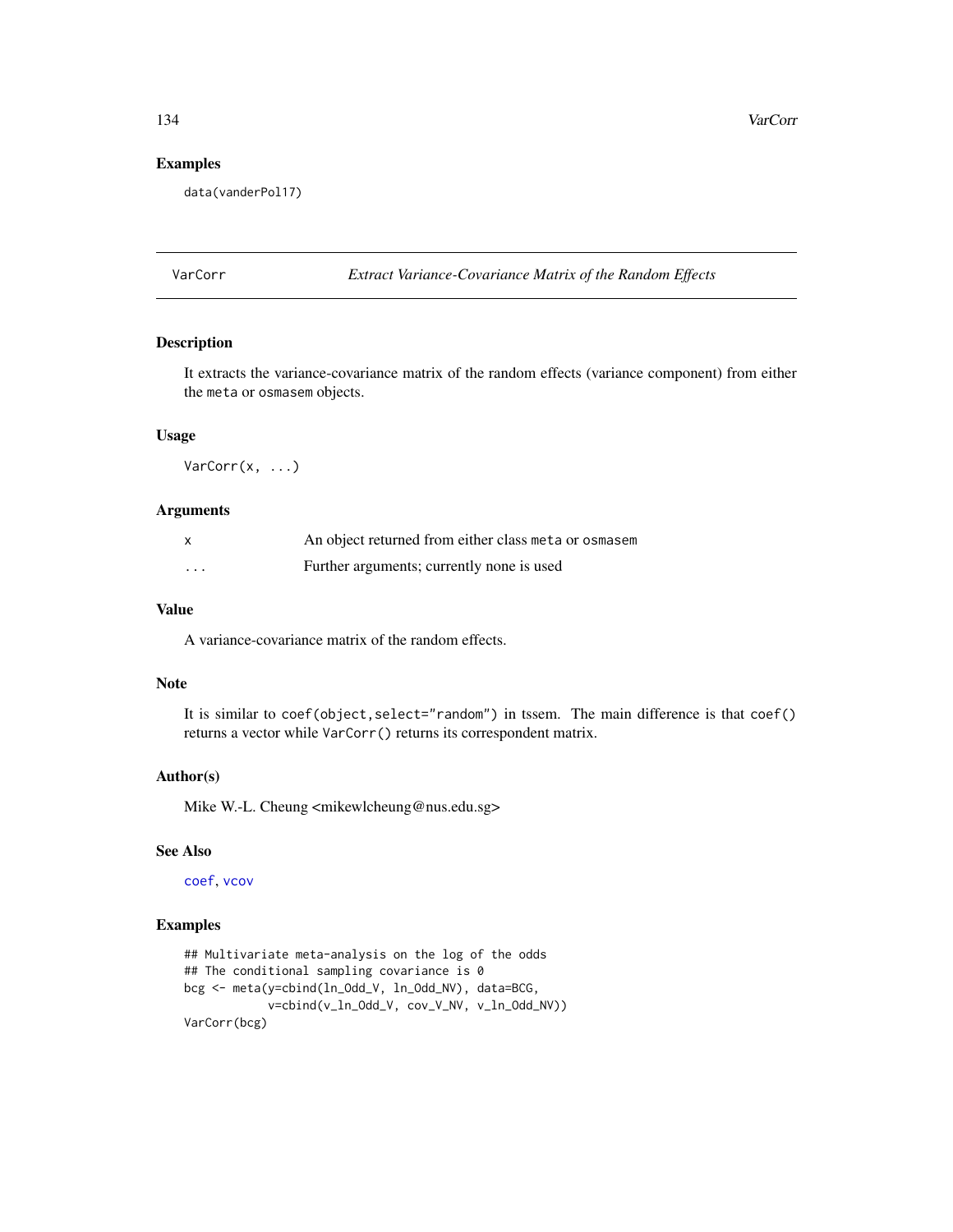<span id="page-134-0"></span>vcov *Extract Covariance Matrix Parameter Estimates from Objects of Various Classes*

## Description

It extracts the variance-covariance matrix of the parameter estimates from objects of various classes.

#### Usage

```
## S3 method for class 'tssem1FEM'
vcov(object, ...)
## S3 method for class 'tssem1FEM.cluster'
vcov(object, ...)
## S3 method for class 'tssem1REM'
vcov(object, select = c("all", "fixed", "random"), robust=FALSE, ...)
## S3 method for class 'wls'
vcov(object, ...)
## S3 method for class 'wls.cluster'
vcov(object, ...)
## S3 method for class 'meta'
vcov(object, select = c("all", "fixed", "random"), robust=FALSE, ...)
## S3 method for class 'meta3X'
vcov(object, select = c("all", "fixed", "random","allX"), robust=FALSE, ...)
## S3 method for class 'reml'
vcov(object, ...)
## S3 method for class 'MxRAMModel'
vcov(object, ...)
## S3 method for class 'osmasem'
vcov(object, select=c("fixed", "all", "random"), robust=FALSE, ...)
```
#### Arguments

| object    | An object returned from objects of various classes                                                                                                                                                                                                                      |
|-----------|-------------------------------------------------------------------------------------------------------------------------------------------------------------------------------------------------------------------------------------------------------------------------|
| select    | Select all for both fixed- and random-effects parameters, fixed for the fixed-<br>effects parameters or random for the random-effects parameters. For meta3X<br>objects, all X is used to extract all parameters including the predictors and aux-<br>iliary variables. |
| robust    | Logicial. Whether to use robust standard error from $imxRobustSE$ .                                                                                                                                                                                                     |
| $\ddotsc$ | Further arguments; currently none is used                                                                                                                                                                                                                               |

#### Value

A variance-covariance matrix of the parameter estimates.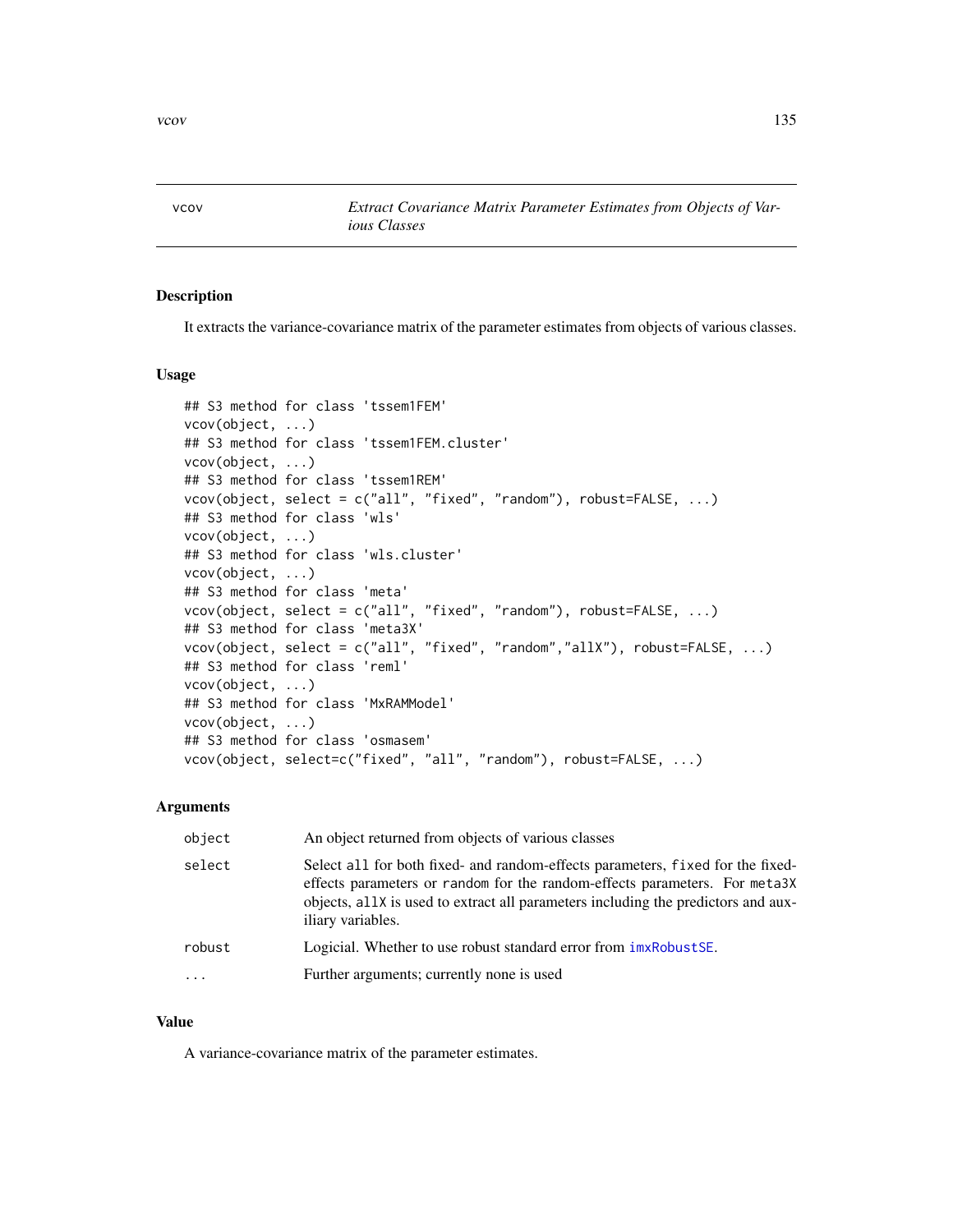# Note

vcov returns NA when the diag.constraints=TRUE argument is used in wls objects.

## Author(s)

Mike W.-L. Cheung <mikewlcheung@nus.edu.sg>

## See Also

[tssem1](#page-126-0), [wls](#page-136-0), [meta](#page-85-0), [reml](#page-110-0)

## Examples

```
## Random-effects meta-analysis
model1 <- meta(y=yi, v=vi, data=Hox02)
vcov(model1)
```
## Fixed-effects only vcov(model1, select="fixed")

## Random-effects only vcov(model1, select="random")

vec2symMat *Convert a Vector into a Symmetric Matrix*

# Description

It converts a vector into a symmetric matrix by filling up the elements into the lower triangle of the matrix.

#### Usage

vec2symMat(x, diag = TRUE, byrow = FALSE)

## Arguments

| $\mathsf{x}$ | A vector of numerics or characters                                                                                                                                                     |
|--------------|----------------------------------------------------------------------------------------------------------------------------------------------------------------------------------------|
| diag         | Logical. If it is TRUE (the default), the diagonals of the created matrix are re-<br>placed by elements of x; otherwise, the diagonals of the created matrix are re-<br>placed by "1". |
| byrow        | Logical. If it is FALSE (the default), the created matrix is filled by columns;<br>otherwise, the matrix is filled by rows.                                                            |

## Value

A symmetric square matrix based on column major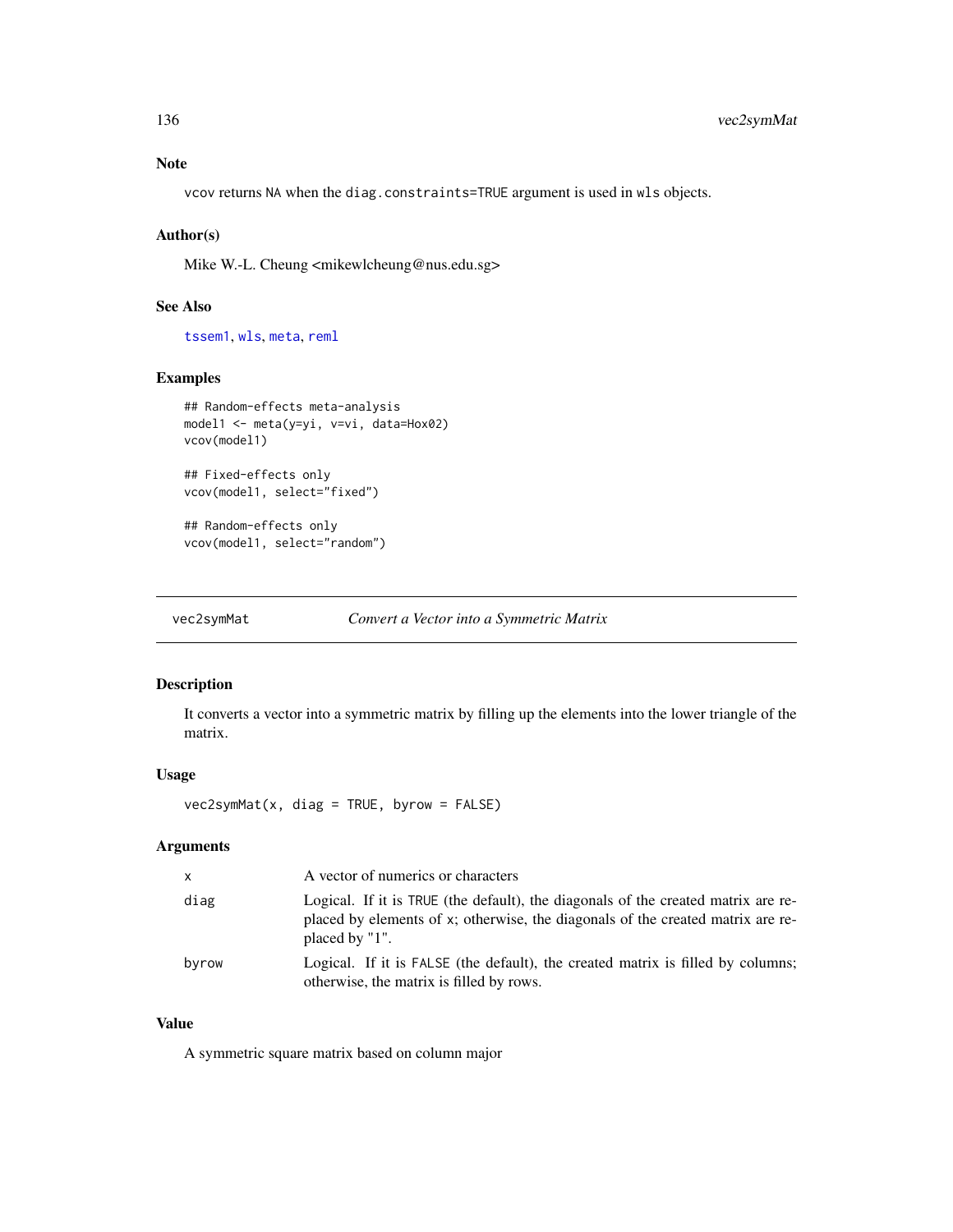## Author(s)

Mike W.-L. Cheung <mikewlcheung@nus.edu.sg>

## See Also

[matrix2bdiag](#page-84-0)

## Examples

```
vec2symMat(1:6)
# [,1] [,2] [,3]
# [1,] 1 2 3
# [2,] 2 4 5
# [3,] 3 5 6
vec2symMat(1:6, diag=FALSE)
# [,1] [,2] [,3] [,4]
# [1,] 1 1 2 3
# [2,] 1 1 4 5
# [3,] 2 4 1 6
# [4,] 3 5 6 1
vec2symMat(letters[1:6])
# [,1] [,2] [,3]
# [1,] "a" "b" "c"
# [2,] "b" "d" "e"
# [3,] "c" "e" "f"
```
<span id="page-136-0"></span>wls *Conduct a Correlation/Covariance Structure Analysis with WLS*

## **Description**

It fits a correlation or covariance structure with weighted least squares (WLS) estimation method where the inverse of the asymptotic covariance matrix is used as the weight matrix. tssem2 conducts the second stage analysis of the two-stage structural equation modeling (TSSEM). tssem2 is a wrapper of wls.

#### Usage

```
wls(Cov, aCov, n, RAM=NULL, Amatrix=NULL, Smatrix=NULL, Fmatrix=NULL,
    diag.constraints=FALSE, cor.analysis=TRUE, intervals.type=c("z","LB"),
   mx.algebras=NULL, model.name=NULL, suppressWarnings=TRUE,
    silent=TRUE, run=TRUE, ...)
tssem2(tssem1.obj, RAM=NULL, Amatrix=NULL, Smatrix=NULL, Fmatrix=NULL,
    diag.constraints=FALSE, intervals.type=c("z", "LB"), mx.algebras=NULL,
   model.name=NULL, suppressWarnings=TRUE, silent=TRUE, run=TRUE, ...)
```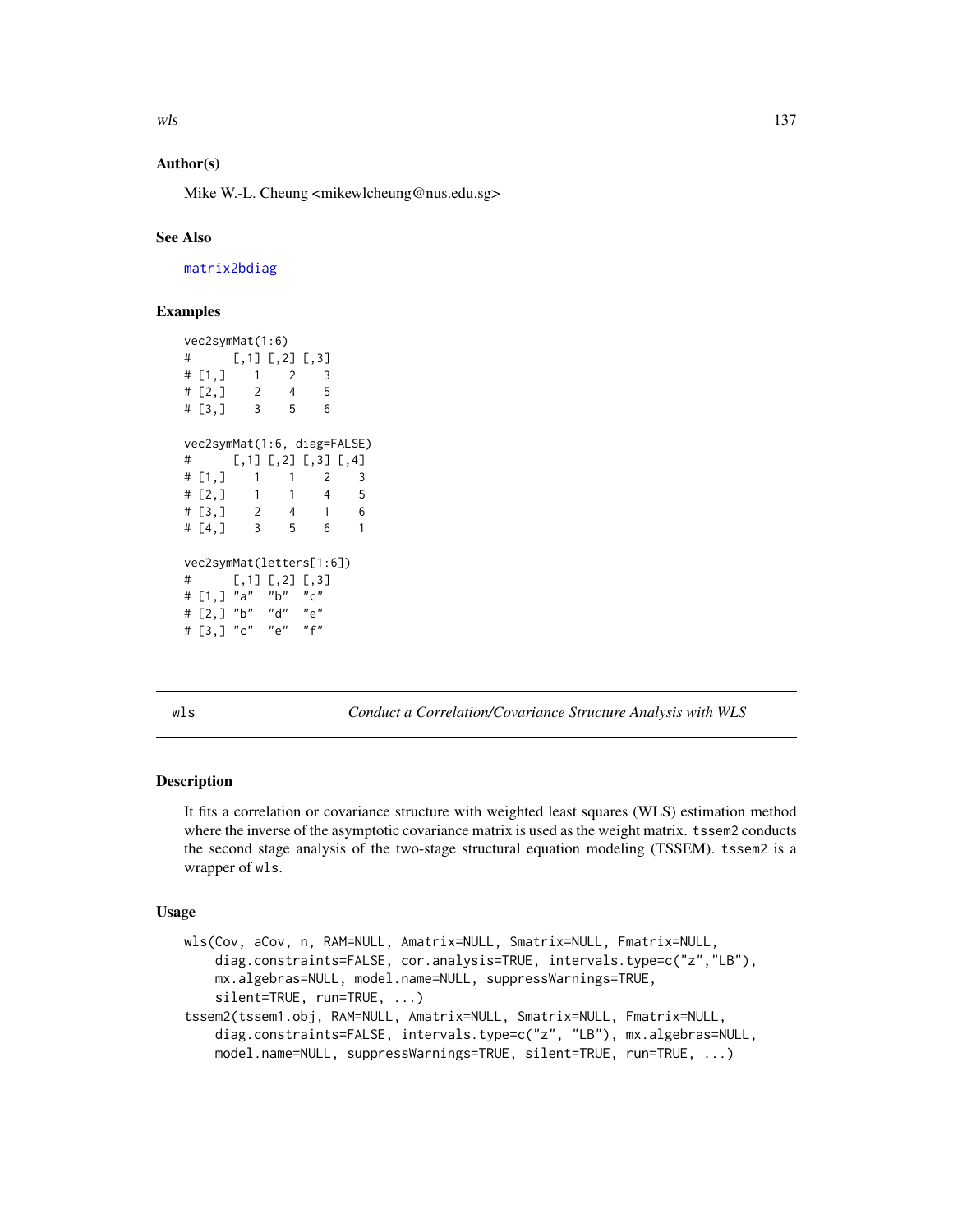| tssem1.obj       | An object of either class tssem1FEM, class tssem1FEM. cluster or class tssem1REM<br>returned from tssem1()                                                                                                                                                                                                                                                                                                                                                                                                                                                                                                                                                                                                                                                                                                                                                                                                                                        |
|------------------|---------------------------------------------------------------------------------------------------------------------------------------------------------------------------------------------------------------------------------------------------------------------------------------------------------------------------------------------------------------------------------------------------------------------------------------------------------------------------------------------------------------------------------------------------------------------------------------------------------------------------------------------------------------------------------------------------------------------------------------------------------------------------------------------------------------------------------------------------------------------------------------------------------------------------------------------------|
| Cov              | A $p \times p$ sample correlation/covariance matrix where $p$ is the number of variables.                                                                                                                                                                                                                                                                                                                                                                                                                                                                                                                                                                                                                                                                                                                                                                                                                                                         |
| aCov             | A $p * x p *$ asymptotic sampling covariance matrix of either vechs (Cov) or vech<br>(Cov) where $p* = p(p-1)/2$ for correlation matrix and $p* = p(p+1)/2$ for<br>covariance matrix.                                                                                                                                                                                                                                                                                                                                                                                                                                                                                                                                                                                                                                                                                                                                                             |
| n                | Sample size.                                                                                                                                                                                                                                                                                                                                                                                                                                                                                                                                                                                                                                                                                                                                                                                                                                                                                                                                      |
| RAM              | A RAM object including a list of matrices of the model returned from lavaan2RAM.                                                                                                                                                                                                                                                                                                                                                                                                                                                                                                                                                                                                                                                                                                                                                                                                                                                                  |
| Amatrix          | If RAM is not specified, an Amatrix is required. An asymmetric matrix in the<br>RAM specification with MxMatrix-class. If it is NULL, a matrix of zero will<br>be created. If it is a matrix, it will be converted into MxMatrix-class by the<br>as.mxMatrix function.                                                                                                                                                                                                                                                                                                                                                                                                                                                                                                                                                                                                                                                                            |
| Smatrix          | If RAM is not specified, an Smatrix is required. A symmetric matrix in the RAM<br>specification with MxMatrix-class. If it is a matrix, it will be converted into<br>MxMatrix-class by the as. mxMatrix function.                                                                                                                                                                                                                                                                                                                                                                                                                                                                                                                                                                                                                                                                                                                                 |
| Fmatrix          | A filter matrix in the RAM specification with MxMatrix-class. If it is NULL (the<br>default), an identity matrix with the same dimensions of Cov will be created. If<br>it is a matrix, it will be converted into MxMatrix-class by the as.mxMatrix<br>function. It is not required when there is no latent variable.                                                                                                                                                                                                                                                                                                                                                                                                                                                                                                                                                                                                                             |
| diag.constraints |                                                                                                                                                                                                                                                                                                                                                                                                                                                                                                                                                                                                                                                                                                                                                                                                                                                                                                                                                   |
|                  | Logical. This argument is ignored when cor. analysis=FALSE. If diag. constraints=TRUE,<br>the diagonals of the model implied matrix would be constrained at 1 by nonlin-<br>ear constraints. The drawback is that standard error will not be generated. Para-<br>metric bootstrap is used to estimate the standard error by drawing samples from<br>$\mathcal{N}(vech(Cov),asyCov)$ for covariance analysis and $\mathcal{N}(vech(Scov),asyCov)$<br>for correlation analysis while asyCov is treated as fixed. This process is compu-<br>tationally intensive. A better approach is to request likelihood-based confidence<br>intervals (CIs) by specifying intervals.type="LB". If diag.constraints=FALSE<br>and cor.analysis=TRUE, the diagonals are automatically constrained as ones<br>by treating the error variances as computed values rather than as parameters.<br>Since the error variances are not parameters, they are not reported. |
| cor.analysis     | Logical. Analysis of correlation or covariance structure. If cor.analysis=TRUE,<br>vechs is used to vectorize S; otherwise, vech is used to vectorize S.                                                                                                                                                                                                                                                                                                                                                                                                                                                                                                                                                                                                                                                                                                                                                                                          |
|                  | intervals. type Either z (default if missing) or LB. If it is z, it calculates the 95% Wald CIs based<br>on the z statistic. If it is LB, it calculates the 95% likelihood-based CIs on the<br>parameter estimates. Please note that the z values and their associated p values<br>are based on the z statistic. They are not related to the likelihood-based CIs.                                                                                                                                                                                                                                                                                                                                                                                                                                                                                                                                                                                |
| mx.algebras      | A list of mxMatrix or mxAlgebra objects on the Amatrix, Smatrix, and Fmatrx.<br>It can be used to define new functions of parameters and their LBCIs. For ex-<br>ample, if the regression coefficients to calculate an indirect effect are stored in<br>$A[1,2]$ and $A[1,3]$ , we may define list(ind=mxAlgebra(Amatrix[1,2]*Amatrix[1,3], name="ind"))<br>See the examples in Becker92 and Hunter83. It should be noted that Fmatrix,<br>Amatrix, Smatrix, Iden (a $p \times p$ identity matrix), sampleS (sample correlation                                                                                                                                                                                                                                                                                                                                                                                                                   |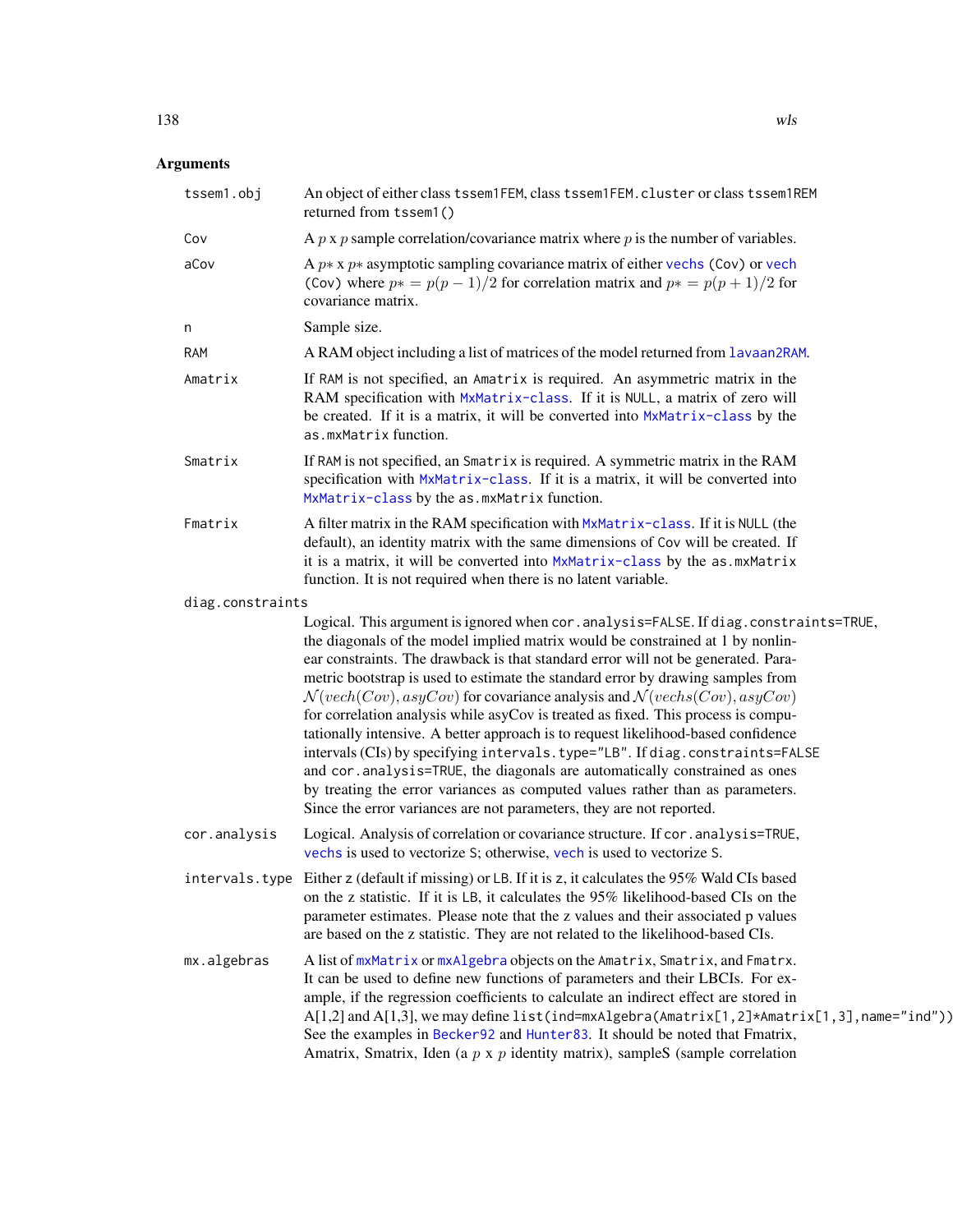|                  | or covariance matrix), implied S1, implied S (model implied correlation or co-<br>variance matrix), vecS, invAcov, obj, One, select and constraint and Ematrix<br>(computed error variances when diag.constraints=FALSE) have been defined<br>internally. You should not create new matrices using these names. |  |
|------------------|-----------------------------------------------------------------------------------------------------------------------------------------------------------------------------------------------------------------------------------------------------------------------------------------------------------------|--|
| model.name       | A string for the model name in mxModel. If it is missing, the default is "TSSEM2"<br>(or WLS) Analysis of Correlation Structure" for cor. analysis=TRUE and "TSSEM2<br>(or WLS) Analysis of Covariance Structure" for cor. analysis=FALSE.                                                                      |  |
| suppressWarnings |                                                                                                                                                                                                                                                                                                                 |  |
|                  | Logical. If TRUE, warnings are suppressed. The argument to be passed to mxRun.                                                                                                                                                                                                                                  |  |
| silent           | Logical. An argument to be passed to mxRun                                                                                                                                                                                                                                                                      |  |
| run              | Logical. If FALSE, only return the mx model without running the analysis.                                                                                                                                                                                                                                       |  |
| .                | Further arguments to be passed to mxRun.                                                                                                                                                                                                                                                                        |  |
|                  |                                                                                                                                                                                                                                                                                                                 |  |

## Value

An object of class wls with a list of

| call            | The matched call                                                          |  |
|-----------------|---------------------------------------------------------------------------|--|
| Cov             | Input data of either a covariance or correlation matrix                   |  |
| asyCov          | The asymptotic covariance matrix of the input data                        |  |
|                 | noObservedStat Number of observed statistics                              |  |
| n               | Sample size                                                               |  |
| cor.analysis    | logical                                                                   |  |
| noConstraints   | Number of constraints imposed on S                                        |  |
| indepModelChisg |                                                                           |  |
|                 | Chi-square statistic of the independent model returned by . indepwlsChisq |  |
| indepModelDf    | Degrees of freedom of the independent model returned by . indepwlsChisq   |  |
| mx.fit          | A fitted object returned from mxRun                                       |  |

## Note

If the input is a list of tssem1.obj, it returns a list of results for each cluster.

## Author(s)

Mike W.-L. Cheung <mikewlcheung@nus.edu.sg>

## References

Bentler, P.M., & Savalei, V. (2010). Analysis of correlation structures: current status and open problems. In Kolenikov, S., Thombs, L., & Steinley, D. (Eds.). *Recent Methodological Developments in Social Science Statistics* (pp. 1-36). Hoboken, NJ: Wiley.

Cheung, M. W.-L. (2010). Fixed-effects meta-analyses as multiple-group structural equation models. *Structural Equation Modeling*, 17, 481-509.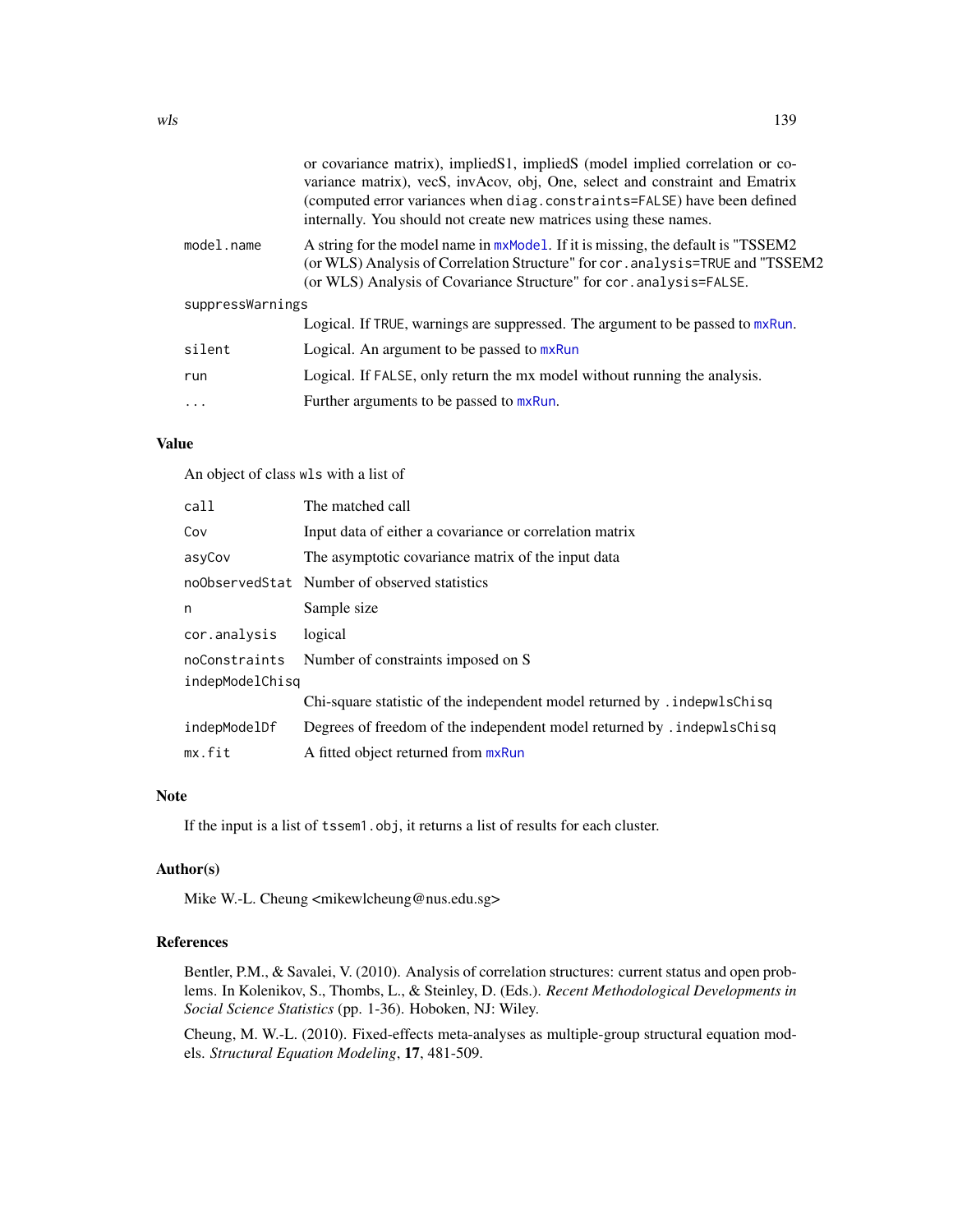Cheung, M. W.-L. (2014). Fixed- and random-effects meta-analytic structural equation modeling: Examples and analyses in R. *Behavior Research Methods*, 46, 29-40.

Cheung, M. W.-L., & Chan, W. (2005). Meta-analytic structural equation modeling: A two-stage approach. *Psychological Methods*, 10, 40-64.

Cheung, M. W.-L., & Chan, W. (2009). A two-stage approach to synthesizing covariance matrices in meta-analytic structural equation modeling. *Structural Equation Modeling*, 16, 28-53.

Joreskog, K. G., Sorbom, D., Du Toit, S., & Du Toit, M. (1999). *LISREL 8: New Statistical Features.* Chicago: Scientific Software International.

McArdle, J. J., & MacDonald, R. P. (1984). Some algebraic properties of the Reticular Action Model for moment structures. *British Journal of Mathematical and Statistical Psychology*, 37, 234-251.

#### See Also

[tssem1](#page-126-0), [Becker92](#page-22-0), [Digman97](#page-56-0), [Hunter83](#page-64-0), [issp89](#page-73-0), [issp05](#page-72-0)

## Examples

```
#### Analysis of correlation structure
R1.labels <- c("a1", "a2", "a3", "a4")
R1 <- matrix(c(1.00, 0.22, 0.24, 0.18,
               0.22, 1.00, 0.30, 0.22,
               0.24, 0.30, 1.00, 0.24,
               0.18, 0.22, 0.24, 1.00), ncol=4, nrow=4,
                dimnames=list(R1.labels, R1.labels))
n < - 1000acovR1 <- asyCov(R1, n)
#### One-factor CFA model using lavaan specification
model1 <- "f = \sim a1 + a2 + a3 + a4"
RAM1 <- lavaan2RAM(model1, obs.variables=R1.labels)
wls.fit1a <- wls(Cov=R1, aCov=acovR1, n=n, RAM=RAM1,
                 cor.analysis=TRUE, intervals="LB")
summary(wls.fit1a)
## One-factor CFA model using RAM specification
(A1 \leq \text{cbind}(\text{matrix}(0, \text{now=}5, \text{ncol=4})).matrix(c("0.2*a1","0.2*a2","0.2*a3","0.2*a4",0),
             ncol=1)))
(S1 <- Diag(c("0.2*e1","0.2*e2","0.2*e3","0.2*e4",1)))
## The first 4 variables are observed while the last one is latent.
(F1 <- create.Fmatrix(c(1,1,1,1,0), name="F1"))
wls.fit1b <- wls(Cov=R1, aCov=acovR1, n=n, Fmatrix=F1, Smatrix=S1, Amatrix=A1,
                 cor.analysis=TRUE, intervals="LB")
```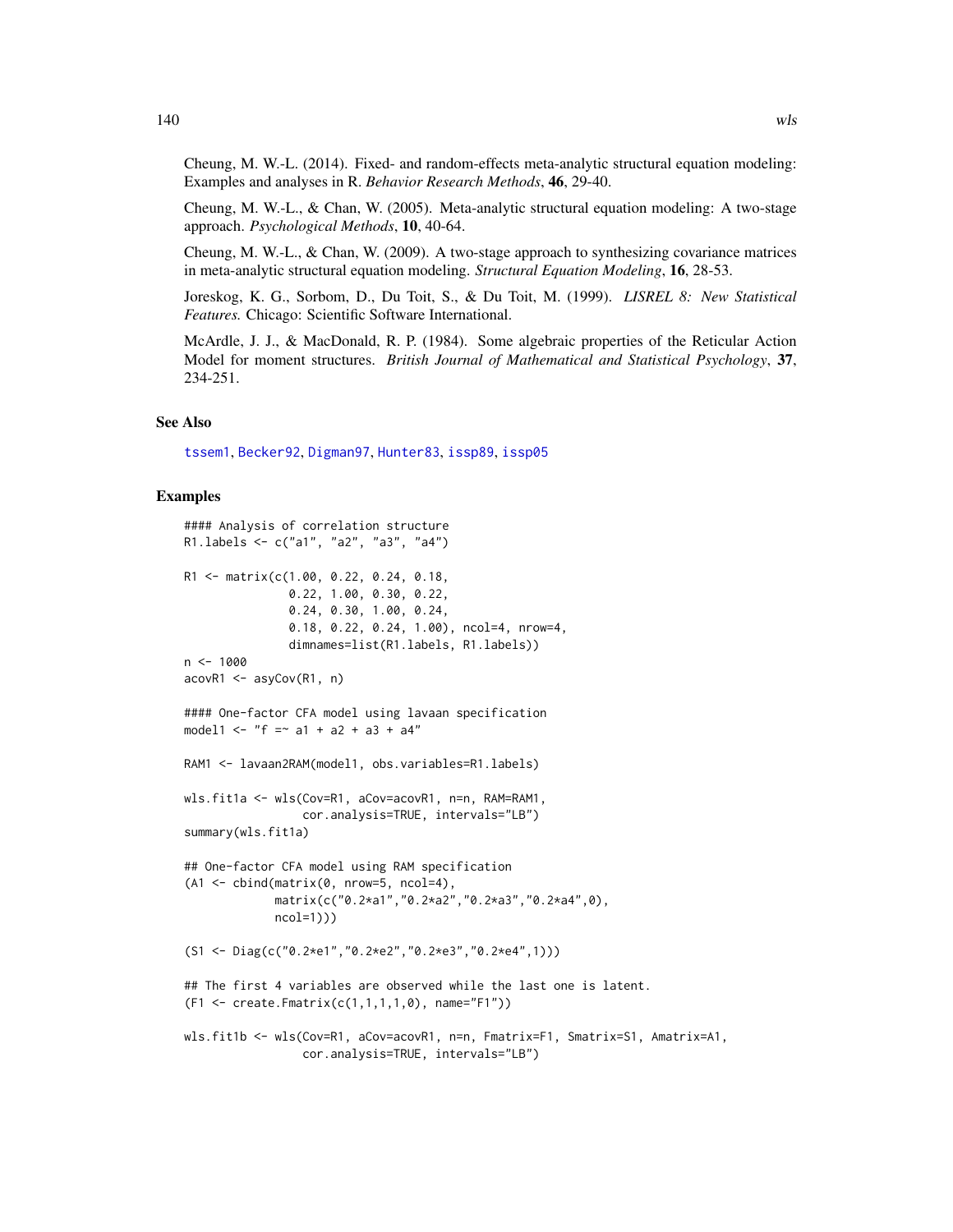```
summary(wls.fit1b)
#### Multiple regression analysis using lavaan specification
R2.labels \leq c("y", "x1", "x2")
R2 <- matrix(c(1.00, 0.22, 0.24,
               0.22, 1.00, 0.30,
               0.24, 0.30, 1.00), ncol=3, nrow=3,
               dimnames=list(R2.labels, R2.labels))
acovR2 <- asyCov(R2, n)
model2 \leftarrow "y \sim x1 + x2
           ## Variances of x1 and x2 are 1
           x1 ~~ 1*x1
           x2 \sim 1*x2## x1 and x2 are correlated
           x1 \sim x2"
RAM2 <- lavaan2RAM(model2, obs.variables=R2.labels)
wls.fit2a <- wls(Cov=R2, aCov=acovR2, n=n, RAM=RAM2,
                 cor.analysis=TRUE, intervals="LB")
summary(wls.fit2a)
#### Multiple regression analysis using RAM specification
## A2: Regression coefficents
# y x1 x2
# y F T T
# x1 F F F
# x2 F F F
(A2 <- mxMatrix("Full", ncol=3, nrow=3, byrow=TRUE,
               free=c(FALSE, rep(TRUE, 2), rep(FALSE, 6)), name="A2"))
## S2: Covariance matrix of free parameters
# y x1 x2
# y T F F
# x1 F F F
# x2 F T F
(S2 <- mxMatrix("Symm", ncol=3, nrow=3, values=c(0.2,0,0,1,0.2,1),
                labels=c("Var_y", NA, NA, NA, "Cov_x1_x2", NA),
                free=c(TRUE,FALSE,FALSE,FALSE,TRUE,FALSE), name="S2"))
## F may be ignored as there is no latent variable.
wls.fit2b <- wls(Cov=R2, aCov=acovR2, n=n, Amatrix=A2, Smatrix=S2,
                 cor.analysis=TRUE, intervals="LB")
summary(wls.fit2b)
#### Analysis of covariance structure using lavaan specification
```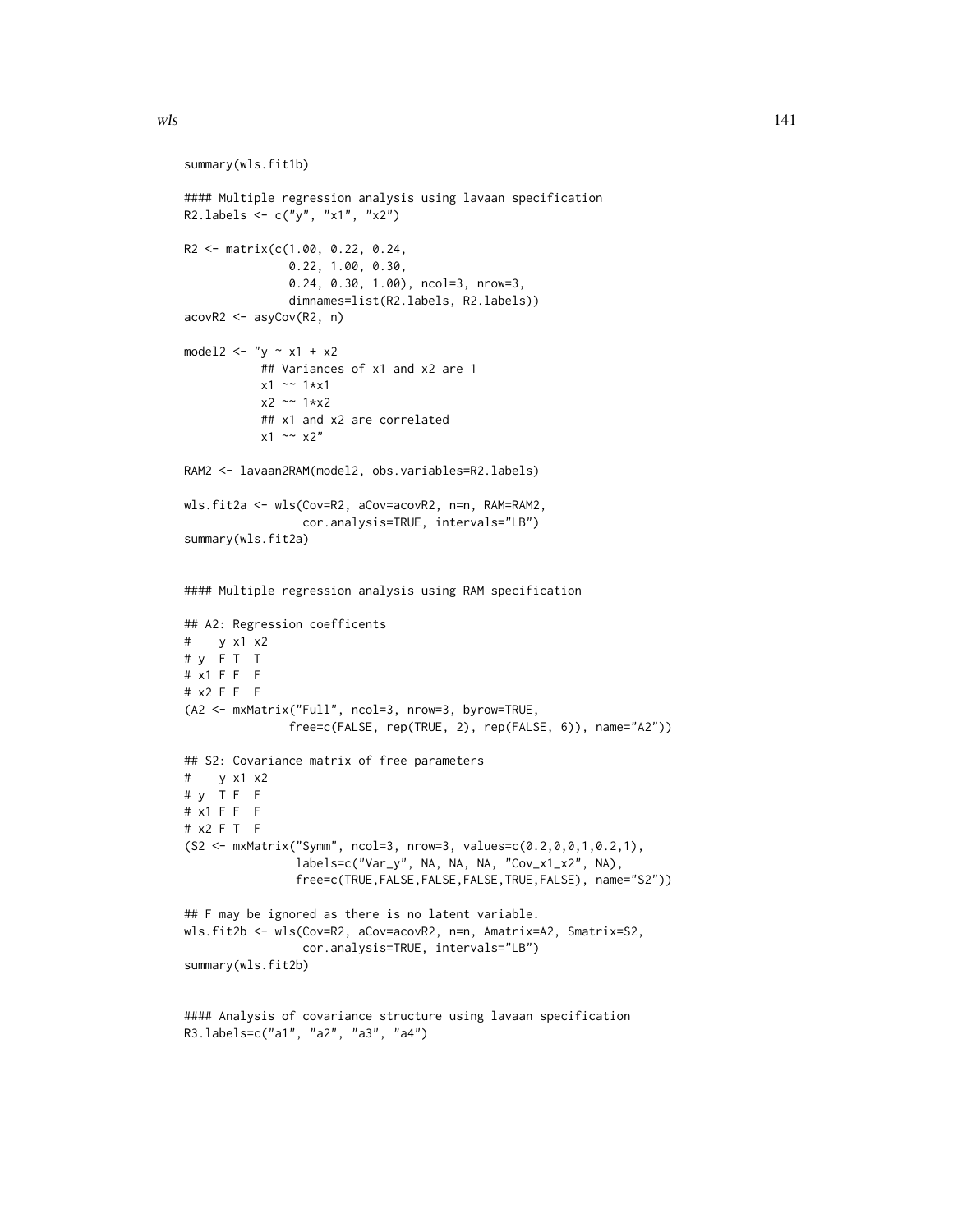```
R3 <- matrix(c(1.50, 0.22, 0.24, 0.18,
               0.22, 1.60, 0.30, 0.22,
               0.24, 0.30, 1.80, 0.24,
               0.18, 0.22, 0.24, 1.30), ncol=4, nrow=4,
               dimnames=list(R3.labels, R3.labels))
n < - 1000acovS3 <- asyCov(R3, n, cor.analysis=FALSE)
model3 <- "f = \sim a1 + a2 + a3 + a4"
RAM3 <- lavaan2RAM(model3, obs.variables=R3.labels)
wls.fit3a <- wls(Cov=R3, aCov=acovS3, n=n, RAM=RAM3,
                 cor.analysis=FALSE)
summary(wls.fit3a)
#### Analysis of covariance structure using RAM specification
(A3 \leq \text{cbind}(\text{matrix}(0, \text{now=}5, \text{ncol=}4)),matrix(c("0.2*a1","0.2*a2","0.2*a3","0.2*a4",0),ncol=1)))
(S3 <- Diag(c("0.2*e1","0.2*e2","0.2*e3","0.2*e4",1)))
F3 <- c(TRUE,TRUE,TRUE,TRUE,FALSE)
(F3 <- create.Fmatrix(F3, name="F3", as.mxMatrix=FALSE))
wls.fit3b <- wls(Cov=R3, aCov=acovS3, n=n, Amatrix=A3, Smatrix=S3,
                 Fmatrix=F3, cor.analysis=FALSE)
summary(wls.fit3b)
```
wvs94a *Forty-four Studies from Cheung (2013)*

## Description

Between 1990 and 1993, 57,561 adults aged 18 and above from 42 nations were interviewed by local academic institutes in Eastern European nations and by professional survey organizations in other nations. The standardized mean difference (SMD) between males and females on life satisfaction and life control in each country were calculated as the effect sizes. Positive values indicate that males have higher scores than females do.

## Usage

data(wvs94a)

## Details

The variables are:

country Country lifesat SMD on life satisfaction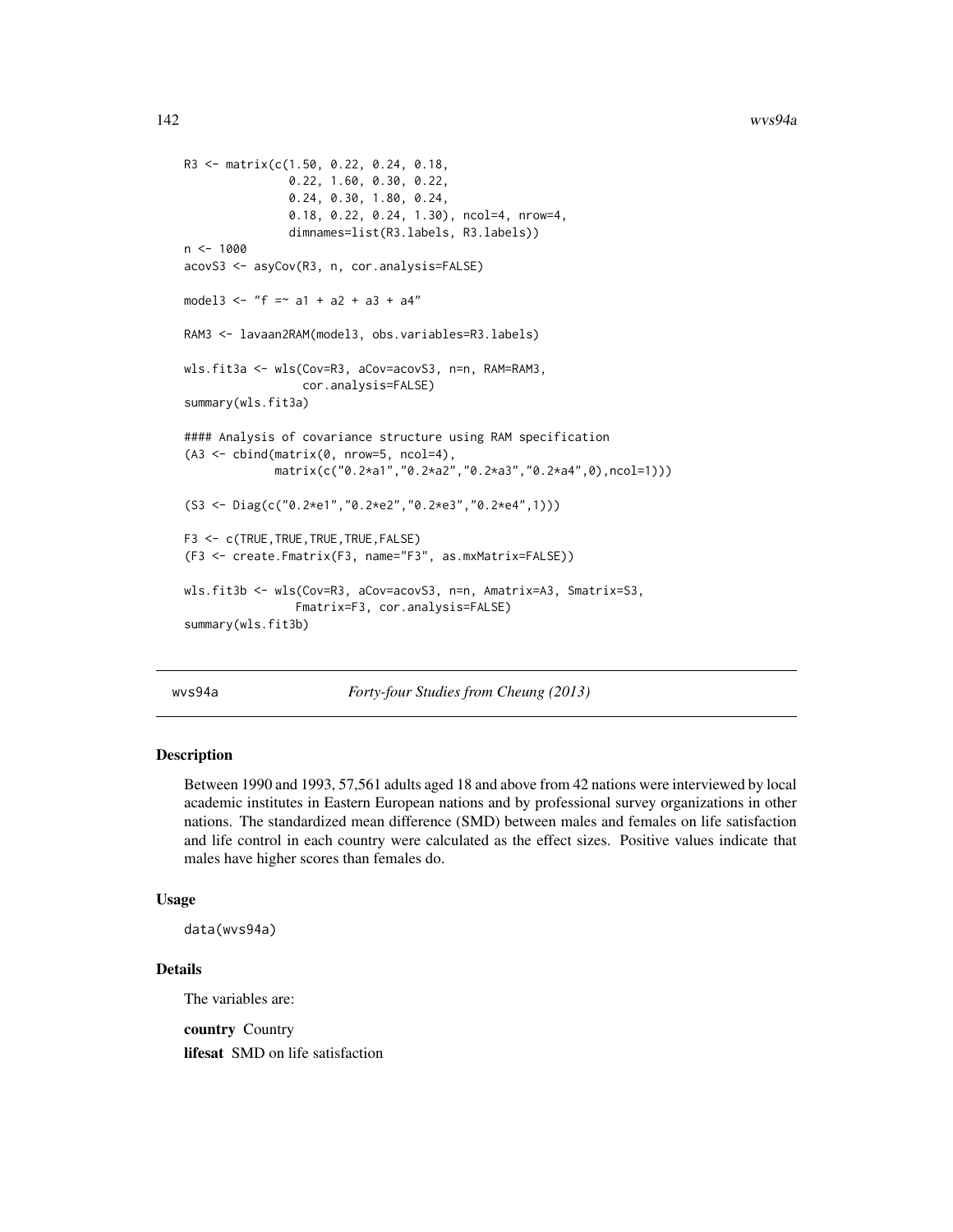#### wvs94a 143

lifecon SMD on life control lifesat var Sampling variance of lifesat inter\_cov Sampling covariance between lifesat and lifecon lifecon\_var Sampling variance of lifecon gnp Gross National Product

## Source

World Values Study Group. (1994). World Values Survey, 1981-1984 and 1990-1993 [Computer file]. *Ann Arbor, MI: Inter-university Consortium for Political and Social Research.*

#### References

Au, K., & Cheung, M. W.-L. (2004). Intra-cultural variation and job autonomy in 42 countries. *Organization Studies*, 25, 1339-1362.

Cheung, M. W.-L. (2013). Multivariate meta-analysis as structural equation models. *Structural Equation Modeling*, 20, 429-454.

#### Examples

```
## Not run:
data(wvs94a)
## Random-effects model
random.ma1 <- meta(y=cbind(lifesat, lifecon),
                   v=cbind(lifesat_var, inter_cov, lifecon_var), data=wvs94a,
                   model.name="Random effects model")
summary(random.ma1)
## Random-effects model with both population effect sizes fixed at 0
random.ma2 <- meta(y=cbind(lifesat, lifecon),
                   v=cbind(lifesat_var, inter_cov, lifecon_var), data=wvs94a,
                   intercept.constraints=matrix(0, nrow=1, ncol=2),
                   model.name="Effect sizes are fixed at 0")
summary(random.ma2)
## Compare the nested models
anova(random.ma1, random.ma2)
## Fixed-effects model by fixing the variance component at 0
fixed.ma <- meta(y=cbind(lifesat, lifecon),
                 v=cbind(lifesat_var, inter_cov, lifecon_var), data=wvs94a,
                 RE.constraints=matrix(0, ncol=2, nrow=2),
                 model.name="Fixed effects model")
summary(fixed.ma)
## Mixed-effects model
## gnp is divided by 10000 and centered by using
## scale(gnp/10000, scale=FALSE)
mixed.ma1 <- meta(y=cbind(lifesat, lifecon),
```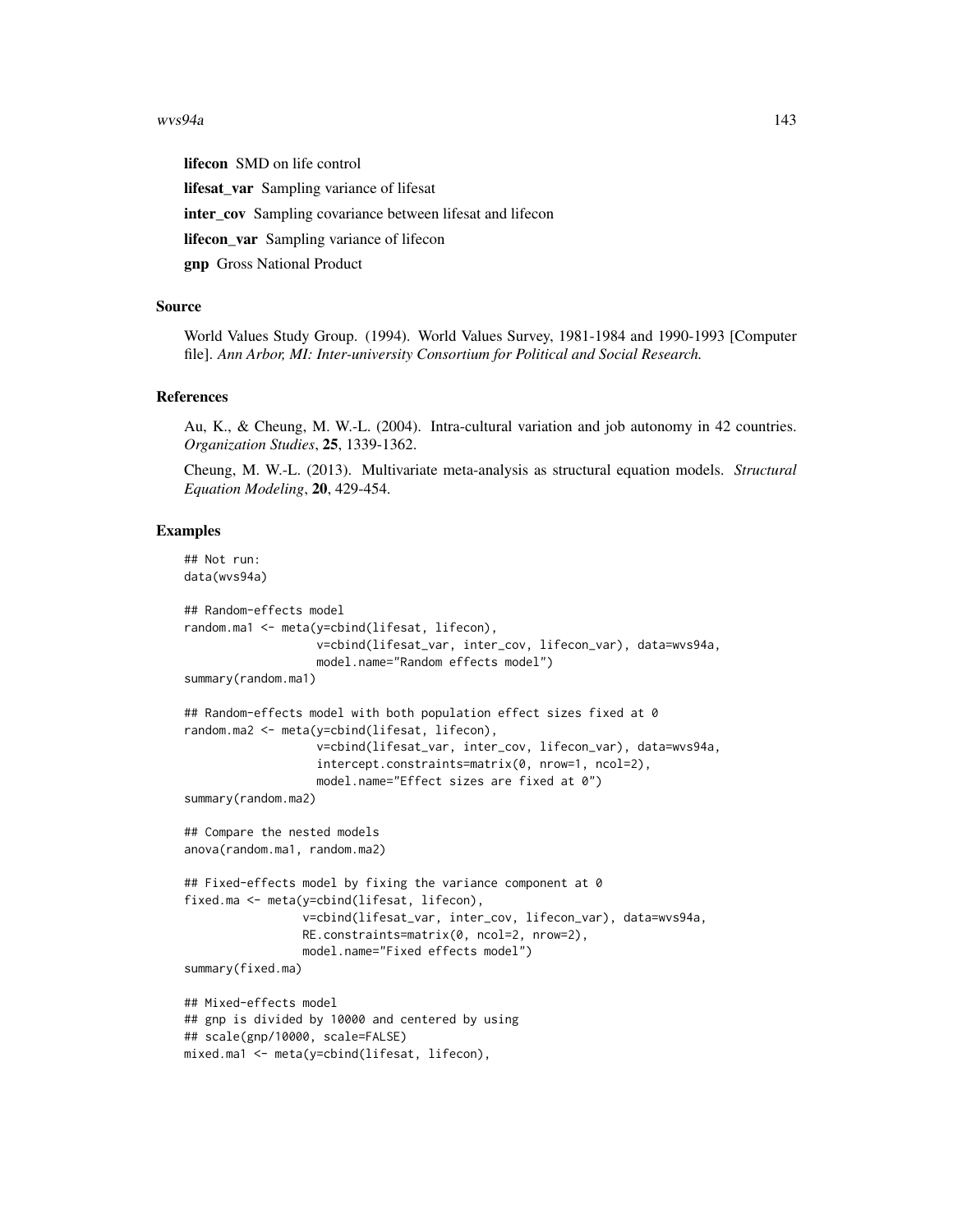```
v=cbind(lifesat_var, inter_cov, lifecon_var),
                  x=scale(gnp/10000, scale=FALSE), data=wvs94a,
                  model.name="GNP as a predictor")
summary(mixed.ma1)
## Mixed-effects model with equal regression coefficients
mixed.ma2 <- meta(y=cbind(lifesat, lifecon),
                  v=cbind(lifesat_var, inter_cov, lifecon_var),
                  x=scale(gnp/10000, scale=FALSE), data=wvs94a,
                  coef.constraints=matrix(c("0.0*Eq_slope",
                                             "0.0*Eq_slope"), nrow=2),
                  model.name="GNP as a predictor with equal slope")
summary(mixed.ma2)
## Compare the nested models
anova(mixed.ma1, mixed.ma2)
## Plot the multivariate effect sizes
plot(random.ma1, main="Estimated effect sizes and their 95% confidence ellipses",
     axis.label=c("Gender difference on life satisfaction",
                  "Gender difference on life control"))
## End(Not run)
```
wvs94b *Forty-four Covariance Matrices on Life Satisfaction, Job Satisfaction, and Job Autonomy*

#### Description

Between 1990 and 1993, 57,561 adults aged 18 and above from 42 nations were interviewed by local academic institutes in Eastern European nations and by professional survey organizations in other nations. The covariance matrices among Life Satisfaction, Job Satisfaction, and Job Autonomy were calculated.

#### Usage

data(wvs94b)

#### Details

The variables are:

- data Covariance matrix among Life Satisfaction (LS), Job Satisfaction (JS), and Job Autonomy (JA)
- n Sample size in the country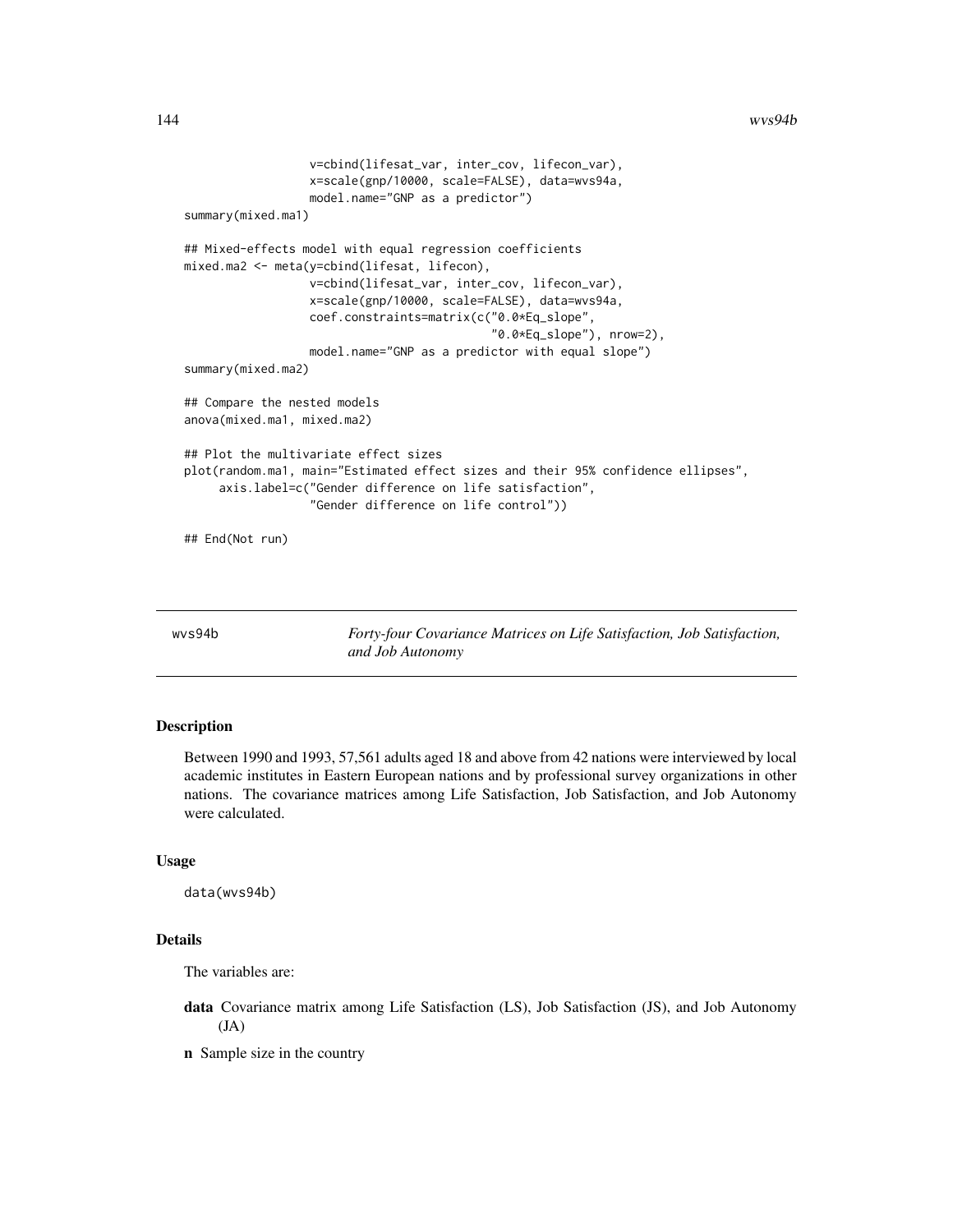#### $wvs94b$  145

### Source

World Values Study Group. (1994). World Values Survey, 1981-1984 and 1990-1993 [Computer file]. *Ann Arbor, MI: Inter-university Consortium for Political and Social Research.*

#### References

Au, K., & Cheung, M. W.-L. (2004). Intra-cultural variation and job autonomy in 42 countries. *Organization Studies*, 25, 1339-1362.

Cheung, M.W.-L., & Cheung, S.-F. (2016). Random-effects models for meta-analytic structural equation modeling: Review, issues, and illustrations. *Research Synthesis Methods*, 7, 140-155.

### Examples

## Not run: data(wvs94b)

```
## Get the indirect and the direct effects and
## their sampling covariance matrices for each study
indirect1 <- indirectEffect(wvs94b$data, wvs94b$n)
indirect1
```

```
## Multivariate meta-analysis on the indirect and direct effects
indirect2 <- meta(indirect1[, c("ind_eff", "dir_eff")],
                  indirect1[, c("ind_var", "ind_dir_cov", "dir_var")])
```
summary(indirect2)

## End(Not run)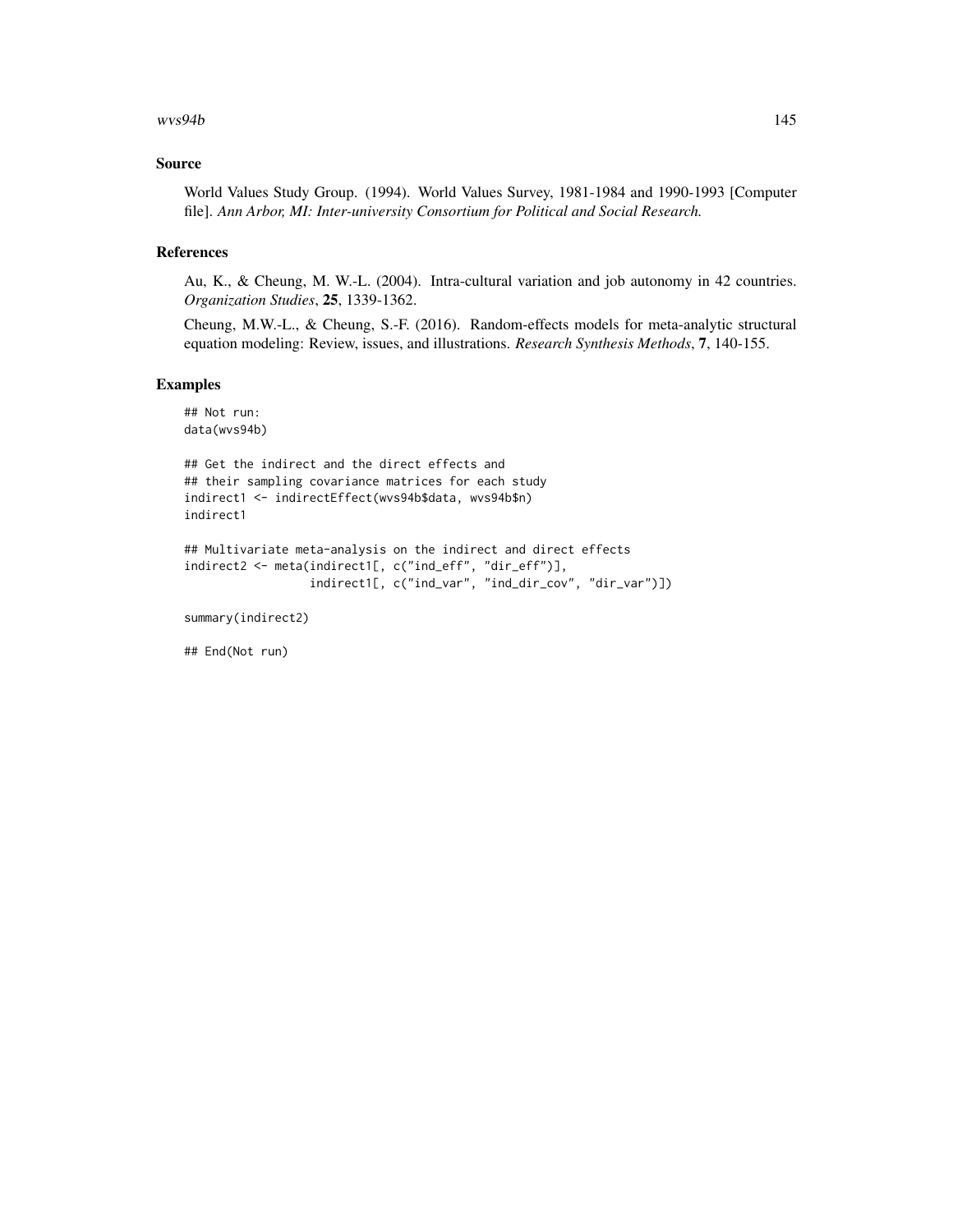# Index

∗ bootuniR bootuniR1, [30](#page-29-0) bootuniR2, [31](#page-30-0) ∗ compute effect sizes indirectEffect, [70](#page-69-0) ∗ datasets Aloe14, [5](#page-4-0) BCG, [15](#page-14-0) Becker09, [18](#page-17-0) Becker83, [22](#page-21-0) Becker92, [23](#page-22-0) Becker94, [25](#page-24-0) Berkey98, [27](#page-26-0) Boer16, [29](#page-28-0) Bornmann07, [32](#page-31-0) Cheung00, [37](#page-36-0) Cheung09, [38](#page-37-0) Cooke16, [42](#page-41-0) Cooper03, [43](#page-42-0) Digman97, [57](#page-56-0) Gleser94, [59](#page-58-0) Gnambs18, [61](#page-60-0) HedgesOlkin85, [62](#page-61-0) Hox02, [64](#page-63-0) Hunter83, [65](#page-64-0) issp05, [73](#page-72-0) issp89, [74](#page-73-0) Jaramillo05, [76](#page-75-0) Kalaian96, [78](#page-77-0) Mak09, [82](#page-81-0) Mathieu15, [83](#page-82-0) Nam03, [93](#page-92-0) Nohe15, [94](#page-93-0) Norton13, [97](#page-96-0) Roorda11, [116](#page-115-0) Scalco17, [118](#page-117-0) Stadler15, [123](#page-122-0) Tenenbaum02, [126](#page-125-0) vanderPol17, [133](#page-132-0)

wvs94a, [142](#page-141-0) wvs94b, [144](#page-143-0) ∗ meta-analysis asyCov, [13](#page-12-0) calEffSizes, [34](#page-33-0) homoStat, [63](#page-62-0) meta, [86](#page-85-0) meta3, [90](#page-89-0) reml, [111](#page-110-0) reml3, [114](#page-113-0) smdMES, [119](#page-118-0) smdMTS, [121](#page-120-0) ∗ methods anova, [7](#page-6-0) coef, [40](#page-39-0) lavaan2RAM, [79](#page-78-0) meta2semPlot, [89](#page-88-0) plot, [103](#page-102-0) print, [107](#page-106-0) summary, [124](#page-123-0) VarCorr, [134](#page-133-0) vcov, [135](#page-134-0) ∗ osmasem Cor2DataFrame, [45](#page-44-0) create.Tau2, [52](#page-51-0) create.V, [53](#page-52-0) create.vechsR, [54](#page-53-0) osmasem, [98](#page-97-0) osmasemR2, [100](#page-99-0) osmasemSRMR, [101](#page-100-0) ∗ package metaSEM-package, [4](#page-3-0) ∗ tssem lavaan2RAM, [79](#page-78-0) meta2semPlot, [89](#page-88-0) rerun, [116](#page-115-0) tssem1, [127](#page-126-0) tssemParaVar, [129](#page-128-0) wls, [137](#page-136-0)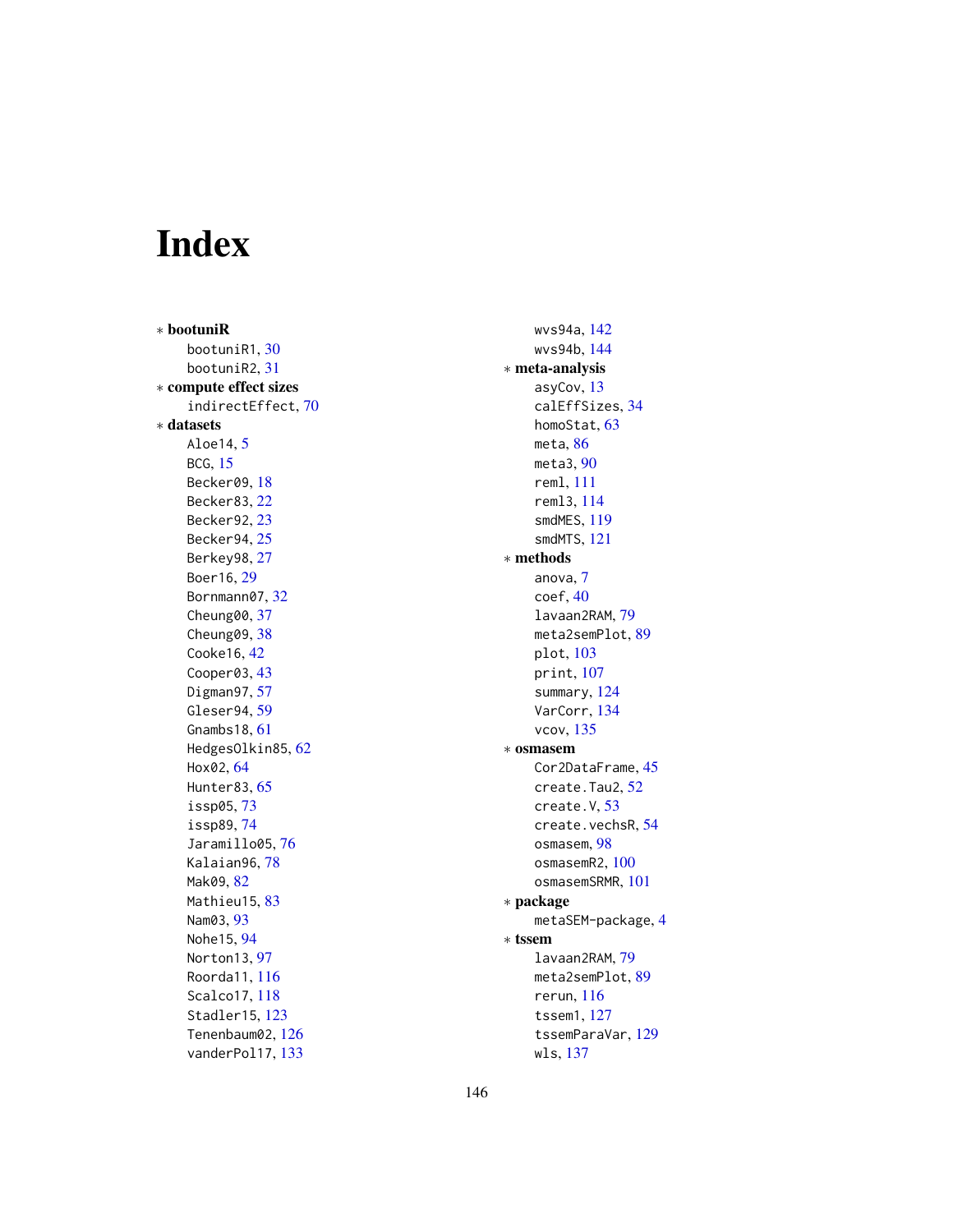## INDEX 147

∗ uniR uniR1, [130](#page-129-0) uniR2, [131](#page-130-0) ∗ utilities as.mxAlgebra, [8](#page-7-0) as.mxMatrix, [10](#page-9-0) as.symMatrix, [12](#page-11-0) bdiagMat, [16](#page-15-0) bdiagRep, [17](#page-16-0) checkRAM, [35](#page-34-0) create.Fmatrix, [47](#page-46-0) create.modMatrix, [48](#page-47-0) create.mxMatrix, [49](#page-48-0) create.mxModel, [50](#page-49-0) Diag,  $56$ impliedR, [68](#page-67-0) is.pd, [72](#page-71-0) list2matrix, [81](#page-80-0) matrix2bdiag, [85](#page-84-0) pattern.n, [101](#page-100-0) pattern.na, [102](#page-101-0) rCor, [108](#page-107-0) readData, [109](#page-108-0) vec2symMat, [136](#page-135-0) Aloe14, [5](#page-4-0) anova, [7](#page-6-0) as.mxAlgebra, [8](#page-7-0) as.mxMatrix, *[9](#page-8-0)*, [10,](#page-9-0) *[12](#page-11-0)*, *[36](#page-35-0)*, *[47](#page-46-0)*, *[80](#page-79-0)*, *[87](#page-86-0)*, *[91](#page-90-0)*, *[112](#page-111-0)*, *[128](#page-127-0)* as.symMatrix, *[11](#page-10-0)*, [12](#page-11-0) asyCov, [13,](#page-12-0) *[46](#page-45-0)*, *[72](#page-71-0)* BCG, [15](#page-14-0) bdiagMat, [16,](#page-15-0) *[18](#page-17-0)* bdiagRep, *[17](#page-16-0)*, [17](#page-16-0) Becker09, [18,](#page-17-0) *[80](#page-79-0)*, *[90](#page-89-0)*, *[131,](#page-130-0) [132](#page-131-0)* Becker83, [22](#page-21-0) Becker92, [23,](#page-22-0) *[80](#page-79-0)*, *[90](#page-89-0)*, *[129](#page-128-0)*, *[138](#page-137-0)*, *[140](#page-139-0)* Becker94, [25](#page-24-0) Berkey98, [27,](#page-26-0) *[89](#page-88-0)*, *[106](#page-105-0)*, *[113](#page-112-0)* Boer16, [29](#page-28-0) bootuniR1, [30,](#page-29-0) *[130](#page-129-0)* bootuniR2, *[31](#page-30-0)*, [31,](#page-30-0) *[32](#page-31-0)*, *[125](#page-124-0)*, *[130](#page-129-0)* Bornmann07, [32,](#page-31-0) *[92](#page-91-0)*, *[115](#page-114-0)* calEffSizes, [34,](#page-33-0) *[120](#page-119-0)*, *[122](#page-121-0)* checkRAM, *[11](#page-10-0)*, [35,](#page-34-0) *[80](#page-79-0)*

Cheung00, [37](#page-36-0)

Cheung09, [38,](#page-37-0) *[129](#page-128-0)* coef, [40,](#page-39-0) *[134](#page-133-0)* Cooke16, [42](#page-41-0) Cooper03, [43,](#page-42-0) *[92](#page-91-0)*, *[115](#page-114-0)* Cor2DataFrame, [45,](#page-44-0) *[100](#page-99-0)*, *[102](#page-101-0)* create.Fmatrix, *[11](#page-10-0)*, [47,](#page-46-0) *[49](#page-48-0)* create.modMatrix, [48](#page-47-0) create.mxMatrix, *[11](#page-10-0)*, *[47](#page-46-0)*, *[49](#page-48-0)*, [49](#page-48-0) create.mxModel, [50](#page-49-0) create.Tau2, *[46](#page-45-0)*, [52,](#page-51-0) *[54,](#page-53-0) [55](#page-54-0)*, *[100](#page-99-0)* create.V, *[46](#page-45-0)*, *[53](#page-52-0)*, [53,](#page-52-0) *[55](#page-54-0)*, *[100](#page-99-0)* create.vechsR, *[46](#page-45-0)*, *[53,](#page-52-0) [54](#page-53-0)*, [54,](#page-53-0) *[100](#page-99-0)* Diag, [56](#page-55-0) diag, *[56](#page-55-0)* Diag<- *(*Diag*)*, [56](#page-55-0) Digman97, [57,](#page-56-0) *[80](#page-79-0)*, *[90](#page-89-0)*, *[129](#page-128-0)*, *[140](#page-139-0)* Gleser94, [59,](#page-58-0) *[120](#page-119-0)*, *[122](#page-121-0)* Gnambs18, [61](#page-60-0) HedgesOlkin85, [62](#page-61-0) homoStat, [63](#page-62-0) Hox02, [64,](#page-63-0) *[89](#page-88-0)*, *[113](#page-112-0)* Hunter83, [65,](#page-64-0) *[80](#page-79-0)*, *[90](#page-89-0)*, *[138](#page-137-0)*, *[140](#page-139-0)* impliedR, [68](#page-67-0) imxRobustSE, *[125](#page-124-0)*, *[135](#page-134-0)* indirectEffect, [70](#page-69-0) is.pd, [72](#page-71-0) issp05, [73,](#page-72-0) *[75](#page-74-0)*, *[129](#page-128-0)*, *[140](#page-139-0)* issp89, *[73](#page-72-0)*, [74,](#page-73-0) *[129](#page-128-0)*, *[140](#page-139-0)* Jaramillo05, [76](#page-75-0) Kalaian96, [78](#page-77-0) lavaan2RAM, *[11](#page-10-0)*, *[36](#page-35-0)*, *[48](#page-47-0)*, *[50](#page-49-0)*, [79,](#page-78-0) *[99](#page-98-0)*, *[131,](#page-130-0) [132](#page-131-0)*, *[138](#page-137-0)* list2matrix, [81](#page-80-0) Mak09, [82](#page-81-0) match.call, *[88](#page-87-0)*, *[113](#page-112-0)*, *[115](#page-114-0)* Mathieu15, [83](#page-82-0) matrix2bdiag, *[17,](#page-16-0) [18](#page-17-0)*, [85,](#page-84-0) *[137](#page-136-0)* meta, *[13](#page-12-0)*, *[41](#page-40-0)*, *[64](#page-63-0)*, [86,](#page-85-0) *[107](#page-106-0)*, *[113](#page-112-0)*, *[125](#page-124-0)*, *[136](#page-135-0)* meta2semPlot, [89,](#page-88-0) *[106](#page-105-0)* meta3, [90,](#page-89-0) *[115](#page-114-0)* meta3X *(*meta3*)*, [90](#page-89-0) metaFIML *(*meta*)*, [86](#page-85-0)